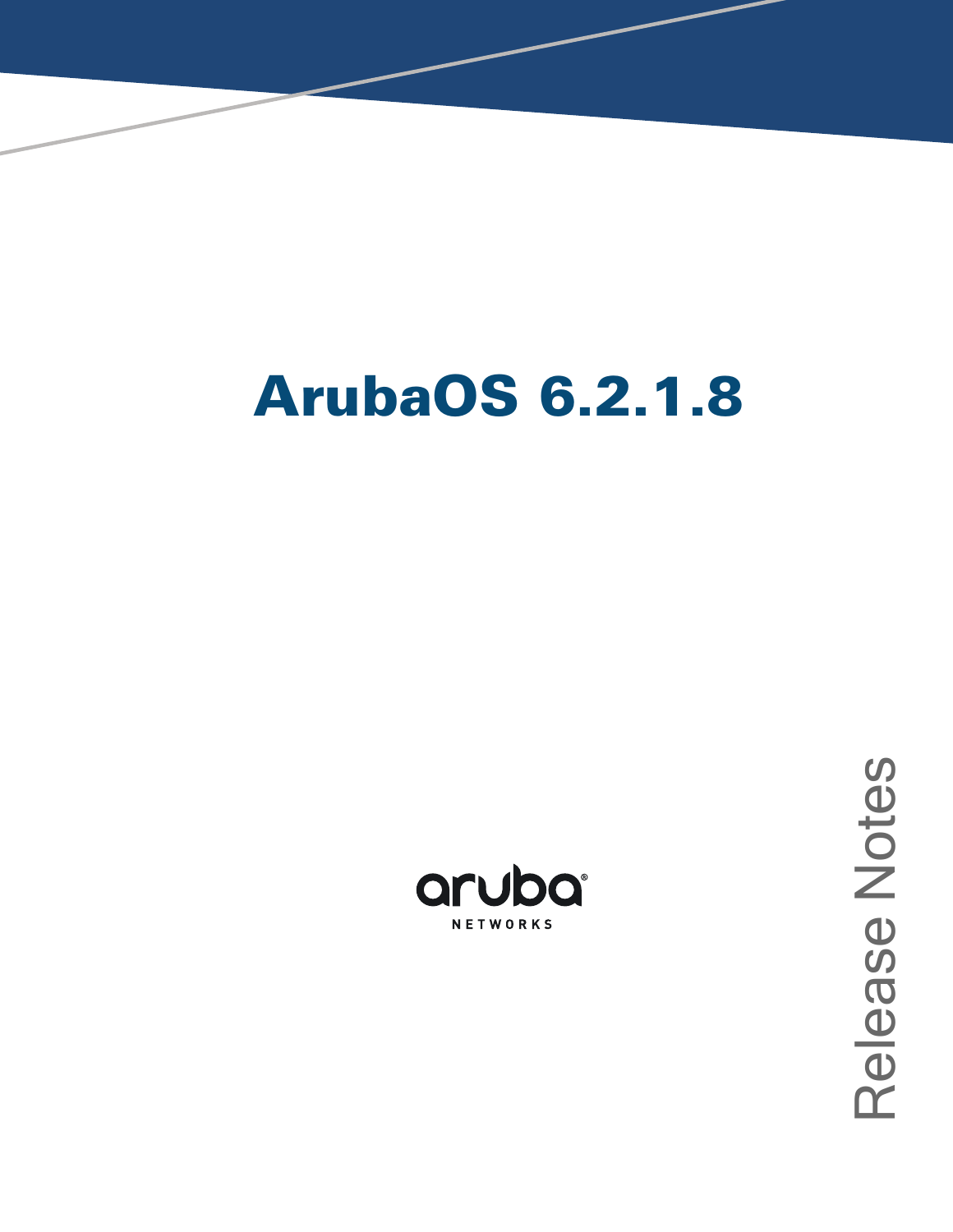#### **Copyright**

© 2014 Aruba Networks, Inc. Aruba Networks trademarks include <a>
O All<br/>TWAVE Aruba Networks®, Aruba Wireless Networks®, the registered Aruba the Mobile Edge Company logo, Aruba Mobility Management System®, Mobile Edge Architecture®, People Move. Networks Must Follow®, RFProtect®, Green Island®. All rights reserved. All other trademarks are the property of their respective owners.

#### **Open Source Code**

Certain Aruba products include Open Source software code developed by third parties, including software code subject to the GNU General Public License (GPL), GNU Lesser General Public License (LGPL), or other Open Source Licenses. Includes software for Litech Systems Design. The IF-MAP client library copyright 2011 Infoblox, Inc. All rights reserved. This product includes software developed by Lars Fenneberg et al. The Open Source code used can be found at this site:

http://www.arubanetworks.com/open\_source

#### **Legal Notice**

The use of Aruba Networks, Inc. switching platforms and software, by all individuals or corporations, to terminate other vendor's VPN client devices constitutes complete acceptance of liability by that individual or corporation for this action and indemnifies, in full, Aruba Networks, Inc. from any and all legal actions that might be taken against it with respect to infringement of copyright on behalf of those vendors.

#### **Warranty**

This hardware product is protected by an Aruba warranty. For details, see the Aruba Networks standard warranty terms and conditions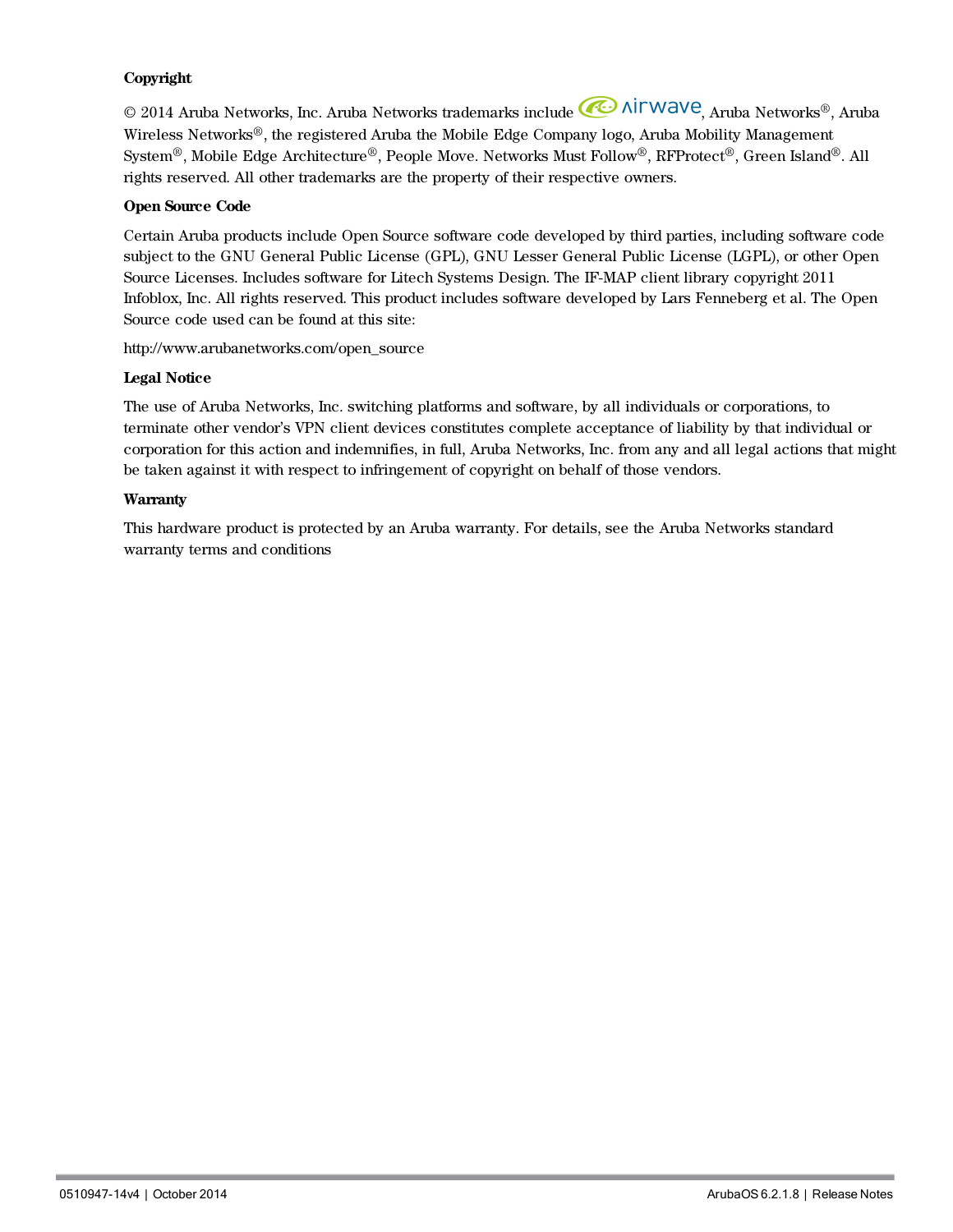<span id="page-2-0"></span>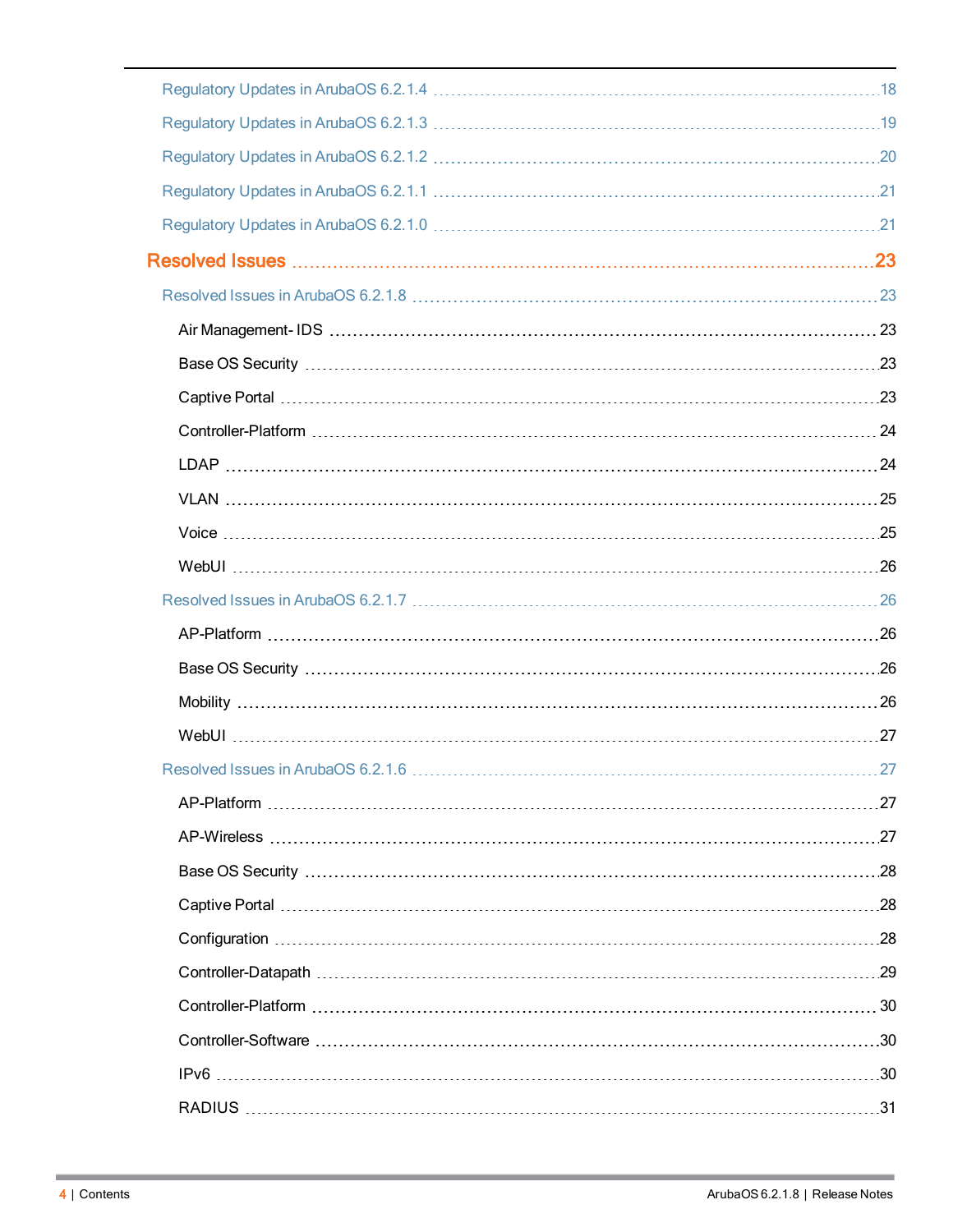| Remote AP | $\dots$ 38 |
|-----------|------------|
|           |            |
|           |            |
|           |            |
|           |            |
|           |            |
|           |            |
|           |            |
|           |            |
|           |            |
|           |            |
|           |            |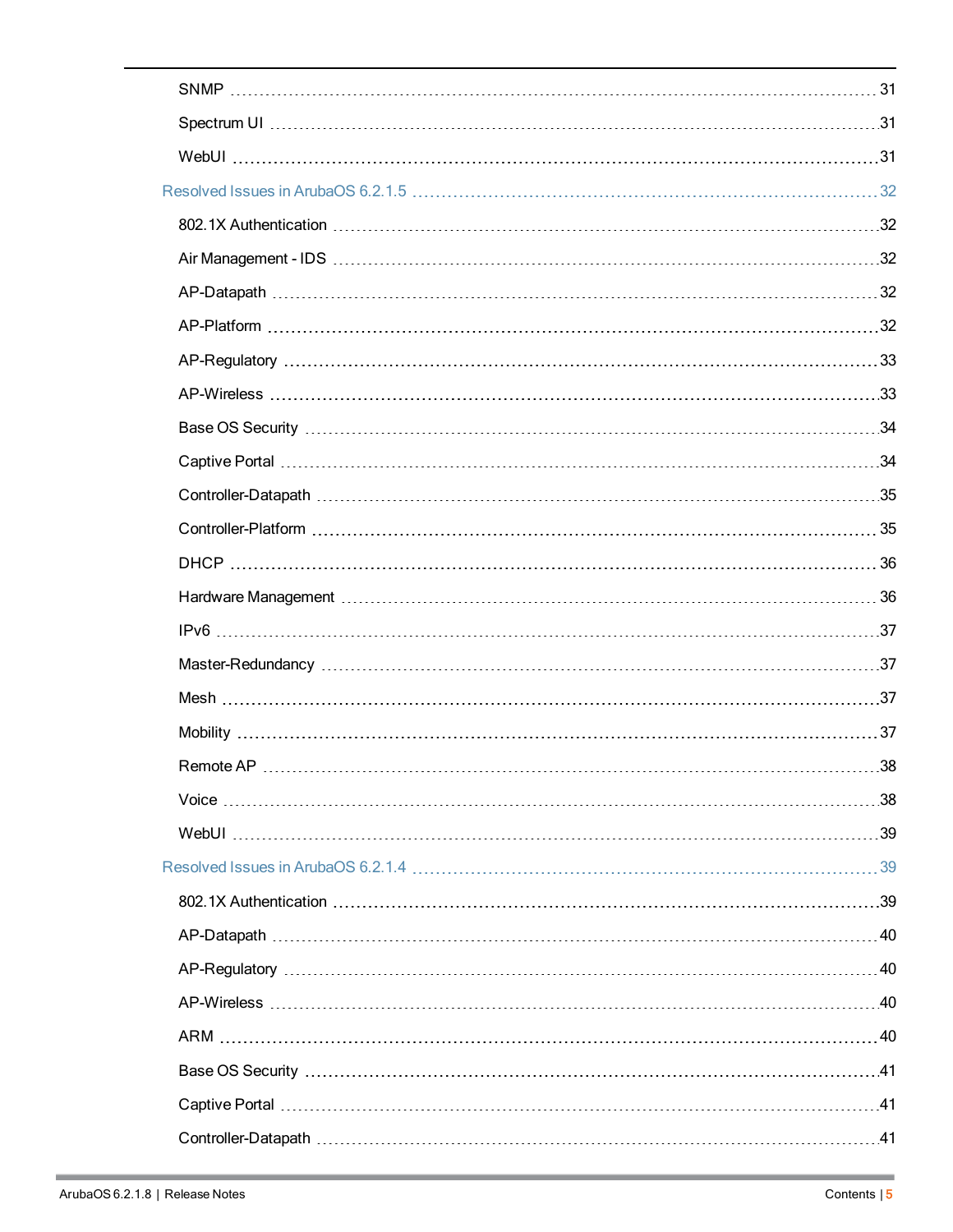| <b>SNMP</b> | 49 |
|-------------|----|
|             |    |
|             |    |
|             |    |
|             |    |
|             |    |
|             |    |
|             |    |
|             |    |
|             |    |
|             |    |
|             |    |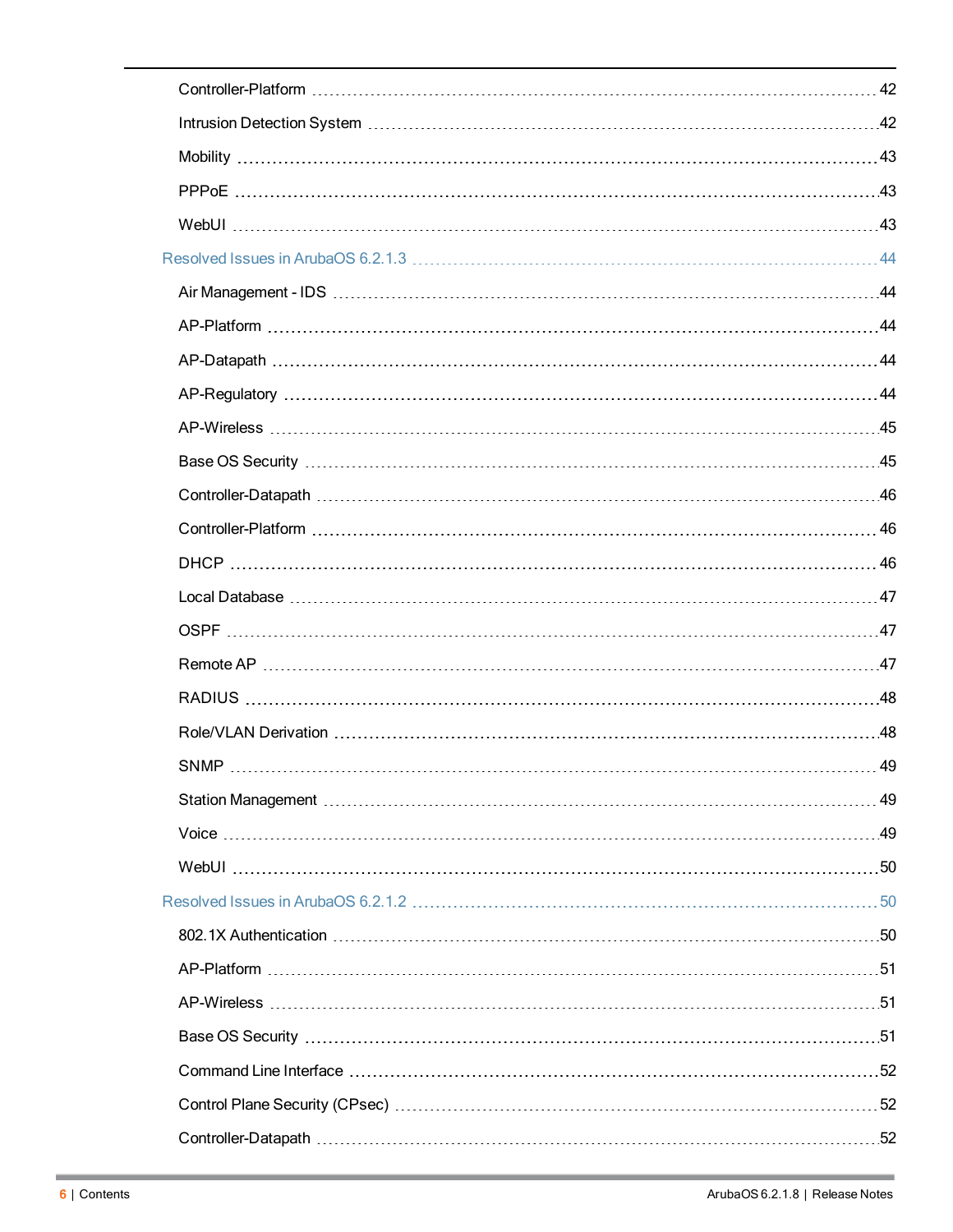| Controller-Platform | 60 |
|---------------------|----|
|                     |    |
|                     |    |
|                     |    |
|                     |    |
|                     |    |
|                     |    |
|                     |    |
|                     |    |
|                     |    |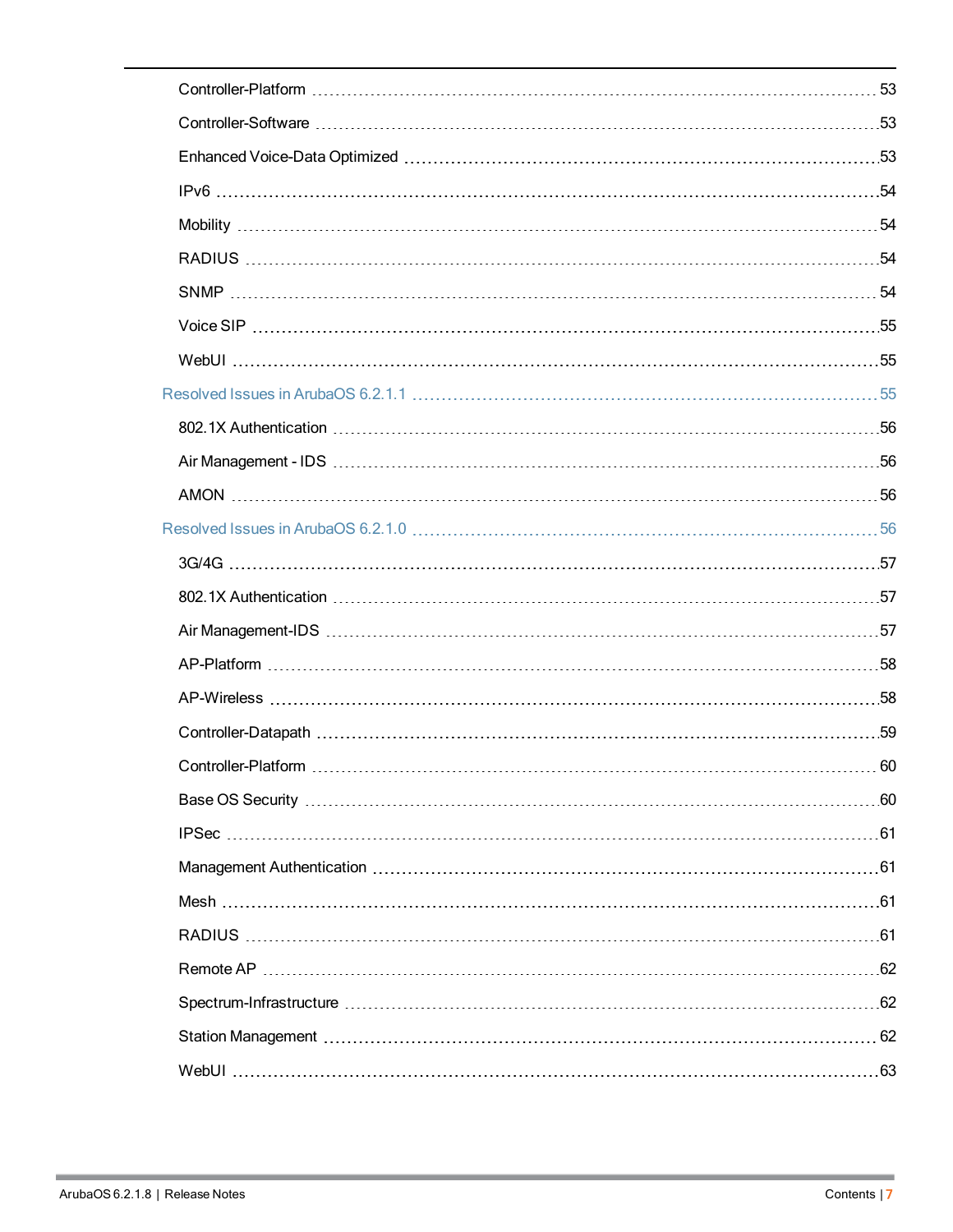| Authentication | $\dots$ .71 |
|----------------|-------------|
|                |             |
|                |             |
|                |             |
|                |             |
|                |             |
|                |             |
|                |             |
|                |             |
|                |             |
|                |             |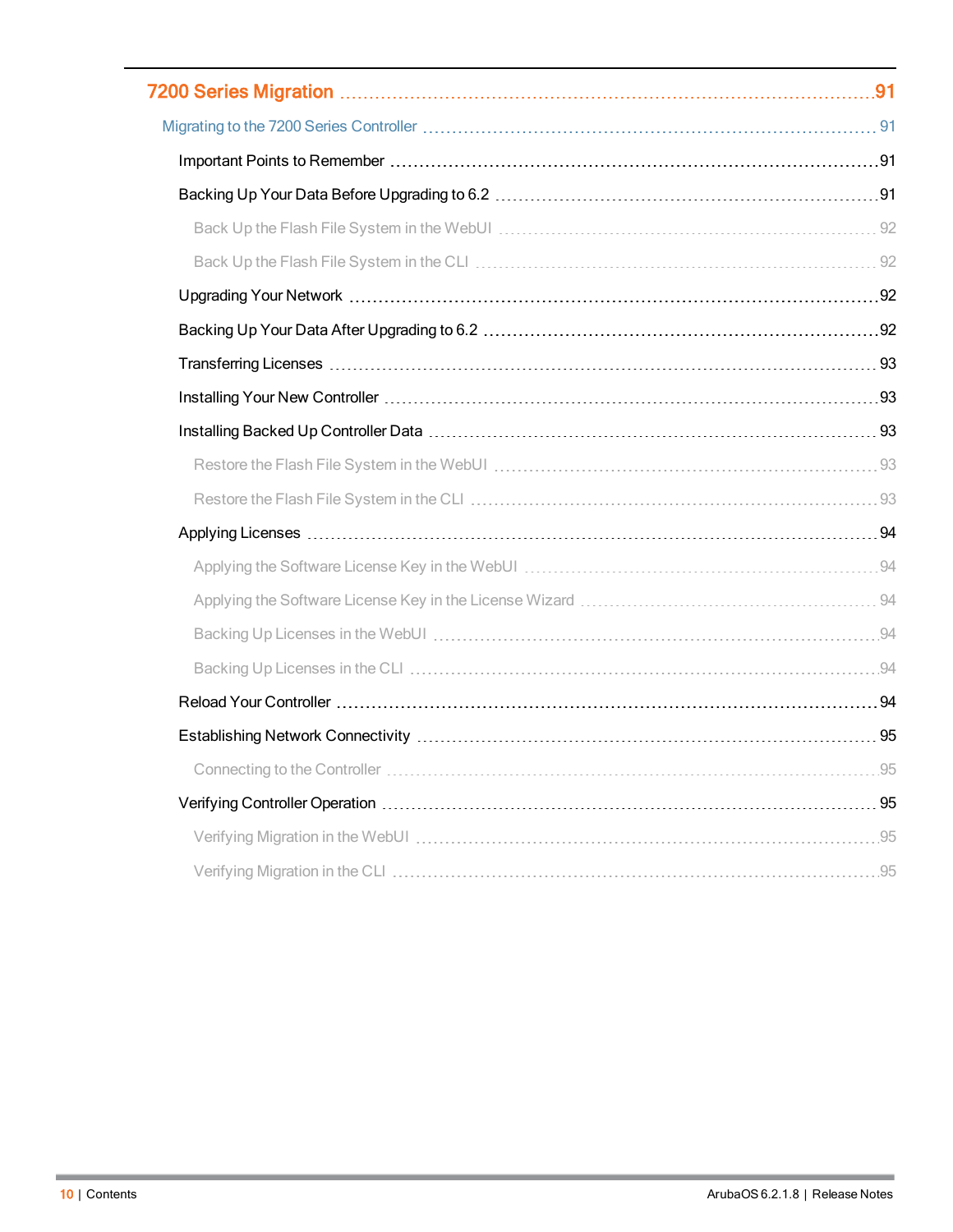<span id="page-10-0"></span>ArubaOS 6.2.1.8 is a software patch release that introduces fixes to the issues identified in the previous releases. For details on all of the features described in the following sections, see the *ArubaOS 6.2 User Guide*, *ArubaOS 6.2 CLI Reference Guide*, and *ArubaOS 6.2 MIB Reference Guide*.

# <span id="page-10-1"></span>Chapter Overview

- <sup>l</sup> Features in ArubaOS 6.2.1.x [Releases](#page-12-0) on page 13 provides a description of features and enhancements added in ArubaOS 6.2.1.x
- [Resolved](#page-22-0) Issues on page  $23$  provides a description of issues resolved in ArubaOS 6.2.1.x.
- <sup>l</sup> [Known](#page-64-0) Issues on page 65 provides a description and workaround for the issues identified in ArubaOS 6.2.1.x.
- **IDe** Upgrade [Procedures](#page-80-0) on page 81 describes the procedures for upgrading a controller to ArubaOS 6.2.1.x.

# <span id="page-10-2"></span>Release Mapping

The following illustration shows the patch and maintenance releases that are included in their entirety in ArubaOS 6.2.1.8.



**Figure 1** *ArubaOS Releases and Code Stream Integration*

# <span id="page-10-3"></span>Supported Browsers

The following browsers are officially supported to use with ArubaOS 6.2.1.8 WebUI:

- $\bullet$  Microsoft Internet Explorer 10.x and 11.0, on Windows 7, and Windows 8
- <sup>l</sup> Mozilla Firefox 23 or higher on Windows Vista, Windows 7, and Mac OS
- Apple Safari 5.1.7 or higher on Mac OS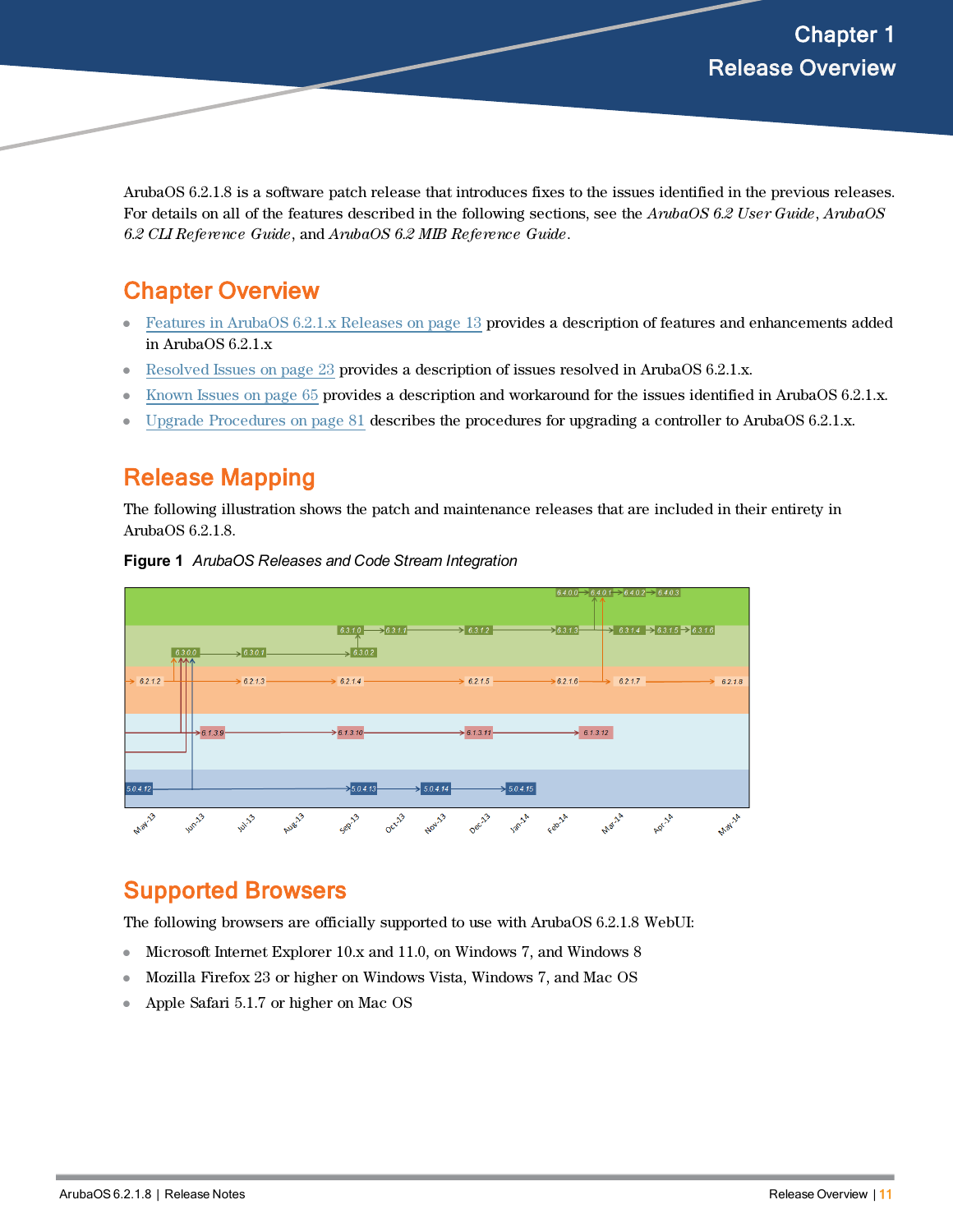# <span id="page-11-0"></span>Contacting Support

#### **Table 1:** Contact Information

| Main Site                                                  | arubanetworks.com                                                                         |  |
|------------------------------------------------------------|-------------------------------------------------------------------------------------------|--|
| <b>Support Site</b>                                        | support.arubanetworks.com                                                                 |  |
| Airheads Social Forums and Knowledge<br>Base               | community.arubanetworks.com                                                               |  |
| North American Telephone                                   | 1-800-943-4526 (Toll Free)                                                                |  |
|                                                            | 1-408-754-1200                                                                            |  |
| International Telephone                                    | http://arubanetworks.com/support-services/aruba-support-pro-<br>gram/contact-support/     |  |
| Software Licensing Site                                    | http://licensing.arubanetworks.com                                                        |  |
| End of Support Information                                 | http://www.arubanetwroks.com/support-services/end-of-life-<br>products/end-of-life-policy |  |
| <b>Wireless Security Incident Response</b><br>Team (WSIRT) | http://www.arubanetworks.com/support-services/security-bul-<br>letins/                    |  |
| <b>Support Email Addresses</b>                             |                                                                                           |  |
| Americas and APAC                                          | support@arubanetworks.com                                                                 |  |
| <b>EMEA</b>                                                | emea_support@arubanetworks.com                                                            |  |
| <b>Wireless Security Incident Response</b><br>Team (WSIRT) | wsirt@arubanetworks.com                                                                   |  |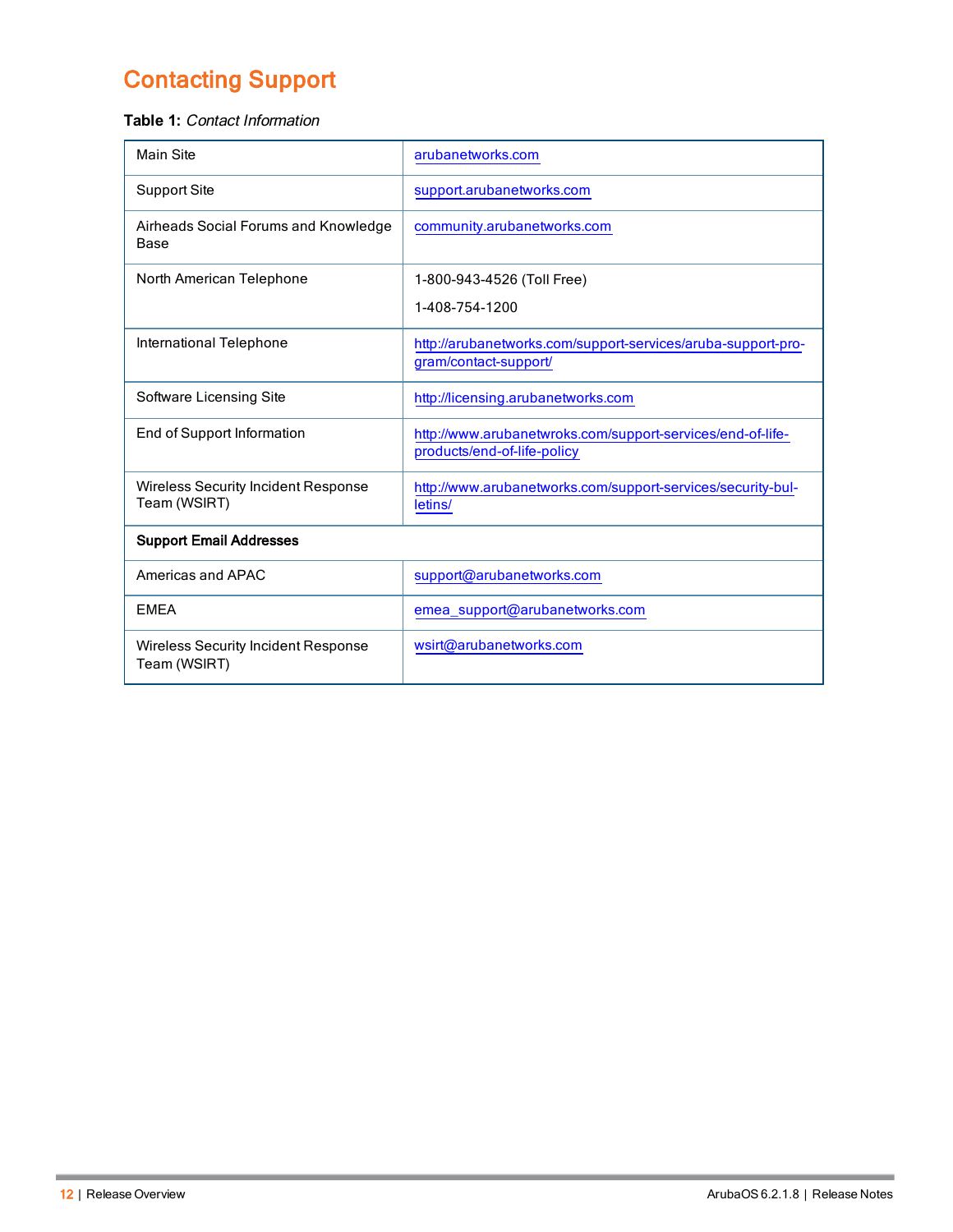<span id="page-12-0"></span>This chapter describes features introduced in ArubaOS 6.2.1.x. For more information about features introduced in ArubaOS 6.2.0.x, refer to the *ArubaOS 6.2.x User Guide.*

# <span id="page-12-1"></span>Features Introduced in ArubaOS 6.2.1.8

This section lists the new features introduced in ArubaOS 6.2.1.8.

### <span id="page-12-2"></span>MIB and Trap Enhancements

The **wlsxAccessPointIsUP** and **wlsxAccessPointIsDown** traps are deprecated and replaced by **wlsxNAccessPointIsUp** and **wlsxNAccessPointIsDown** traps for AP up and down events respectively. For more information on these traps, download the **aruba-mibs\_6.2.1.8\_43656.tar** from the support site and view the **arubatrap.my** file.

# <span id="page-12-3"></span>Features Introduced in ArubaOS 6.2.1.7

There are no new features added in ArubaOS 6.2.1.7.

# <span id="page-12-4"></span>Features Introduced in ArubaOS 6.2.1.6

### <span id="page-12-5"></span>Change in User Idle Timeout Behavior

Starting from ArubaOS 6.2, the split-tunnel and bridge users are timed out based on the aaa user idle-timeout value and not based on the value set in the L2 ageout. This change causes Captive portal with split-tunnel users to fall to pre-cp role for a short idle time. To avoid the occurrence of this issue, you can set the value of the **aaa user idletimeout** parameter in each captive portal profile.

# <span id="page-12-6"></span>Features Introduced in ArubaOS 6.2.1.5

There are no new features added in ArubaOS 6.2.1.5.

# <span id="page-12-7"></span>Features Introduced in ArubaOS 6.2.1.4

There are no new features added in ArubaOS 6.2.1.4.

# <span id="page-12-8"></span>Features Introduced in ArubaOS 6.2.1.3

### <span id="page-12-9"></span>Default Value Changes

The CSD Override (Cyclic Shift Diversity) parameter is now set to be disabled by default in the HT Radio profile. The default behavior has changed because some clients incorrectly reported a low signal strength.



The change in default settings will not impact the upgrade if you have already disabled the CSD Override parameter.

The following example describes how to enable and disable the CSD Override parameter: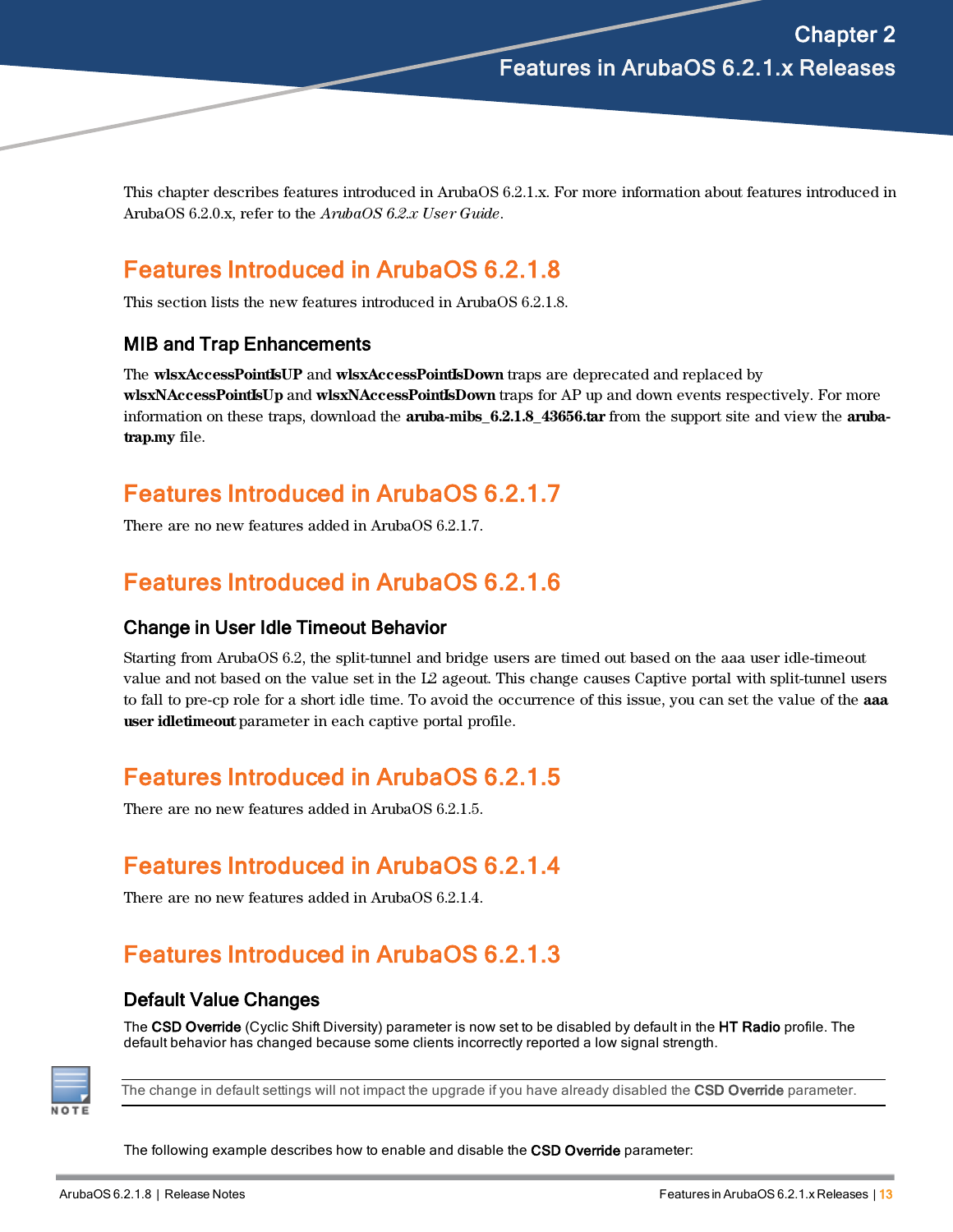```
(host) (config) #rf ht-radio-profile default-a
(host) (High-throughput radio profile "default-a") csd-override
(host) (High-throughput radio profile "default-a") no csd-override
(host) (High-throughput radio profile "default-a") #end
(host) #show rf ht-radio-profile default-a
High-throughput radio profile "default-a" (Predefined (editable))
-----------------------------------------------------------------
Parameter Value
--------- -----
40 MHz intolerance Disabled
Honor 40 MHz intolerance Enabled
```
# <span id="page-13-0"></span>Features Introduced in ArubaOS 6.2.1.2

There are no new features added in ArubaOS 6.2.1.2.

CSD override Disabled

# <span id="page-13-1"></span>Features Introduced in ArubaOS 6.2.1.1

There are no new features added in ArubaOS 6.2.1.1

# <span id="page-13-2"></span>Features Introduced in ArubaOS 6.2.1.0

#### <span id="page-13-3"></span>Support for New Modem Types

ArubaOS 6.2.1.0 introduces support for the Novatel Ovation MC551 4G LTE USB Modem and the Pantech UML290 4G USB modem.

### <span id="page-13-4"></span>Enhanced MultiMode Modem Provisioning

ArubaOS 6.2.1.0 introduces a new method of provisioning a multimode USB modem (such as a Verizon UML290) for a remote AP. These changes simplify modem provisioning for both 3G and 4G networks.

The previous modem configuration procedure required that you define a driver for a 3G modem in the **USB modem** field in the AP provisioning profile, or define a driver for a 4G modem in the **4G USB type** field. Starting with ArubaOS 6.2.1.0, you can configure drivers for both a 3G or a 4G modem using the **USB field**, and the 4**G USB Type** field is deprecated.

#### <span id="page-13-5"></span>In the WebUI

The AP provisioning profile in ArubaOS 6.2.1.0 includes a new **Cellular Network Preference** setting that allows you to select how the modem should operate. This setting includes parameters described in [Table](#page-13-6) 2.

| <b>Parameter</b> | <b>Description</b>                                                                                                                                                                       |
|------------------|------------------------------------------------------------------------------------------------------------------------------------------------------------------------------------------|
| auto (default)   | In this mode, modem firmware will control the cellular network service<br>selection; so the cellular network service failover and fallback is not<br>interrupted by the remote AP (RAP). |
| 3g only          | Locks the modem to operate only in 3G                                                                                                                                                    |
| 4g only          | Locks the modem to operate only in 4G                                                                                                                                                    |

<span id="page-13-6"></span>

|  | Table 2: Cellular Network Preference Parameters |
|--|-------------------------------------------------|
|--|-------------------------------------------------|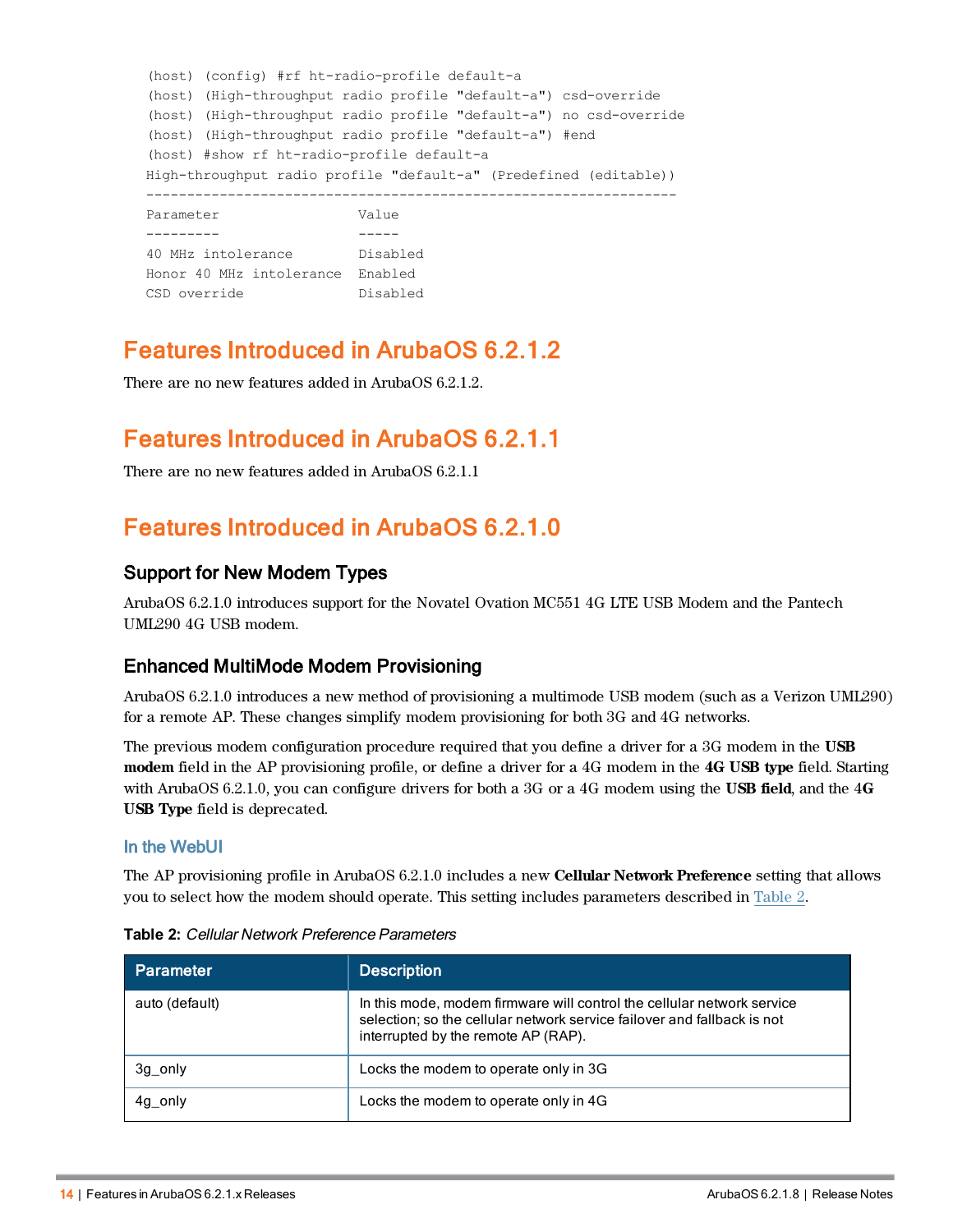#### **Table 2:** Cellular Network Preference Parameters

| <b>Parameter</b> | <b>Description</b>                                                                                                                                                                                                                                                                                                                                                                                                                                                                                                                                                                                                                                                                   |
|------------------|--------------------------------------------------------------------------------------------------------------------------------------------------------------------------------------------------------------------------------------------------------------------------------------------------------------------------------------------------------------------------------------------------------------------------------------------------------------------------------------------------------------------------------------------------------------------------------------------------------------------------------------------------------------------------------------|
| advanced         | The remote AP (RAP) controls the cellular network service selection based<br>on an Received Signal Strength Indication (RSSI) threshold-based<br>approach.                                                                                                                                                                                                                                                                                                                                                                                                                                                                                                                           |
|                  | Initially the modem is set to the default <b>auto</b> mode. This allows the<br>۰<br>modem firmware to select the available network.<br>The RAP determines the RSSI value for the available network type (for<br>example 4G), checks whether the RSSI is within required range, and if<br>so, connects to that network.<br>If the RSSI for the modem's selected network is not within the required<br>$\bullet$<br>range, the RAP will then check the RSSI limit of an alternate network (for<br>example, 3G), and reconnect to that alternate network.<br>The RAP will repeat the above steps each time it tries to connect using a<br>$\bullet$<br>4G multimode modem in this mode. |

### <span id="page-14-0"></span>In the CLI

| (host) (config) #provision-ap |                                                        |
|-------------------------------|--------------------------------------------------------|
|                               | (Host) (AP provisioning) #cellular nw preference ?     |
| $3q$ -only                    | Set the modem to operate only in 3G                    |
| $4q$ -only                    | Set the modem to operate only in 4G                    |
| advanced                      | Use advanced algorithm to select the available network |
| auto                          | Let modem to select the network preference (default)   |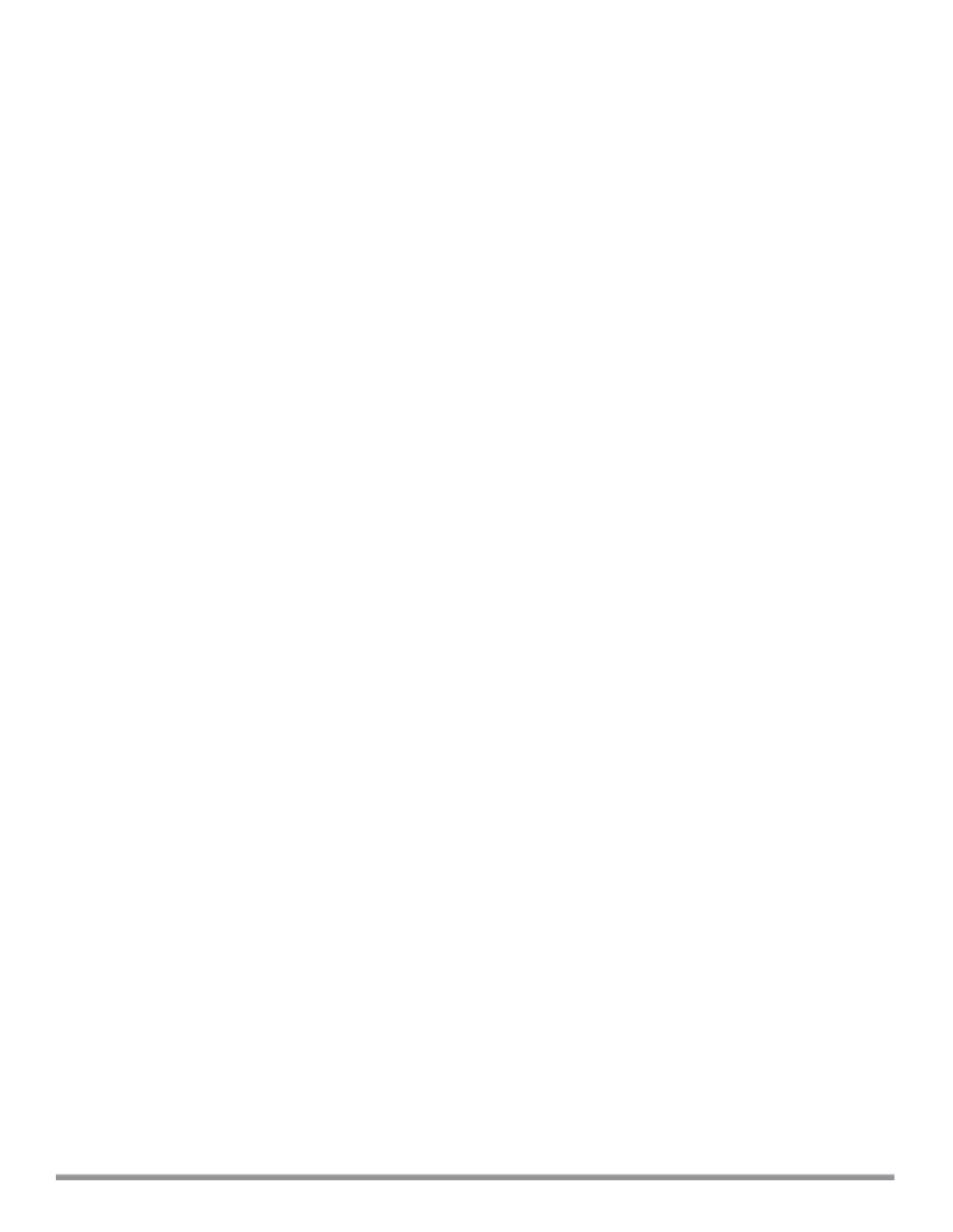<span id="page-16-0"></span>The following regulatory updates were introduced in ArubaOS 6.2.1.x releases.

Periodic regulatory changes may require modifications to the list of channels supported by AP. For a complete list of channels supported by AP using a specific country domain, access the controller command-line interface and issue the command **show ap allowed-channels country-code <country-code> ap-type <ap-model>**.

# <span id="page-16-1"></span>Regulatory Updates in ArubaOS 6.2.1.8

The following table describes regulatory enhancements introduced in ArubaOS 6.2.1.8:

Contact your local Aruba sales representative on device availability and support for the countries listed in the following table.

|  | Table 3: Regulatory Domain Updates |  |  |
|--|------------------------------------|--|--|
|--|------------------------------------|--|--|

| <b>Regulatory Domain</b>                                                                             | <b>Update</b>                        |
|------------------------------------------------------------------------------------------------------|--------------------------------------|
| India and Indonesia                                                                                  | Added support for AP-114 and AP-115. |
| Colombia, Dominican<br>Republic, Puerto Rico,<br>Montenegro, Albania, and<br>Bosnia, and Herzegovina | Added support for RAP-155.           |
| Mexico                                                                                               | Added support for AP-224 and AP-225. |
| Algeria                                                                                              | Added support for AP-104.            |

# <span id="page-16-2"></span>Regulatory Updates in ArubaOS 6.2.1.7

The following table describes regulatory enhancements introduced in ArubaOS 6.2.1.7:



Contact your local Aruba sales representative on device availability and support for the countries listed in the following table.

#### **Table 4:** Regulatory Domain Updates

| <b>Regulatory Domain</b> | <b>Update</b>                                                     |
|--------------------------|-------------------------------------------------------------------|
| Costa Rica               | Added support for AP-92, AP-93, AP-134, and AP-135 access points. |
| Senegal                  | Added support for AP-134 and AP-135 access points.                |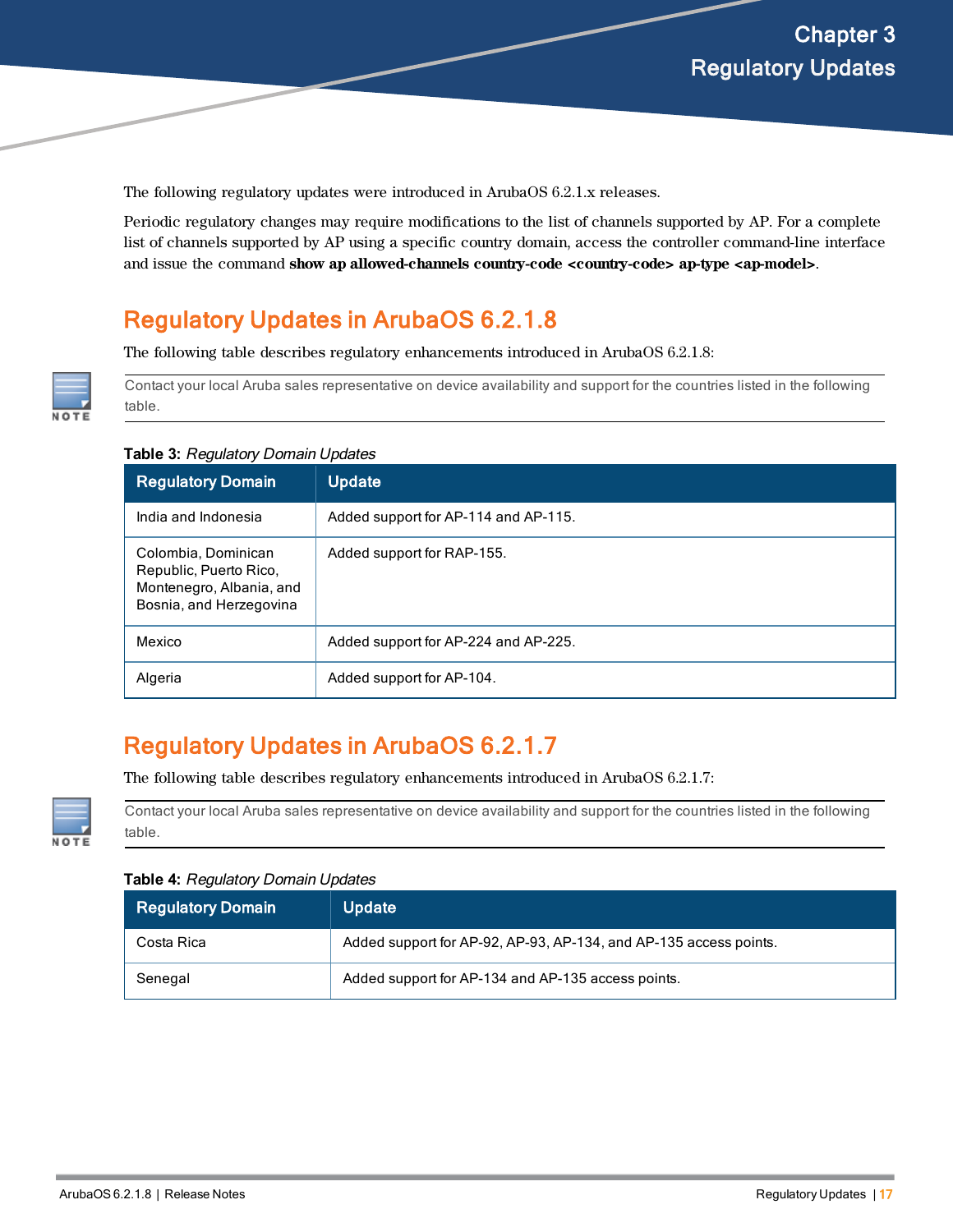

<span id="page-17-0"></span>The following table describes regulatory enhancements introduced in ArubaOS 6.2.1.6:

Contact your local Aruba sales representative on device availability and support for the countries listed in the following table.

#### **Table 5:** Regulatory Domain Updates

| <b>Regulatory Domain</b> | <b>Update</b>                                                                                                    |
|--------------------------|------------------------------------------------------------------------------------------------------------------|
| Algeria                  | Added support for AP-175P, AP-175AC, and AP-175DC access points.                                                 |
| Argentina                | Added support for AP-93, AP-92, RAP-108, and RAP-109 access points.                                              |
| Thailand                 | Added support for the RAP-109 access point.                                                                      |
| <b>Israel</b>            | Added support for the RAP-3WN, RAP-3WNP, RAP-108, RAP-109, AP-224, AP-225, AP-<br>114, and AP-115 access points. |
| Uruguay                  | Added support for AP-93, AP-92, and AP-104 access points.                                                        |
| Vietnam                  | Added support for AP-93 and AP-92 access points.                                                                 |
| Costa Rica               | Added support for AP-134 and AP-135 access points.                                                               |

# <span id="page-17-1"></span>Regulatory Updates in ArubaOS 6.2.1.5

There are no regulatory updates introduced in ArubaOS 6.2.1.5.

# <span id="page-17-2"></span>Regulatory Updates in ArubaOS 6.2.1.4

The following table describes regulatory enhancements introduced in ArubaOS 6.2.1.4:



Contact your local Aruba sales representative on device availability and support for the countries listed in the following table.

#### **Table 6:** Regulatory Domain Updates

| <b>Regulatory Domain</b>                                                                                                 | <b>Update</b>                                        |
|--------------------------------------------------------------------------------------------------------------------------|------------------------------------------------------|
| Columbia, Dominican<br>Republic, India, Macau,<br>Pakistan, Puerto Rico,<br>Qatar, Saudi Arabia, South<br>Korea, and UAE | Added support for RAP-108 and RAP-109 access points. |
| <b>Brazil</b>                                                                                                            | Added support for the RAP-2WG access point.          |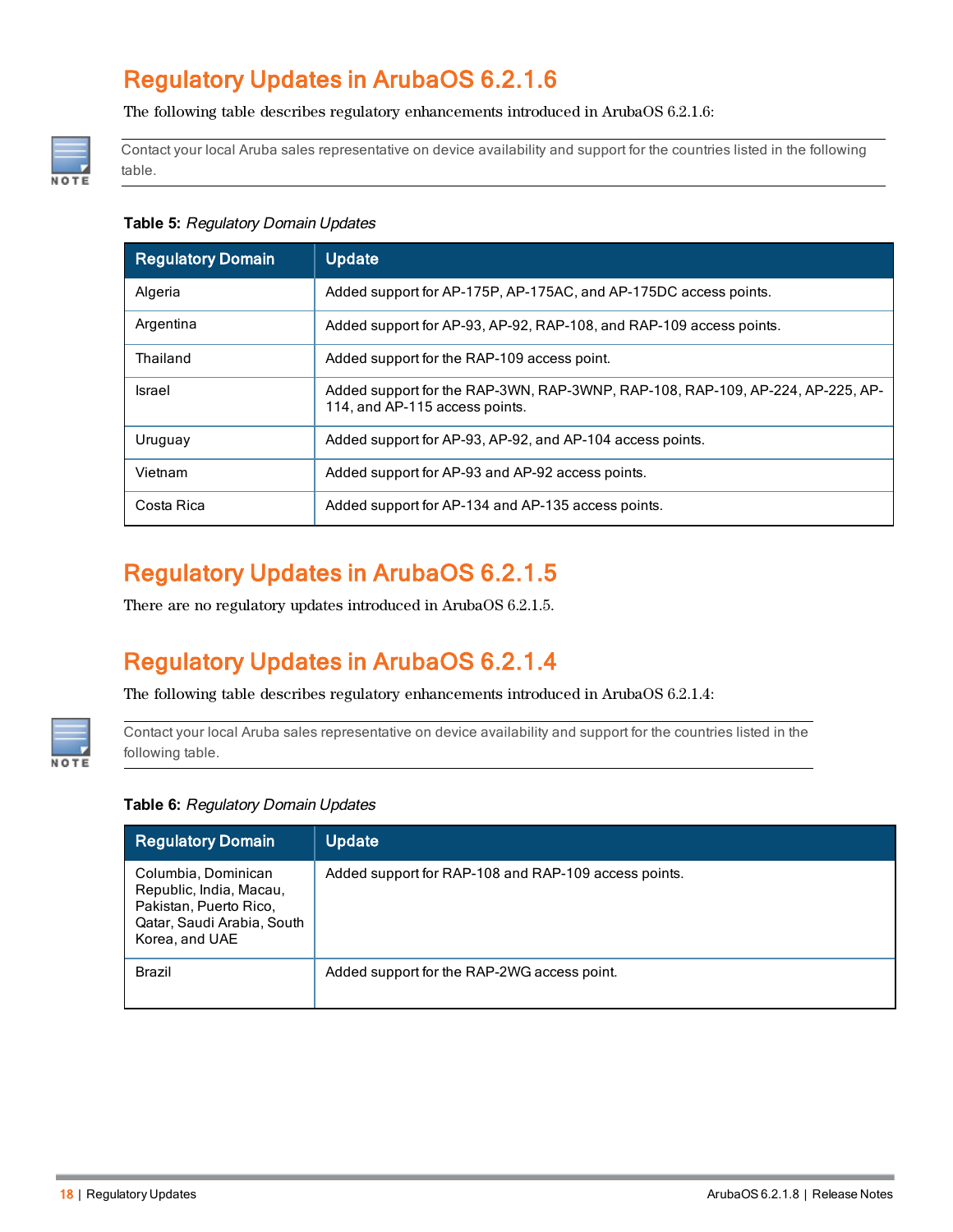

<span id="page-18-0"></span>The following table describes regulatory enhancements introduced in ArubaOS 6.2.1.3.

Contact your local Aruba sales representative on device availability and support for the countries listed in the following table.

#### **Table 7:** Regulatory Domain Updates

| <b>Regulatory Domain</b>                                                                                       | <b>Update</b>                                                           |  |  |
|----------------------------------------------------------------------------------------------------------------|-------------------------------------------------------------------------|--|--|
| Russia, Brazil, South Africa,<br>Colombia, Macedonia                                                           | Added support for RAP-3WN and RAP-3WNP access points.                   |  |  |
| Algeria, Bosnia and<br>Herzegovina, Columbia,<br>Dominican Republic, South<br>Korea, Macedonia, Puerto<br>Rico | Added support for AP-104 access points.                                 |  |  |
| Republic of Trinidad and<br>Tobago                                                                             | Added support for AP-135 and AP-175 access points.                      |  |  |
| Algeria                                                                                                        | Added support for AP-92, AP-93, and AP-105 access points.               |  |  |
| Bermuda, Bosnia and<br>Herzegovina, Colombia,<br>Dominican Republic and<br>Macedonia                           | Added support for the AP-175DC access point.                            |  |  |
| Bolivia, Ecuador, El<br>Salvador, Guatemala,<br>Nicaragua, Panama, Puerto<br>Rico, Venezuela, and<br>Zambia    | Added support for the AP-105 access point.                              |  |  |
| Colombia                                                                                                       | Added support for the AP-92 access point.                               |  |  |
| Colombia, Dominican<br>Republic, Mexico, Puerto<br>Rico, Singapore                                             | Added support for the AP-93 access point.                               |  |  |
| Azerbaijan, Belarus, Bosnia<br>and Herzegovina,<br>Colombia, Croatia,<br>Kazakhstan, Peru, Russia              | Added support for the AP-135 access point.                              |  |  |
| Argentina                                                                                                      | Added support for the RAP-5WN access point.                             |  |  |
| Venezuela                                                                                                      | Added support for AP-175 and AP-175AC access points.                    |  |  |
| Macau                                                                                                          | Added support for AP-134 and AP-135 access points.                      |  |  |
| Macau, Ukraine                                                                                                 | Added support for the AP-175P access point.                             |  |  |
| Canada                                                                                                         | Enabled DFS channels for AP-175P, AP-175AC, and AP-175DC access points. |  |  |
| Uganda, Malaysia                                                                                               | Added support for the AP-175AC access point.                            |  |  |
| Australia, New Zealand,<br>Brazil, South Africa, Hong<br>Kong, Singapore, Egypt,<br>Ukraine                    | Added support for RAP-108 and RAP-109 access points.                    |  |  |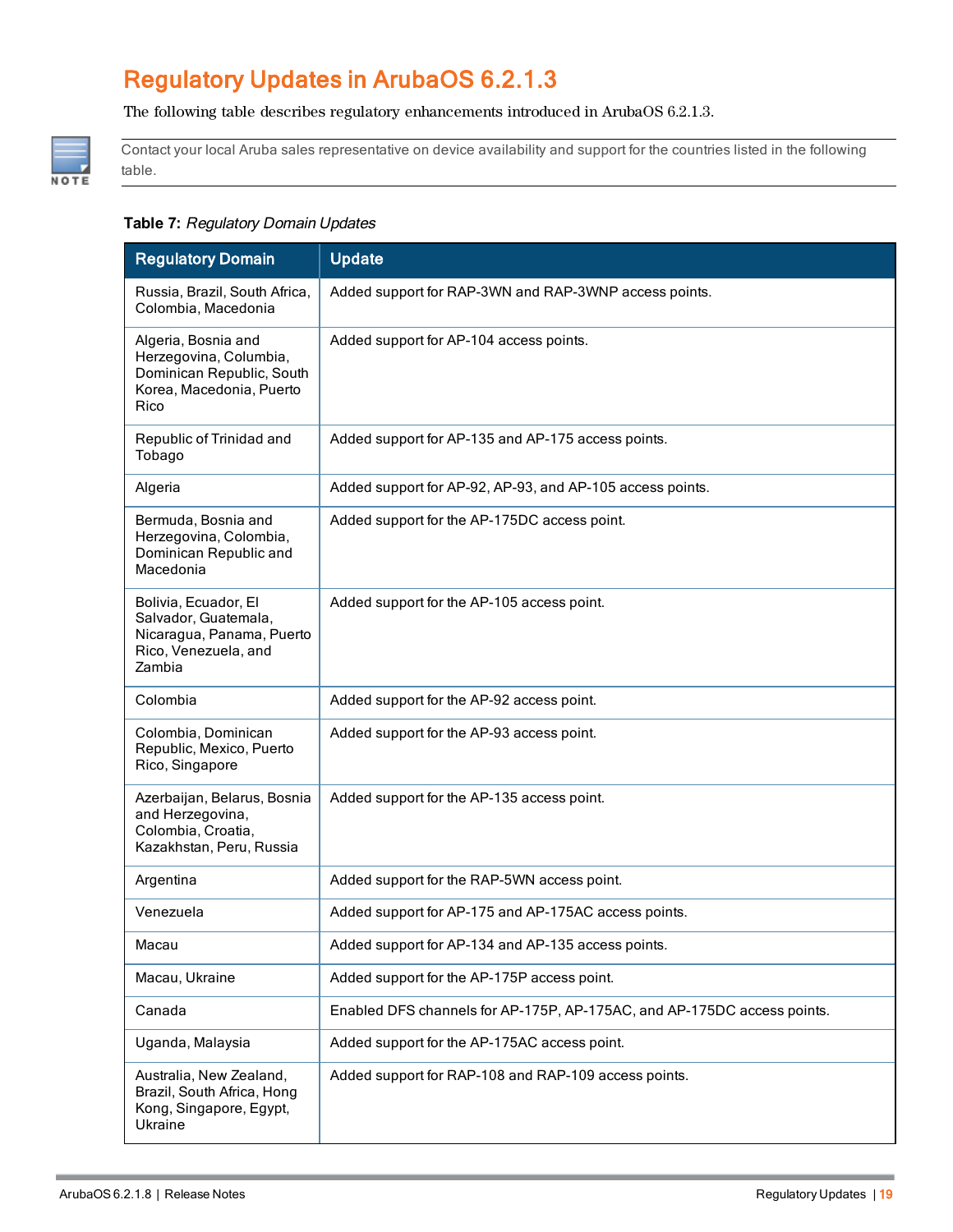NOTE

<span id="page-19-0"></span>The following changes impact new AP and remote AP installations running ArubaOS 6.2.1.2:

Contact your local Aruba sales representative on device availability and support for the countries listed in the following table.

#### **Table 8:** Regulatory Domain Updates

| <b>Regulatory Domain</b>                                                                                                                                  | <b>Update</b>                                                                                                                                                                         |  |  |  |
|-----------------------------------------------------------------------------------------------------------------------------------------------------------|---------------------------------------------------------------------------------------------------------------------------------------------------------------------------------------|--|--|--|
| Changes for RAP-108/RAP-109 Access Points                                                                                                                 |                                                                                                                                                                                       |  |  |  |
| Malaysia                                                                                                                                                  | ArubaOS now supports this country domain.                                                                                                                                             |  |  |  |
| Changes for AP-124/AP-125 Access Points                                                                                                                   |                                                                                                                                                                                       |  |  |  |
| Kazakhstan and Dominican<br>Republic                                                                                                                      | ArubaOS now supports these country domains.                                                                                                                                           |  |  |  |
| Australia and New Zealand                                                                                                                                 | These country domains support all channels allowed by the FCC (including indoor,<br>outdoor and DFS channels). In previous releases, Australia and New Zealand used ETSI<br>channels. |  |  |  |
| <b>UAE</b>                                                                                                                                                | Removed support for channels 149-165.                                                                                                                                                 |  |  |  |
| Mexico                                                                                                                                                    | This domain requires Dynamic Frequency Selection (DFS) in all 802.11a channels. In<br>previous releases, all 802.11a channels were open without DFS support.                          |  |  |  |
| Serbia                                                                                                                                                    | Added DFS support for channels 52-64 and 100-140. These channels were not open in<br>previous releases.                                                                               |  |  |  |
| New Zealand, Puerto Rico,<br>Columbia                                                                                                                     | Removed support for channels 120-128, because these channels were removed from<br>the FCC list of allowed channels.                                                                   |  |  |  |
| Changes for AP-134/AP-135 Access Points                                                                                                                   |                                                                                                                                                                                       |  |  |  |
| Kazakhstan, Chile, Serbia,<br>Dominican Republic and<br>Nigeria                                                                                           | ArubaOS now supports these country domains.                                                                                                                                           |  |  |  |
| Bermuda, Costa Rica,<br>Ecuador, El Salvador,<br>Guatemala, Honduras,<br>Kenya, Pakistan, Mauritius,<br>Panama, Qatar, Trinidad<br>and Tobago and Uruguay | Removed support for AP-134 and AP-135 in these country domains.                                                                                                                       |  |  |  |
| South Korea and Taiwan                                                                                                                                    | Added support for DFS Channels 52-64, and 100-128. Previous releases did not include<br>any support for these channels.                                                               |  |  |  |
| Singapore                                                                                                                                                 | Added support for DFS Channels 100-140. Previous releases did not include any<br>support for these channels.                                                                          |  |  |  |
| Israel                                                                                                                                                    | Channels 36-48 require DFS. In previous releases, these channels were open without<br>DFS support.                                                                                    |  |  |  |
| Saudi Arabia                                                                                                                                              | Removed support for channel 165.                                                                                                                                                      |  |  |  |
| Ireland and UAE                                                                                                                                           | Removed support for channel 149-165.                                                                                                                                                  |  |  |  |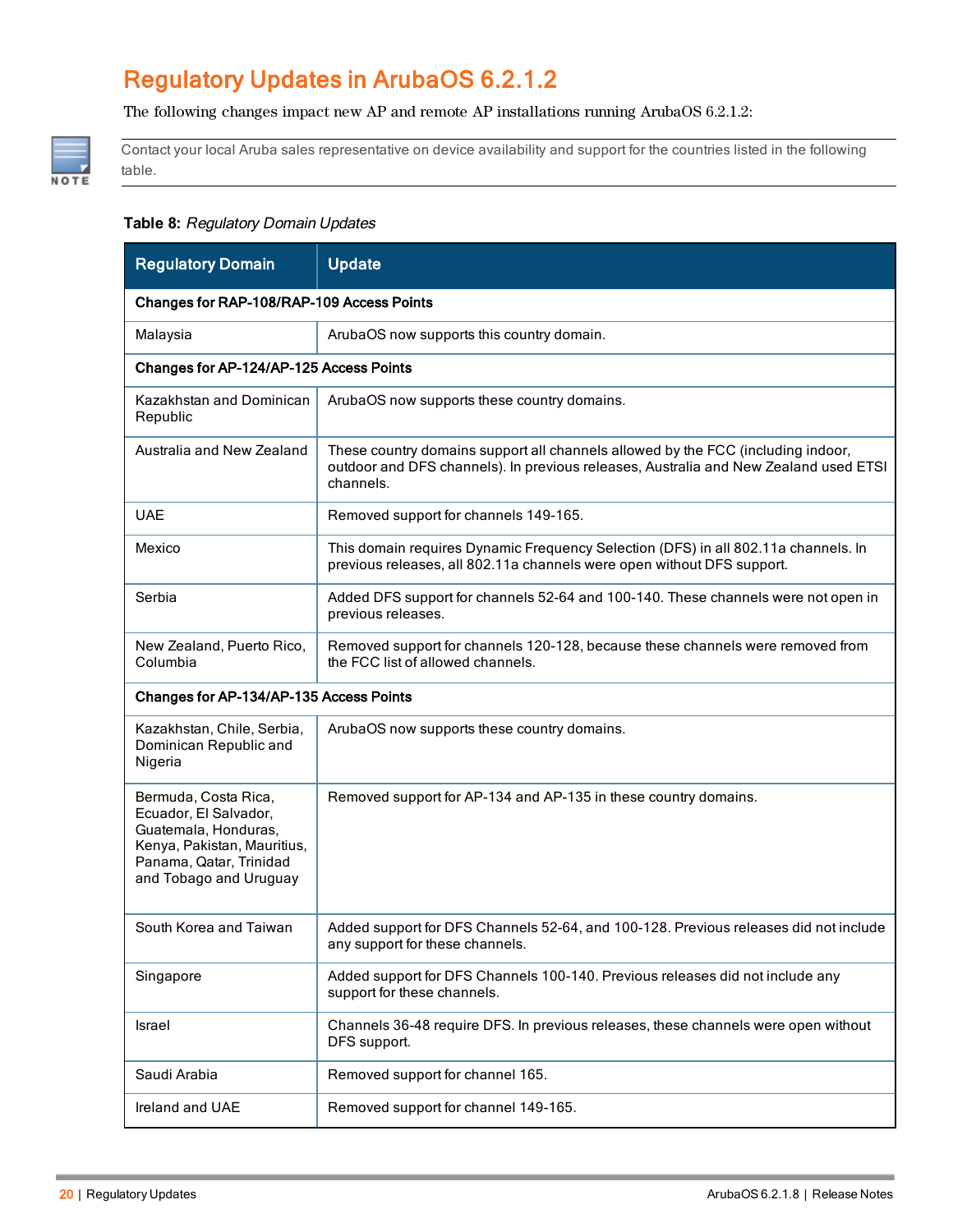**Table 8:** Regulatory Domain Updates

| <b>Regulatory Domain</b>       | <b>Update</b>                                                                                                                                       |
|--------------------------------|-----------------------------------------------------------------------------------------------------------------------------------------------------|
| Australia, New Zealand         | These country domains support all channels allowed by the FCC (including indoor,<br>outdoor and DFS channels).                                      |
| Mexico                         | Requires DFS in all 802.11a channels. In previous releases, all 802.11a channels were<br>open without DFS support.                                  |
| New Zealand and Puerto<br>Rico | Added DFS channel support for channels 52-64, 100-128. Previous releases did not<br>include any support for these channels.                         |
| Colombia and Thailand          | Removed support for channels 116-128                                                                                                                |
| Russia                         | Removed support for channel 132.                                                                                                                    |
| Egypt                          | Removed support for channels 149-165. This country domain no longer supports 40MHz<br>on any channel.                                               |
| Ukraine                        | Added 40 MHz support for channels 149-161.                                                                                                          |
| Peru                           | Removed support for channels 12-13, 52-64, 100-140, and 165. (The only supported<br>channels for this country domain are 1-11, 36-48, and 149-161.) |
| Venezuela                      | Added 40MHz support for channels 36-48, 52-64, and 149-161.                                                                                         |
| Jordan                         | Added 40MHz support for channels 36-48 and 149-161.                                                                                                 |

<span id="page-20-0"></span>There are no regulatory updates introduced in ArubaOS 6.2.1.1.

# <span id="page-20-1"></span>Regulatory Updates in ArubaOS 6.2.1.0

There are no regulatory updates introduced in ArubaOS 6.2.1.0.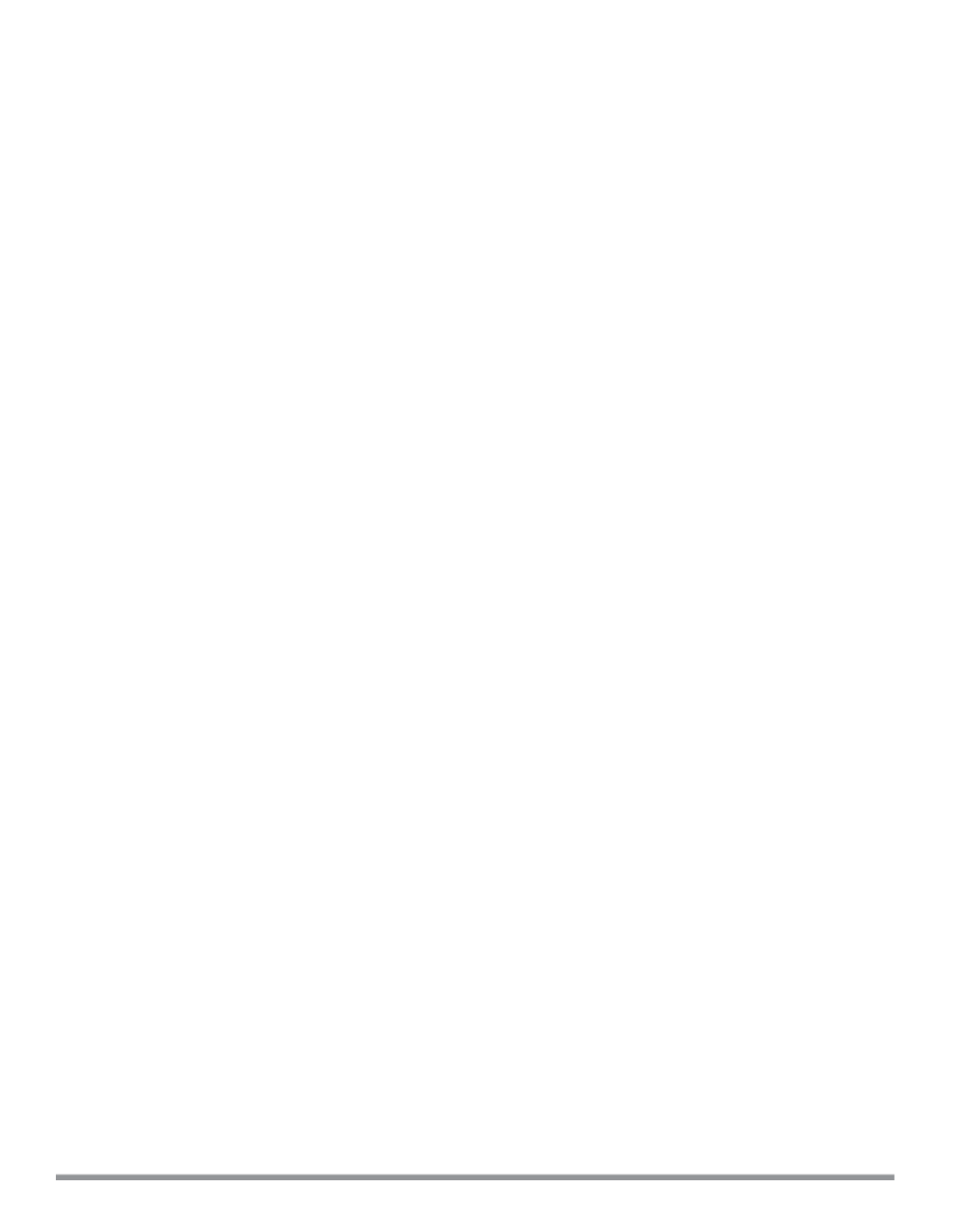<span id="page-22-0"></span>The following issues are resolved in ArubaOS 6.2.1.x releases.

# <span id="page-22-1"></span>Resolved Issues in ArubaOS 6.2.1.8

The following issues are resolved in ArubaOS 6.2.1.8.

### <span id="page-22-2"></span>Air Management- IDS

**Table 9:** Air Management- IDS Fixed Issues

| <b>Bug ID</b>  | <b>Description</b>                                                                                                                                                                                                                                                                                                                                                                                           |
|----------------|--------------------------------------------------------------------------------------------------------------------------------------------------------------------------------------------------------------------------------------------------------------------------------------------------------------------------------------------------------------------------------------------------------------|
| 81740<br>97522 | <b>Symptom:</b> Traps were sent when an SSID went up or down instead of being sent when an AP went up or<br>down. Also, an incorrect IP address of the AP was sent. This issue is resolved by replacing the incorrect<br>traps with the correct traps, and by verifying the IP address of the AP sent is correct.<br>Scenario: This issue was not limited to a specific controller model or release version. |

### <span id="page-22-3"></span>Base OS Security

**Table 10:** Base OS Security Fixed Issues

| <b>Bug ID</b> | <b>Description</b>                                                                                                                                                                                                                                                                                                                                                                                                                                     |
|---------------|--------------------------------------------------------------------------------------------------------------------------------------------------------------------------------------------------------------------------------------------------------------------------------------------------------------------------------------------------------------------------------------------------------------------------------------------------------|
| 93237         | Symptom: An internal module (Authentication) crashed on the controller. Ignoring the usage of the<br>equivalentToMe attribute, which was not used by the master controller resolved this issue.<br>Scenario: This issue was observed when the Novell® Directory System (NDS) pushed the bulk of user<br>data as the value for the attribute to the master controller. This issue was not limited to a specific<br>controller model or release version. |
| 99038         | Symptom: An increase in the memory usage was observed in the authentication module. This issue is<br>resolved by fixing the memory leak in the authentication module.<br>Scenario: This issue was observed when client devices performed EAP-TLS with EAP-termination<br>enabled using certificates containing the optional field Subject Alternative Name.                                                                                            |

### <span id="page-22-4"></span>Captive Portal

| Table 11: Captive Portal Fixed Issues |  |  |  |  |  |  |
|---------------------------------------|--|--|--|--|--|--|
|---------------------------------------|--|--|--|--|--|--|

| <b>Bug ID</b> | <b>Description</b>                                                                                                                                                                                                                                                                                                                                                                                                                                                                                                                            |
|---------------|-----------------------------------------------------------------------------------------------------------------------------------------------------------------------------------------------------------------------------------------------------------------------------------------------------------------------------------------------------------------------------------------------------------------------------------------------------------------------------------------------------------------------------------------------|
| 93927         | Symptom: On 7200 Series controllers the output of show datapath user displayed a user entry but the<br>user entry was not present in the control plane. This issue was resolved by internal code changes.<br>Scenario: This issue occurred when WLAN was configured in the tunnel mode and was observed in<br>ArubaOS 6.2 or later versions.                                                                                                                                                                                                  |
| 94167         | Symptom: When client traffic was moving through an L3 GRE tunnel between a data switch and a<br>controller, the controller did not provide the captive portal page to the client. The fix ensures that the<br>controller provides the captive portal page to the client.<br>Scenario: This issue was observed after an M3 controller was upgraded to ArubaOS 6.1.3.10. This issue<br>was caused because the controller was unable to find the correct role for the client traffic and, therefore,<br>did not provide the captive portal page. |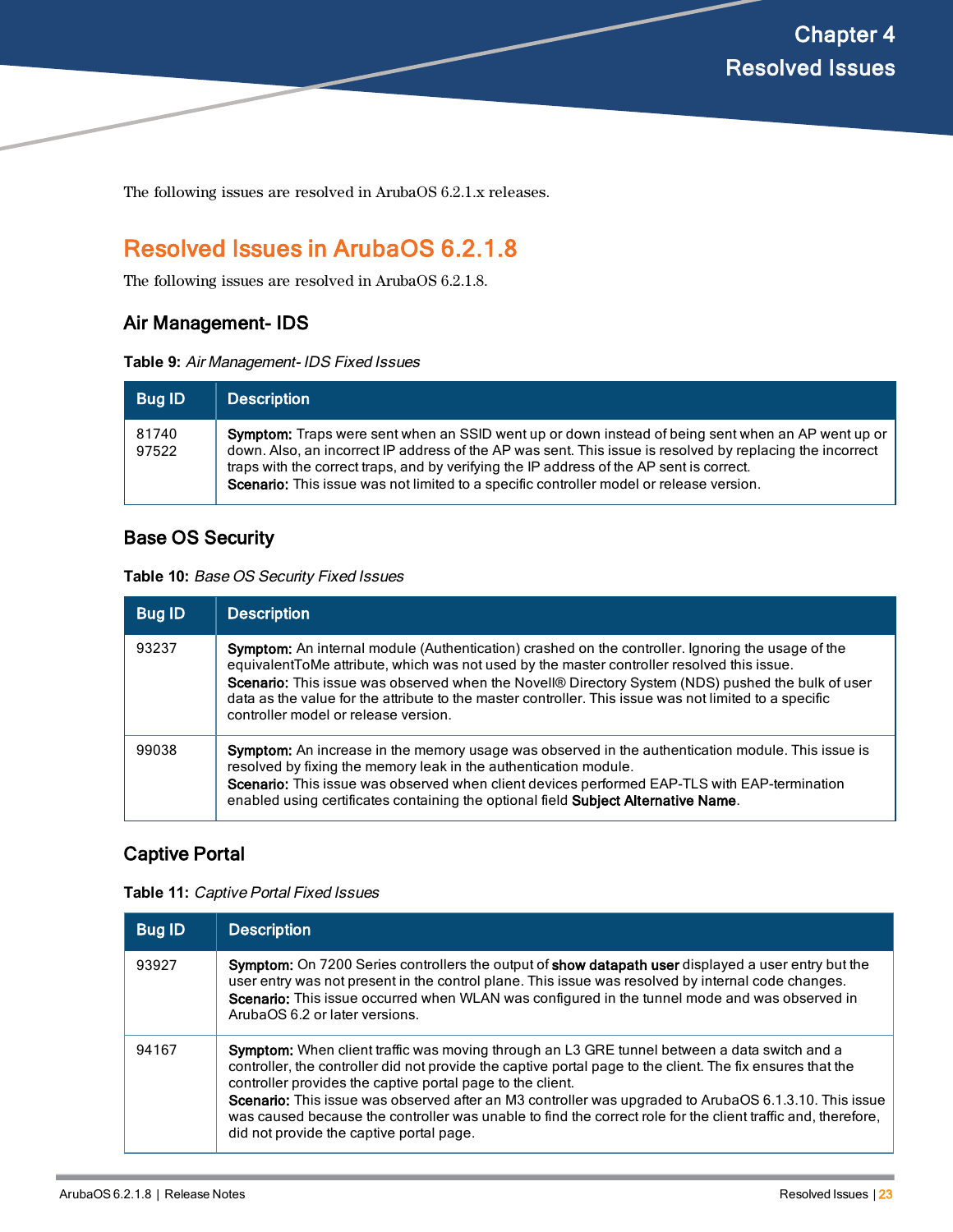# <span id="page-23-0"></span>Controller-Platform

|  | <b>Table 12: Controller-Platform Fixed Issues</b> |  |
|--|---------------------------------------------------|--|
|--|---------------------------------------------------|--|

| <b>Bug ID</b>                                                                 | <b>Description</b>                                                                                                                                                                                                                                                                                                                                                                                                                                                    |
|-------------------------------------------------------------------------------|-----------------------------------------------------------------------------------------------------------------------------------------------------------------------------------------------------------------------------------------------------------------------------------------------------------------------------------------------------------------------------------------------------------------------------------------------------------------------|
| 91097                                                                         | Symptom: A local controller rebooted unexpectedly. The log files for the event listed the reason for the<br>reboot as Mobility Processor update. The fix ensures that the controller does not reboot unexpectedly by<br>making code level changes to the primary and secondary nor flash boot partition.<br>Scenario: This issue was observed in controllers running ArubaOS 6.1.3.9.                                                                                 |
| 96347<br>94427<br>97078<br>97287<br>97456<br>97468<br>97988<br>98425<br>98656 | Symptom: An M3 controller rebooted unexpectedly. The log files for the event listed the reason for the<br>reboot as User pushed reset error. The issue is resolved by removing the lock contention.<br>Scenario: This issue was observed due to panic dump or SOS crash, which was a result of jumbo packet<br>or packet corruption. This issue was observed in M3, 3200, 3400, and 3600 controllers, but was not<br>limited to any specific ArubaOS release version. |
| 96712                                                                         | Symptom: A local controller rebooted unexpectedly during a terminal/ssh related operation. The log files<br>for the event listed the reason for the reboot as Kernel panic.<br>Scenario: This issue was observed in 7240 controllers running ArubaOS 6.2.1.4.                                                                                                                                                                                                         |
| 97658<br>97388<br>98373                                                       | Symptom: Some access points lost connectivity when the controller to which they were connected<br>rebooted. This issue is resolved by ensuring that the boot partition information is updated in the<br>secondary bank of the controller.<br>Scenario: This issue occurred when the controller rebooted due to a watchdog reset. This issue was not<br>limited to any specific controller model or release version.                                                   |
| 98873                                                                         | Symptom: A 650 controller was crashing during reboot. The log files for the event listed the reason as an<br>address error on CPU4.<br>Scenario: This issue was observed on the 650 controllers running on ArubaOS 6.2.1.7.                                                                                                                                                                                                                                           |
| 99106                                                                         | Symptom: A large number of Only Bottom slots can arbitrate debug messages were generated and as<br>a result the controller console was flooded with these redundant messages. The issue is fixed by<br>disabling these redundant messages in the arbitration algorithm.<br>Scenario: This issue was observed in M3 controllers and is not limited to any ArubaOS version.                                                                                             |

### <span id="page-23-1"></span>LDAP

**Table 13:** LDAP Fixed Issues

| <b>Bug ID</b> | <b>Description</b>                                                                                                                                                                                                                                                                                                                                                                                                                                                                                                                                                                     |
|---------------|----------------------------------------------------------------------------------------------------------------------------------------------------------------------------------------------------------------------------------------------------------------------------------------------------------------------------------------------------------------------------------------------------------------------------------------------------------------------------------------------------------------------------------------------------------------------------------------|
| 90859         | Symptom: A controller intermittently disconnected from the LDAP server because the LDAP server reset<br>its TCP connection. Establishing a TCP connection for each user and binding it using admin-dn and<br>password fixed this issue. Once the user is authenticated, the connection binds the actual user.<br>Scenario: This issue was triggered by null binds created when the controller established TCP/SSK<br>connections in advance, so that they can be used whenever a user joined the network. This issue<br>occurred in a 3000 Series controller running ArubaOS 6.1.3.10. |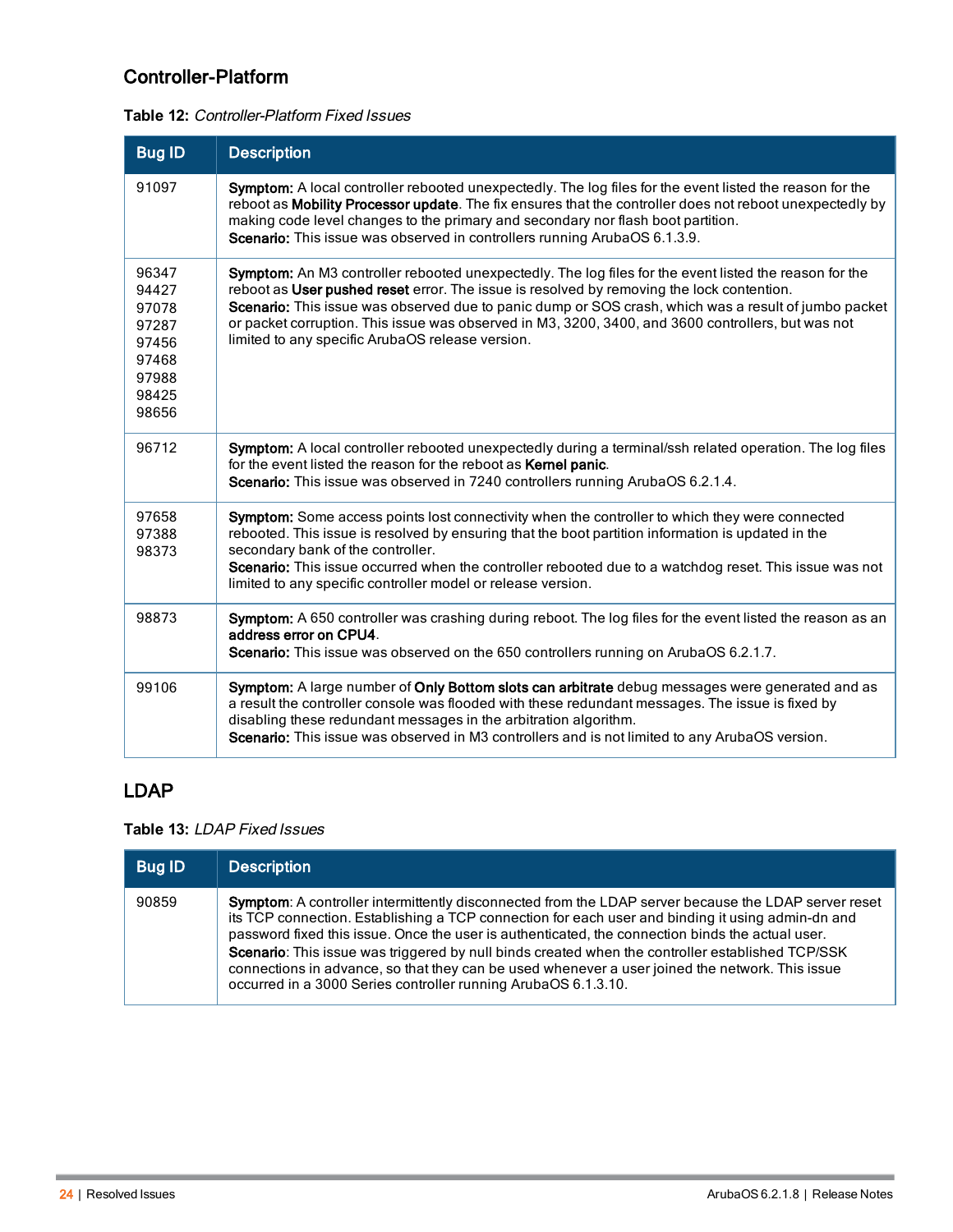### <span id="page-24-0"></span>VLAN

#### **Table 14:** VLAN Fixed Issues

| <b>Bug ID</b> | <b>Description</b>                                                                                                                                                                                                                                                                                                                                                                                                                                                                 |
|---------------|------------------------------------------------------------------------------------------------------------------------------------------------------------------------------------------------------------------------------------------------------------------------------------------------------------------------------------------------------------------------------------------------------------------------------------------------------------------------------------|
| 97117         | <b>Symptom:</b> When the RADIUS server returned multiple Vendor Specific Attributes (VSAs), ArubaOS did<br>not check these attributes or set user roles. This issue is fixed by verifying the list of attributes before<br>matching them with the rules.<br>Scenario: This issue was observed when a user tried to set a role using the VSA attributes that were<br>returned from the RADIUS server. This issue was observed in 3400 Series controllers running ArubaOS<br>6.2.1.4 |

### <span id="page-24-1"></span>Voice

#### **Table 15:** Voice Fixed Issues

| <b>Bug ID</b>            | <b>Description</b>                                                                                                                                                                                                                                                                                                                                                                                                                                                                                                                                           |
|--------------------------|--------------------------------------------------------------------------------------------------------------------------------------------------------------------------------------------------------------------------------------------------------------------------------------------------------------------------------------------------------------------------------------------------------------------------------------------------------------------------------------------------------------------------------------------------------------|
| 91910<br>94031<br>100262 | Symptom: The output of the show voice call-cdrs command displayed multiple CDR with INITIATED<br>state for calls between ASCOM® phones. The fix ensures correct handling of the state transitions for<br>New Office Environment (NOE) application layer gateway.<br>Scenario: This issue occurred during a consulted call scenario. This issue is observed in an NOE<br>deployed voice environment with controllers running ArubaOS 6.1 or later.                                                                                                            |
| 94038<br>94600           | Symptom: The show voice call-cdrs and show voice client-status commands displayed incorrect state<br>transitions for consulted, transfer, and speaker announced call scenarios. The fix ensures the correct<br>state transitions for New Office Environment (NOE) application layer gateway.<br>Scenario: This issue was observed in an NOE deployed voice environment with controllers running<br>ArubaOS 6.1 or later versions.                                                                                                                            |
| 94342                    | Symptom: The Station Management (STM) process crashed in a New Office Environment (NOE)<br>deployment. This issue is resolved by making code level changes to avoid a STM crash.<br>Scenario: This issue was observed when an NOE user tried to call an extension, but disconnected the<br>call before it was complete, as a result the CDR changed to CONNECTING state. This issue was<br>observed in controllers running ArubaOS 6.1.3.10.                                                                                                                 |
| 95566                    | Symptom: When two parties made a VoIP call using Microsoft® Lync 2013, media classification running<br>on the controller prioritized the media session with wrong DSCP values. The fix ensures that the wmm<br>value is read from the Tunnel Entry rather than the Bridge Entry, so that the value is correct.<br>Scenario: The DSCP values configured under the ssid-profile did not take effect. This issue occurred<br>when the initial VLAN and the assigned VLAN were different. This issue was observed on M3 controllers<br>running ArubaOS 6.1.3.10. |
| 97823                    | Symptom: SVP, Lync, or Facetime calls prioritized using VoIP ALGs, continued to have call detail<br>records in the connected state although the calls were disconnected. This caused a memory leak in the<br>station management process. This issue is resolved by freeing the memory that was leaking in the<br>station management module.<br>Scenario: This issue was seen in deployments that used SVP phones, Lync, or Facetime with media<br>classification enabled. This issue was observed on controllers running ArubaOS 6.2.1.5 or later.           |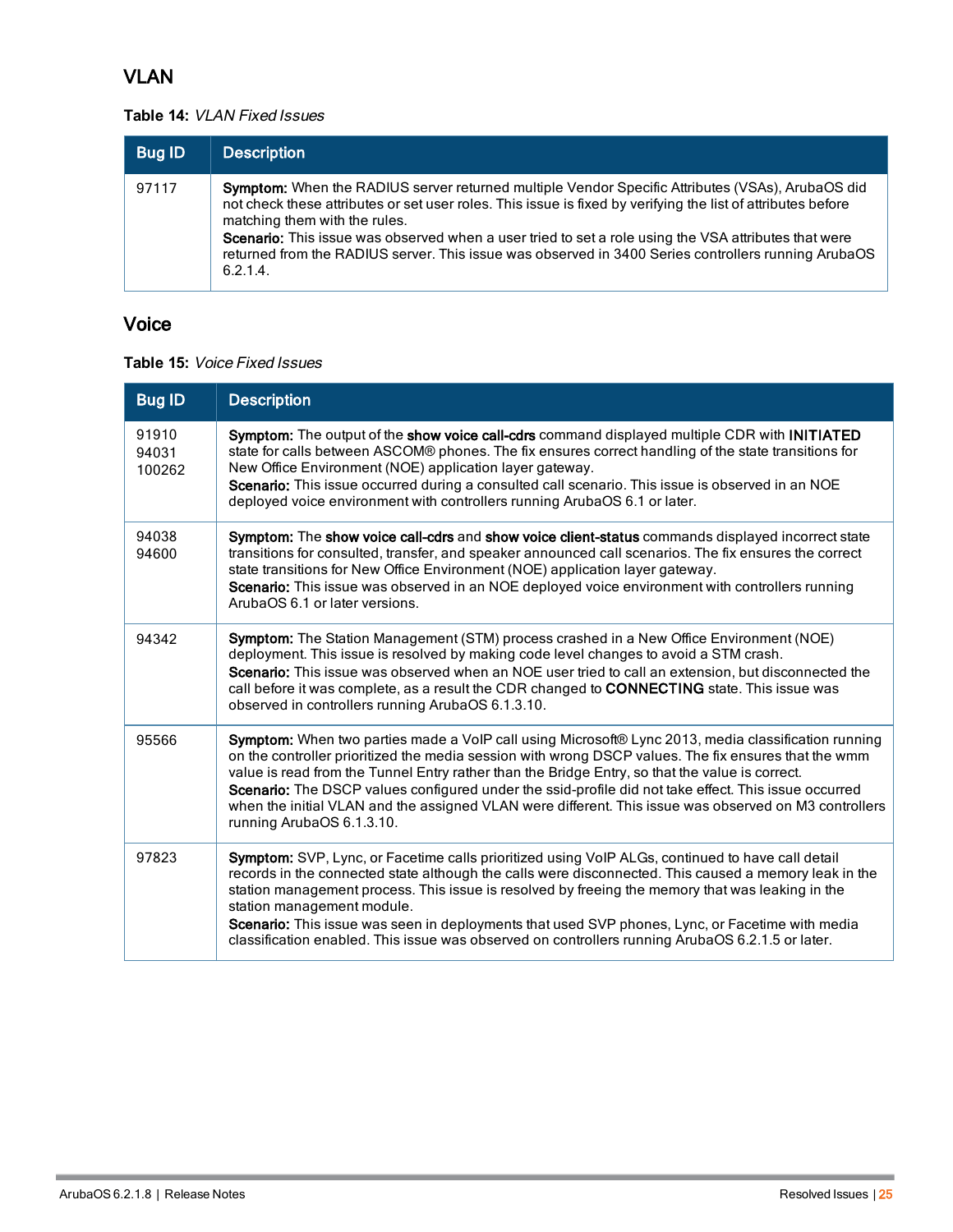### <span id="page-25-0"></span>**WebUI**

#### **Table 16:** WebUI Fixed Issues

| <b>Bug ID</b>   | <b>Description</b>                                                                                                                                                                                                                                                                                                                                                                                                                  |
|-----------------|-------------------------------------------------------------------------------------------------------------------------------------------------------------------------------------------------------------------------------------------------------------------------------------------------------------------------------------------------------------------------------------------------------------------------------------|
| 96284<br>100319 | Symptom: When you click on the Plan tab of the controller's WebUI using Microsoft® Internet Explorer<br>11, the Plan page fails to load. This issue is resolved by making changes to the internal code such that<br>the Plan page loads successfully. Also, removed the scope for function declaration and object creation.<br><b>Scenario:</b> This issue was observed on controllers running ArubaOS 6.2.1.x and ArubaOS 6.1.3.x. |

# <span id="page-25-1"></span>Resolved Issues in ArubaOS 6.2.1.7

The following issues are resolved in ArubaOS 6.2.1.7.

# <span id="page-25-2"></span>AP-Platform

**Table 17:** AP-Platform Fixed Issues

| <b>Bug ID</b> | <b>Description</b>                                                                                                                                                                                                                                                                                                                                                                                                                                                     |
|---------------|------------------------------------------------------------------------------------------------------------------------------------------------------------------------------------------------------------------------------------------------------------------------------------------------------------------------------------------------------------------------------------------------------------------------------------------------------------------------|
| 96913         | <b>Symptom:</b> When a controller was upgraded from ArubaOS 5.x or ArubaOS 6.0.x to ArubaOS 6.3.1.3, APs<br>failed to upgrade to ArubaOS 6.3.1.3. A defensive check is made in the affected API so that PAPI<br>messages which are smaller than the PAPI header size are handled properly in 6.0.x compared to 5.x.<br>Scenario: This issue was observed in APs running ArubaOS 5.x or ArubaOS 6.0.x. APs running ArubaOS<br>6.1 and later versions were not impacted. |
| 97237         | Symptom: A controller rebooted because of a memory leak in the module that handles address, route,<br>and interface related configurations and notifications on the system. This issue is resolved by fixing the<br>memory leak in the flow.<br><b>Scenario:</b> The memory leak occurred when an interface or STP states changed frequently with a PAPI<br>error. This issue was observed on 650 controllers running ArubaOS 6.2.1.6 or later.                        |

### <span id="page-25-3"></span>Base OS Security

**Table 18:** Base OS Security Fixed Issues

| <b>Bug ID</b> | <b>Description</b>                                                                                                                                                                                                                                                                                                                                                                                                           |
|---------------|------------------------------------------------------------------------------------------------------------------------------------------------------------------------------------------------------------------------------------------------------------------------------------------------------------------------------------------------------------------------------------------------------------------------------|
| 96458         | Symptom: A controller rebooted with the reboot cause Nanny rebooted machine - low on free memory.<br>This issue is resolved by freeing the memory that was leaking in the authentication module.<br>Scenario: This issue was observed for VPN users when the cert-cn-lookup parameter was disabled<br>under aaa authentication vpn profile. This issue was not limited to a specific controller model or release<br>version. |

### <span id="page-25-4"></span>**Mobility**

**Table 19:** Mobility Fixed Issues

| <b>Bug ID</b> | <b>Description</b>                                                                                                                                                                                                                                                                                                                                                                                                                                                                                                                           |
|---------------|----------------------------------------------------------------------------------------------------------------------------------------------------------------------------------------------------------------------------------------------------------------------------------------------------------------------------------------------------------------------------------------------------------------------------------------------------------------------------------------------------------------------------------------------|
| 96569         | Symptom: The client did not receive an IP address through DHCP, and could not pass traffic when L3<br>mobility was enabled on the controller. This issue is resolved by clearing the state machine of the<br>affected client.<br>Scenario: This issue was observed when the client roamed from a Virtual AP (VAP) in which the mobile-<br>ip parameter was enabled to a VAP in which the mobile-ip parameter was disabled. This issue was<br>observed in ArubaOS 6.2 and later versions, but was not limited to a specific controller model. |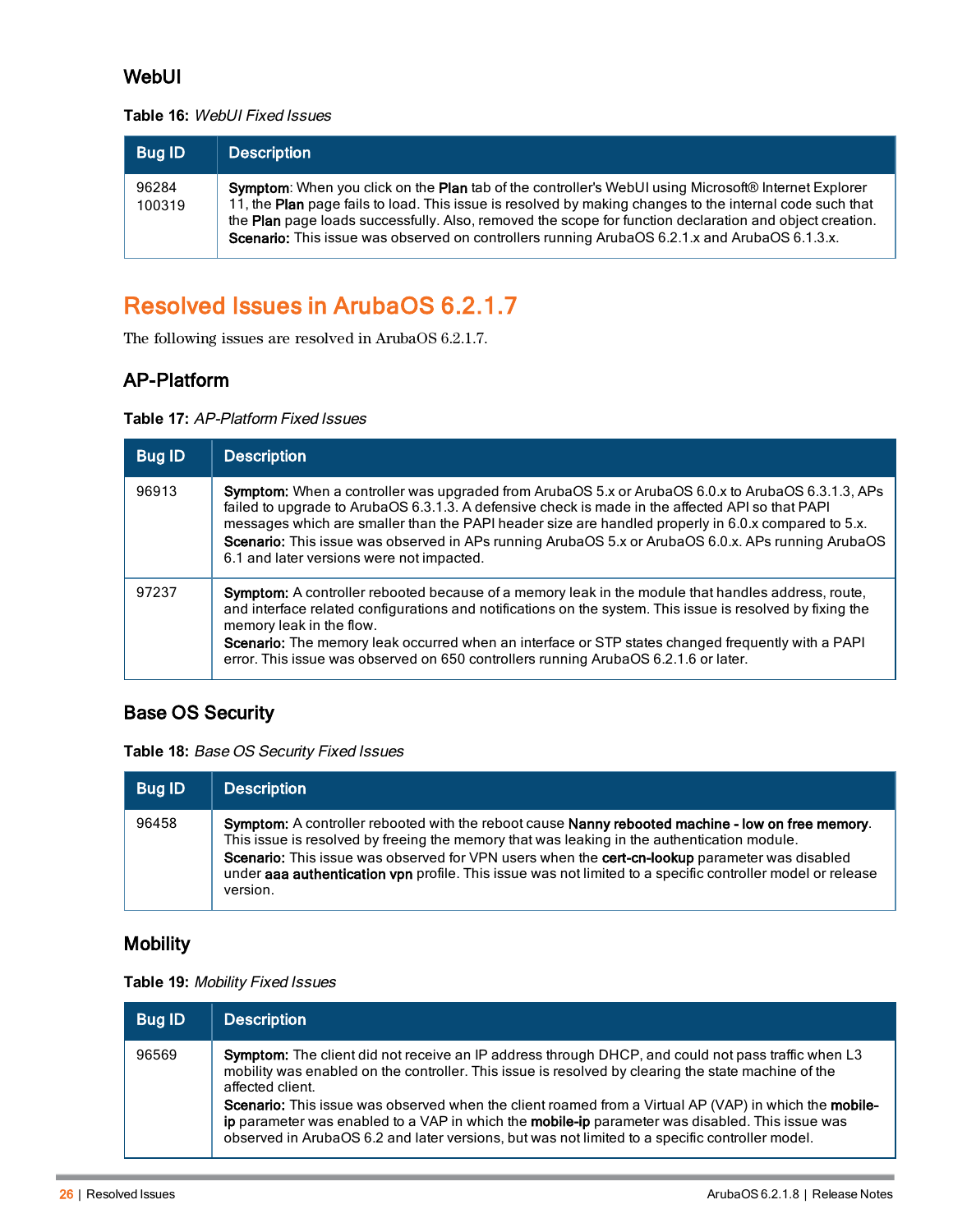### <span id="page-26-0"></span>**WebUI**

#### **Table 20:** WebUI Fixed Issues

| <b>Bug ID</b> | <b>Description</b>                                                                                                                                                                                                                                                                                                                                                                                                          |
|---------------|-----------------------------------------------------------------------------------------------------------------------------------------------------------------------------------------------------------------------------------------------------------------------------------------------------------------------------------------------------------------------------------------------------------------------------|
| 68464         | Symptom: The user was forced out of a WebUI session with the Session is invalid message. This issue is<br>resolved by fixing the timing issue for the exact session ID from cookies in the https request.<br>Scenario: This issue was observed when a web page of the parent domain name was accessed<br>previously from the same browser. This issue was not limited to a specific controller model or release<br>version. |

# <span id="page-26-1"></span>Resolved Issues in ArubaOS 6.2.1.6

The following issues were resolved in ArubaOS 6.2.1.6:

### <span id="page-26-2"></span>AP-Platform

**Table 21:** AP-Platform Fixed Issues

| <b>Bug ID</b> | <b>Description</b>                                                                                                                                                                                                                                                                                                                                      |
|---------------|---------------------------------------------------------------------------------------------------------------------------------------------------------------------------------------------------------------------------------------------------------------------------------------------------------------------------------------------------------|
| 87857         | Symptom: Fragmented configuration packets sent from the controller to the AP can cause the AP to<br>come up with the "D:" (dirty) flag. Improvements to how ArubaOS handles out-of-order packets<br>resolve this issue.<br><b>Scenario:</b> This issue is triggered by network congestion or breaks in the connection between the<br>controller and AP. |

### <span id="page-26-3"></span>AP-Wireless

| <b>Table 22: AP Wireless Fixed Issues</b> |  |  |  |
|-------------------------------------------|--|--|--|
|-------------------------------------------|--|--|--|

| <b>Bug ID</b>                                                                                                                                                                                                                                                                                                          | <b>Description</b>                                                                                                                                                                                                                                                                                                          |
|------------------------------------------------------------------------------------------------------------------------------------------------------------------------------------------------------------------------------------------------------------------------------------------------------------------------|-----------------------------------------------------------------------------------------------------------------------------------------------------------------------------------------------------------------------------------------------------------------------------------------------------------------------------|
| 67847 69062<br>69346 71530<br>74352 74687<br>74792 75212<br>75792 75944<br>7614276217<br>76715 77273<br>77275 78118<br>8073582147<br>8324283243<br>83244 83624<br>8383384170<br>84339 84511<br>8501585054<br>8508685367<br>8595988515<br>8913689253<br>8925689816<br>90603 91084<br>9287192877<br>92878 92879<br>93923 | <b>Symptom:</b> APs unexpectedly rebooted. The log files listed the reason for the reboot as <b>Data BUS</b><br>error. A change in the exception handling module has fixed this issue.<br><b>Scenario:</b> This issue was observed in AP-120 Series and AP-68P devices connected to controllers<br>running ArubaOS 6.3.1.2. |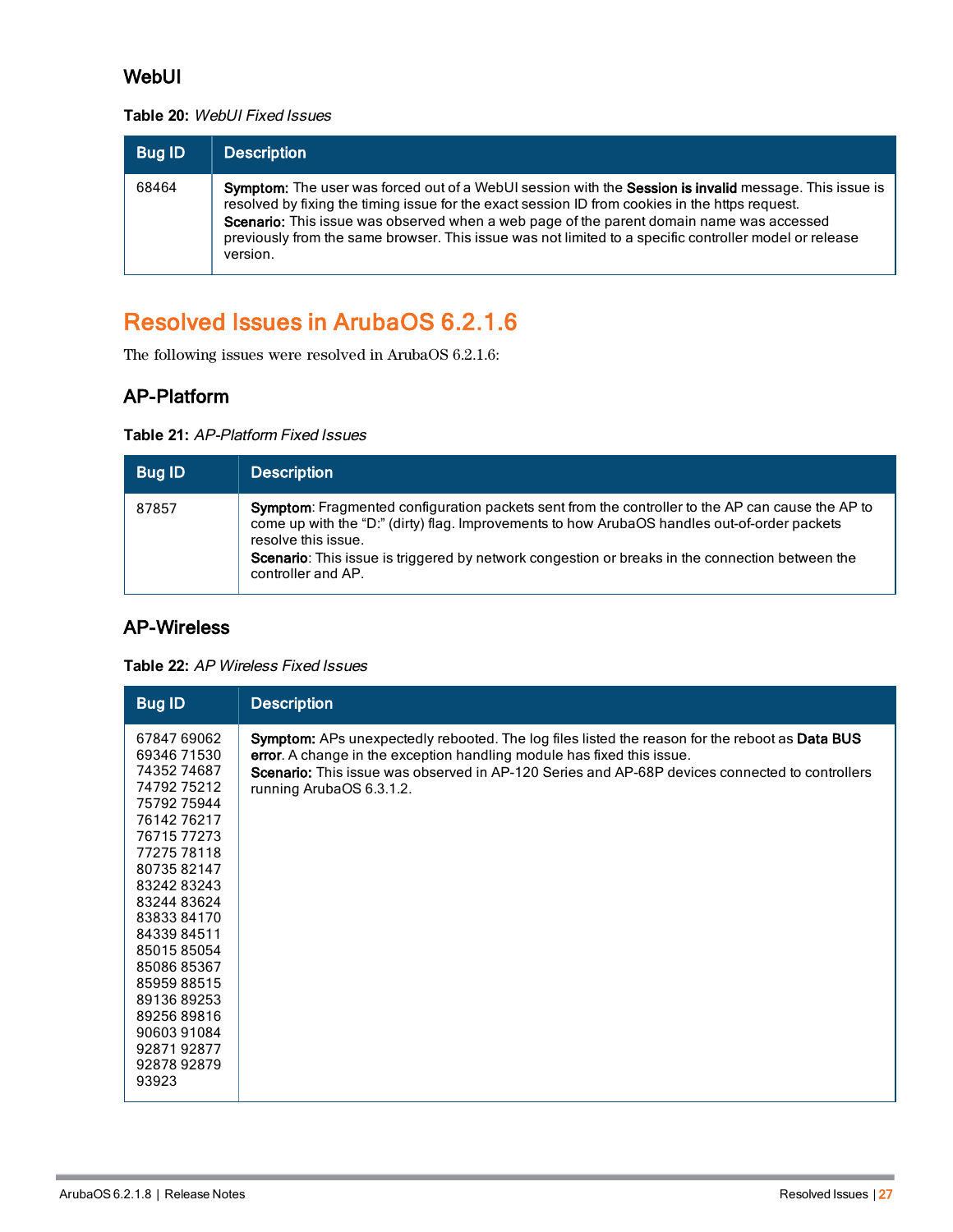### <span id="page-27-0"></span>Base OS Security

|  | Table 23: Base OS Security Fixed Issues |  |
|--|-----------------------------------------|--|
|--|-----------------------------------------|--|

| <b>Bug ID</b> | <b>Description</b>                                                                                                                                                                                                                                                                                                                                                                                                                                                                                                                                                                                                                                          |
|---------------|-------------------------------------------------------------------------------------------------------------------------------------------------------------------------------------------------------------------------------------------------------------------------------------------------------------------------------------------------------------------------------------------------------------------------------------------------------------------------------------------------------------------------------------------------------------------------------------------------------------------------------------------------------------|
| 76239         | Symptom: VPN user entries did not properly age out of the user table. These user entries became stale and<br>prevented new users with the same IP address from associating to the network. This issue occurred when<br>one Inner-IP address was assigned to two different L2TP outer-IP addresses. ArubaOS 6.2.1.6 resolves this<br>issue by introducing a fix that prevents a previously assigned IP address from returning to the free IP<br>address pool during Next-pin mode using SecurelD authentication.<br>Scenario: The issue was identified in 2400 controllers running ArubaOS 5.0.4.5 during Next-pin mode<br>using SecurelD as authentication. |
| 77227         | Symptom: An internal process that handles user authentication unexpectedly crashed in the controller due<br>to incorrect memory allocation. The issue was fixed by making changes to the IP address pool.<br>Scenario: When remote VPN users were deleted from the system, unexpected sequence of events pointed<br>at stale memory entries. This resulted in an internal process failure. This issue is not limited to a specific<br>controller model or release version.                                                                                                                                                                                  |
| 93130         | Symptom: A controller reboots unexpectedly. The log files for the event listed the reason for the reboot as<br>datapath exception. This issue is resolved by adding SSL implementation to validate a packet before<br>processing it.<br><b>Scenario</b> : This issue was observed when VIA was used to establish a tunnel with the controller, using SSL<br>fallback. This issue was not limited to any specific controller model or release version.                                                                                                                                                                                                       |

# <span id="page-27-1"></span>Captive Portal

### **Table 24:** Captive Portal Fixed Issues

| <b>Bug ID</b> | <b>Description</b>                                                                                                                                                                                                                                                                                                                                            |
|---------------|---------------------------------------------------------------------------------------------------------------------------------------------------------------------------------------------------------------------------------------------------------------------------------------------------------------------------------------------------------------|
| 93674         | Symptom: Clients are unable to access an external captive portal page after the controller resets. Changes<br>in how ArubaOS manages captive portal authentication profiles resolved this issue.<br>Scenario: This issue occurred in ArubaOS 6.1.3.x when the controller failed to use the correct ACL entry for<br>a pre-authentication captive portal role. |
| 92927         | <b>Symptom:</b> When iOS 7 clients tried to connect through the Captive Portal profile, the users were not<br>redirected to the next page even after a successful authentication. A change in the redirect URL has fixed<br>this issue.<br><b>Scenario:</b> This issue was observed only in clients using Apple iOS 7 devices.                                |

# <span id="page-27-2"></span>**Configuration**

| <b>Bug ID</b> | <b>Description</b>                                                                                                                                                                                                                                                                                                                                                                                                                                                                                                                                                                            |
|---------------|-----------------------------------------------------------------------------------------------------------------------------------------------------------------------------------------------------------------------------------------------------------------------------------------------------------------------------------------------------------------------------------------------------------------------------------------------------------------------------------------------------------------------------------------------------------------------------------------------|
| 88120         | Symptom: The Configuration > Wireless > AP Installation > AP provisioning > Status tab of the controller<br>WebUI and the output of the commands show ap database long status up start 0 sort-by status sort-<br>direction ascending and show ap database long status up start 0 sort-by status sort-direction descending<br>do not correctly sort the AP entries in ascending or descending order by up time. Improvements to how the<br>controller sorts APs by status and up time resolve this issue.<br><b>Scenario:</b> This issue was identified in controllers running ArubaOS 6.2.1.2 |
| 94559         | <b>Symptom:</b> An ACL configured by the user could not be edited or deleted. This issue is resolved by<br>ensuring that the non-editable flag is reset if ACLs are reused after the whitelist is removed<br>Scenario: This issue was observed in ArubaOS 6.2.x or later, when a user configuration had a white-list<br>defined in a Captive Portal profile, and was triggered because the ACLs that enable white-listing for<br>destinations in a captive-portal profile were reused for user-configured ACLs.                                                                               |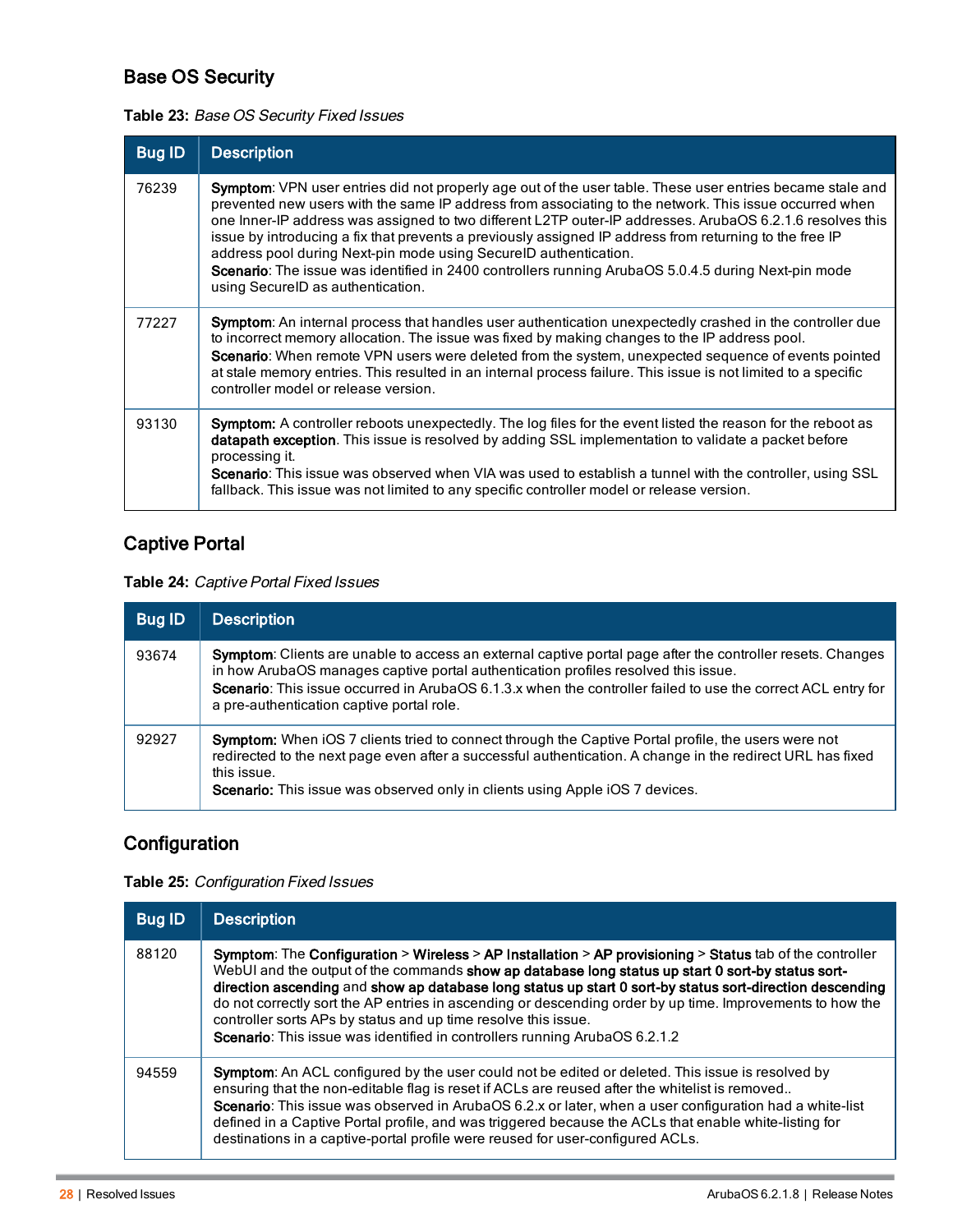# <span id="page-28-0"></span>Controller-Datapath

| Table 26: Controller-Datapath Fixed Issues |
|--------------------------------------------|
|--------------------------------------------|

| <b>Bug ID</b>                                                                                                                                                                                                                                                                                                  | <b>Description</b>                                                                                                                                                                                                                                                                                                                                                                                                                                             |
|----------------------------------------------------------------------------------------------------------------------------------------------------------------------------------------------------------------------------------------------------------------------------------------------------------------|----------------------------------------------------------------------------------------------------------------------------------------------------------------------------------------------------------------------------------------------------------------------------------------------------------------------------------------------------------------------------------------------------------------------------------------------------------------|
| 93423                                                                                                                                                                                                                                                                                                          | Symptom: A controller unexpectedly rebooted, and the log file listed the reason for the reboot as Datapath<br>timeout. This issue is fixed by increasing the stack memory size in the data plane.<br>Scenario: This issue was observed when clients using SSL VPN connected to RAP and the controller tried<br>to decompress these packets. This issue is not limited to any specific controller model or ArubaOS release<br>version.                          |
| 87417<br>87846<br>90469<br>90896<br>89641<br>88039<br>94157<br>89433<br>90746<br>94636<br>88445<br>95332<br>90024<br>91853<br>92827<br>92828<br>92829<br>92830<br>92832<br>87949<br>92464<br>92466<br>95655<br>88226<br>90458<br>92294<br>93555<br>95333<br>93825<br>94007<br>95703<br>92988<br>89539<br>94476 | Symptom: A master controller reboots unexpectedly. The log files for the event listed the reason for the<br>reboot as datapath exception.<br>Scenario: This issue is observed in a 7240 controller running ArubaOS 6.3.1.1 in a master-local topology.                                                                                                                                                                                                         |
| 82770                                                                                                                                                                                                                                                                                                          | Symptom: Using Aruba Discovery Protocol (ADP), access points did not discover the master controller<br>after enabling Broadcast/Multicast (BC/MC) rate optimization. With this fix, enabling BC/MC rate<br>optimization does not block ADP packets.<br>Scenario: When BC/MC rate optimization was enabled on the VLAN, the controller dropped ADP packets<br>from access points. This issue was not limited to a specific controller model or release version. |
| 95756                                                                                                                                                                                                                                                                                                          | Symptom: The firewall stall-detection feature was not enabled by default in ArubaOS 6.2.1.x. This issue is<br>resolved, and firewall stall-detection is now enabled by default. The output of the show firewall CLI<br>command now shows stall detection is enabled.<br>Scenario: This issue occurred in ArubaOS 6.2.1.x, and is not limited to a specific controller model.                                                                                   |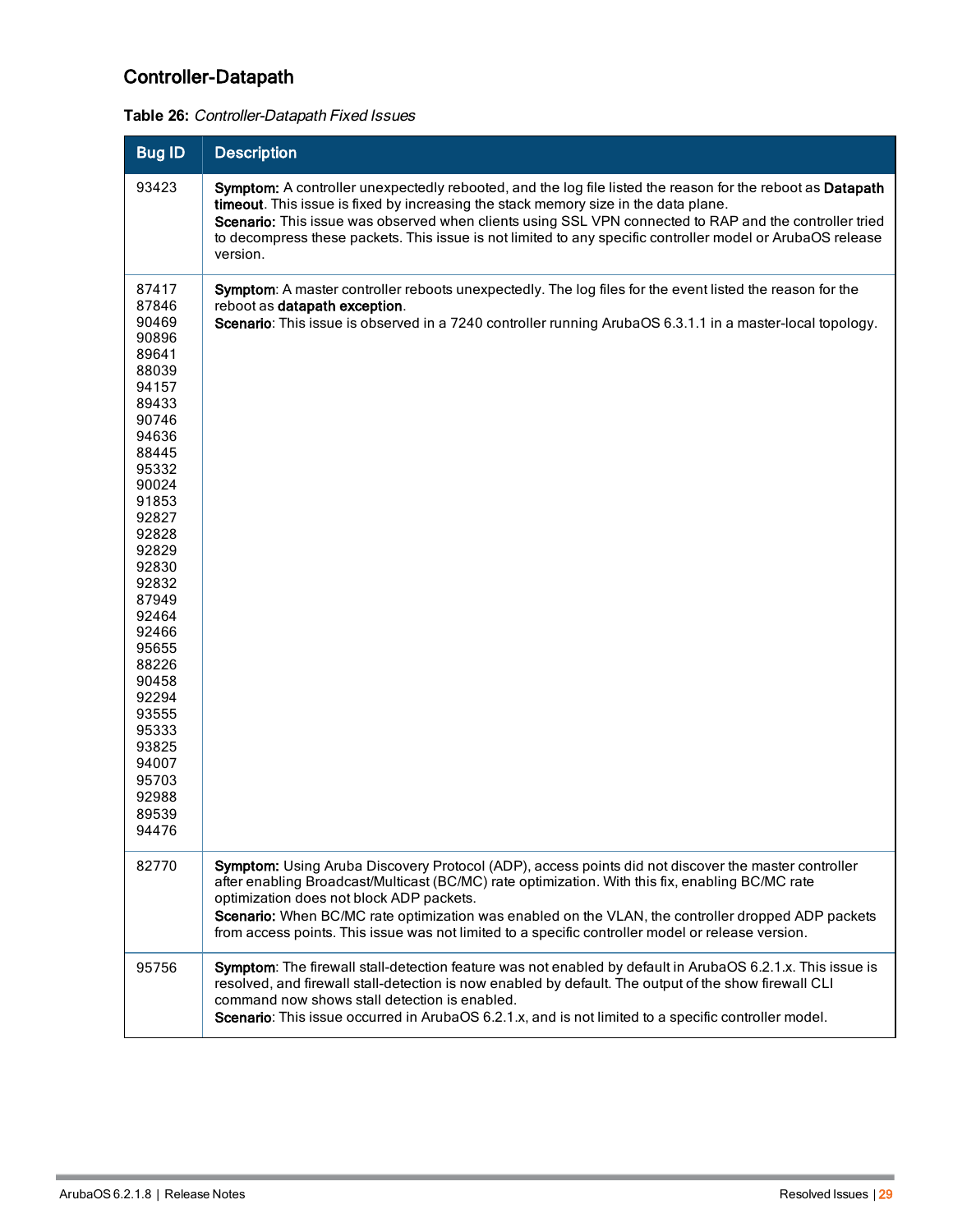### <span id="page-29-0"></span>Controller-Platform

|  | <b>Table 27: Controller Platform Fixed Issues</b> |
|--|---------------------------------------------------|
|--|---------------------------------------------------|

| <b>Bug ID</b>                    | <b>Description</b>                                                                                                                                                                                                                                                                                                                                                                                                                                                           |
|----------------------------------|------------------------------------------------------------------------------------------------------------------------------------------------------------------------------------------------------------------------------------------------------------------------------------------------------------------------------------------------------------------------------------------------------------------------------------------------------------------------------|
| 90619<br>91950<br>92250<br>92273 | <b>Symptom:</b> The controller WebUI stopped responding indefinitely. The fix ensures that the AirWave query<br>fails if there is no firewall visibility.<br>Scenario: This issue occurred when AirWave queried for firewall visibility details from a controller on which<br>the firewall visibility feature was disabled. This issue was observed in controllers running ArubaOS 6.2 or<br>later.                                                                          |
| 91541<br>94045<br>95079          | <b>Symptom:</b> A controller rebooted due to low memory. Changes to how the controller uses buffers during the<br>image copy process fixes this issue.<br>Scenario: This issue occurred when there was continuous high traffic terminating on the control plane. This<br>resulted in an internal component of the ArubaOS software to take up high memory. This issue was<br>observed in 600 Series, 3000 Series, and M3 controllers running ArubaOS 6.1 and later versions. |
| 95044                            | <b>Symptom:</b> Some access points went down when the controller to which they are connected rebooted. This<br>issue is resolved by ensuring that the boot partition information is updated in the secondary bank of the<br>controller.<br>Scenario: This issue occurred when the controller rebooted due to a watchdog reset. This issue was not<br>limited to any specific controller model or release version.                                                            |

## <span id="page-29-1"></span>Controller-Software

**Table 28:** Controller Software Fixed Issues

| <b>Bug ID</b> | <b>Description</b>                                                                                                                                                                                                                                                                                                                                                                                                                                                                                   |
|---------------|------------------------------------------------------------------------------------------------------------------------------------------------------------------------------------------------------------------------------------------------------------------------------------------------------------------------------------------------------------------------------------------------------------------------------------------------------------------------------------------------------|
| 89460         | Symptom: When an AP used adjacent DFS channels, that AP incorrectly detected RADAR and exhausted<br>all DFS channels. If no non-DFS channels were enabled, the AP stopped responding to clients.<br>Improvements that prevent incorrect RADAR detection resolve this issue.<br>Scenario: This issue occurred on AP-135 access points using adjacent DFS channels, and was triggered<br>when the AP misidentified a small data packet as a FCC type-5 RADAR packet, causing false RADAR<br>detection. |

### <span id="page-29-2"></span>IPv6

**Table 29:** IPv6 Fixed Issues

| <b>Bug ID</b> | <b>Description</b>                                                                                                                                                                                                                                                                                                                                                                                                                                                                                                                                  |
|---------------|-----------------------------------------------------------------------------------------------------------------------------------------------------------------------------------------------------------------------------------------------------------------------------------------------------------------------------------------------------------------------------------------------------------------------------------------------------------------------------------------------------------------------------------------------------|
| 74367         | <b>Symptom:</b> Clients using temporary IPv6 addresses are not be able to communicate as traffic is getting<br>dropped. The issue is been fixed by rotating the ipv6 addresses allocated to the client, and replacing the<br>old IP address by new IP addresses<br>Scenario: A client can support up to four IPv6 addresses. The usage of temporary IPv6 addresses on the<br>clients replaced old IPv6 addresses allocated in user-table and sent traffic using these addresses. The<br>issue occurred on the controllers that support IPv6 clients |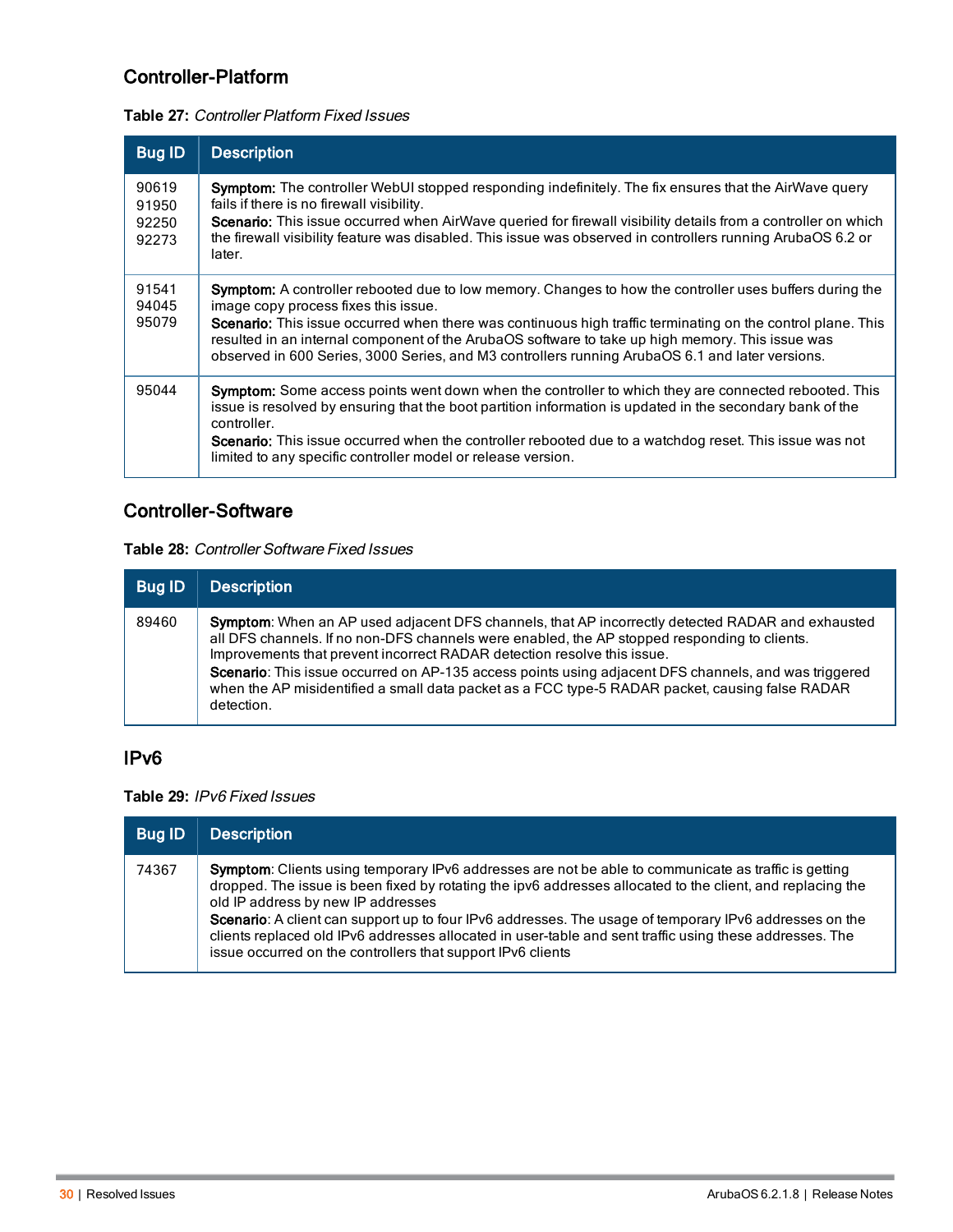### <span id="page-30-0"></span>RADIUS

#### **Table 30:** RADIUS Fixed Issues

| Bug ID | <b>Description</b>                                                                                                                                                                                                                                                                                                                                                |
|--------|-------------------------------------------------------------------------------------------------------------------------------------------------------------------------------------------------------------------------------------------------------------------------------------------------------------------------------------------------------------------|
| 93689  | Symptom: When Windows phone clients run a script for 802.1X authentication, the controller sends a EAP<br>Failure message. This issue is resolved by removing the EAP-Failure messages when the client times out<br>during 802.1X authentication.<br>Scenario: This issue was identified in ArubaOS 6.1.3.8, and was not limited to any specific controller mode. |

### <span id="page-30-1"></span>SNMP

**Table 31:** SNMP Fixed Issues

| <b>Bug ID</b> | <b>Description</b>                                                                                                                                                                                                                                                                                                                                                                                                                 |
|---------------|------------------------------------------------------------------------------------------------------------------------------------------------------------------------------------------------------------------------------------------------------------------------------------------------------------------------------------------------------------------------------------------------------------------------------------|
| 94205         | Symptom: The MIB sysExtFanStatus cannot be queried. This issue is resolved by changes that ensure that<br>the internal fanCount value is initialized for 7200 Series controllers.<br>Scenario: This issue occurs on 7200 Series controllers running ArubaOS 6.2.x and 6.3.x. 6.3.1.1. This issue<br>was triggered because the internal hardware monitoring process did not return the proper values for<br>fanStatus SNMP queries. |

# <span id="page-30-2"></span>Spectrum UI

**Table 32:** Spectrum UI Fixed Issues

| <b>Bug ID</b> | <b>Description</b>                                                                                                                                                                                                                                                                                                                                                                           |
|---------------|----------------------------------------------------------------------------------------------------------------------------------------------------------------------------------------------------------------------------------------------------------------------------------------------------------------------------------------------------------------------------------------------|
| 76439         | Symptom: The Spectrum Analysis section of the ArubaOS WebUI fails to respond when a connected<br>spectrum monitor is in a DOWN state. Changes to how the WebUI displays popup messages resolve this<br>ISSUE.<br>Scenario: This issue occurred in ArubaOS 6.2.0.0, when anAP-105 access point in hybrid AP mode failed to<br>appear as a connected spectrum monitor in the controller WebUI. |

### <span id="page-30-3"></span>WebUI

**Table 33:** WebUI Fixed Issues

| <b>Bug ID</b>  | <b>Description</b>                                                                                                                                                                                                                                                                                                                                                                                                                                                                                                                                  |
|----------------|-----------------------------------------------------------------------------------------------------------------------------------------------------------------------------------------------------------------------------------------------------------------------------------------------------------------------------------------------------------------------------------------------------------------------------------------------------------------------------------------------------------------------------------------------------|
| 92340<br>92649 | <b>Symptom:</b> The WebUI of a controller failed to load in Internet Explorer 11 with the error message can't<br>create XMLHttpRequest object: Object doesn't support property or method 'creatXMLHttpRequest. The<br>ArubaOS WebUI is updated to be compatible with the new standards in Internet Explorer 11.<br>Scenario: This issue was caused by differences between Internet Explorer 11 and Internet Explorer 10.<br>This issue was observed in Internet Explorer 11 and not limited to any specific controller model or release<br>version. |
| 93606          | Symptom: Clients were not displayed in the Monitoring > Controller > Clients page of the WebUI when<br>filtered with AP Name. This issue is fixed by changing the show user-table location <ap-name> command<br/>to show user-table ap-name <ap-name>.<br/><b>Scenario:</b> This issue was triggered by changes to CLI commands. This issue was observed in controllers<br/>running ArubaOS 6.2 and 6.3.</ap-name></ap-name>                                                                                                                        |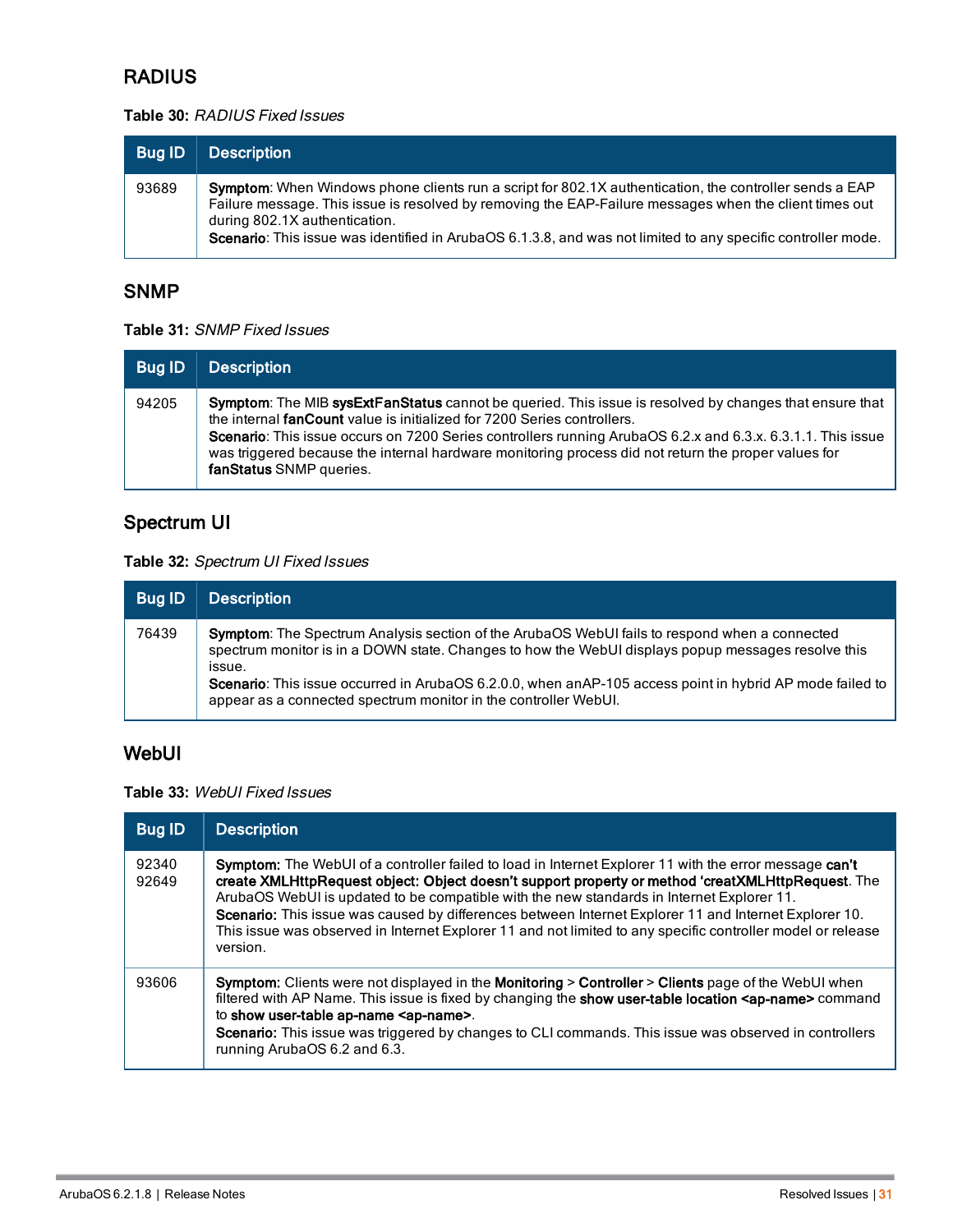# <span id="page-31-0"></span>Resolved Issues in ArubaOS 6.2.1.5

The following issues were resolved in ArubaOS 6.2.1.5:

### <span id="page-31-1"></span>802.1X Authentication

**Table 34:** 802.1X Authentication Fixed Issues

| <b>Bug ID</b> | <b>Description</b>                                                                                                                                                                                                                                                                                                                                                                                                                                                                                                                                                                                                                                                                                                                                                                                                                                                                                                                             |
|---------------|------------------------------------------------------------------------------------------------------------------------------------------------------------------------------------------------------------------------------------------------------------------------------------------------------------------------------------------------------------------------------------------------------------------------------------------------------------------------------------------------------------------------------------------------------------------------------------------------------------------------------------------------------------------------------------------------------------------------------------------------------------------------------------------------------------------------------------------------------------------------------------------------------------------------------------------------|
| 89106         | <b>Symptom:</b> The <b>class</b> attribute was missing from RADIUS accounting messages sent to clients when<br>previously idle clients reconnected to the network.<br>Scenario: This issue occurred in a deployment using RADIUS accounting, where the RADIUS server<br>sends class attributes in the access-accept messages for to 802.1X authentication. In previous releases,<br>when an idle user timed out from the network, ArubaOS deleted the class attribute for the user along with<br>rest of the user data.<br>This issue is resolved with the introduction of the delete-keycache parameter in the 802.1X authentication<br>profile, which, when enabled, deletes the user keycache when the client's user entries get deleted. This<br>forces the client to complete a full 802.1X authentication process when the client reconnects after an idle<br>timeout, so the CLASS attributes will again be sent by the RADIUS servers. |

### <span id="page-31-2"></span>Air Management - IDS

**Table 35:** Air Management IDS Fixed Issues

| <b>Bug ID</b> | <b>Description</b>                                                                                                                                                                                                                                                                                                                                                                            |
|---------------|-----------------------------------------------------------------------------------------------------------------------------------------------------------------------------------------------------------------------------------------------------------------------------------------------------------------------------------------------------------------------------------------------|
| 90330         | Symptom: An adhoc AP marked to be manually contained would not be contained unless the protect<br>from adhoc feature was enabled. This issue is resolved by allowing traditional adhoc containment<br>whenever enhanced adhoc protection is enabled, even if the <b>protect from adhoc</b> feature is not enabled.<br>Scenario: This issue was observed on controllers running ArubaOS 6.2.x. |

### <span id="page-31-3"></span>AP-Datapath

**Table 36:** AP-Datapath Fixed Issues

| Bug ID | <b>Description</b>                                                                                                                                                                              |
|--------|-------------------------------------------------------------------------------------------------------------------------------------------------------------------------------------------------|
| 90645  | Symptom: The ap-name option in the command show datapath session ap-name did not take affect.<br>Scenario: This issue was observed on ArubaOS 6.2.1.3 and any controller model can be impacted. |

### <span id="page-31-4"></span>AP-Platform

|  | <b>Table 37: AP-Platform Fixed Issues</b> |  |  |
|--|-------------------------------------------|--|--|
|--|-------------------------------------------|--|--|

| <b>Bug ID</b>                    | <b>Description</b>                                                                                                                                                                                                                                                                                                                                                                                                                                                                          |
|----------------------------------|---------------------------------------------------------------------------------------------------------------------------------------------------------------------------------------------------------------------------------------------------------------------------------------------------------------------------------------------------------------------------------------------------------------------------------------------------------------------------------------------|
| 88389<br>89882<br>90175<br>90332 | Symptom: 802.11n-cagpable access points unexpectedly rebooted. The log files for the event listed the<br>reason for the reboot as kernel page fault. Improvements in the wireless driver of the AP resolved this<br>issue.<br><b>Scenario:</b> This issue was observed when a 802.11n-capable campus AP was in bridge forwarding mode<br>and there was a connectivity issue between the AP and the controller. This issue was observed in<br>802.11n-capable access points running ArubaOS. |
| 89016                            | Symptom: The SNMP OID wlanStaAccessPointESSID had no value when a client roamed from a down<br>AP to an active AP. Improvements to internal processes that manage Layer-2 roaming resolve this issue.<br>Scenario: This issue was observed when clients roamed between APs running ArubaOS 6.2.x                                                                                                                                                                                            |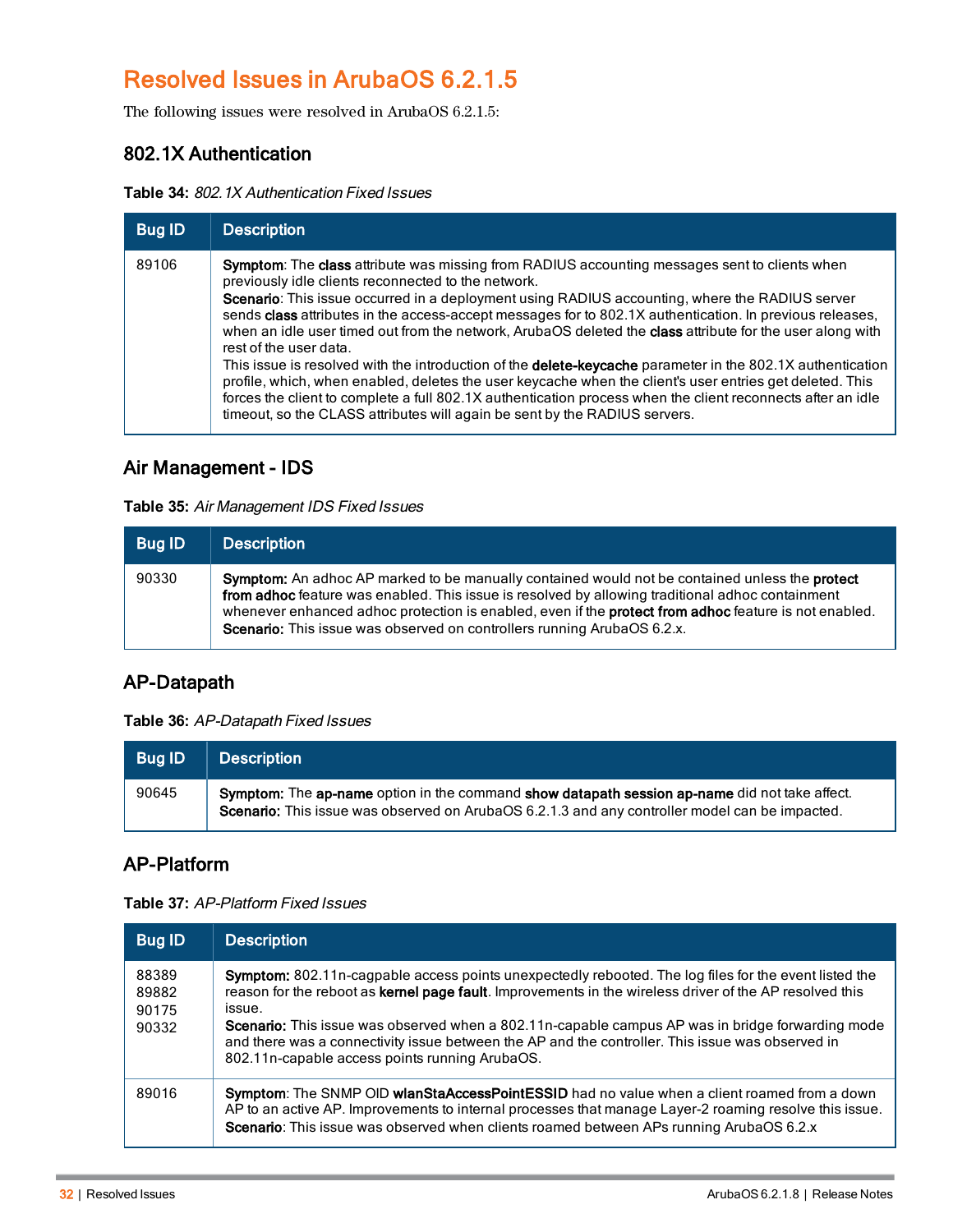# <span id="page-32-0"></span>AP-Regulatory

|  |  | Table 38: AP-Regulatory Fixed Issues |  |  |
|--|--|--------------------------------------|--|--|
|--|--|--------------------------------------|--|--|

| <b>Bug ID</b> | <b>Description</b>                                                                                                                                                                                                                                                                                                                                                                            |
|---------------|-----------------------------------------------------------------------------------------------------------------------------------------------------------------------------------------------------------------------------------------------------------------------------------------------------------------------------------------------------------------------------------------------|
| 86764         | Symptom: The output of the show ap allowed channels command incorrectly indicated that AP-68 and<br>AP-68P access points supported 5 GHZ channels. This issue is resolved by changes that modify how<br>ArubaOS displays the allowed channel list for AP-68 and AP-68P APs.<br><b>Scenario:</b> This issue was observed on AP-68 and AP-68P access points running ArubaOS 6.1.x and<br>6.2.x. |

# <span id="page-32-1"></span>AP-Wireless

**Table 39:** AP-Wireless Fixed Issues

| <b>Bug ID</b>                                                                                                                       | <b>Description</b>                                                                                                                                                                                                                                                                                                                                                                                                                                                              |
|-------------------------------------------------------------------------------------------------------------------------------------|---------------------------------------------------------------------------------------------------------------------------------------------------------------------------------------------------------------------------------------------------------------------------------------------------------------------------------------------------------------------------------------------------------------------------------------------------------------------------------|
| 89046<br>89053<br>89058<br>84081<br>88044<br>88569<br>88631<br>88843<br>89044<br>89325<br>89326<br>89811<br>89901<br>92336<br>93335 | Symptom: An access point continuously stopped responding and rebooted. This issue was resolved by<br>improvements to the wireless drivers in ArubaOS 6.1.3.11.<br>Scenario: This issue was observed in AP-125 and AP-220 Series access points running ArubaOS 6.1.3.x<br>when the clients disconnected from the network.                                                                                                                                                        |
| 88328<br>89623                                                                                                                      | Symptom: Wireless clients experienced packet loss when connected to remote APs in bridge mode. This<br>issue is fixed by changes that ensure some buffer is reserved for transmitting unicast traffic.<br>Scenario: This issue was observed in AP-105 APs running ArubaOS 6.1.3.8 with high levels of multicast<br>or broadcast traffic in the network. This issue was not limited to a specific controller model.                                                              |
| 90960                                                                                                                               | Symptom: Microsoft® Surface Pro and Surface RT clients were unable to acquire an IP address or<br>correctly populate the ARP table with a MAC address when connecting to an AP using 20 MHz channels<br>on 2.4 GHz or 5 GHz radios. This issue is resolved by channel scanning improvements to APs in 20 MHz<br>mode.<br>Scenario: This issue was triggered when Microsoft Surface clients running Windows 8 or Windows 8.1<br>connected to 20 MHz APs running ArubaOS 6.1.3.8. |
| 91856                                                                                                                               | Symptom: Certain 802.11b clients did not communicate with Aruba 802.11n-capable access points.<br>Improvements in the wireless driver of 802.11n-capable access points resolve this issue.<br>Scenario: This issue was observed when Denso® 802.11b handy terminals communicated with Aruba<br>802.11n-capable access points on channel 7. This issue was not limited to any specific controller model<br>or release version.                                                   |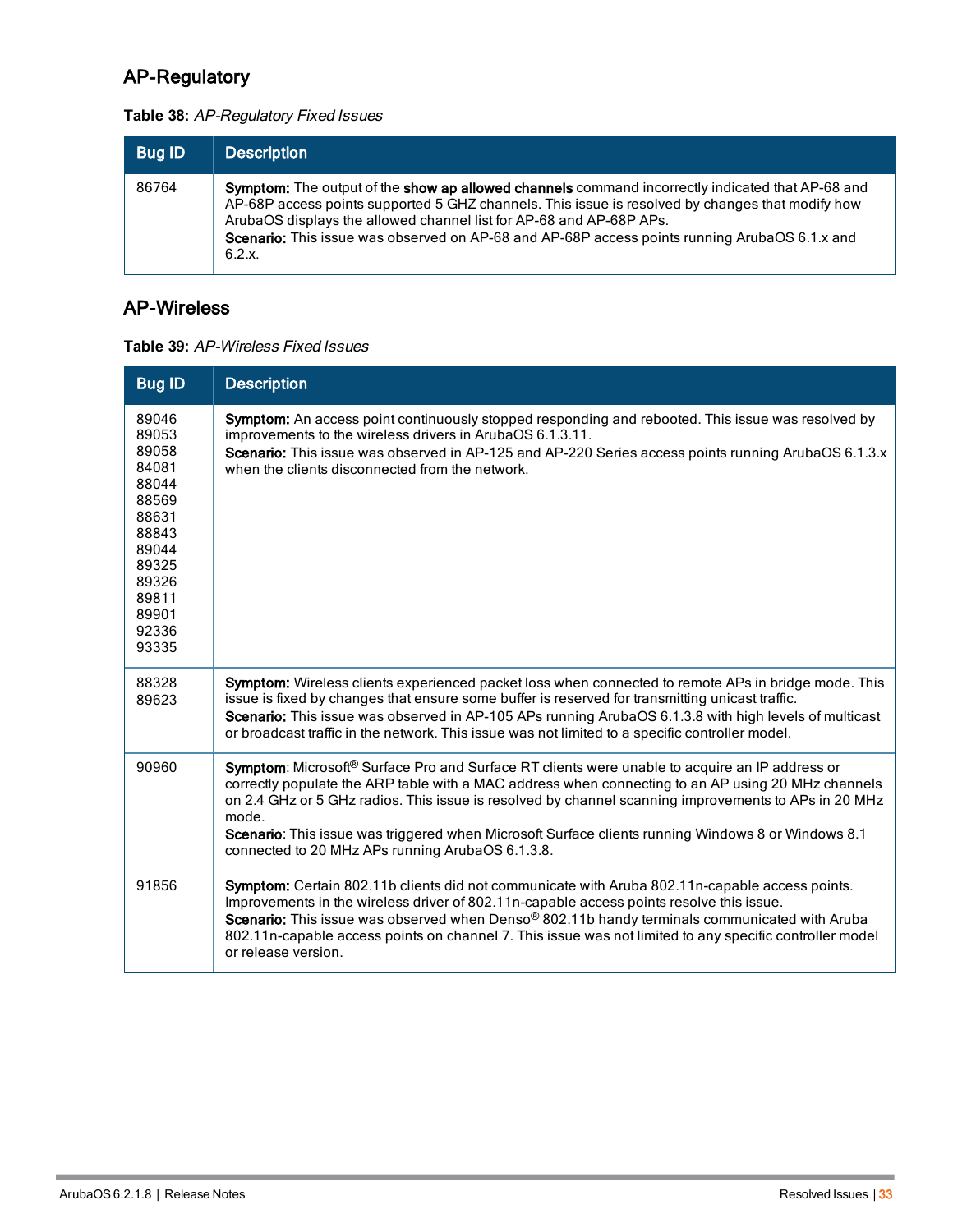### <span id="page-33-0"></span>Base OS Security

| Table 40: Base OS Security Fixed Issues |  |  |  |  |
|-----------------------------------------|--|--|--|--|
|-----------------------------------------|--|--|--|--|

| <b>Bug ID</b>  | <b>Description</b>                                                                                                                                                                                                                                                                                                                                                                                                                                                                                                                                                                                                                                                                                                                                              |
|----------------|-----------------------------------------------------------------------------------------------------------------------------------------------------------------------------------------------------------------------------------------------------------------------------------------------------------------------------------------------------------------------------------------------------------------------------------------------------------------------------------------------------------------------------------------------------------------------------------------------------------------------------------------------------------------------------------------------------------------------------------------------------------------|
| 84164<br>92279 | Symptom: Issuing the command clear aaa device-id-cache mac <mac>, where <mac> was the MAC<br/>address of a wireless user that did not have an entry in the station table, caused the controller to stop<br/>responding. Improvements to the internal controller module that manages user authentication resolves<br/>this issue.<br/>Scenario: This issue occurred in 3000 Series controllers running ArubaOS 6.2.1.x.</mac></mac>                                                                                                                                                                                                                                                                                                                              |
| 89453          | Symptom: The show rights command did not display all the user roles configured in the controller. This<br>issue is resolved by a change that ensures that the output of this command displays all the user roles<br>configured in the controller.<br>Scenario: This issue was observed when more than 50 user roles were configured in a controller running<br>ArubaOS 6.2.1.3.                                                                                                                                                                                                                                                                                                                                                                                 |
| 90233          | Symptom: Clients with a logon user role did not age out from the user-table after the logon-lifetime AAA<br>timer expired. This issue is resolved by a change that ages out users with the logon user role if User<br>Derivation Rule (UDR) is configured in the AAA profile.<br>Scenario: This issue was observed when UDR was configured in the AAA profile with logon defined as<br>the default user role. This issue was observed on controllers running ArubaOS 6.2.1.x.                                                                                                                                                                                                                                                                                   |
| 80396          | Symptom: An internal (profmgr) process crashed on a controller and users were not able to change, add,<br>or delete the corrupted configuration. This issue is fixed adding additional checks that ensure internal<br>data is copied to a valid location with correct references.<br>Scenario: This issue occurred when a configuration profile referring to an external RADIUS server, for<br>example, the aaa-server-group profile, was changed and pointed to another server. This caused the data<br>structure and refcounts to the new RADIUS server to become invalid. This issue was not specific to any<br>profile or the RADIUS server associated with a controller. This issue was observed on controllers running<br>ArubaOS $6.1.3.x$ and $6.2.x$ . |
| 92674<br>93609 | Symptom: Class attribute was missing in Accounting STOP packet. This issue is resolved by not resetting<br>the counters when an IPv6 user entry is deleted.<br>Scenario: This issue occurred when the counters were reset during an IPv6 user entry aged out. This<br>issue was not limited to any specific controller or ArubaOS version.                                                                                                                                                                                                                                                                                                                                                                                                                      |

# <span id="page-33-1"></span>Captive Portal

**Table 41:** Captive Portal Fixed Issues

| <b>Bug ID</b> | <b>Description</b>                                                                                                                                                                                                                                                                                                                                                                                                                                                                                                                                |
|---------------|---------------------------------------------------------------------------------------------------------------------------------------------------------------------------------------------------------------------------------------------------------------------------------------------------------------------------------------------------------------------------------------------------------------------------------------------------------------------------------------------------------------------------------------------------|
| 91442         | Symptom: When configuring the captive portal login page using the master controller's command line<br>interface, the question mark symbol was not getting added to the configuration or pushed to the local<br>controller. This issue is resolved by making sure that the master controller's command line interface<br>accepts the question mark symbol as part of the login page configuration.<br>Scenario: This issue was observed when synchronizing the captive portal configuration from the master<br>controller to the local controller. |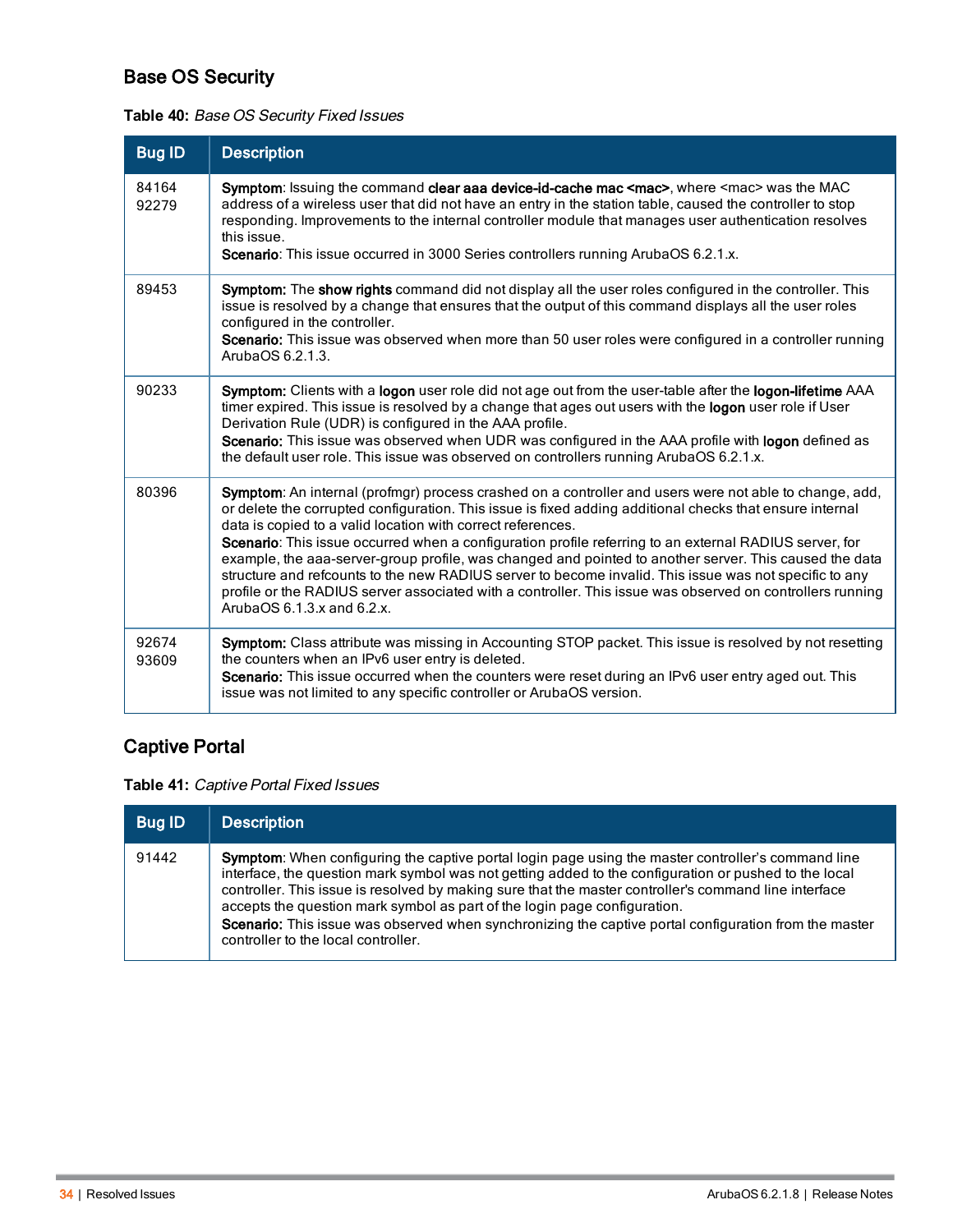# <span id="page-34-0"></span>Controller-Datapath

|  |  | Table 42: Controller-Datapath Fixed Issues |
|--|--|--------------------------------------------|
|--|--|--------------------------------------------|

| <b>Bug ID</b>                                                                                                                                   | <b>Description</b>                                                                                                                                                                                                                                                                                                                                                                                                                                                                                                                                                                           |
|-------------------------------------------------------------------------------------------------------------------------------------------------|----------------------------------------------------------------------------------------------------------------------------------------------------------------------------------------------------------------------------------------------------------------------------------------------------------------------------------------------------------------------------------------------------------------------------------------------------------------------------------------------------------------------------------------------------------------------------------------------|
| 88469                                                                                                                                           | <b>Symptom:</b> A controller denied any FTP download which used Extended Passive mode over<br>IPv4. This issue is resolved by modifying the FTP ALG to handle the Extended Passive mode<br>correctly.<br><b>Scenario:</b> This issue was observed when an IPv4 FTP client used the Extended Passive<br>mode. In such a case, the FTP ALG on the controller detected it as a Bounce Attack and<br>denied the session. This issue was not limited to a specific controller model or release<br>version.                                                                                        |
| 87846 87949 88039<br>88226 88445 89433<br>89539 89641 90024<br>90458 90469 90746<br>90896 91853 92464<br>92466 92827 92828<br>92829 92830 92832 | Symptom: A controller stopped responding to network traffic and rebooted. The log file for the<br>event listed the reason for the reboot as Datapath timeout. This fix ensures that the CPU<br>livelock does not recur.<br><b>Scenario:</b> This issue occurred on 7200 Series controllers running ArubaOS 6.3.0.1 and 6.2.x.                                                                                                                                                                                                                                                                |
| 90454                                                                                                                                           | Symptom: A remote AP unexpectedly rebooted because it failed to receive heartbeat<br>responses from the controller. Changes to the order in which new IPsec SAs are added and<br>older IPsec SAs are removed resolve this issue.<br><b>Scenario:</b> This issue occurred after a random IPsec rekey, and was triggered when the<br>outbound IPsec SA was deleted before the inbound IPsec SA was added. This removed the<br>route cache for the inner IP, causing the session entry to incorrectly point to the default<br>gateway, and preventing heartbeat responses from reaching the AP. |

### <span id="page-34-1"></span>Controller-Platform

|  | <b>Table 43: Controller-Platform Fixed Issues</b> |  |
|--|---------------------------------------------------|--|
|--|---------------------------------------------------|--|

| <b>Bug ID</b>                                                                                                                                                                 | <b>Description</b>                                                                                                                                                                                                                                                                                                              |
|-------------------------------------------------------------------------------------------------------------------------------------------------------------------------------|---------------------------------------------------------------------------------------------------------------------------------------------------------------------------------------------------------------------------------------------------------------------------------------------------------------------------------|
| 82736 82875 84022<br>85628 86005 86572<br>86589 87410 87505<br>87587 88332 88351<br>88434 88921 89818<br>90909 91269 91308<br>91370 91517 93294                               | <b>Symptom:</b> A controller rebooted unexpectedly. Changes in the watchdog implementation on<br>the controller resolve the issue.<br>Scenario: Log files for the event indicated the reason for the reboot as soft watchdog reset.<br>This issue was not limited to any specific controller model or release version.          |
| 86216 85566 87090<br>87635 88321 88387<br>88699 89436 89727<br>89839 89911 90162<br>90338 90481 91193<br>91387 91941 92139<br>92187 92516 92808<br>93630 93693 93931<br>94308 | Symptom: During a kernel panic or crash, the panic dump generated by the controller was<br>empty. New infrastructure has been added to improve the collection of crash dumps.<br><b>Scenario:</b> This issue impacts 3000 Series, 600 Series, and M3 controllers and was observed<br>in Aruba $OS 6.1.3.7$                      |
| 83502 83762 85355<br>85370 86029 86031<br>88005 89636 92823                                                                                                                   | Symptom: A controller rebooted unexpectedly. Changes in the watchdog implementation on<br>the controller resolve the issue.<br>Scenario: Log files for the event indicated the reason for the reboot as user pushed reset This<br>issue was identified in ArubaOS 6.1.3.x, and is not limited to any specific controller model. |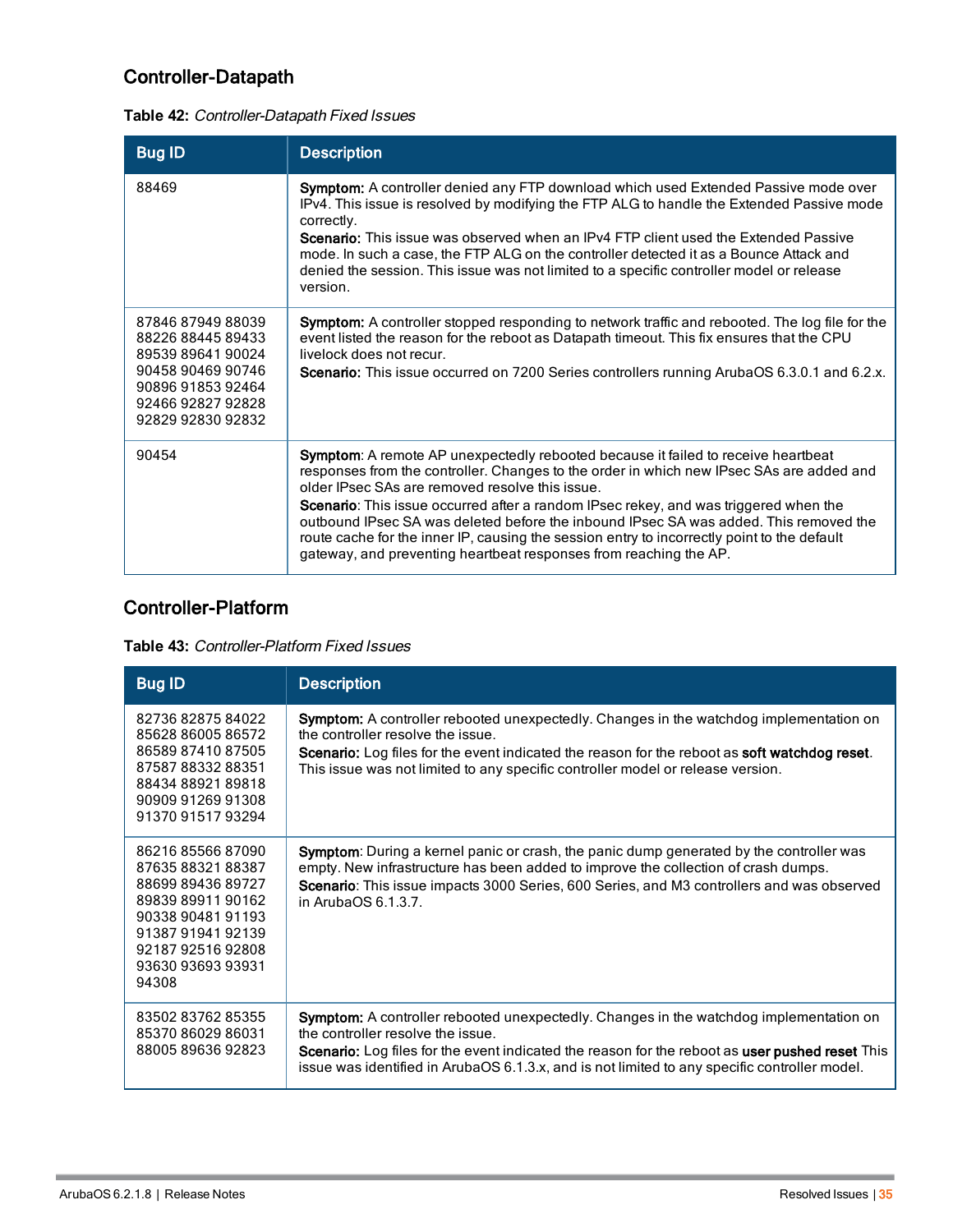**Table 43:** Controller-Platform Fixed Issues

| <b>Bug ID</b>                                   | <b>Description</b>                                                                                                                                                                                                                                                                                                                                                                                                                                                                                                                         |
|-------------------------------------------------|--------------------------------------------------------------------------------------------------------------------------------------------------------------------------------------------------------------------------------------------------------------------------------------------------------------------------------------------------------------------------------------------------------------------------------------------------------------------------------------------------------------------------------------------|
| 89155                                           | Symptom: 600 Series controllers experienced high levels of CPU usage during bootup,<br>triggering the warning messages Resource 'Controlpath CPU' has exceeded 30% threshold.<br>This issue is resolved by changes to internal CPU thresholds that better reflect expected CPU<br>usage levels.<br><b>Scenario</b> : This issue was observed in controllers running ArubaOS 6.1.2.3.                                                                                                                                                       |
| 90751 90633 90863<br>91154 91138 91474<br>91656 | Symptom: Controllers continuously stopped responding and rebooted. Enhancements to<br>memory allocation resolved this issue.<br><b>Scenario:</b> The issue occurred when an internal module (FPCLI) stopped responding due to<br>memory corruption. This issue was observed in M3 controllers and is not limited to a specific<br>version of ArubaOS.                                                                                                                                                                                      |
| 91383                                           | Symptom: Issuing a show command causes the controller command-line interface to display<br>the error Module Configuration Manager is busy. Please try later. Improvements to how the<br>controller manages HTTP session keys resolve this issue.<br>Scenario: This issue occurred when issuing show commands from the command-line<br>interface of a 3000 Series standby controller, and is triggered when the database<br>synchronization process attempts to simultaneously replace and add an HTTP session key in<br>the user database. |

## <span id="page-35-0"></span>DHCP

#### **Table 44:** DHCP Fixed Issues

| <b>Bug ID</b>  | <b>Description</b>                                                                                                                                                                                                                                                                                                                                                                                                                                      |
|----------------|---------------------------------------------------------------------------------------------------------------------------------------------------------------------------------------------------------------------------------------------------------------------------------------------------------------------------------------------------------------------------------------------------------------------------------------------------------|
| 90611<br>91512 | Symptom: The Dynamic Host Configuration Protocol (DHCP) module crashed on a controller and users<br>were not able to perform a new DHCP configuration. Improvements to internal DHCP processes fix this<br>issue in ArubaOS 6.2.1.5.<br><b>Scenario:</b> This issue was triggered by a race condition that caused the DHCP wrapper process to<br>continually crash and restart. This issue was not specific to any controller model or release version. |

# <span id="page-35-1"></span>Hardware Management

| Table 45: Hardware Management Fixed Issues |
|--------------------------------------------|
|--------------------------------------------|

| <b>Bug ID</b> | <b>Description</b>                                                                                                                                                                                                                                                                                                                                                                  |
|---------------|-------------------------------------------------------------------------------------------------------------------------------------------------------------------------------------------------------------------------------------------------------------------------------------------------------------------------------------------------------------------------------------|
| 87481         | <b>Symptom:</b> The 7200 Series controllers returned an invalid value when an SNMP query was performed on<br>the internal temperature details (OID .1.3.6.1.4.1.14823.2.2.1.2.1.10). The fix ensures that the SNMP<br>attribute is set correctly for the temperature details.<br>Scenario: This issue was limited to 7200 Series controllers running ArubaOS 6.3 or later versions. |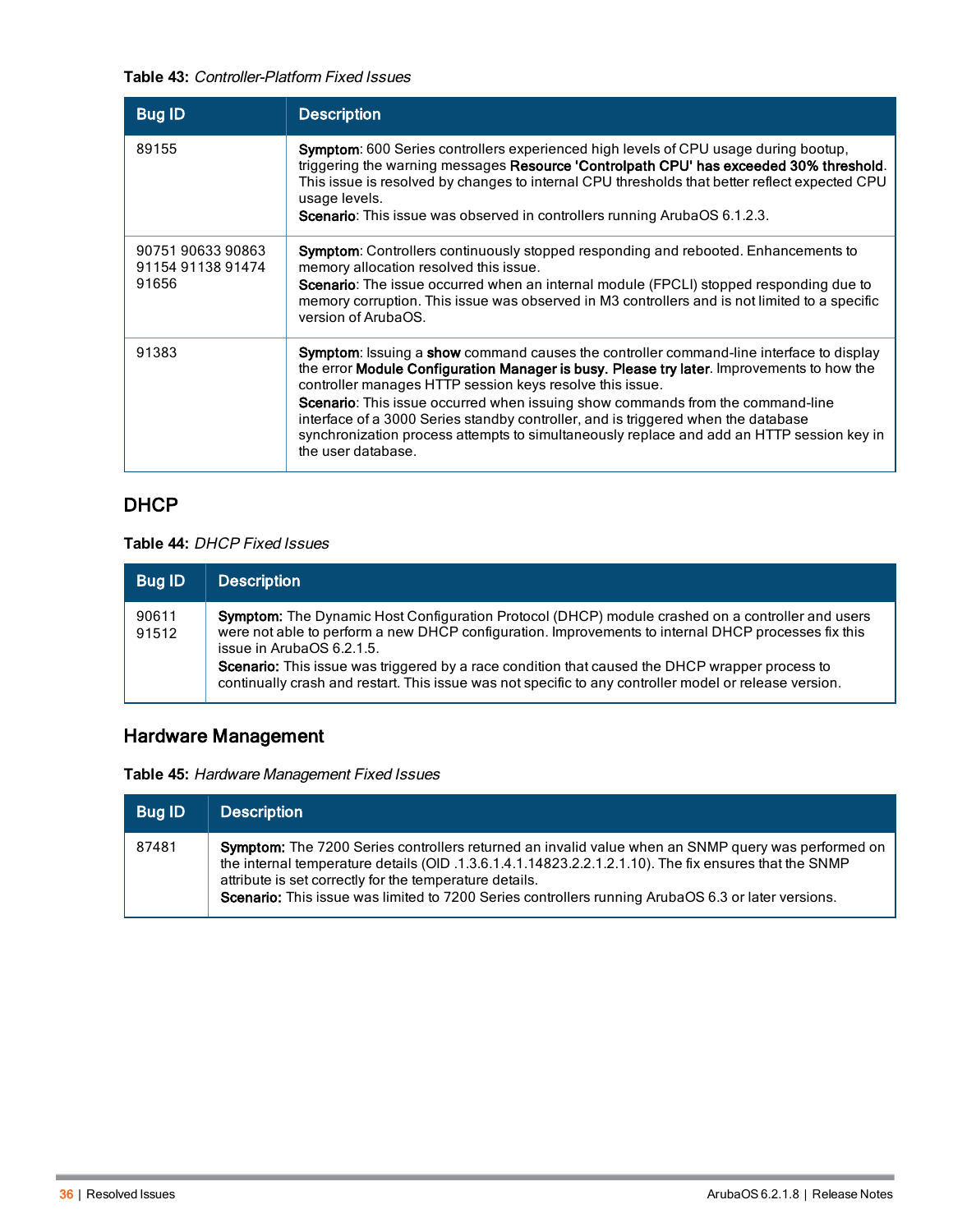#### IPv6

#### **Table 46:** IPv6 Fixed Issues

| Bug ID | <b>Description</b>                                                                                                                                                                                                                                                                                                                                                                                                                                                                                          |
|--------|-------------------------------------------------------------------------------------------------------------------------------------------------------------------------------------------------------------------------------------------------------------------------------------------------------------------------------------------------------------------------------------------------------------------------------------------------------------------------------------------------------------|
| 88814  | Symptom: Users connected to the controller with derived VLANs received IPv6 router advertisements<br>from VLANs other than those to which the clients were associated. This issue is resolved by updating the<br>controller datapath with a router advertisement conversion flag so the datapath converts multicast router<br>advertisements to unicast.<br>Scenario: This issue was observed in IPv6 networks with derived VLANs and was not limited to a specific<br>controller model or release version. |

### Master-Redundancy

|  | Table 47: Master-Redundancy Fixed Issues |  |
|--|------------------------------------------|--|
|--|------------------------------------------|--|

| <b>Bug ID</b> | <b>Description</b>                                                                                                                                                                                                                                                                                                                                                                                                                                                                                                                                                                                                                                                                                                                                                                                                                                                                                                                                                    |
|---------------|-----------------------------------------------------------------------------------------------------------------------------------------------------------------------------------------------------------------------------------------------------------------------------------------------------------------------------------------------------------------------------------------------------------------------------------------------------------------------------------------------------------------------------------------------------------------------------------------------------------------------------------------------------------------------------------------------------------------------------------------------------------------------------------------------------------------------------------------------------------------------------------------------------------------------------------------------------------------------|
| 80041         | Symptom: The database that synchronizes settings between a master and a backup controller failed to<br>synchronize. Log files for the event listed the reason for the error as Last failure cause: Standby switch<br>did not respond to the start request or is not ready. This issue is resolved by changes that allow<br>ArubaOS to ignore any aborted database synchronization sequence number on the master controller.<br>This allows subsequent database synchronization attempts to proceed without waiting for the standby<br>controller to respond to the previously aborted synchronization attempt.<br>Scenario: This issue was triggered when the standby controller database was out-of-sync with the master<br>controller. Any switchover during this out-of-sync state caused the controller to be in an inconsistent state.<br>This issue was observed on controllers in a master-standby configuration and was not specific to a<br>release version. |

## Mesh

#### **Table 48:** Mesh Issues

| <b>Bug ID</b> | <b>Description</b>                                                                                                                                                                                                                                                                                                                                   |
|---------------|------------------------------------------------------------------------------------------------------------------------------------------------------------------------------------------------------------------------------------------------------------------------------------------------------------------------------------------------------|
| 92614         | <b>Symptom:</b> A Mesh Point rebooted frequently as it could not connect to a Mesh Portal.<br>Scenario: This issue occurred when the transmission power on the Mesh Point was very low compared to<br>the configured power. This issue was observed in AP-105 and AP-175 access points with controllers<br>running ArubaOS 6.1.x and later versions. |

# Mobility

#### **Table 49:** Mobility Fixed Issues

| Bug ID | <b>Description</b>                                                                                                                                                                                                                                                                                                                                                                                                                                                                                                                 |
|--------|------------------------------------------------------------------------------------------------------------------------------------------------------------------------------------------------------------------------------------------------------------------------------------------------------------------------------------------------------------------------------------------------------------------------------------------------------------------------------------------------------------------------------------|
| 88281  | Symptom: IP mobility entries were not cleared even when the client leaves the controller and user entries<br>aged out. Additionally, the command clear ip mobile host <mac-address> did not clear the stale entry.<br/>Scenario: This issue was caused by a message loss between the controller's Mobile IP and<br/>Authentication internal processes. This message loss caused the affected clients to become stuck. All<br/>controller models running ArubaOS 6.3.x, 6.2.x, and 6.1.x were impacted by this issue.</mac-address> |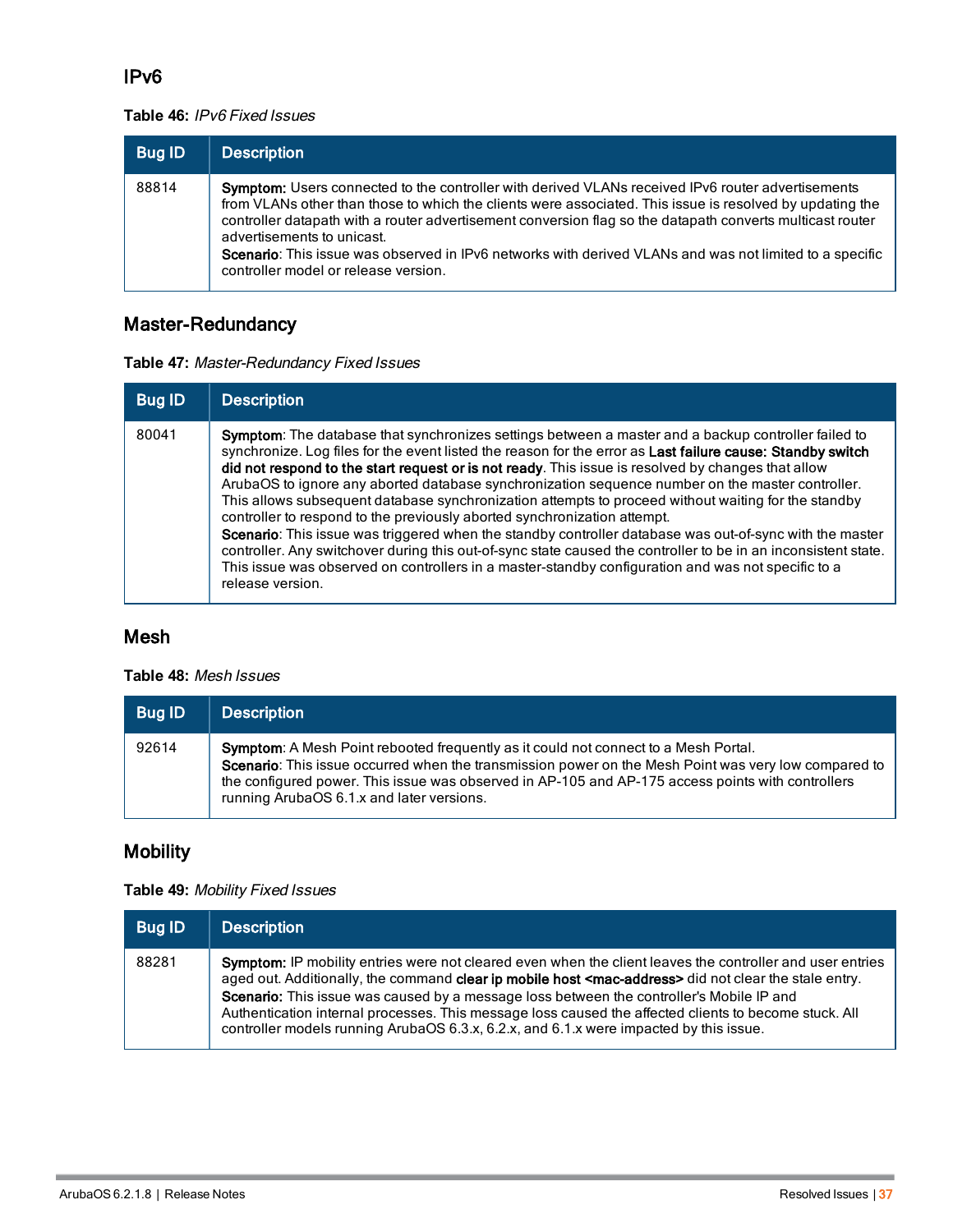# Remote AP

#### **Table 50:** Remote AP Fixed Issues

| <b>Bug ID</b> | <b>Description</b>                                                                                                                                                                                                                                                                                                                                                                                                                                                                                                                                                                                                                                                                                  |
|---------------|-----------------------------------------------------------------------------------------------------------------------------------------------------------------------------------------------------------------------------------------------------------------------------------------------------------------------------------------------------------------------------------------------------------------------------------------------------------------------------------------------------------------------------------------------------------------------------------------------------------------------------------------------------------------------------------------------------|
| 85473         | Symptom: A RAP-3WN AP using a USB modem was unable to come up as an active AP until it rebooted.<br>Changes to how the controller determines modem product IDs resolves this issue. As a result of this issue,<br>the default dial string for a TATA photon plus Huawei E156 USB modem is changed from<br>AATTDDTT##777777 to AATTDDTT**9999##.<br><b>Scenario:</b> This issue occurred on a RAP-3WN ArubaOS AP running 6.2.1.2 when it was connected to a<br>Huawei E156 modem.                                                                                                                                                                                                                    |
| 86096         | Scenario: DHCP clients connected to an AP received only the first entry of the DNS server list, even though<br>the controller was configured with multiple DNS server IP addresses. With the new fix, DHCP clients get the<br>complete list of DNS server IP addresses.<br>Scenario: This issue was observed on controllers running ArubaOS 6.2.x when a user configured multiple<br>DNS servers in local Remote AP (RAP) DHCP pool. This issue was observed when a user configured<br>multiple DNS server in local Remote AP (RAP) DHCP pool, DHCP clients received only the first entry of the<br>DNS server list. This issue was observed in controllers running ArubaOS 6.2 and later versions. |
| 86650         | Symptom: A controller sent continuous RADIUS requests for the clients connected behind the wired port of<br>a remote AP (RAP). This issue is resolved by ArubaOS enhancements that prevent memory corruption.<br>Scenario: This issue was observed when a RAP used a PPPoE uplink and operated as a wired AP in split-<br>tunnel or bridge mode. This issue occurred on ArubaOS running 6.1.3.6, and was not limited to any specific<br>controller model.                                                                                                                                                                                                                                           |
| 90355         | Symptom: AP-70 and RAP-108 access points connecting to the network using a cellular uplink were not<br>able to achieve a 3G connection. This issue is resolved by improvements to the AP boot process, and<br>changes that allow cellular modems to support multiple ports on the AP.<br>Scenario: This issue was observed in 6.3.x. and 6.2.x when AP-70 and RAP-108 access points connected<br>to a Huawei® E220 Modem.                                                                                                                                                                                                                                                                           |

#### Voice

| <b>Table 51: Voice Fixed Issues</b> |
|-------------------------------------|
|-------------------------------------|

| <b>Bug ID</b>           | <b>Description</b>                                                                                                                                                                                                                                                                                                                                                                                                                                                                                                                                                                                                                                                                                                                                                            |
|-------------------------|-------------------------------------------------------------------------------------------------------------------------------------------------------------------------------------------------------------------------------------------------------------------------------------------------------------------------------------------------------------------------------------------------------------------------------------------------------------------------------------------------------------------------------------------------------------------------------------------------------------------------------------------------------------------------------------------------------------------------------------------------------------------------------|
| 74401<br>88173<br>88174 | Symptom: Avaya® IP desk phones did not register in the controller and the show voice call-cdrs and show<br>voice-client status commands displayed incorrect call status for these phones. Changes to the H.323<br>parser in the controller fixed the issue.<br>Scenario: This issue was observed when an Avaya IP desk phone was connected to the wired port of an<br>access point. This issue was observed on controllers running ArubaOS 6.2.x.                                                                                                                                                                                                                                                                                                                             |
| 77716<br>88996<br>90000 | Symptom: Incompatibility issues observed between 3600 controllers and a Cisco CUCM using SCCP<br>version 20. Users were able to make and receive calls using a Cisco phone but there was no audio. This<br>issue is resolved by changes to that allow the controller to handle Open Receive Channel Acknowledge<br>(ORCA) messages for SCCP Version 20.<br>Scenario: The Cisco CUCM was compatible with the Skinny Client Control Protocol (SCCP) version 20,<br>while the 3600 controller supported only up to version 17 of the SCCP. This incompatibility issue resulted<br>in media traffic not passing through the 3600 controller as it was not able to parse the SCCP signaling<br>packets. This issue was observed in a 3600 controller running ArubaOS 6.0 or later. |
| 86683                   | Symptom: The show voice call-cdrs and show voice client-status command outputs did not display the call<br>details for Lync wired clients with media classification configured on session ACL. This issue is resolved by<br>ensuring to handle the message appropriately for wired clients.<br>Scenario: This issue was observed when Lync clients were identified as voice clients via media<br>classification. This issue occurred on ArubaOS running 6.2.x and not limited to any specific controller<br>version.                                                                                                                                                                                                                                                          |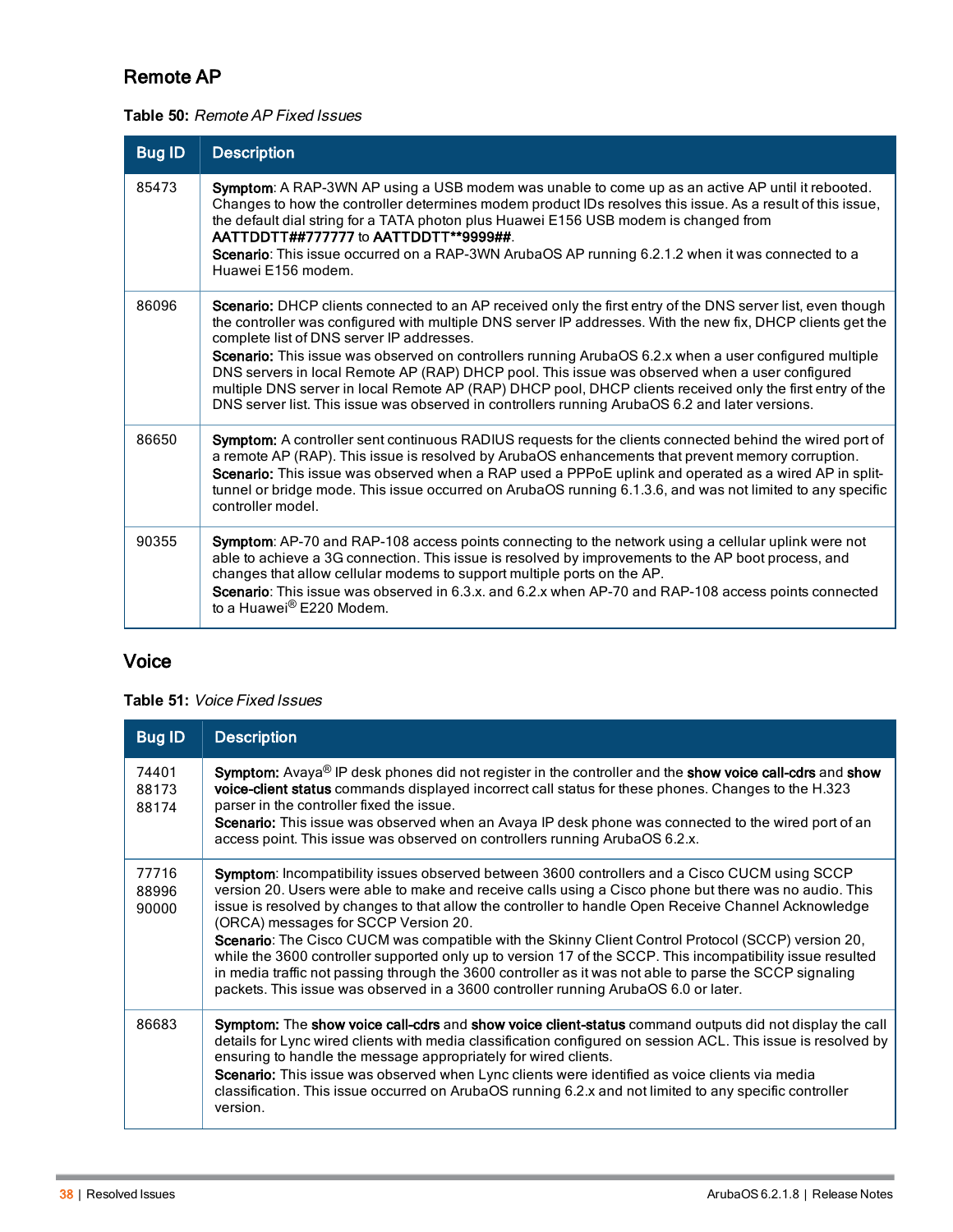#### **Table 51:** Voice Fixed Issues

| <b>Bug ID</b> | <b>Description</b>                                                                                                                                                                                                                                                                                                                                                                                                                                                        |
|---------------|---------------------------------------------------------------------------------------------------------------------------------------------------------------------------------------------------------------------------------------------------------------------------------------------------------------------------------------------------------------------------------------------------------------------------------------------------------------------------|
| 93517         | Symptom: Access points rebooted unexpectedly resulting in wireless clients to lose network connectivity.<br>Releasing CDR events for AP statistics and AP event in the CDR buffer resolved the issue.<br>Scenario: This issue was observed in a VoIP deployment when the Station Management (STM) process<br>that handles AP management and user association crashed on the controller. This issue was observed in<br>controllers running ArubaOS 6.1 and later versions. |

### WebUI

#### **Table 52:** WebUI Fixed Issues

| <b>Bug ID</b> | <b>Description</b>                                                                                                                                                                                                                                                                                                                                                                                                 |
|---------------|--------------------------------------------------------------------------------------------------------------------------------------------------------------------------------------------------------------------------------------------------------------------------------------------------------------------------------------------------------------------------------------------------------------------|
| 88398         | Symptom: The Dashboard > Security page of a controller did not allow network administrators to manually<br>contain or reclassify a group of detected rogue APs. This issue is fixed by adding support to select multiple<br>roque APs.<br>Scenario: This issue occurred when multiple rogue APs were selected in the Dashboard > Security page.<br>This issue was observed in controllers running ArubaOS 6.2.1.3. |
| 90110         | <b>Symptom:</b> The ArubaOS Campus WLAN Wizard was not accessible.<br>Scenario: The Campus WLAN wizard was not accessible due to the presence of an ampersand (&) in the<br>LDAP server filter. LDAP server filters can now include an ampersand. This issue was observed on a 650<br>controller running ArubaOS 6.2.1.3 but could impact any controller model.                                                    |

# Resolved Issues in ArubaOS 6.2.1.4

The following issues were resolved in ArubaOS 6.2.1.4:

## 802.1X Authentication

|  | Table 53: 802.1X Authentication Fixed Issues |
|--|----------------------------------------------|
|--|----------------------------------------------|

| <b>Bug ID</b> | <b>Description</b>                                                                                                                                                                                                                                                                                                                                                                                                                                                                                                                             |
|---------------|------------------------------------------------------------------------------------------------------------------------------------------------------------------------------------------------------------------------------------------------------------------------------------------------------------------------------------------------------------------------------------------------------------------------------------------------------------------------------------------------------------------------------------------------|
| 71930         | <b>Symptom:</b> Client 802.1X authentication failed after the controller uploaded a new security certificate. This<br>issue was the result of a rare condition where values in a RSA private key were less than 128 bytes in<br>length, and is resolved by changes to the process by which the controller manages RSA keys.<br>Scenario: This issue occurred on controllers running ArubaOS 6.1.3.2 in a master-local topology when the<br>controllers were updated with new certificates.                                                     |
| 85896         | Symptom: A controller rebooted after an internal controller module stopped responding. Internal memory<br>improvements resolve this issue.<br>Scenario: This issue was caused by memory corruption while the controller processed 802.1X packets in<br>an error flow. It was observed in controllers running ArubaOS 6.1 or later, and is not specific to any<br>controller model.                                                                                                                                                             |
| 86162         | Symptom: Clients using WPA2-PEAP authentication failed to authenticate due to an EAP-failure error after<br>the controller switched to a new 2k server certificate. This issue is fixed by changes to how RSA constants<br>for XLR-SAE are handled as they are downloaded from the assigned server certificate.<br>Scenario: This issue was triggered by some 2k server certificates. This issue was observed on 600 Series<br>controller platforms with XLR/XLS processors, 3000 Series, and 600 Series controllers running ArubaOS<br>6.2.x. |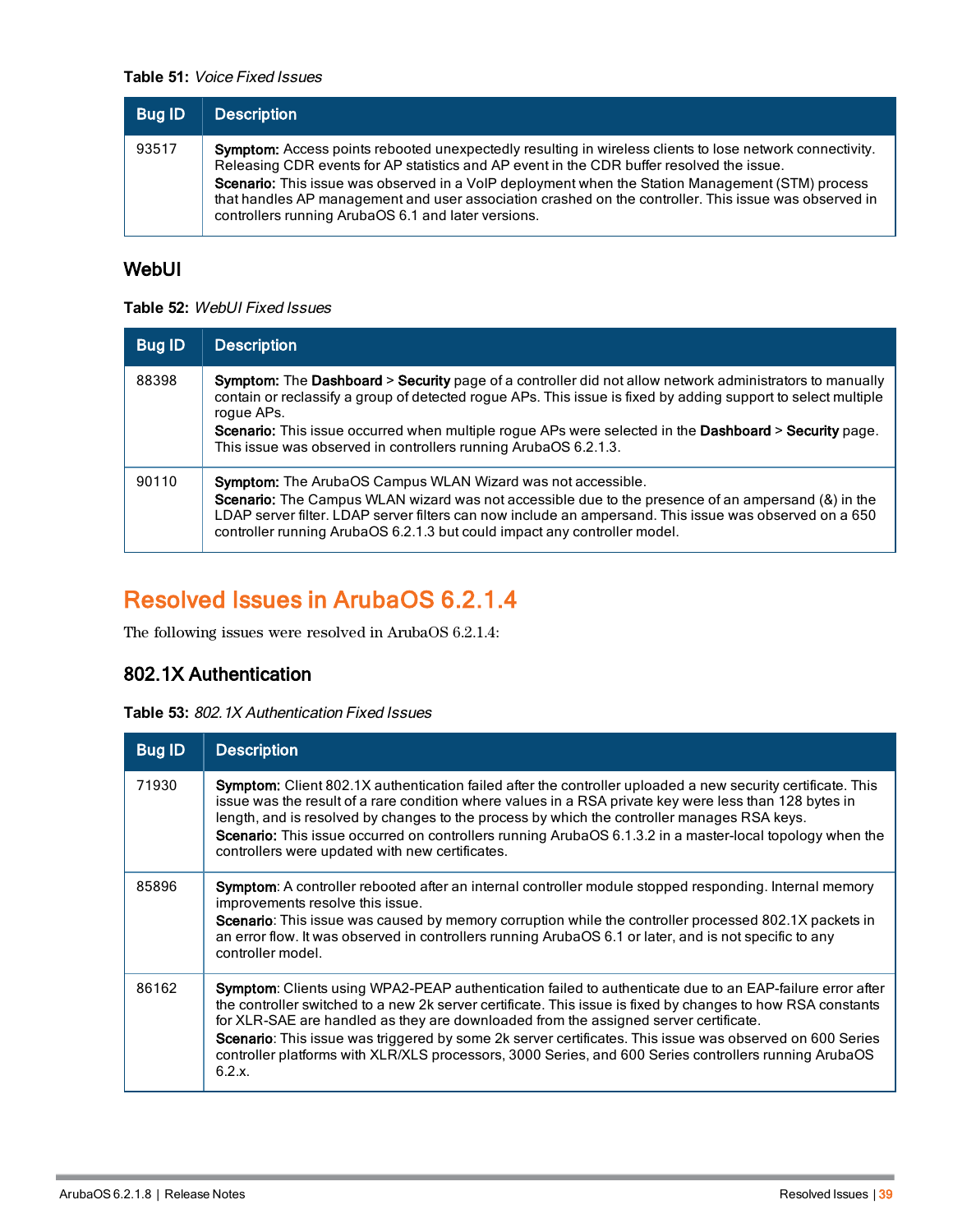### AP-Datapath

| <b>Bug ID</b>  | <b>Description</b>                                                                                                                                                                                                                                                                                         |
|----------------|------------------------------------------------------------------------------------------------------------------------------------------------------------------------------------------------------------------------------------------------------------------------------------------------------------|
| 86469<br>89714 | Symptom: An AP unexpectedly rebooted due to errors triggered by internal timers. Changes that prevent<br>address bit flipping resolve this issue.<br>Scenario: This issue was observed in AP-120 Series access points associated to a controller that<br>upgraded from ArubaOS 6.1.3.7 to ArubaOS 6.1.3.x. |

# AP-Regulatory

**Table 55:** AP-Regulatory Fixed Issues

| <b>Bug ID</b> | <b>Description</b>                                                                                                                                                                                                                                                                                                                                                                                                                                     |
|---------------|--------------------------------------------------------------------------------------------------------------------------------------------------------------------------------------------------------------------------------------------------------------------------------------------------------------------------------------------------------------------------------------------------------------------------------------------------------|
| 83338         | <b>Symptom:</b> AP-93 access points configured to use the regulatory maximum transmission power displayed<br>mismatching EIRP and the maximum EIRP values in the output of the show ap active and show ap radio-<br>summary commands. An improvement to the algorithm used to determine the regulatory limit resolves this<br>ISSUE.<br>Scenario: This was observed on AP-93 access points, and was not limited to any specific release of<br>ArubaOS. |

### AP-Wireless

**Table 56:** AP-Wireless Fixed Issues

| <b>Bug ID</b> | <b>Description</b>                                                                                                                                                                                                                                                                                                                        |
|---------------|-------------------------------------------------------------------------------------------------------------------------------------------------------------------------------------------------------------------------------------------------------------------------------------------------------------------------------------------|
| 81508         | <b>Symptom:</b> Clients associated to AP-93 access points configured as remote APs aged out and were<br>deauthorized. This issue is resolved by additional checks in station ageout behavior that ensure clients are<br>not aged out unnecessarily.<br><b>Scenario:</b> This was observed on AP-93 access points running ArubaOS 6.2.0.0. |

## ARM

**Table 57:** ARM Fixed Issues

| Bug ID         | <b>Description</b>                                                                                                                                                                                                                                                                                                                                                                                                                                                                                                                                                                                                              |
|----------------|---------------------------------------------------------------------------------------------------------------------------------------------------------------------------------------------------------------------------------------------------------------------------------------------------------------------------------------------------------------------------------------------------------------------------------------------------------------------------------------------------------------------------------------------------------------------------------------------------------------------------------|
| 87026<br>86951 | Symptom: The mode-aware Adaptive Radio Management (ARM) feature changed an unexpectedly high<br>number of APs using the 5 GHz band into Air Monitors (AMs). This issue is resolved by improvements to<br>interference idx calculations.<br>Scenario: This issue occurred in a high density deployment when an AP radio was associated to multiple<br>Virtual APs. It was triggered when the Signal-to-Noise Ratio (SNR) of the radio was counted many times<br>when the neighbor's view of the coverage index was calculated. This issue was observed in ArubaOS<br>6.2.1.2 and was not specific to any AP or controller model. |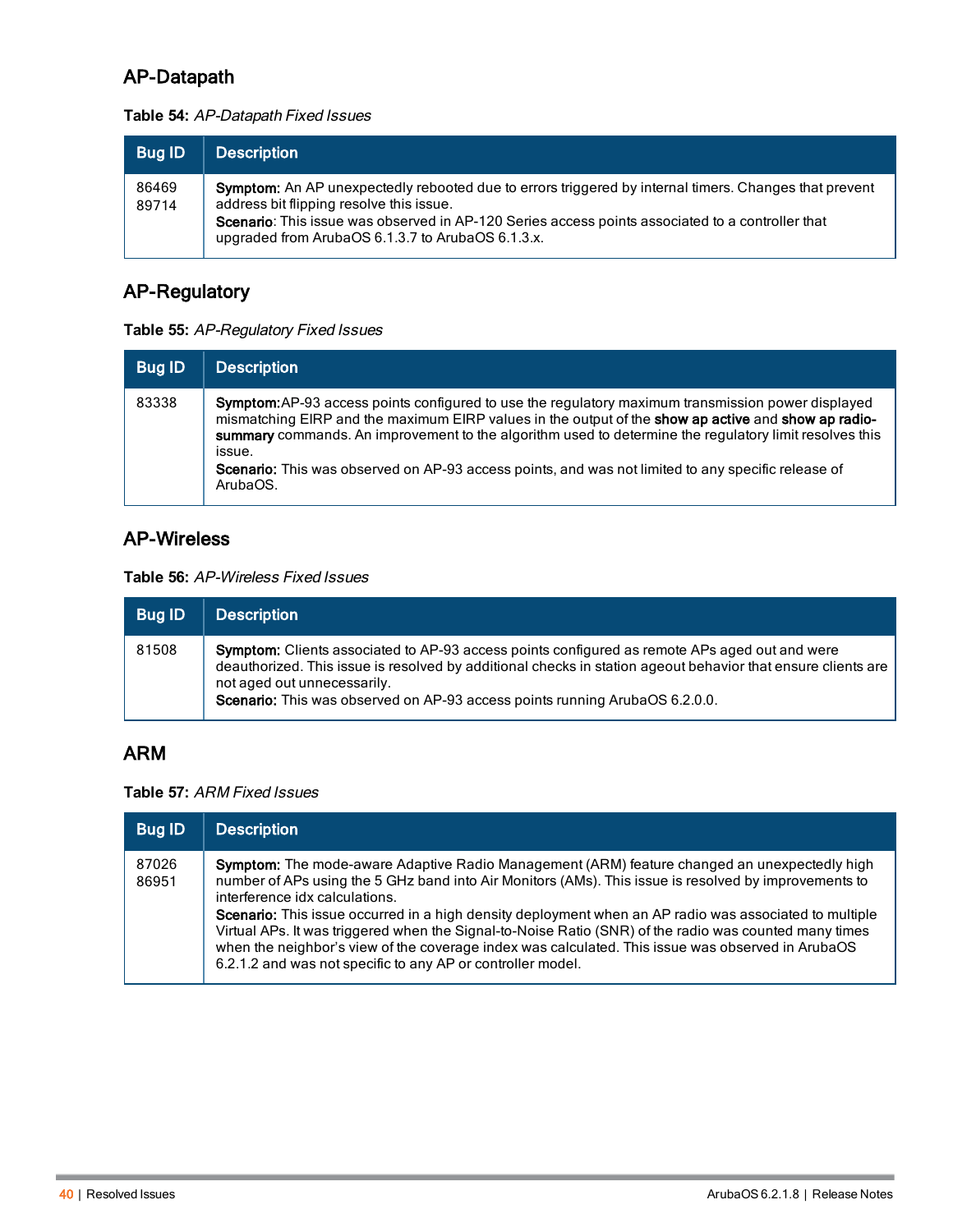## Base OS Security

|  | Table 58: Base OS Security Fixed Issues |  |
|--|-----------------------------------------|--|
|--|-----------------------------------------|--|

| <b>Bug ID</b> | <b>Description</b>                                                                                                                                                                                                                                                                                                                                                                                                                                                                                                                                   |
|---------------|------------------------------------------------------------------------------------------------------------------------------------------------------------------------------------------------------------------------------------------------------------------------------------------------------------------------------------------------------------------------------------------------------------------------------------------------------------------------------------------------------------------------------------------------------|
| 81390         | Symptom: When clients connected using EAP-TLS authentication, the following error message appeared<br>in the controller error log files: <errs>  authmgr  user.c, derive_role2:5759: {04:f7:e4:26:c3:fb-??}<br/>Missing server in attribute list, auth=802.1x, utype=L2. Improvements in the process that manages server<br/>names resolves this issue.<br/>Scenario: This issue was observed when Common Name (CN) lookup was disabled in the client<br/>certificate. The issue was not specific to any ArubaOS version or controller model.</errs> |
| 92817         | Symptom: Wireless clients were blacklisted even when the rate of the IP Session did not exceed the<br>threshold value set. This issue is resolved by increasing the storage of the threshold to 16 bits.<br>Scenario: This issue was observed if the threshold of the IP Session rate was set to a value greater than<br>255. This issue was observed in controllers running ArubaOS 6.x.                                                                                                                                                            |

### Captive Portal

**Table 59:** Captive Portal Fixed Issues

| <b>Bug ID</b> | <b>Description</b>                                                                                                                                                                                                                                                                                                                                                                                                                                                                                                      |
|---------------|-------------------------------------------------------------------------------------------------------------------------------------------------------------------------------------------------------------------------------------------------------------------------------------------------------------------------------------------------------------------------------------------------------------------------------------------------------------------------------------------------------------------------|
| 87294         | Symptom: When user role was assigned by a captive portal profile, the ACL configuration synchronized<br>from a master controller to a standby controller did not include the captive portal whitelist. This issue is<br>resolved by the addition of internal checks that verify that a configured whitelist is correctly attached to<br>the user role.<br>Scenario: This issue was identified in a network topology with a master controller, standby controller and<br>four local controllers running ArubaOS 6.2.1.2. |

# Controller-Datapath

| <b>Bug ID</b> | <b>Description</b>                                                                                                                                                                                                                                                                                                                                                                                                                                        |
|---------------|-----------------------------------------------------------------------------------------------------------------------------------------------------------------------------------------------------------------------------------------------------------------------------------------------------------------------------------------------------------------------------------------------------------------------------------------------------------|
| 84071         | Symptom: A controller stopped responding and unexpectedly rebooted. The log files for the event listed<br>the reason for the reboot as Datapath exception. Improvements to how frame headers are managed<br>resolve this issue.<br><b>Scenario:</b> This issue occurred when an SSL-encapsulated invalid ESP frame was received and<br>processed by the controller. It occurred on 3000 Series and 7200 Series controllers running ArubaOS<br>$6.2.1.0$ . |
| 83029         | Symptom: A 7200 Series or 3000 Series controller with the firewall-visibility feature enabled may fail to<br>respond if the controller has a high number of IPv6 sessions. This issue is resolved by improvements to<br>IPv6 session management.<br>Scenario: This issue occurred on a controller running ArubaOS 6.2.1.0. The datapath CPUs utilization<br>reaches 100% and fails to return to nominal levels.                                           |

**Table 60:** Controller-Datapath Fixed Issues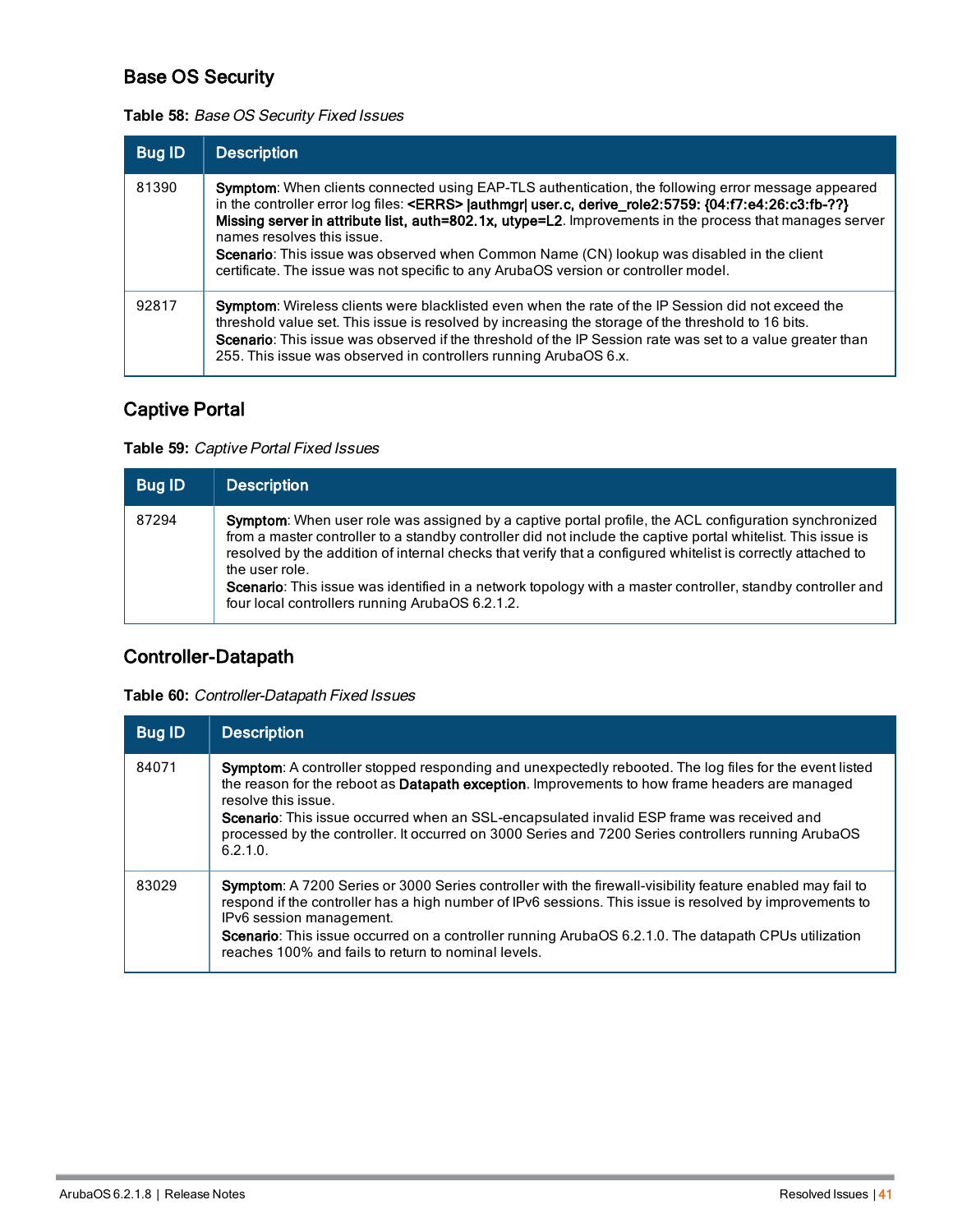## Controller-Platform

|  | <b>Table 61: Controller-Platform Fixed Issues</b> |  |
|--|---------------------------------------------------|--|
|--|---------------------------------------------------|--|

| <b>Bug ID</b>                                                                                                     | <b>Description</b>                                                                                                                                                                                                                                                                                                                                                                                                                                                                                                                                                                      |
|-------------------------------------------------------------------------------------------------------------------|-----------------------------------------------------------------------------------------------------------------------------------------------------------------------------------------------------------------------------------------------------------------------------------------------------------------------------------------------------------------------------------------------------------------------------------------------------------------------------------------------------------------------------------------------------------------------------------------|
| 85398                                                                                                             | Symptom: A controller configured as a DNS server responded to DNS queries, even if the IP domain<br>lookup and captive portal redirect features were disabled. This issue is resolved by a change that<br>prevents the controller from providing DNS services when DNS hostname translation is disabled using<br>the no ip domain lookup command.<br>Scenario: This issue occurred on a 3400 controller configured to operate as a DNS server while running<br>ArubaOS 6.1.3.6.                                                                                                         |
| 85685                                                                                                             | Symptom: An M3 controller module running ArubaOS 6.1.3.8 stopped responding and rebooted. The log<br>files for the event listed the reason for the crash as fpapps: Segmentation fault. The internal fpapps<br>process handles the VLAN interfaces on the controller. Changes to the internal fpapps process fix the<br>issue.<br>Scenario: This issue was observed when the VLAN interface on the controller constantly changed<br>between an UP and DOWN state, resulting in a VRRP status change. This issue is not limited to any<br>specific controller model or software version. |
| 86266                                                                                                             | Symptom: In rare cases, issuing commands through a telnet shell caused an internal controller process<br>to stop responding, triggering an unexpected controller reboot. This issue is resolved by changes that<br>prevent ArubaOS from referencing null pointers within the software.<br>Scenario: This issue was triggered by varying sequences of commands issued via the telnet shell, and is<br>not specific to any controller model or software version.                                                                                                                          |
| 87721<br>88368<br>89434<br>89441<br>89742<br>89924<br>90029<br>90059<br>90492<br>90634<br>91777<br>92675<br>94053 | Symptom: When the controller performs an SNMP walk on a voice client, an internal controller process<br>that manages client stations stopped responding. Changes to how SNMP entries are deleted resolve this<br>issue.<br>Scenario: This issue occurred on a controller running ArubaOS 6.3.x and ArubaOS 6.2.x, with voice<br>clients connected to the controller using a wired connection.                                                                                                                                                                                           |
| 87794<br>88311<br>88360<br>88683<br>88740<br>88505<br>88833                                                       | Symptom: A 7200 Series controller unexpectedly rebooted. Controller log files listed the reason for the<br>event as a datapath timeout. Improvements to how tunnels are created in the internal controller datapath<br>resolve this issue.<br>Scenario: This issue occurred in 7200 Series controllers running ArubaOS 6.2.1.x.                                                                                                                                                                                                                                                         |

# Intrusion Detection System

**Table 62:** Intrusion Detection System Fixed Issues

| Bug ID | <b>Description</b>                                                                                                                                                                                                                                                                                                                                                                                                   |
|--------|----------------------------------------------------------------------------------------------------------------------------------------------------------------------------------------------------------------------------------------------------------------------------------------------------------------------------------------------------------------------------------------------------------------------|
| 86681  | <b>Symptom:</b> The IDS (Intrusion Detection System) feature frequently triggered false alarms. ArubaOS<br>resolves this issue by changing the default setting for the IDS Large Duration Attack Detection feature from<br>enabled to disabled.<br>Scenario: This issue occurred because legitimate frames sent with a large duration were also treated as<br>an IDS Large Duration attack, triggering false alarms. |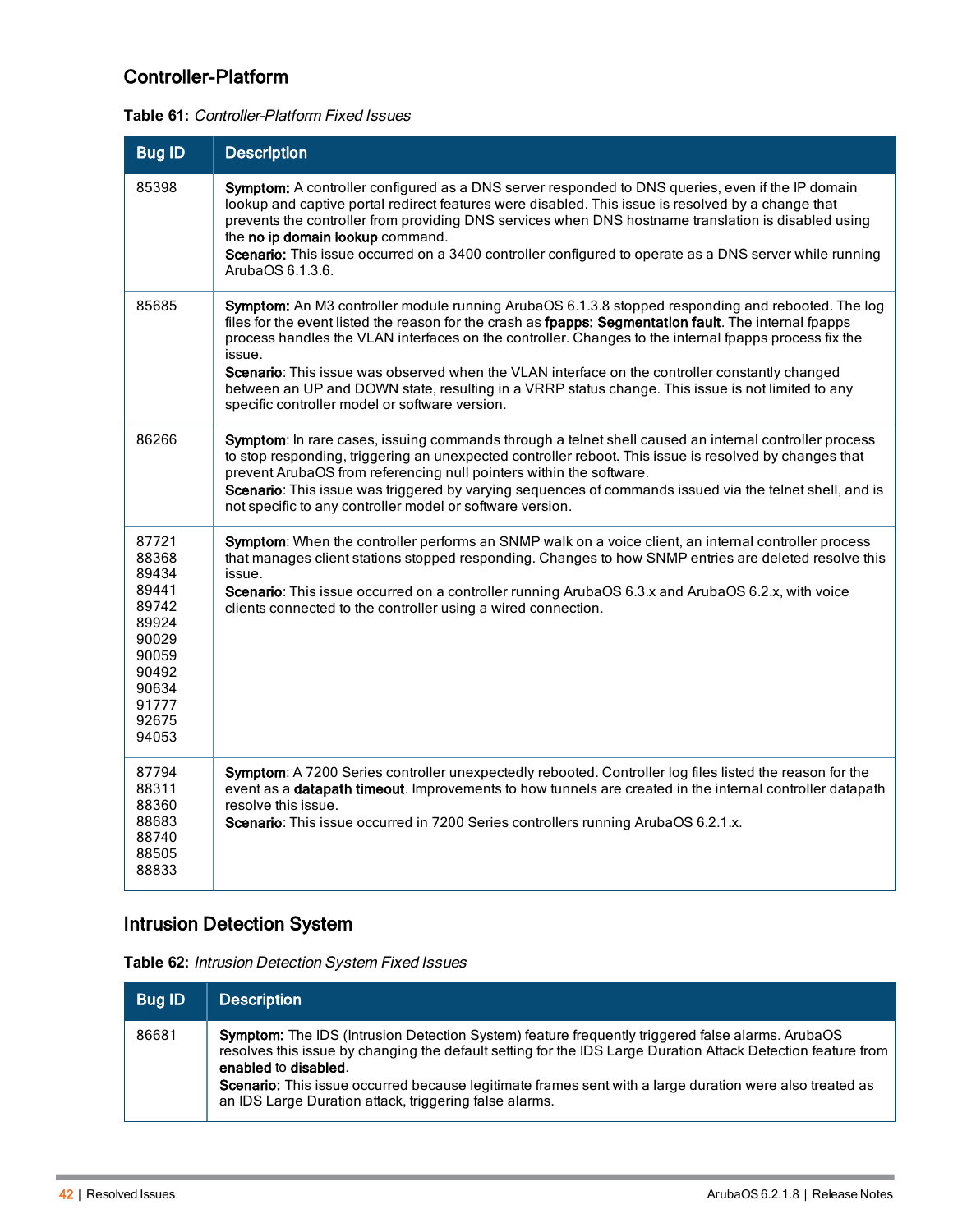### **Mobility**

#### **Table 63:** Mobility Fixed Issues

| <b>Bug ID</b> | <b>Description</b>                                                                                                                                                                                                                                                                                                                                                                                                                                                                                                                                                                                                                                                                                                                                                                                              |
|---------------|-----------------------------------------------------------------------------------------------------------------------------------------------------------------------------------------------------------------------------------------------------------------------------------------------------------------------------------------------------------------------------------------------------------------------------------------------------------------------------------------------------------------------------------------------------------------------------------------------------------------------------------------------------------------------------------------------------------------------------------------------------------------------------------------------------------------|
| 88063         | Symptom: If a controller uses the IP mobility feature and RADIUS server vendor specific attributes (VSAs)<br>to derive a user role for RADIUS-authenticated clients, the user role assigned to the client at its home<br>agent (HA) can incorrectly change to the default AAA profile role after that client roams to a foreign agent<br>(FA). This issue is resolved by improvements to mobile IP role management.<br>Scenario: This issue occurs when a client with a VSA-derived user role roams between controllers in an IP<br>mobility domain. It is triggered when a user gets a dynamically assigned role from a foreign agent, and<br>that role is not present on the client's home agent. As a result, the client gets assigned the default AAA<br>profile role when it roams back to its home agent. |

### PPPoE

#### **Table 64:** PPPoE Fixed Issues

| Bug ID | <b>Description</b>                                                                                                                                                                                                                                                                                                                                                                                                                                                                                                                                   |
|--------|------------------------------------------------------------------------------------------------------------------------------------------------------------------------------------------------------------------------------------------------------------------------------------------------------------------------------------------------------------------------------------------------------------------------------------------------------------------------------------------------------------------------------------------------------|
| 85398  | Symptom: A controller was not able to connect to the internet using a Point-to-Point Protocol over Ethernet<br>(PPPoE) connection. This issue is fixed by modifying how PPPoE handles usernames that contain special<br>characters.<br>Scenario: This issue occurred if the PPPoE connection was not established with the internet service<br>provider server because the PPPoE username contained special characters (for example: #0001@t-<br>online.de). This issue was observed in ArubaOS 6.1.3.7, and is not specific to any controller model. |

### WebUI

#### **Table 65:** WebUI Fixed Issues

| <b>Bug ID</b>                                                                                                                                                           | <b>Description</b>                                                                                                                                                                                                                                                                                                                                                                                                                                                  |
|-------------------------------------------------------------------------------------------------------------------------------------------------------------------------|---------------------------------------------------------------------------------------------------------------------------------------------------------------------------------------------------------------------------------------------------------------------------------------------------------------------------------------------------------------------------------------------------------------------------------------------------------------------|
| 73459                                                                                                                                                                   | Symptom: The output of the show acl hits CLI command and the firewall hits information that appears on<br>the UI Monitoring page of the controller WebUI displayed conflicting information.<br>Scenario: This issue was triggered by formatting errors in the XML response from the controller to the<br>WebUI that appeared when the output was larger than a specified limit. This issue was not limited to any<br>specific controller model or software version. |
| 80233<br>82724<br>83235<br>83949<br>84159<br>85375<br>85445<br>85686<br>85805<br>86423<br>86424<br>86632<br>86839<br>86933<br>87335<br>87933<br>88826<br>89523<br>91212 | Symptom: The Monitoring > Access Points and Monitoring > Network > All Access Points pages of the<br>controller WebUI showed APs as down, even if they are shown as up in the command-line interface.<br>Improvements to an internal process that handles AP IP addresses resolves this issue.<br>Scenario: This issue occurred on a master/local topology with one 6000 master controller and two local<br>controllers running ArubaOS 6.2.1.0.                    |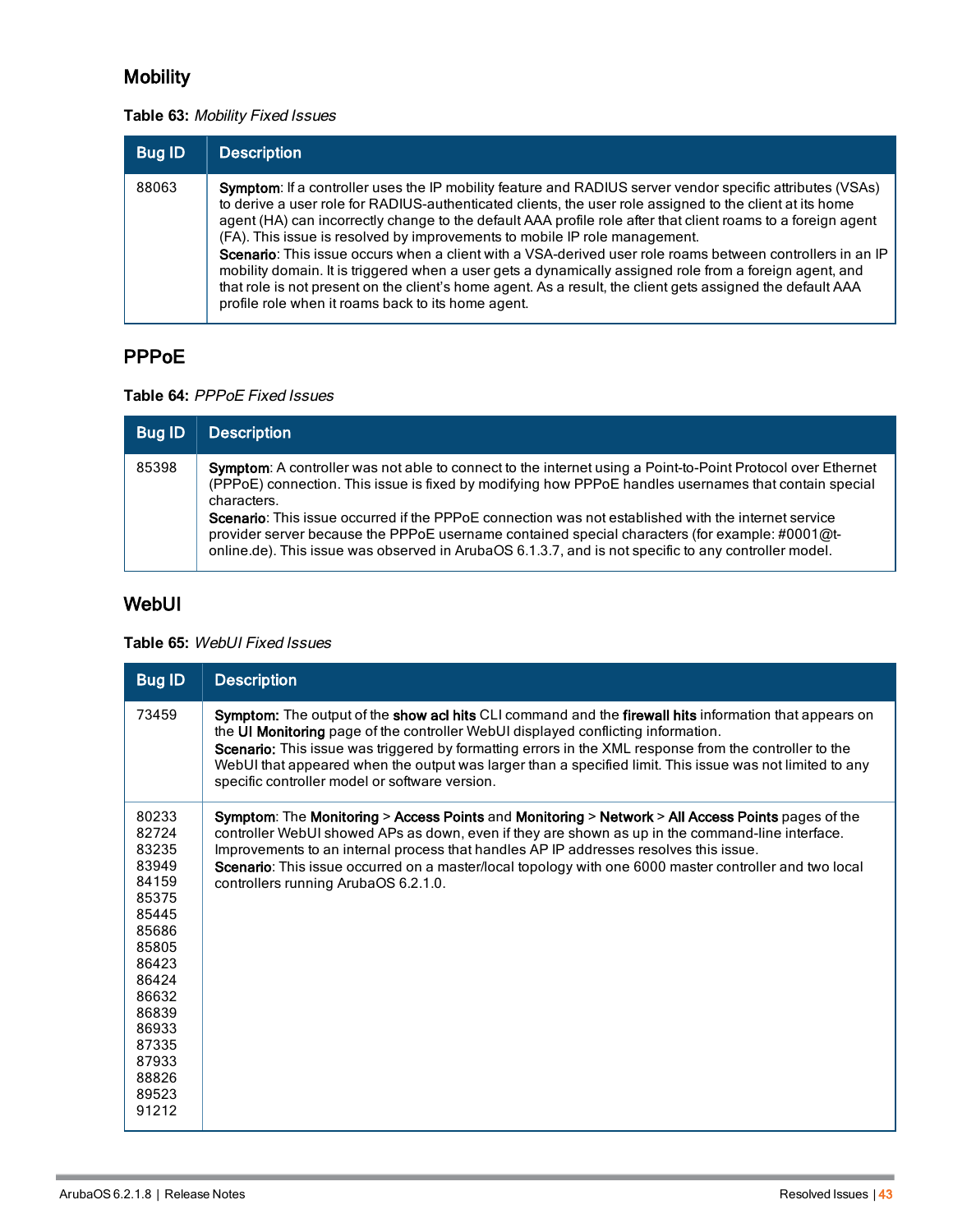# Resolved Issues in ArubaOS 6.2.1.3

The following issues are resolved in ArubaOS 6.2.1.3:

#### Air Management - IDS

**Table 66:** Air Management - IDS Fixed Issues

| Bug ID | <b>Description</b>                                                                                                                                                                                                                                                                                                                                                                                                         |
|--------|----------------------------------------------------------------------------------------------------------------------------------------------------------------------------------------------------------------------------------------------------------------------------------------------------------------------------------------------------------------------------------------------------------------------------|
| 84889  | <b>Symptom:</b> False alarms for AP spoof detection were observed in ArubaOS 6.2.1.2. This issue is resolved<br>by removing the Detect AP Spoofing check that looks for frames sent to the AP on the wrong channel.<br>Scenario: This issue occurred when the Detect AP Spoof option was enabled in the Configuration ><br>Wizards > Configure WIP page of the WebUI. This issue was not specific to any software version. |

#### AP-Platform

**Table 67:** AP-Platform Fixed Issues

| <b>Bug ID</b>           | <b>Description</b>                                                                                                                                                                                                                                                                                                                                                                       |
|-------------------------|------------------------------------------------------------------------------------------------------------------------------------------------------------------------------------------------------------------------------------------------------------------------------------------------------------------------------------------------------------------------------------------|
| 64778<br>63852<br>84004 | Symptom: Users were unable to make calls to IP phones. This issue is fixed by increasing the maximum<br>acceptable frame size to 1518 bytes in RAP-3WN AP's Ethernet driver.<br>Scenario: This issue occurred when the IP phone was connected to the Ethernet interface of a RAP-3WN<br>AP, and was observed in ArubaOS 6.2.1.1.                                                         |
| 85397<br>78289          | Symptom: An internal controller module stopped responding when a client disconnected. This issue is<br>resolved by changes to references to objects in memory after the controller frees and allocates memory to<br>another object.<br>Scenario: This issue was triggered by aggressive client station roaming and power save settings, and<br>was not specific to any software version. |

## AP-Datapath

**Table 68:** AP-Datapath Fixed Issues

| Bug ID | <b>Description</b>                                                                                                                                                                                                                                                                                                                                                                                                                                                                                                                                                                               |
|--------|--------------------------------------------------------------------------------------------------------------------------------------------------------------------------------------------------------------------------------------------------------------------------------------------------------------------------------------------------------------------------------------------------------------------------------------------------------------------------------------------------------------------------------------------------------------------------------------------------|
| 85279  | Symptom: In a master-local topology, all users connected to an AP in bridge or split-tunnel forwarding<br>mode experienced low throughput even though bandwidth contracts were not configured. This issue is<br>resolved by correcting the role-to-bandwidth-contract mapping table.<br>Scenario: This issue occurred on controllers running ArubaOS 6.2 or later, due to incorrect mapping of a<br>user role to the bandwidth contract when the ACL IDs in the master and local controllers were different for<br>the same role. It was also observed during an authentication process restart. |

### AP-Regulatory

|  |  | Table 69: AP-Regulatory Fixed Issues |  |  |
|--|--|--------------------------------------|--|--|
|--|--|--------------------------------------|--|--|

| <b>Bug ID</b> | <b>Description</b>                                                                                                                                                                                                                                                                                  |
|---------------|-----------------------------------------------------------------------------------------------------------------------------------------------------------------------------------------------------------------------------------------------------------------------------------------------------|
| 76222         | Symptom: The country code for Algeria was not supported on AP-105, AP-92, and AP-93 access points.<br>The country code for Algeria is added in the country list for these APs to fix this issue.<br>Scenario: This issue was observed in ArubaOS 6.2.1.0 and was not limited to a controller model. |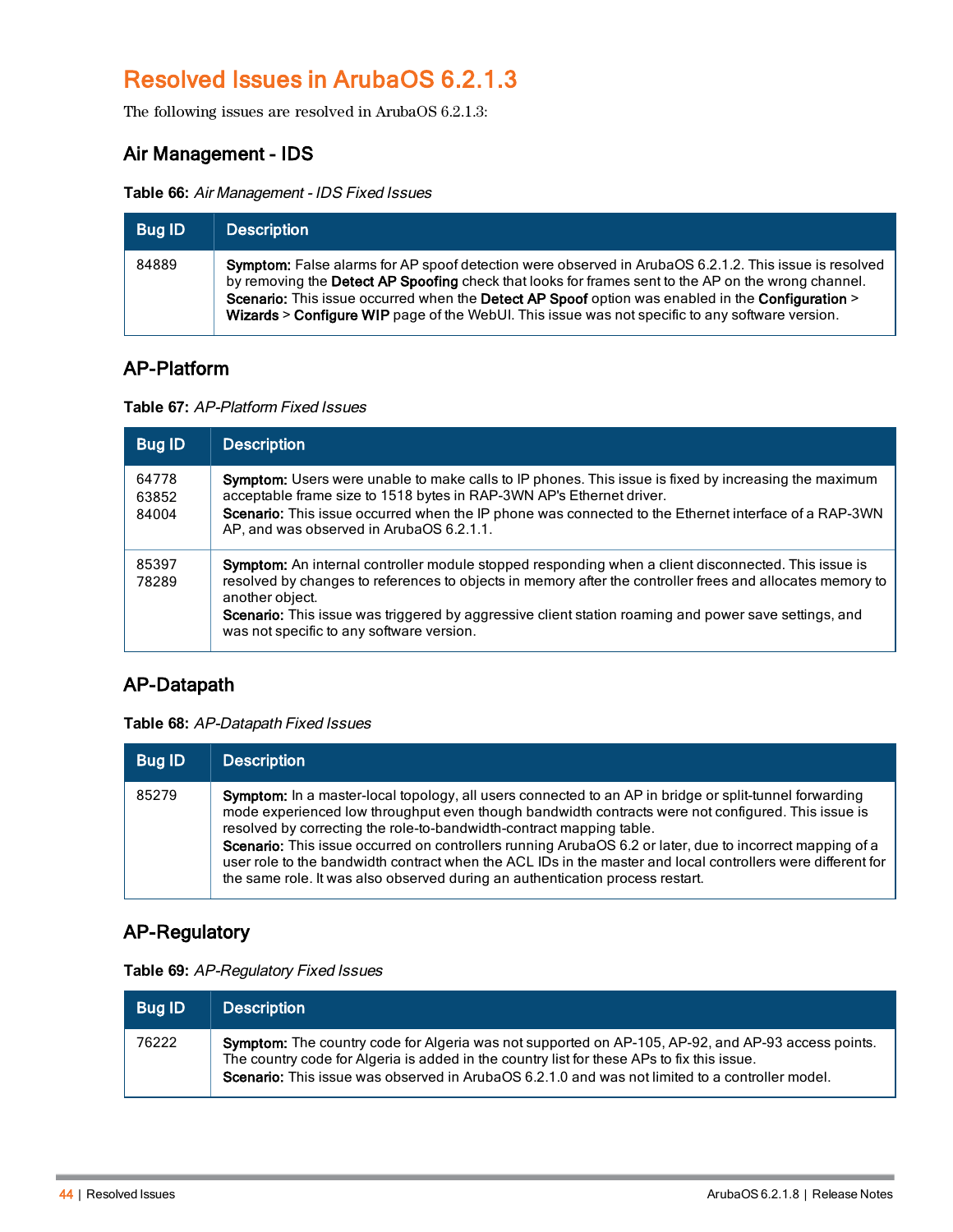### AP-Wireless

| <b>Table 70: AP-Wireless Fixed Issues</b> |
|-------------------------------------------|
|-------------------------------------------|

| <b>Bug ID</b> | <b>Description</b>                                                                                                                                                                                                                                                                                                                                                                                                                                                                                                                                                                                                                                           |
|---------------|--------------------------------------------------------------------------------------------------------------------------------------------------------------------------------------------------------------------------------------------------------------------------------------------------------------------------------------------------------------------------------------------------------------------------------------------------------------------------------------------------------------------------------------------------------------------------------------------------------------------------------------------------------------|
| 85806         | Symptom: Excessive jitter was observed in Blackberry devices making voice calls when the controller<br>enabled the Wireless Multimedia UAPSD (Unscheduled Automatic Power Save Delivery) option from the<br>Configuration > Wireless > AP Configuration > Select AP > SSID profile > Advanced tab in the WebUI.<br>This issue is fixed in ArubaOS 6.2.1.3 by enhancing the packet queuing mechanism for UAPSD hardware<br>transmit queues, reducing packet loss.<br>Scenario: This issue was triggered by high packet loss in a UAPSD-enabled configuration. This issue was<br>observed in AP-124, AP-125, and AP-105 access points running ArubaOS 6.1.3.6. |

# Base OS Security

|  | Table 71: Base OS Security Fixed Issues |  |  |  |
|--|-----------------------------------------|--|--|--|
|--|-----------------------------------------|--|--|--|

| <b>Bug ID</b>           | <b>Description</b>                                                                                                                                                                                                                                                                                                                                                                                                                                                                                                                                                      |
|-------------------------|-------------------------------------------------------------------------------------------------------------------------------------------------------------------------------------------------------------------------------------------------------------------------------------------------------------------------------------------------------------------------------------------------------------------------------------------------------------------------------------------------------------------------------------------------------------------------|
| 72093                   | Symptom: A controller did not display a portion of the output of the show run result command when it is<br>sent using SSH/telnet connections to a teraterm client. An increase in the socket buffer size resolves this<br>issue.<br>Scenario: This issue was not limited to a specific controller model or software version.                                                                                                                                                                                                                                            |
| 80006<br>85167          | Symptom: The internal controller module that manages authentication stopped responding.<br>Enhancements to the internal code that provide valid values to the authentication process fixes this issue<br>in ArubaOS 6.2.1.3.<br>Scenario: This issue occurred when XML API was used to add or modify a user with a session timeout<br>configured on for that user. The issue was not specific to a controller model or a software version.                                                                                                                              |
| 80805<br>81775<br>85642 | Symptom: Some wireless users were displayed as wired users with an incorrect tunnel ID in the user<br>table. Disabling the wired-ap parameter in the ap-group profile fixes this issue in ArubaOS 6.2.1.3.<br>Scenario: This issue occurred when some APs rebootstrapped and the wired-ap parameter was enabled<br>in the ap-group profile. This issue was not specific to any controller model or a software version.                                                                                                                                                  |
| 81458                   | Symptom: Wired user-entries were displayed in the user-table even though wired users were not<br>connected to any of the APs. This issue is resolved by clearing the entries for the table which tracks the<br>ap-wired ports in the authentication module when an internal module (STM) was restarted.<br>Scenario: This issue occurred when the user entries for ap-wired ports were not cleared in the table if the<br>internal controller module that handles client stations restarted. The issue was not specific to a controller<br>model or a software version. |
| 83776                   | Symptom: Atheros clients did not support multiple relay counters using WPA-TKIP encryption and were<br>unable to connect to the network after upgrading to ArubaOS 6.1.3.8. This issue is fixed by disabling the<br>use of a multiple Traffic Identifier (TID) for WPA-TKIP.<br>Scenario: This issue was observed when Wireless Multimedia Extensions (WMM) was enabled and the<br>atheros clients did not support multiple relay controllers.                                                                                                                          |
| 84628<br>86814          | Symptom: A 6000 controller unexpectedly rebooted. Log files for the event listed the reason for the reboot<br>as Datapath timeout. This issue is resolved by validating the bridge entries for VoIP clients.<br>Scenario: This issue occurred when an invalid bridge value was computed and stored in an internal<br>controller module. This issue is occurred in Aruba 6000 controllers running ArubaOS 6.2.0.0.                                                                                                                                                       |
| 85519                   | Symptom: One or more SSH (Secure Shell) sessions to a controller failed when multiple simultaneous<br>SSH sessions occurred. This issue is resolved by updates that ensure every SSH Daemon process<br>corresponding to a SSH login session uses a different IPC (Inter-Process Communication) port number.<br>Scenario: This issue was triggered by sshd processes using the same IPC port number, causing<br>collisions when multiple SSH sessions tried to authenticate. This issue was observed in ArubaOS 6.1.x<br>and 6.2.x.                                      |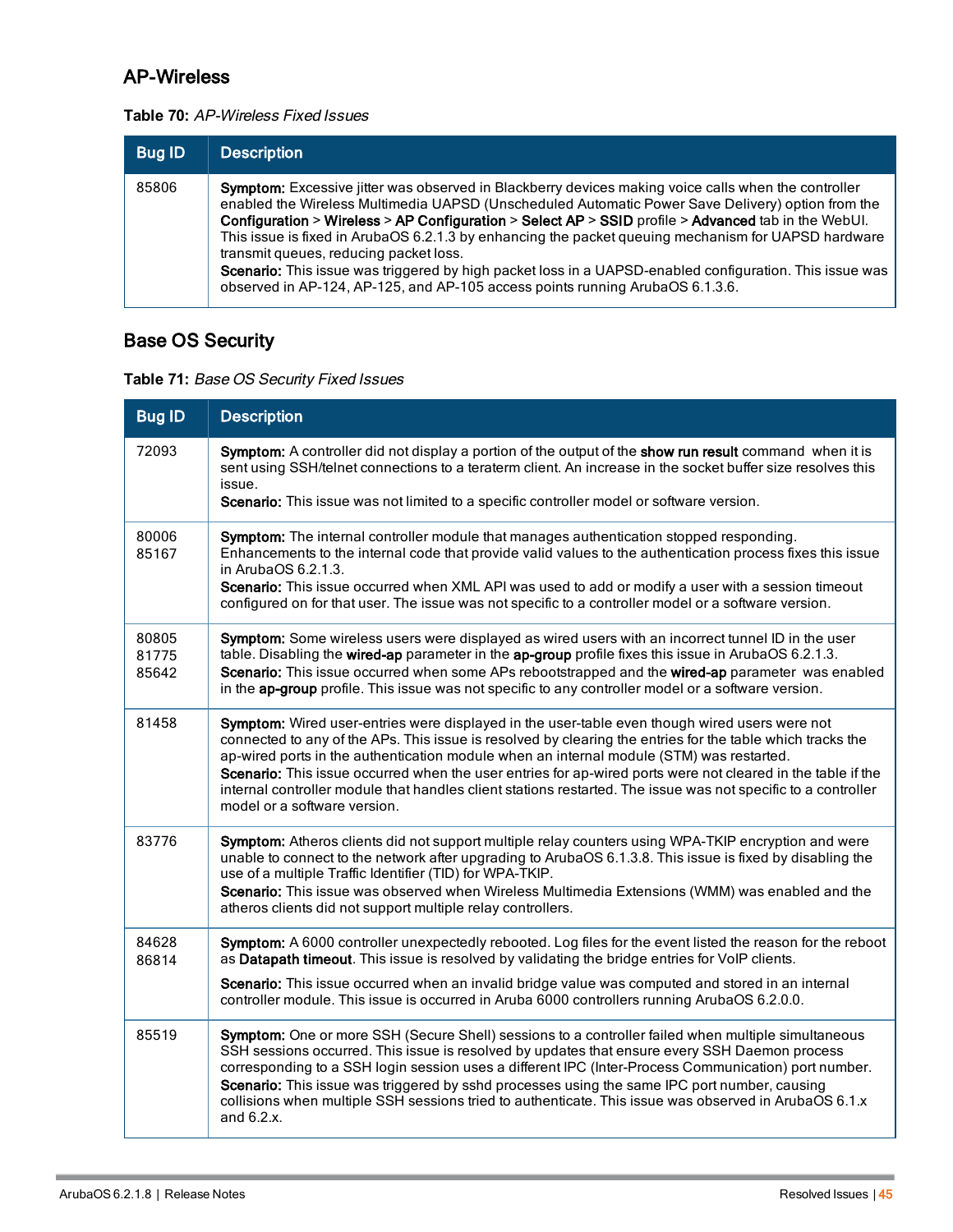## Controller-Datapath

| Table 72: Controller-Datapath Fixed Issues |  |
|--------------------------------------------|--|
|--------------------------------------------|--|

| <b>Bug ID</b> | <b>Description</b>                                                                                            |
|---------------|---------------------------------------------------------------------------------------------------------------|
| 81214         | <b>Symptom:</b> High central processing unit (CPU) utilization on a network processors resulted in loss of IP |
| 82914         | connectivity for some users. The issue is resolved by fixing the automatic update of the clients route cache  |
| 85597         | entries.                                                                                                      |
| 87043         | Scenario: This issue was caused by a loop while routing L2 Virtual Local Area Network (VLAN) traffic. It      |
| 87338         | was observed on controllers running ArubaOS 6.2 and routing L2 VLAN traffic.                                  |

# Controller-Platform

| <b>Table 73: Controller-Platform Fixed Issues</b> |  |
|---------------------------------------------------|--|
|---------------------------------------------------|--|

| <b>Bug ID</b>                    | <b>Description</b>                                                                                                                                                                                                                                                                                                                                                                                                                                                    |
|----------------------------------|-----------------------------------------------------------------------------------------------------------------------------------------------------------------------------------------------------------------------------------------------------------------------------------------------------------------------------------------------------------------------------------------------------------------------------------------------------------------------|
| 80956<br>81014<br>81555<br>83239 | <b>Symptom:</b> A controller crashed and rebooted after upgrading from ArubaOS 6.1.3.6 to 6.1.3.7. The log<br>files for the event listed the reason for the crash as watchdog timeout. The interrupt handler for packet<br>parsing is modified to ensure that CPU is not overwhelmed with traffic packets.<br><b>Scenario:</b> A race condition triggered the controller crash in a high-traffic deployment. This issue was not<br>specific to any controller models. |
| 83738                            | <b>Symptom:</b> A crash was observed in all APs associated to the local controller, followed by Access Control<br>Lists (ACLs) configuration loss. Updates to the banner delimiter fixes this issue.<br>Scenario: This issue was caused by banner message-of-the-day (motd) with an exclamation point (!) as a<br>delimiter, because the same character I is used to exit from a sub-mode command. The issue was not<br>limited to a specific versions of ArubaOS.    |
| 84825                            | <b>Symptom:</b> A 650 controller crashed or failed to respond. This issue is resolved by adding checks to deny<br>access to invalid DRAM channels for the 650 controller.<br>Scenario: This issue was observed on a 650 controller running ArubaOS 6.1.3.7.                                                                                                                                                                                                           |

## DHCP

#### **Table 74:** DHCP Fixed Issues

| Bug ID | <b>Description</b>                                                                                                                                                                                                                                                                                                                                                                                                                                                                                           |
|--------|--------------------------------------------------------------------------------------------------------------------------------------------------------------------------------------------------------------------------------------------------------------------------------------------------------------------------------------------------------------------------------------------------------------------------------------------------------------------------------------------------------------|
| 77280  | Symptom: Issuing the show running-config command from the command-line interface of a controller<br>running ArubaOS 6.2.0.1 triggered the error Module DHCP Daemon is busy. Please try later.<br>Improvements to how DHCP pool user options are generated resolved this issue.<br>Scenario: This issue occurred when controllers configured with DHCP pools used nonalphanumeric<br>characters in the pool name, resulting in bad syntax when DHCP user options were generated in the<br>configuration file. |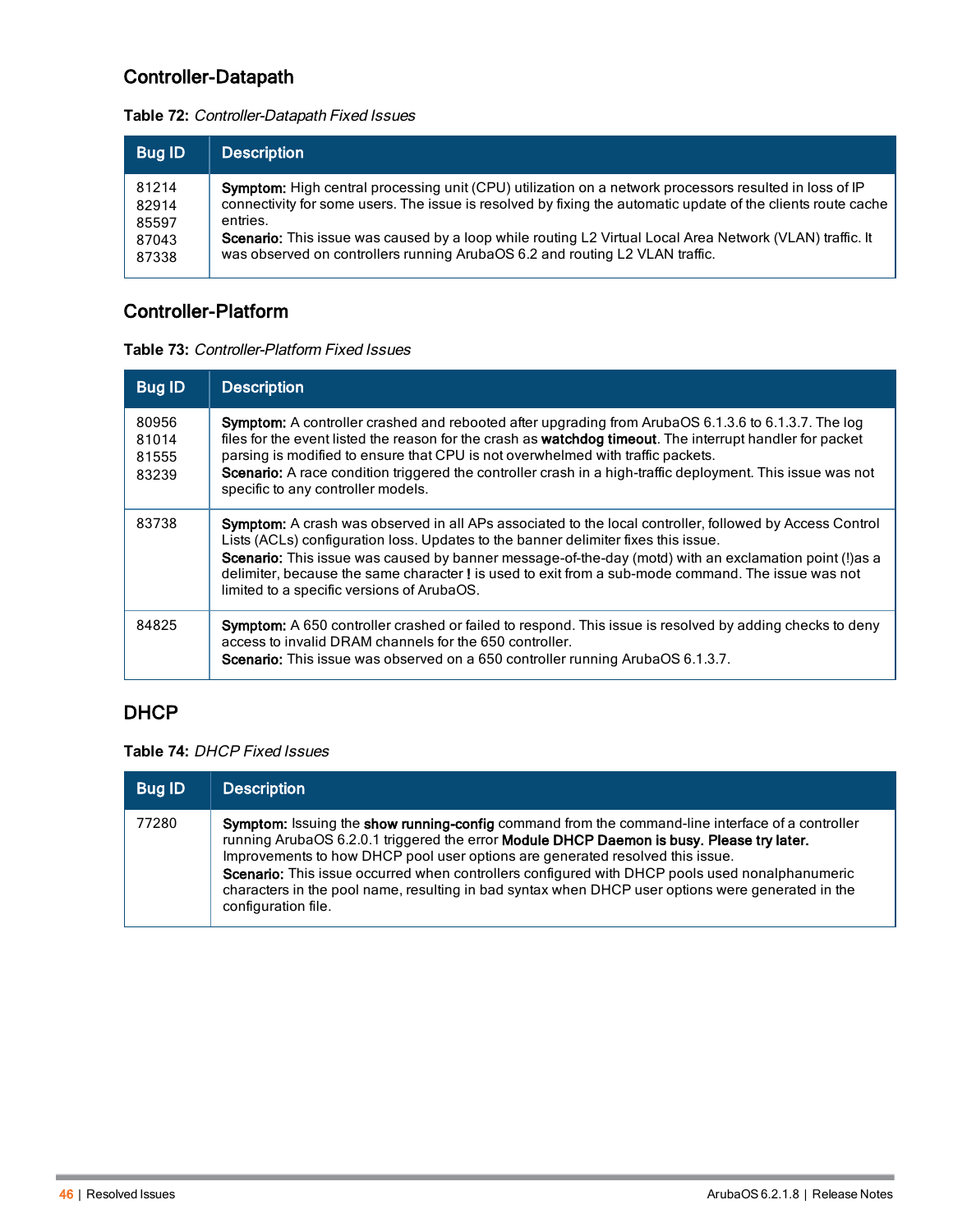#### Local Database

|  | Table 75: Local Database Fixed Issues |  |
|--|---------------------------------------|--|
|--|---------------------------------------|--|

| <b>Bug ID</b> | <b>Description</b>                                                                                                                                                                                                                                                                                                                                                                                                                                                                         |
|---------------|--------------------------------------------------------------------------------------------------------------------------------------------------------------------------------------------------------------------------------------------------------------------------------------------------------------------------------------------------------------------------------------------------------------------------------------------------------------------------------------------|
| 84494         | Symptom: A controller unexpectedly rebooted. The log files for the event listed the reason for the reboot<br>as Nanny rebooted machine - udbserver process died. This issue is resolved by improvements to how<br>MYSQL database failures are handled, in that ArubaOS better validates returned values and checks for<br>missing values in certain failure scenarios.<br>Scenario: This issue occurred on a standalone master 7210 controller with one associated AP-135<br>access point. |

## OSPF

**Table 76:** OSPF Fixed Issues

| <b>Bug ID</b> | <b>Description</b>                                                                                                                                                                                                                                                                                                                          |
|---------------|---------------------------------------------------------------------------------------------------------------------------------------------------------------------------------------------------------------------------------------------------------------------------------------------------------------------------------------------|
| 82730         | Symptom: A controller failed to add the default route when a neighboring router advertised the default<br>route. This issue is resolved by ensuring that the default route is not missed while adding the route<br>information.<br>Scenario: This issue was not limited to a specific controller model and was observed in ArubaOS 6.2.1.0. |

# Remote AP

|  | <b>Table 77: Remote AP Fixed Issues</b> |  |
|--|-----------------------------------------|--|
|--|-----------------------------------------|--|

| <b>Bug ID</b>                                                                          | <b>Description</b>                                                                                                                                                                                                                                                                                                                                                                                                                                                                                                                                      |
|----------------------------------------------------------------------------------------|---------------------------------------------------------------------------------------------------------------------------------------------------------------------------------------------------------------------------------------------------------------------------------------------------------------------------------------------------------------------------------------------------------------------------------------------------------------------------------------------------------------------------------------------------------|
| 74024                                                                                  | Symptom: When a client send DHCP packets along with 802.1X packets, an IP address is returned even<br>if 802.1X is not authenticated. As a result, the slot port information displayed in the user table is incorrect<br>for wired users connected to a remote AP. This issue is resolved by improvements that correctly update<br>the slot/port information.<br>Scenario: This issue was observed in ArubaOS controllers, and RAP-3WN, and RAP-5 access points.                                                                                        |
| 78914                                                                                  | Symptom: Stale user entries are present in the controller when a user moves from one AP coverage to<br>another, if the new AP has a different VLAN configuration for the same Extended Service Set<br>Identification (ESSID). This issue is resolved by removing the split-tunnel mobility that triggered the error.<br>Scenario: This issue occurs if the first AP deletes the user entry without notifying the controller when the<br>user moves from one AP to another. This issue was observed in APs running ArubaOS versions prior to<br>6.2.1.3. |
| 81245                                                                                  | Symptom: The user table contained stale entries for users that aged out or disassociated from the<br>network. Internal improvements to the user table resolve this issue.<br>Scenario: This issue occurred when users associated to a AP in split-tunnel forwarding mode and used<br>captive portal authentication roam to multiple APs exhibiting the same ESSID.                                                                                                                                                                                      |
| 84752<br>84391<br>84893<br>85160<br>85629<br>86217<br>86339<br>86372<br>86375<br>86738 | Symptom: Campus APs (CAPs) and Remote (RAPs) rebooted after upgrading the software to ArubaOS<br>6.2.1.3. Memory improvements resolve this issue.<br>Scenario: This issue was triggered by to insufficient memory and was not specific to any controller or AP<br>model.                                                                                                                                                                                                                                                                                |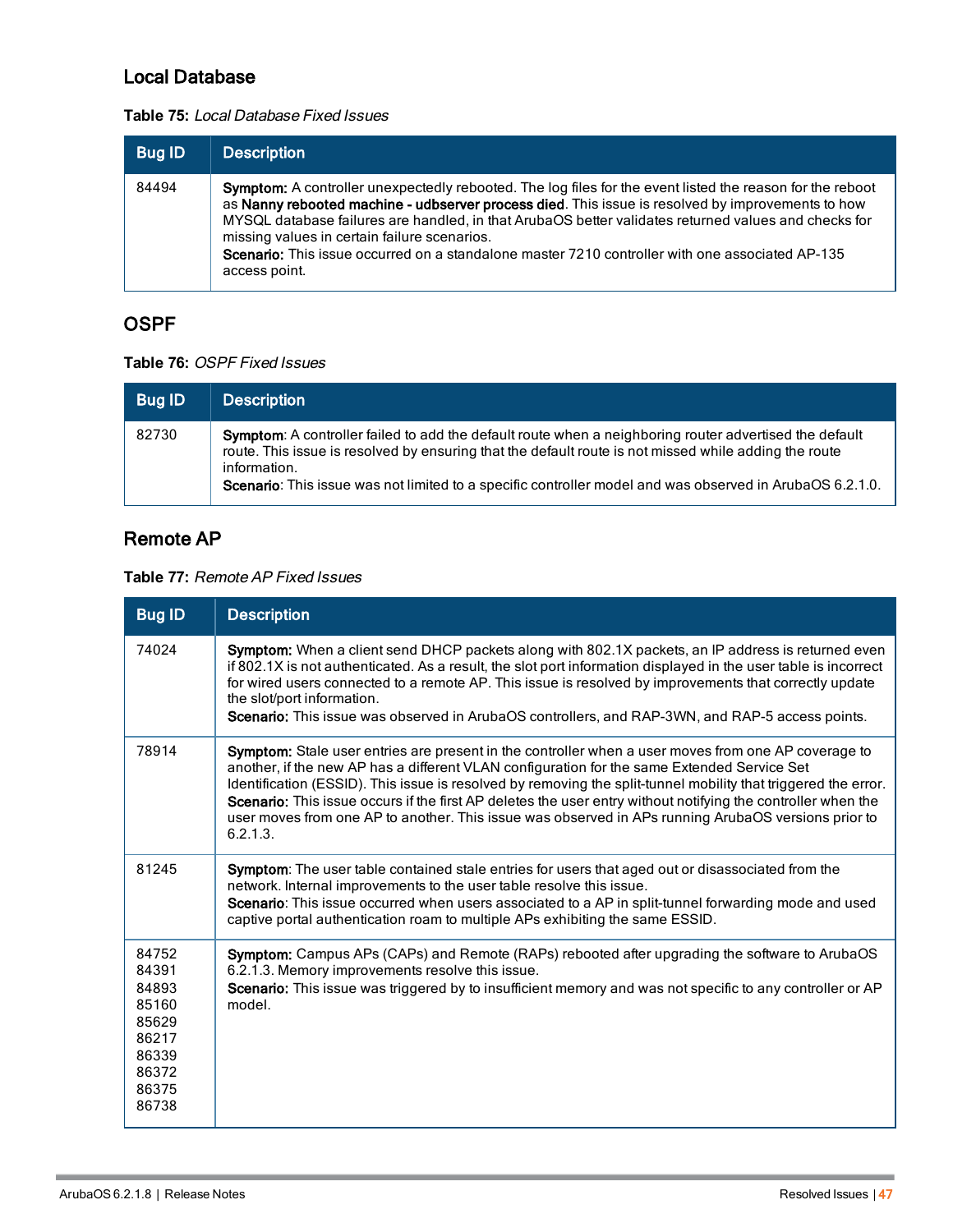#### **Table 77:** Remote AP Fixed Issues

| <b>Bug ID</b>  | <b>Description</b>                                                                                                                                                                                                                                                                                                                                                    |
|----------------|-----------------------------------------------------------------------------------------------------------------------------------------------------------------------------------------------------------------------------------------------------------------------------------------------------------------------------------------------------------------------|
| 86742<br>89701 |                                                                                                                                                                                                                                                                                                                                                                       |
| 85499          | Symptom: In some instances, calls from IP phones connected to a RAP-3WN AP failed because the AP<br>dropped packets. VLAN tagging improvements resolve this issue.<br>Scenario: This issue occurred on IP phones connected to an AP in tunnel forwarding mode, and was first<br>identified in ArubaOS 6.2.0.2.                                                        |
| 85053          | Symptom: A controller frequently stopped responding and rebooted in a topology with split-tunnel wired<br>users in a configuration with the RADIUS accounting enabled. This issue occurred in Aruba 6000<br>controllers running ArubaOS 6.2.1.1.<br>Scenario: This issue was identified in ArubaOS 6.2.1.1, when a RADIUS server was configured on the<br>controller. |

## RADIUS

#### **Table 78:** RADIUS Fixed Issues

| <b>Bug ID</b>  | <b>Description</b>                                                                                                                                                                                                                                                                                                                                                                                                                                                                                                                                                                                     |
|----------------|--------------------------------------------------------------------------------------------------------------------------------------------------------------------------------------------------------------------------------------------------------------------------------------------------------------------------------------------------------------------------------------------------------------------------------------------------------------------------------------------------------------------------------------------------------------------------------------------------------|
| 84060<br>85623 | Symptom: The source interface for a RADIUS server configured at a global level was not available after<br>the controller rebooted. Changes that prevent source interface values from being lost after a reboot<br>resolve this issue.<br><b>Scenario:</b> This was an intermittent issue and was not limited to a specific controller model or software<br>version.                                                                                                                                                                                                                                    |
| 85277          | Symptom: The AvgRspTm field in the output of the show aaa authentication-server radius statistics<br>command was incorrectly set to 0 in a software image for a 7200 Series controller. This issue is resolved<br>by changing parts of the software which were initially specific only to the M3 controller module platform,<br>allowing the value of the AvgRspTm field to correctly update, and increasing controller stability.<br>Scenario: This issue was identified in an ArubaOS 6.2.1.1 software image for a 7200 Series controller,<br>when a RADIUS server was configured on the controller. |

## Role/VLAN Derivation

**Table 79:** Role/VLAN Derivation Fixed Issues

| <b>Bug ID</b> | <b>Description</b>                                                                                                                                                                                                                                                                                                                                                                                                                                                |
|---------------|-------------------------------------------------------------------------------------------------------------------------------------------------------------------------------------------------------------------------------------------------------------------------------------------------------------------------------------------------------------------------------------------------------------------------------------------------------------------|
| 77242         | <b>Symptom:</b> Changes to the ArubaOS External Service Interface (ESI) Syslog parsing rule were not<br>reflected in the user table, and changes to a user role was reflected only in the system table and<br>controller datapath. This issue is fixed by updating the user table with the ESI role-change.<br>Scenario: This issue was observed during a role-change event using ESI. This issue was observed in<br>controllers and APs running ArubaOS 6.1.3.x. |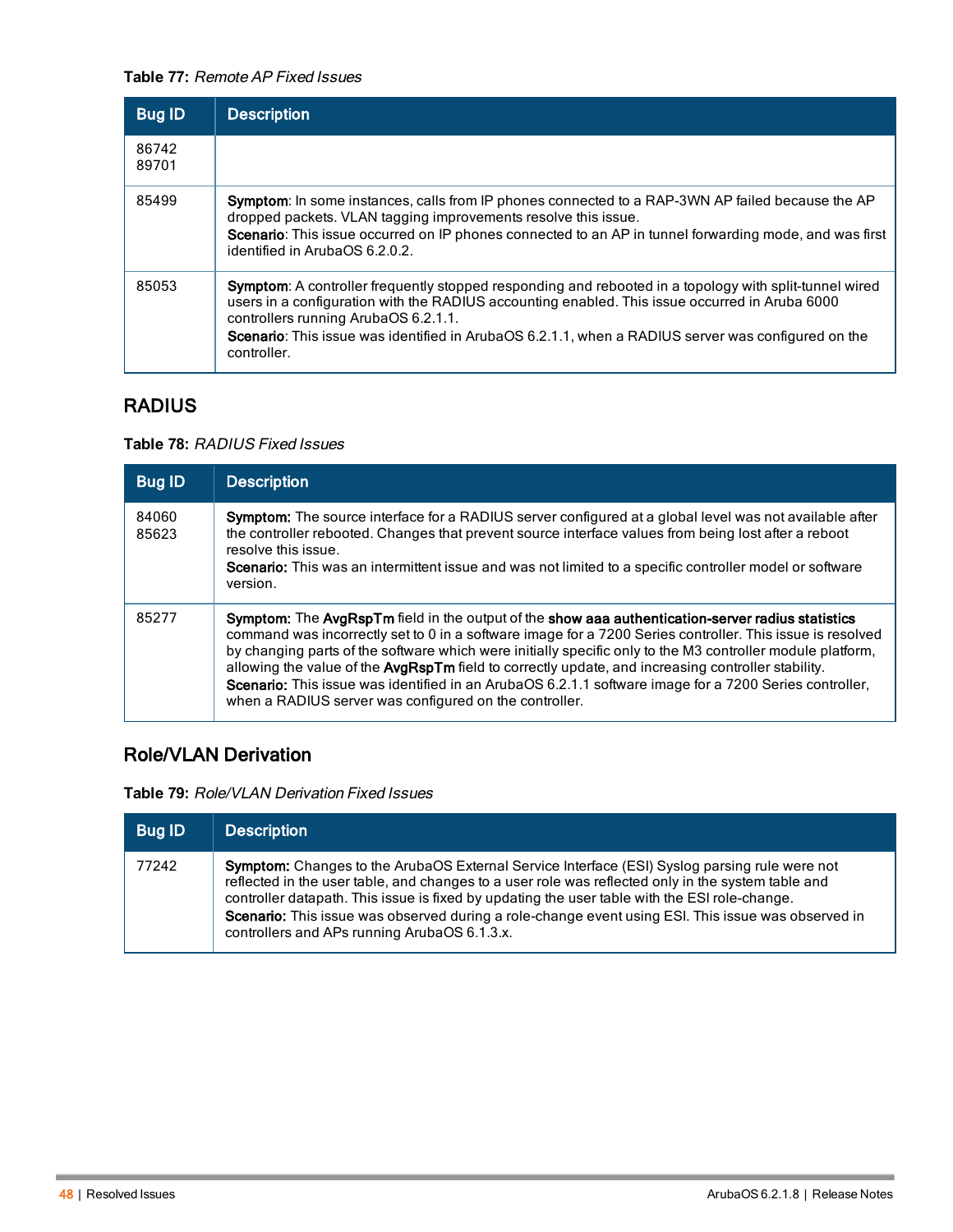#### SNMP

#### **Table 80:** SNMP Fixed Issues

| <b>Bug ID</b>  | <b>Description</b>                                                                                                                                                                                                                                                                                                                                                                                                                                                                                                                                                                                                                                                                                         |
|----------------|------------------------------------------------------------------------------------------------------------------------------------------------------------------------------------------------------------------------------------------------------------------------------------------------------------------------------------------------------------------------------------------------------------------------------------------------------------------------------------------------------------------------------------------------------------------------------------------------------------------------------------------------------------------------------------------------------------|
| 77584<br>81499 | Symptom: An SNMP get request to poll <i>sysExtCardStatus</i> for the operational status of any installed cards<br>could return the message "No such instance currently exists at this OID" and trigger an alert.<br>Improvements to SNMP polling allow a get request to <i>sysExtCardStatus</i> to display the cached<br>information from the previous poll status instead of an error message.<br>Scenario: This issue was identified in ArubaOS 6.1.2.5, and occurred when the SNMP request was<br>issued while the internal controller hardware monitor polled for hardware status. The SNMP request<br>would time out, but the controller would return the error message instead of a timeout message. |

# Station Management

|  |  | Table 81: Station Management Fixed Issues |  |
|--|--|-------------------------------------------|--|
|--|--|-------------------------------------------|--|

| <b>Bug ID</b>           | <b>Description</b>                                                                                                                                                                                                                                                                                                                                                                                                                                                                                                                                                                                                       |
|-------------------------|--------------------------------------------------------------------------------------------------------------------------------------------------------------------------------------------------------------------------------------------------------------------------------------------------------------------------------------------------------------------------------------------------------------------------------------------------------------------------------------------------------------------------------------------------------------------------------------------------------------------------|
| 83091<br>83547          | Symptom: Active APs of a local controller were not displayed on the master controller when the local<br>controller showed the APs were active on the master controller. A change that introduces a new action to<br>handle the race condition fixes this issue.<br><b>Scenario:</b> This issue was triggered by a race condition which resulted in creating session entries before<br>IPsec tunnel and Network Address Translation (NAT) rules were created. The session removal<br>mechanism could not remove the session entries without NAT flags. This issue was observed in<br>controllers running ArubaOS 6.2.1.0. |
| 84718<br>84719<br>84725 | Symptom: The internal controller module that manages station authentication stopped responding and<br>temporarily prevented clients from associating to the network. This issue is resolved by adding<br>validations to prevent this controller module from crashing.<br>Scenario: This issue was not limited to a specific controller model or release version.                                                                                                                                                                                                                                                         |

## Voice

**Table 82:** Voice Fixed Issues

| Bug ID         | <b>Description</b>                                                                                                                                                                                                                                                                                                                                                                                                                                                                                                         |
|----------------|----------------------------------------------------------------------------------------------------------------------------------------------------------------------------------------------------------------------------------------------------------------------------------------------------------------------------------------------------------------------------------------------------------------------------------------------------------------------------------------------------------------------------|
| 83517<br>84723 | Symptom: The process that handles the AP management and user association crashed when voice<br>clients were cleared. This impacted all the wireless clients and voice clients associated to the controller.<br>Enhancements to the internal code fixed this issue in ArubaOS 6.2.1.3.<br>Scenario: This issue occurred when the voice clients (SIP, H323, and SCCP) that were created as<br>servers were getting deleted twice at every client timeout. This issue was observed on controllers<br>running ArubaOS 6.2.1.1. |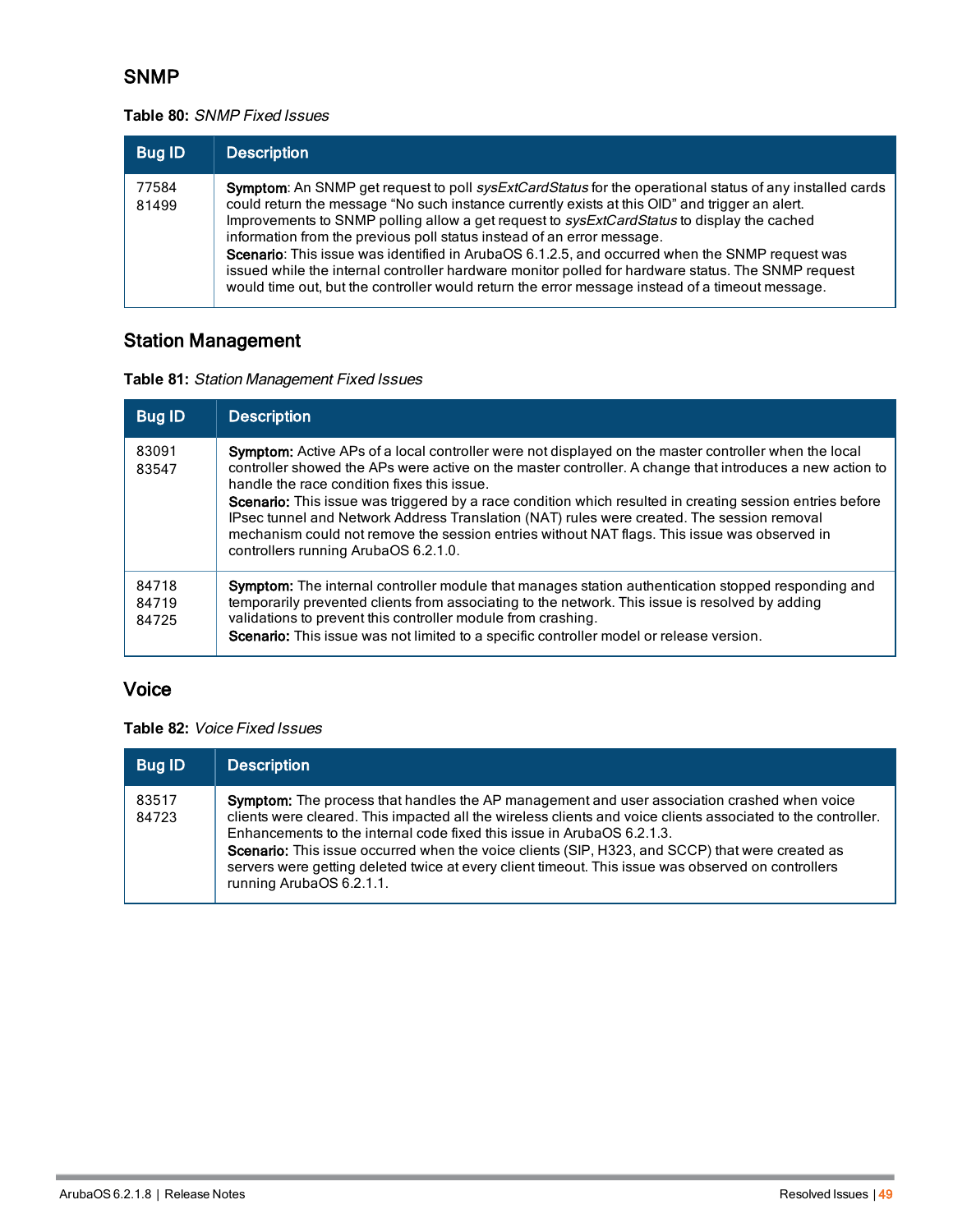#### **WebUI**

#### **Table 83:** WebUI Fixed Issues

| <b>Bug ID</b>           | <b>Description</b>                                                                                                                                                                                                                                                                                                                                                                                                                                                                                                            |
|-------------------------|-------------------------------------------------------------------------------------------------------------------------------------------------------------------------------------------------------------------------------------------------------------------------------------------------------------------------------------------------------------------------------------------------------------------------------------------------------------------------------------------------------------------------------|
| 77933<br>85051<br>85740 | Symptom: The firewall rule count was not displayed correctly in the Configuration > Security > User<br>Roles > Edit Role <role_name> page of the WebUI. Modifications to the parsing and calculation logic<br/>fixed this issue and now the WebUI displays the accurate firewall rule count.<br/>Scenario: The incorrect rule count was triggered by an issue in the parsing logic and calculation. This<br/>issue was observed in M3 controllers in a master-local topology running ArubaOS 6.1.3.5 and 6.2.1.1.</role_name> |
| 84387                   | Symptom: Clicking on the Locate button in the Security page for Valid Clients displayed the Internal<br>error while executing query error. This issue is resolved by generating the correct locate query for the<br>filter related to the client.<br>Scenario: This issue was not limited to a specific controller model or release version.                                                                                                                                                                                  |
| 83744<br>85222<br>85646 | Symptom: Changes to the account start and end date fields did not take effect when adding a new guest<br>user.<br>Scenario: When the administrator changed the account start and end date fields under Guest User page<br>of the controller's WebUI, the changes did not take effect. This issue was not limited to a specific<br>controller model and was observed in ArubaOS 6.2.1.2 and later versions.                                                                                                                    |
| 85229                   | Symptom: The Security Summary page in the WebUI timed out as the event table in the WMS database<br>became very large. This issue is resolved by enabling periodic clean-up of the WMS event table entries.<br>Scenario: This issue was observed when too many APs where terminating on a controller. This issue<br>was not limited to any specific controller model.                                                                                                                                                         |
| 85784<br>76383          | Symptom: The Dashboard > Security page of the WebUI was not loaded in Microsoft IE 8 (Internet<br>Explorer) or lower versions and displayed a JavaScript error. This issue is fixed in ArubaOS 6.2.1.3 for all<br>the browsers.<br>Scenario: This issue was triggered by JSON (JavaScript Object Notation) parser in IE. This issue was<br>observed in ArubaOS 6.2.1.2 and not specific to any controller or release version.                                                                                                 |

# Resolved Issues in ArubaOS 6.2.1.2

The following issues were resolved in ArubaOS 6.2.1.2:

### 802.1X Authentication

#### **Table 84:** 802.1X Authentication Fixed Issues

| <b>Bug ID</b> | <b>Description</b>                                                                                                                                                                                                                                                                                                                                                                                                                                                                                  |
|---------------|-----------------------------------------------------------------------------------------------------------------------------------------------------------------------------------------------------------------------------------------------------------------------------------------------------------------------------------------------------------------------------------------------------------------------------------------------------------------------------------------------------|
| 83375         | Symptom: Client failed to connect to Lightweight Extensible Authentication Protocol (LEAP) SSID when<br>operation mode was set to Dynamic-WEP and Use Session Key was enabled on the client. The issue<br>occurred when some of the clients failed to negotiate a separate session key. Enhancements in the<br>security protocols fixed this issue in ArubaOS 6.2.1.2.<br>Scenario: This issue was observed in controllers running ArubaOS 6.2.1.0 and was not specific to any<br>controller model. |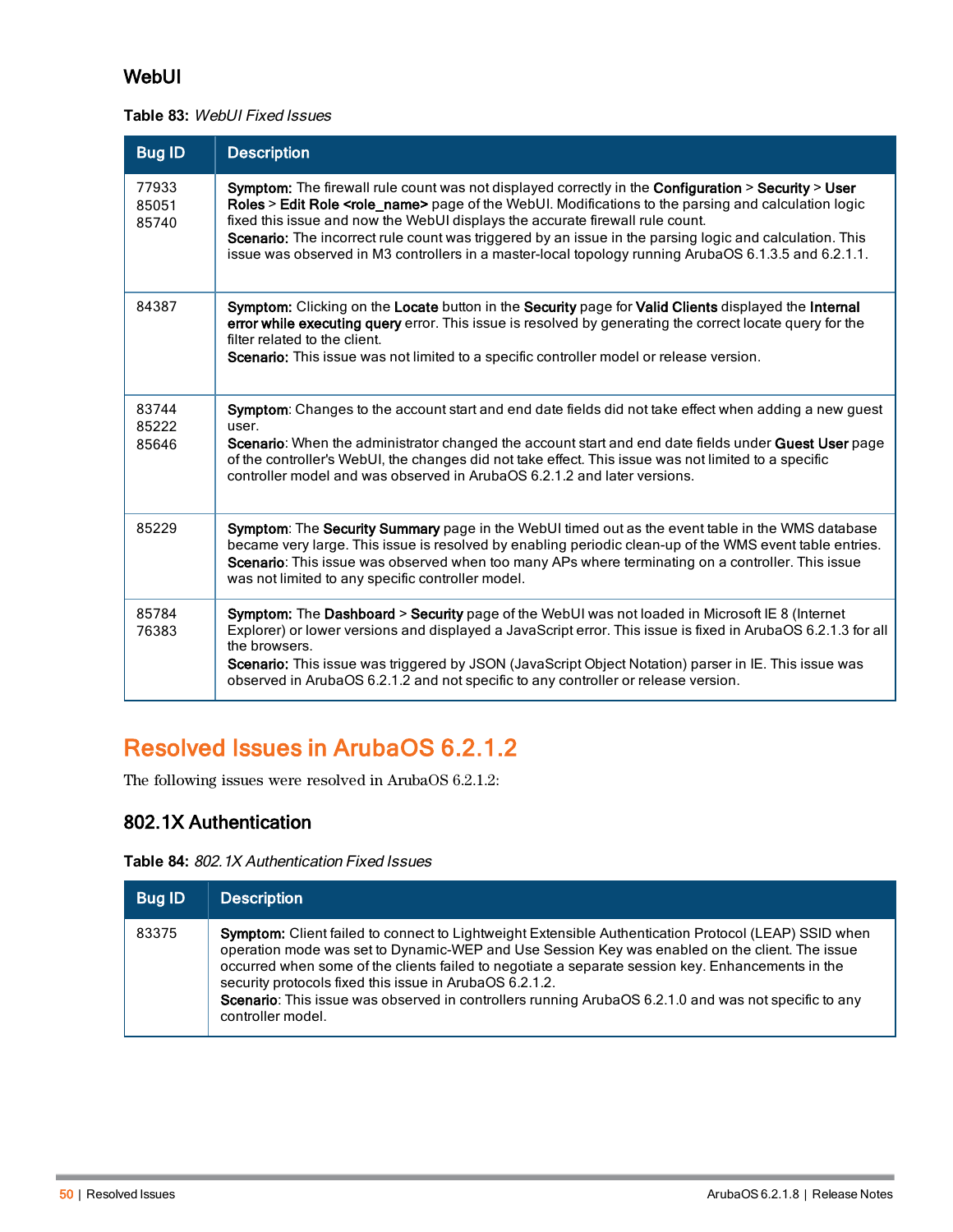### AP-Platform

**Table 85:** AP-Platform Fixed Issues

| Bug ID         | <b>Description</b>                                                                                                                                                                                                        |
|----------------|---------------------------------------------------------------------------------------------------------------------------------------------------------------------------------------------------------------------------|
| 71978<br>75776 | Symptom: An AP model AP-68 unexpectedly rebooted due to a memory corruption. Memory<br>improvements fixed this issue in ArubaOS 6.2.1.2.<br><b>Scenario:</b> This issue was observed in an AP-68 running ArubaOS 6.2.0.0. |

### AP-Wireless

**Table 86:** AP-Wireless Fixed Issues

| Bug ID | <b>Description</b>                                                                                                                                                                                                                                                                               |
|--------|--------------------------------------------------------------------------------------------------------------------------------------------------------------------------------------------------------------------------------------------------------------------------------------------------|
| 82493  | Symptom: An AP crashed when a virtual AP configuration changed any downlink traffic from an AP to its<br>associated the clients. Checks are added to the code to prevent and resolve this issue.<br>Scenario: This issue is not specific to any AP model, and was identified in ArubaOS 6.1.3.7. |

# Base OS Security

#### **Table 87:** Base OS Fixed Issues

| <b>Bug ID</b>           | <b>Description</b>                                                                                                                                                                                                                                                                                                                                                                                                                                                                                                                                                                                                  |
|-------------------------|---------------------------------------------------------------------------------------------------------------------------------------------------------------------------------------------------------------------------------------------------------------------------------------------------------------------------------------------------------------------------------------------------------------------------------------------------------------------------------------------------------------------------------------------------------------------------------------------------------------------|
| 55419<br>65936<br>79704 | Symptom: An internal ArubaOS process (Certmgr) became busy when the OCSP server is unreachable.<br>The issue is fixed by changes to the OCSP code base.<br>Scenario: Users were unable to authenticate because this process was busy queuing the OCSP requests<br>(clients using 802.1X, IKE, and management authentication can be affected). This issue was observed in<br>ArubaOS 6.2.x.                                                                                                                                                                                                                          |
| 68581                   | Symptom: When a mobile client roamed from a home agent (HA) controller to a foreign agent (FA)<br>controller, issuing the CLI command show user-table from the FA controller incorrectly showed the client<br>in an authenticated/derived role, whereas the output of the show datapath user command correctly<br>showed the client in its dynamic role. The output of the show user-table command now shows correct<br>information.<br>Scenario: This issue was triggered when a mobile client roamed to a foreign agent controller running<br>ArubaOS 6.2.x, and is not limited to any specific controller model. |
| 83620<br>84429          | Symptom: Clients using Temporal Key Integrity Protocol (TKIP) or Counter Cipher Mode with Block<br>Chaining Message Authentication Code Protocol (CCMP) suddenly stopped receiving traffic. This issue is<br>resolved by improvements to the process by which ArubaOS manages counters when new keys are<br>installed.<br><b>Scenario:</b> This issue was observed on 7200 Series controllers running ArubaOS 6.2.1.1.                                                                                                                                                                                              |
| 81426                   | Symptom: A memory leak was observed in wired clients with RADIUS accounting enabled. This issue is<br>resolved by freeing the memory allocated for RADIUS context when a user was deleted.<br>Scenario: This issue was observed when wired clients were connected to the APs with RADIUS<br>accounting enabled on AAA profile. This issue was not specific to any controller model.                                                                                                                                                                                                                                 |
| 84077                   | Symptom: A controller unexpectedly rebooted. The log files for the event listed the reason for the reboot<br>as Crypto Post Failure. This issue is resolved by enabling logs for the error message without<br>automatically reloading the controller.<br>Scenario: This issue is not specific to any controller model.                                                                                                                                                                                                                                                                                              |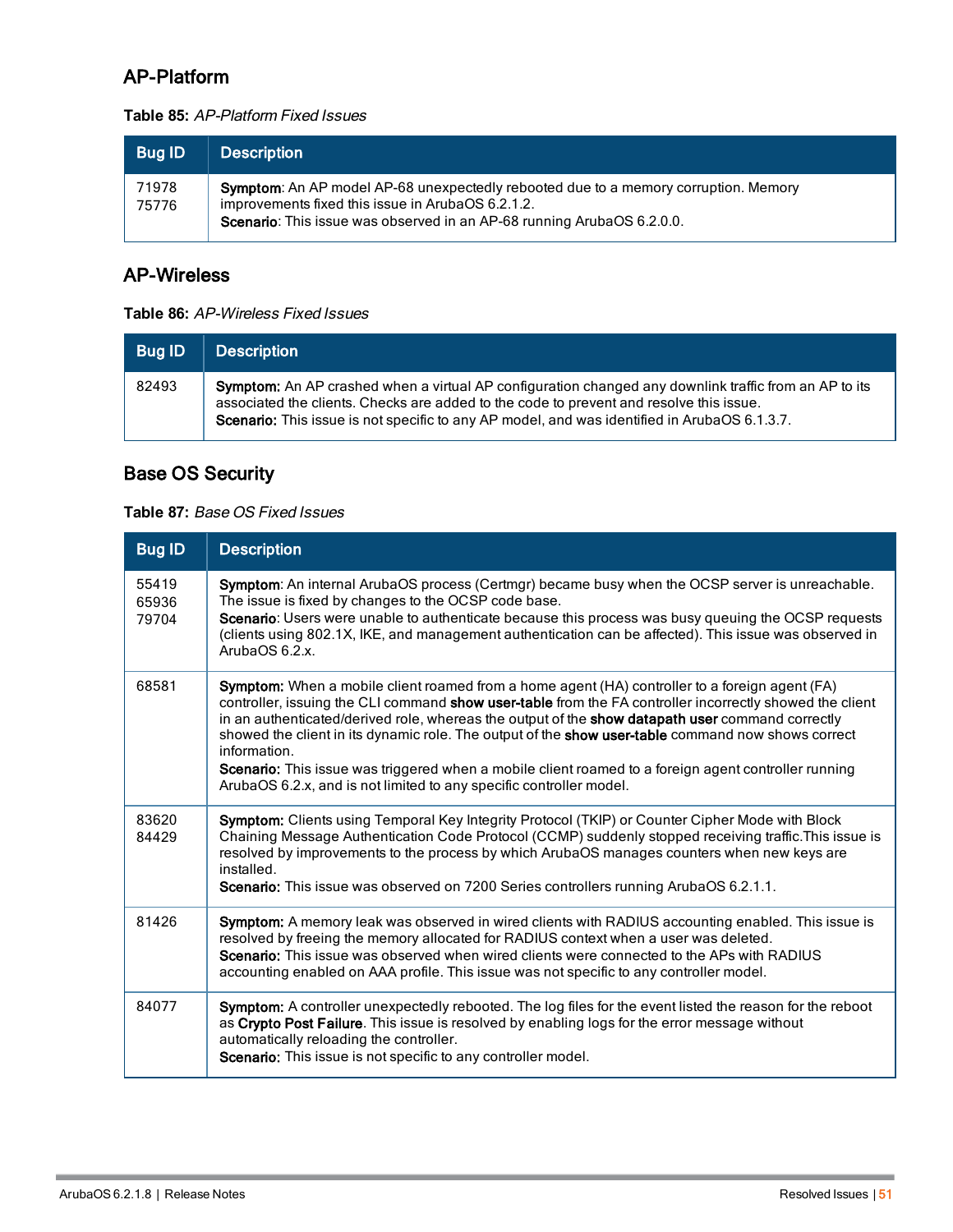## Command Line Interface

|  | Table 88: Command Line Interface Fixed Issues |  |  |
|--|-----------------------------------------------|--|--|
|--|-----------------------------------------------|--|--|

| <b>Bug ID</b> | <b>Description</b>                                                                                                                                                                                                                                                                                                                                                                                                |
|---------------|-------------------------------------------------------------------------------------------------------------------------------------------------------------------------------------------------------------------------------------------------------------------------------------------------------------------------------------------------------------------------------------------------------------------|
| 62292         | Symptom: The controller stopped responding and rebooted due to an internal process failure. Changes to<br>the way the command show hostname handles filters fixes the issue.<br>Scenario: When users executed the command show hostname   include <filter>, an internal process<br/>failed, causing the controller to crash. The issue was not specific to a controller model or a software<br/>version.</filter> |

# Control Plane Security (CPsec)

**Table 89:** Control Plane Security Fixed Issues

| <b>Bug ID</b>           | <b>Description</b>                                                                                                                                                                                                                                                                                                                                                                                                                                                                                                                 |
|-------------------------|------------------------------------------------------------------------------------------------------------------------------------------------------------------------------------------------------------------------------------------------------------------------------------------------------------------------------------------------------------------------------------------------------------------------------------------------------------------------------------------------------------------------------------|
| 66413<br>67875<br>68010 | Symptom: Occasionally, the control plane security (CPsec) whitelist database entries did not synchronize<br>between the master and local controller. ArubaOS 6.2.1.2 transmits smaller sized CPsec records.<br>resolving the issue.<br>Scenario: This issue was observed when the CPsec whitelist database size was large. A lossy network<br>between the master and local controller caused some whitelist synchronization fragments to be lost. This<br>issue was not limited to a specific controller model or release version. |

# Controller-Datapath

|  |  | Table 90: Controller-Datapath Fixed Issues |
|--|--|--------------------------------------------|
|--|--|--------------------------------------------|

| <b>Bug ID</b> | <b>Description</b>                                                                                                                                                                                                                                                                                                                                                                                                                                              |
|---------------|-----------------------------------------------------------------------------------------------------------------------------------------------------------------------------------------------------------------------------------------------------------------------------------------------------------------------------------------------------------------------------------------------------------------------------------------------------------------|
| 80625         | Symptom: A controller unexpectedly rebooted. Log files for the event listed the reason for the reboot as a<br>Datapath timeout due to change in the tunnel MTU while processing a frame. This issue is resolved by<br>ensuring that the same tunnel MTU is used for processing a given frame.<br><b>Scenario:</b> This issue was observed when tunnels were used on controllers running ArubaOS 6.1.3.x or<br>later.                                            |
| 83216         | Symptom: A controller generated proxy ARP responses out of the same trusted port from where it the<br>controller learned the MAC address. Disabling the option <b>bcmc-optimization</b> in the VLAN interface<br>resolves the issue.<br>Scenario: The issue occurred when the trusted port was a port channel and the bome-optimization option<br>was enabled on the VLAN interface. The issue was not specific to a controller model or a software<br>version. |
| 83409         | Symptom: A controller rebooted due to missing heartbeats, and log files for the event listed the reason for<br>the reboot as <b>watchdog timeout</b> . This issue is resolved by improvements to the communication<br>infrastructure.<br><b>Scenario:</b> This issue was observed when a huge traffic hit the control plane causing loss of<br>acknowledgments in the communication infrastructure. This is not specific to any controller model.               |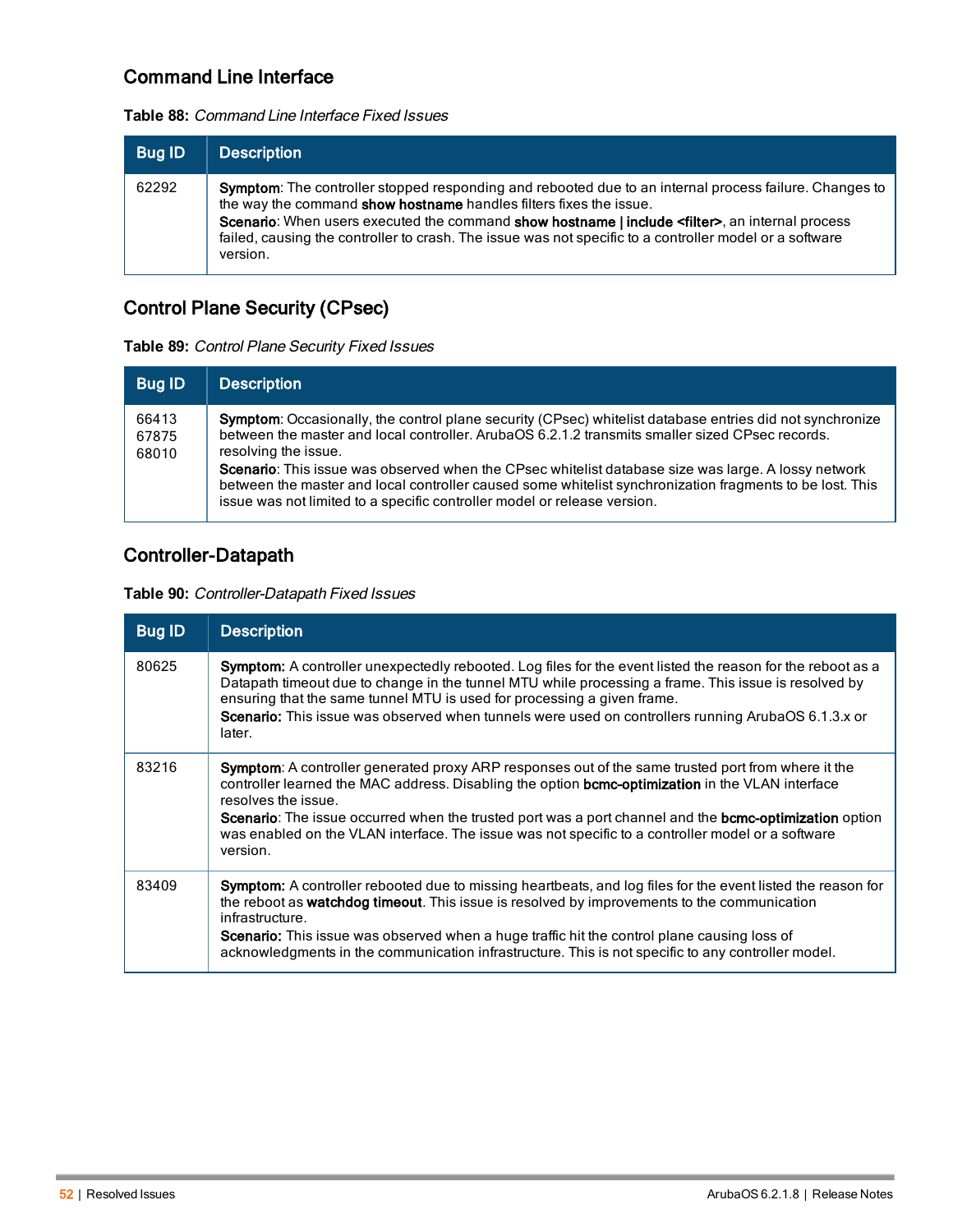## Controller-Platform

| <b>Bug ID</b>                                                                                                                                | <b>Description</b>                                                                                                                                                                                                                                                                                                                                                                                                                                                                  |
|----------------------------------------------------------------------------------------------------------------------------------------------|-------------------------------------------------------------------------------------------------------------------------------------------------------------------------------------------------------------------------------------------------------------------------------------------------------------------------------------------------------------------------------------------------------------------------------------------------------------------------------------|
| 79719<br>81014<br>81086<br>81087<br>81181<br>81207<br>81368<br>81393<br>81479<br>81669<br>81853<br>82085<br>82232<br>82645<br>82708<br>82835 | Symptom: A controller crashed and rebooted frequently after upgrading the software from ArubaOS<br>6.1.3.6 to ArubaOS 6.1.3.7. Improvements to packet processing fix this issue in ArubaOS 6.1.3.7.<br>Scenario: A high amount of control traffic triggered this issue, which is not specific to any controller<br>model                                                                                                                                                            |
| 80326<br>80780<br>81399<br>81462<br>82385<br>82775                                                                                           | Symptom: A controller failed to respond and rebooted without saving crash log tar files after upgrading<br>to ArubaOS 6.1.3.7. The log files for the event listed the reason for the reboot as Control Processor<br>Kernel Panic. This issue is resolved by improvements to the way internal datapath information is sent to<br>the control plane security process in the event of a datapath module failure.<br><b>Scenario:</b> This issue was first observed in ArubaOS 6.1.3.7. |

#### **Table 91:** Controller-Platform Fixed Issues

## Controller-Software

|  | <b>Table 92: Controller-Software Fixed Issues</b> |
|--|---------------------------------------------------|
|--|---------------------------------------------------|

| <b>Bug ID</b> | <b>Description</b>                                                                                                                                                                                                                                                                                                                                                                                               |
|---------------|------------------------------------------------------------------------------------------------------------------------------------------------------------------------------------------------------------------------------------------------------------------------------------------------------------------------------------------------------------------------------------------------------------------|
| 84622         | Symptom: Bridge Protocol Data Units (BPDUs) in tagged VLANs were not flooded by the controller when<br>spanning tree is disabled on the controller. Improvements to how process packets with a BDPU MAC<br>address are handled resolves this issue.<br>Scenario: This issue occurred when spanning tree was disabled on the controller and spanning tree was<br>enabled on the uplink switch on the tagged vlan. |

# Enhanced Voice-Data Optimized

| <b>Bug ID</b> | <b>Description</b>                                                                                                                                                                                                                                                                                                                                                                                                                                                      |
|---------------|-------------------------------------------------------------------------------------------------------------------------------------------------------------------------------------------------------------------------------------------------------------------------------------------------------------------------------------------------------------------------------------------------------------------------------------------------------------------------|
| 78034         | Symptom: A client connected to a 3G uplink port was unable to connect to the Internet when the option<br>firewall session-tunnel-fib was enabled. The issue is fixed by changing a flag set in the route cache entry<br>and adding the static ARP entry.<br>Scenario: When an uplink port on the controller was connected via 3G link, a NAT client was not able to<br>connect to the Internet. The issue was not specific to a controller model or a software version. |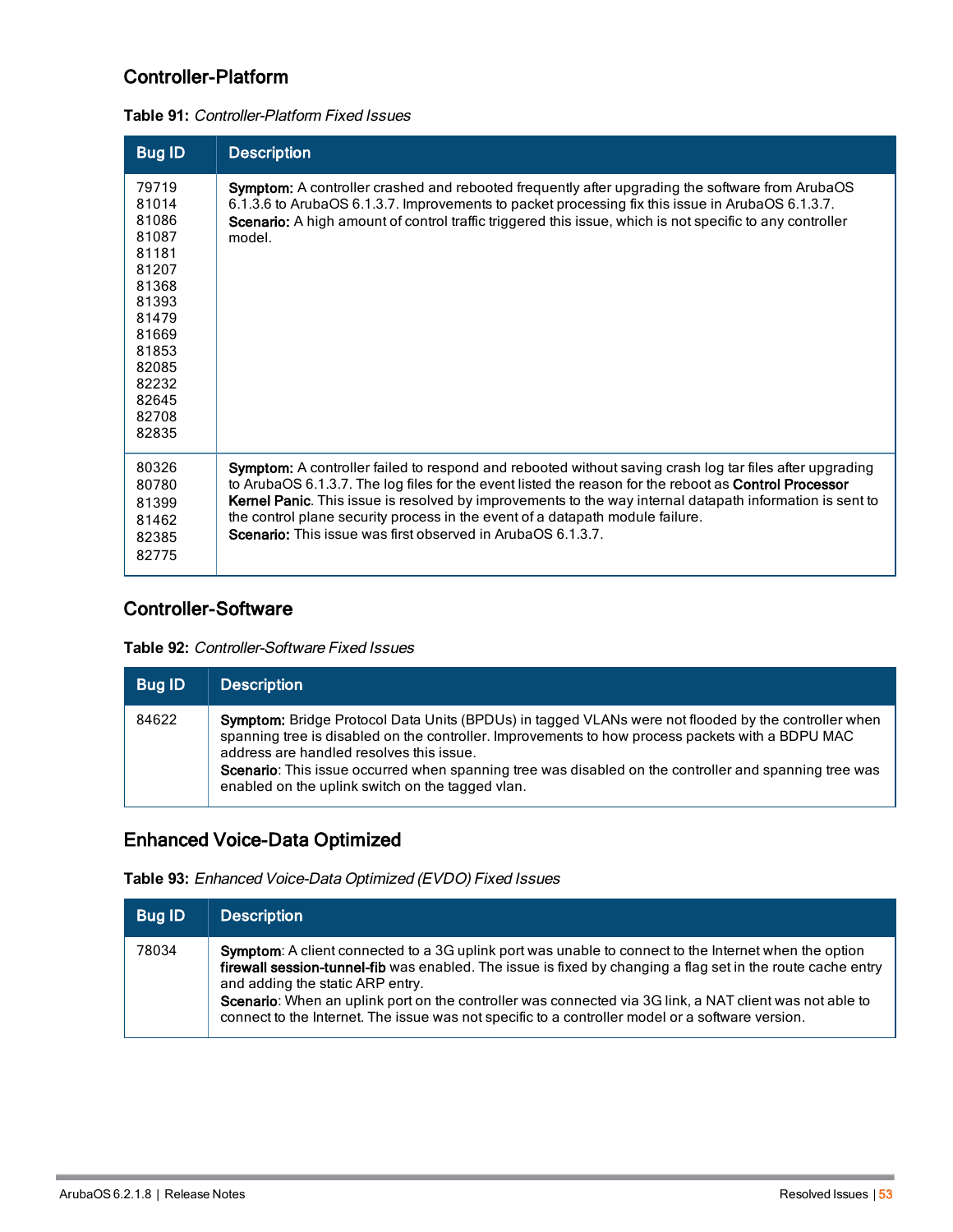#### IPv6

#### **Table 94:** IPv6 Fixed Issues

| Bug ID         | <b>Description</b>                                                                                                                                                                                                                                                                                                                                                                                                                                                                                                                                                                                      |
|----------------|---------------------------------------------------------------------------------------------------------------------------------------------------------------------------------------------------------------------------------------------------------------------------------------------------------------------------------------------------------------------------------------------------------------------------------------------------------------------------------------------------------------------------------------------------------------------------------------------------------|
| 76426<br>78962 | Symptom: An increase in CPU utilization by the user authentication process was observed on the<br>controller. Creating a rule in the validuser Access Control List (ACL) to deny packets from the host source<br>IPv6 address fe80::/128 fixed this issue in ArubaOS 6.2.1.2.<br><b>Scenario:</b> This issue was triggered when an HTC One X smartphone running Android version 4.1.1<br>generated a link-local IPv6 address fe80::/128, resulting in an increased CPU utilization on the controller.<br>This issue was not limited to any specific version of ArubaOS.                                 |
| 79452<br>77012 | Symptom: IPv6 traffic from L3 mobility clients sent from a foreign agent (FA) to a home agent (HA) was<br>double encrypted and sent through an IPsec tunnel instead of a Generic Routing Encapsulation (GRE)<br>tunnel without encryption. ArubaOS 6.2.1.2 updates the packets with tunnel flag so that data traffic doesn't<br>get double encryption in an IPsec tunnel.<br>Scenario: This issue was triggered by an internal flag that determines whether the packets parsed into the<br>GRE tunnel should be encrypted. This issue was observed in all controller platforms running ArubaOS<br>6.2 x |

# Mobility

**Table 95:** Mobility Fixed Issues

| <b>Bug ID</b> | <b>Description</b>                                                                                                                                                                                                                                                                                                                                                               |
|---------------|----------------------------------------------------------------------------------------------------------------------------------------------------------------------------------------------------------------------------------------------------------------------------------------------------------------------------------------------------------------------------------|
| 82673         | Symptom: DHCP packets from the clients at foreign agent were getting redirected through IPIP tunnel due<br>to wrong order of the ACL. This caused a delay in allocating a valid IP address to the clients. This issue is<br>resolved by correcting the order of the ACL.<br>Scenario: This issue was observed when L3 mobility was enabled on controllers running ArubaOS 6.1.x. |

## RADIUS

#### **Table 96:** RADIUS Fixed Issues

| Bug ID | <b>Description</b>                                                                                                                                                                                                                                                                                                                                                                |
|--------|-----------------------------------------------------------------------------------------------------------------------------------------------------------------------------------------------------------------------------------------------------------------------------------------------------------------------------------------------------------------------------------|
| 76484  | Symptom: RADIUS authentication failed in networks that had different Maximum Transmission Values<br>(MTUs).<br>Scenario: The RADIUS authentication failed when the MTU value in the network between the controller<br>and RADIUS server was different. This issue was observed in controllers running ArubaOS 6.2.1.2 or<br>earlier and was not specific to any controller model. |

### SNMP

#### **Table 97:** SNMP Fixed Issues

| <b>Bug ID</b> | <b>Description</b>                                                                                  |
|---------------|-----------------------------------------------------------------------------------------------------|
| 77225         | Symptom: A 3000 Series controller running ArubaOS 6.2.1.0 was unable to use an SNMP MIB walk to     |
| 82330         | determine values in the table wlsxSysXMemoryTable. Improvements to how file descriptors are managed |
| 82560         | resolve this issue.                                                                                 |
| 88618         | <b>Scenario:</b> This issue was triggered by an SNMP MIB walk on a 3000 Series controller.          |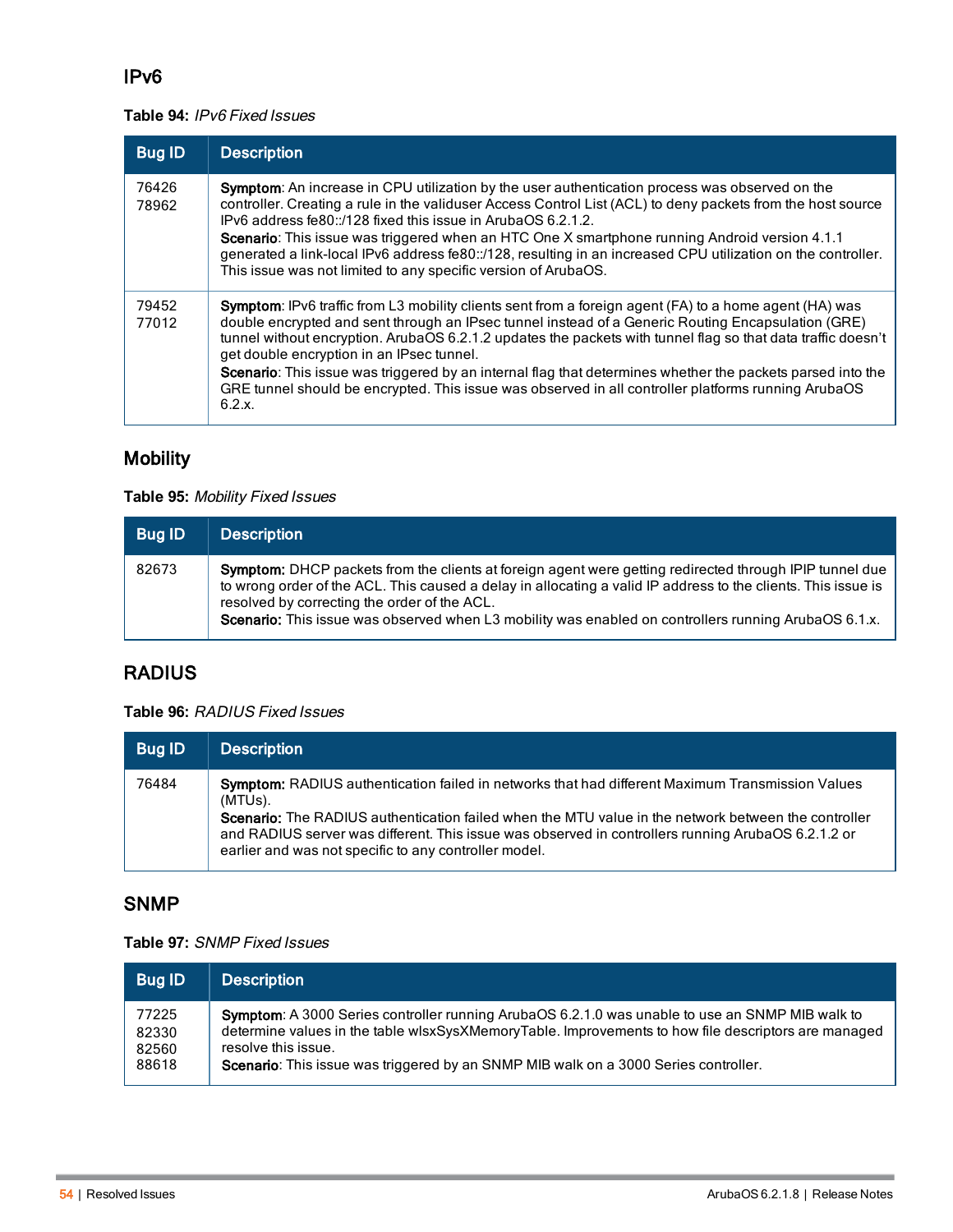### Voice SIP

#### **Table 98:** Voice SIP Fixed Issues

| <b>Bug ID</b> | <b>Description</b>                                                                                         |
|---------------|------------------------------------------------------------------------------------------------------------|
| 81487         | <b>Symptom:</b> Voice clients registered as SIP clients were overridden with the application-level gateway |
| 83707         | (ALG) value as Vocera or New Office Environment (NOE). This issue is resolved by improvements that         |
| 83757         | prevent subsequent updates to the initially configured ALG value.                                          |
| 84631         | Scenario: This issue was observed in 7200 Series controllers running ArubaOS 6.1.3.3 or later.             |

#### WebUI

**Table 99:** WebUI Fixed Issues

| <b>Bug ID</b> | <b>Description</b>                                                                                                                                                                                                                                                                                                                                                                                                                                                                                                 |
|---------------|--------------------------------------------------------------------------------------------------------------------------------------------------------------------------------------------------------------------------------------------------------------------------------------------------------------------------------------------------------------------------------------------------------------------------------------------------------------------------------------------------------------------|
| 76451         | Symptom: When guest users were imported using a .CSV file in the Configuration > Security ><br>Authentication > Internal DB > Guest User page of the WebUI, the sponsor's email address was not<br>imported.<br><b>Scenario:</b> The issue was observed in controllers running ArubaOS 6.1.3.4 and 6.2.x.                                                                                                                                                                                                          |
| 80269         | <b>Symptom:</b> The Gigabit Ethernet interface 10 option was missing in the VRRP tracking Interface drop-<br>down under Advanced Services > Redundancy > Add virtual Router > Tracking Interface table of the<br>WebUI. ArubaOS 6.2.1.2 now includes the Gigabit Ethernet interface 10 option in the VRRP tracking<br>Interface.<br><b>Scenario:</b> This issue was observed in M3 controller modules running ArubaOS 6.1.3.1.                                                                                     |
| 82959         | Symptom: User was not able to navigate to the fields properly using the tab key in the Configuration ><br>Security > Authentication > Internal DB > Guest User page of the WebUI and use the options: create<br>New, import, delete, print, and cancel. Adding code to the guest provisioning page to create an<br>appropriate tab index for new, import, and edit windows fixed this issue in ArubaOS 6.2.1.2.<br>Scenario: This issue was observed in ArubaOS 6.2.x and is not specific to any controller model. |

# Resolved Issues in ArubaOS 6.2.1.1

The following issues were resolved in ArubaOS 6.2.1.1: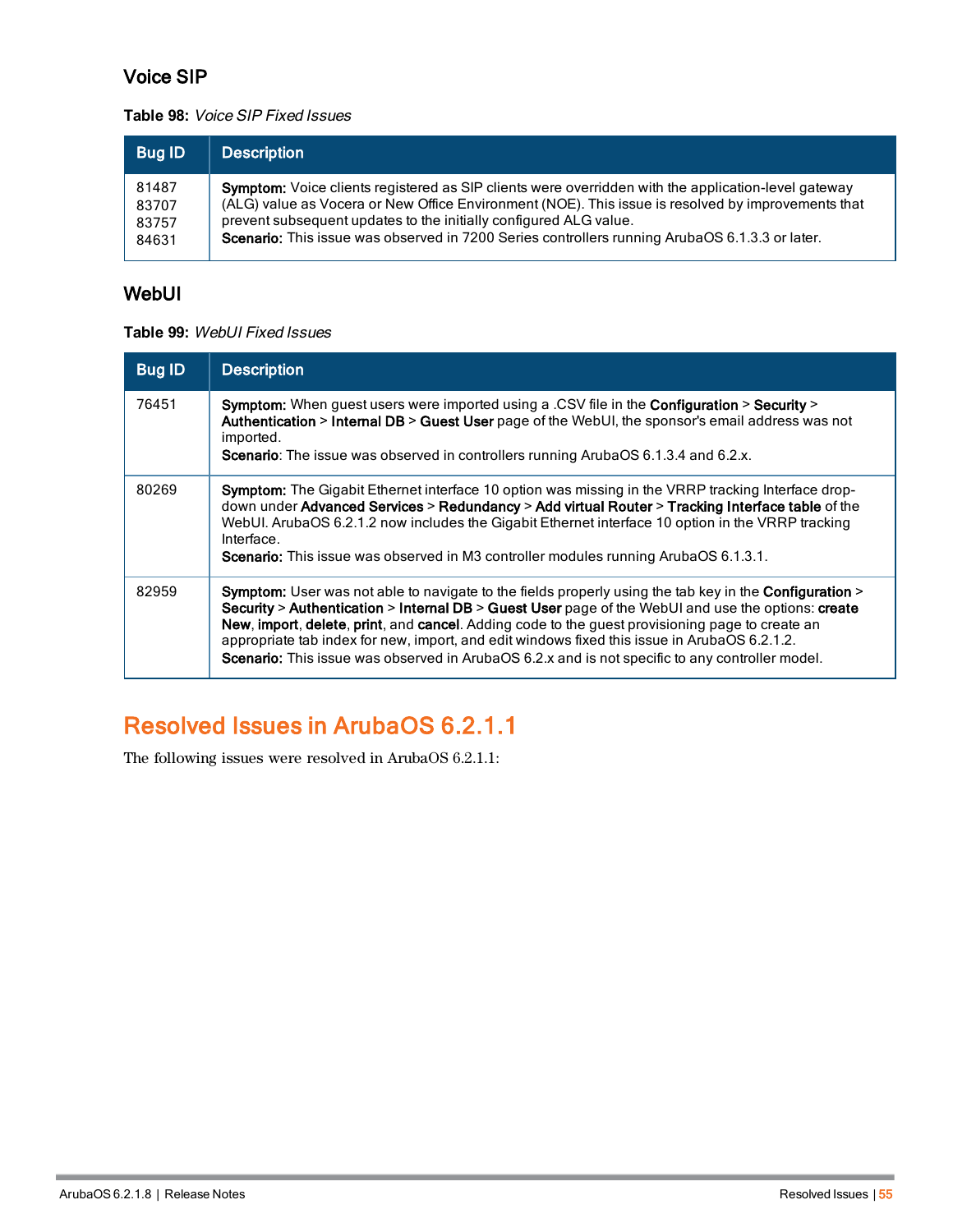#### 802.1X Authentication

|  | <b>Table 100:</b> 802.1X Authentication Fixed Issues |
|--|------------------------------------------------------|
|--|------------------------------------------------------|

| <b>Bug ID</b> | <b>Description</b>                                                                                                                                                                                                                                                                                                                                                                                                                                                                                                                                                                                                                 |
|---------------|------------------------------------------------------------------------------------------------------------------------------------------------------------------------------------------------------------------------------------------------------------------------------------------------------------------------------------------------------------------------------------------------------------------------------------------------------------------------------------------------------------------------------------------------------------------------------------------------------------------------------------|
| 77154         | Symptom: If the Use Server provided Reauthentication Interval setting was enabled in an AP's 802.11X<br>authentication profile, clients associated with that AP did not reauthenticate when the client roamed to a<br>different AP. This issue is resolved by a change that allows the controller to store the session timeout<br>reauthentication interval returned from the RADIUS server.<br><b>Scenario:</b> This issue occurred in ArubaOS 6.1.2.4, when clients authenticating with a RADIUS server<br>roamed between APs.                                                                                                   |
| 80841         | Symptom: A controller configured to use both 802.1X and MAC authentication ignored the eapol-start<br>request sent by client before the completion of the MAC authentication process, Improvements to how the<br>key cache is managed during the MAC authentication process fix this issue in ArubaOS 6.2.1.1.<br>Scenario: When MAC authentication and 802.1X is configured and an eapol-start request from the client<br>came between MAC authentication and 802.1X authentication, the 4-way key exchange was started<br>instead of full 802.1X authentication. This issue was observed in controllers running ArubaOS 6.1.3.5. |
| 83375         | Symptom: Client failed to connect to Lightweight Extensible Authentication Protocol (LEAP) SSID when<br>operation mode was set to Dynamic-WEP and Use Session Key was enabled on the client. The issue<br>occurred when some of the clients failed to negotiate a separate session key. Enhancements in the<br>security protocols fixed this issue in ArubaOS 6.2.1.1.<br><b>Scenario:</b> This issue was observed in controllers running ArubaOS 6.2.1.0 and was not specific to any<br>controller model.                                                                                                                         |

### Air Management - IDS

**Table 101:** Air Management - IDS Fixed Issues

| <b>Bug ID</b> | <b>Description</b>                                                                                                                                                                                                                                                                                                                                                                                                                                                                                                                                                  |
|---------------|---------------------------------------------------------------------------------------------------------------------------------------------------------------------------------------------------------------------------------------------------------------------------------------------------------------------------------------------------------------------------------------------------------------------------------------------------------------------------------------------------------------------------------------------------------------------|
| 81073         | Symptom: An Air Monitor (AM) stopped scanning when it had been up for more than 50 days. This uptime<br>threshold was reached when the AM's milli-tick counter, which counts the uptime in milliseconds, rolled<br>over and the counter returned to zero.<br>Scenario: This issue was identified on ArubaOS 6.1.3.2 and was not limited to a specific controller or AP<br>model. This rollover is expected behavior and a side effect of the roll over caused the issue. A fix has been<br>made to check for and correctly handle the rollover to avoid this issue. |

## AMON

**Table 102:** AMON Fixed Issues

| <b>Bug ID</b> | <b>Description</b>                                                                                                                                                                                                                                                                       |
|---------------|------------------------------------------------------------------------------------------------------------------------------------------------------------------------------------------------------------------------------------------------------------------------------------------|
| 81759         | Symptom: Upon upgrade to ArubaOS 6.2.0.2, a controller rebooted unexpectedly due to an internal<br>process (fw_visibility) crash. This issue is resolved in ArubaOS 6.2.1.1.<br>Scenario: This issue was identified on ArubaOS 6.2.0.2 and not limited to any specific controller model. |

# Resolved Issues in ArubaOS 6.2.1.0

The following issues were resolved in ArubaOS 6.2.1.0: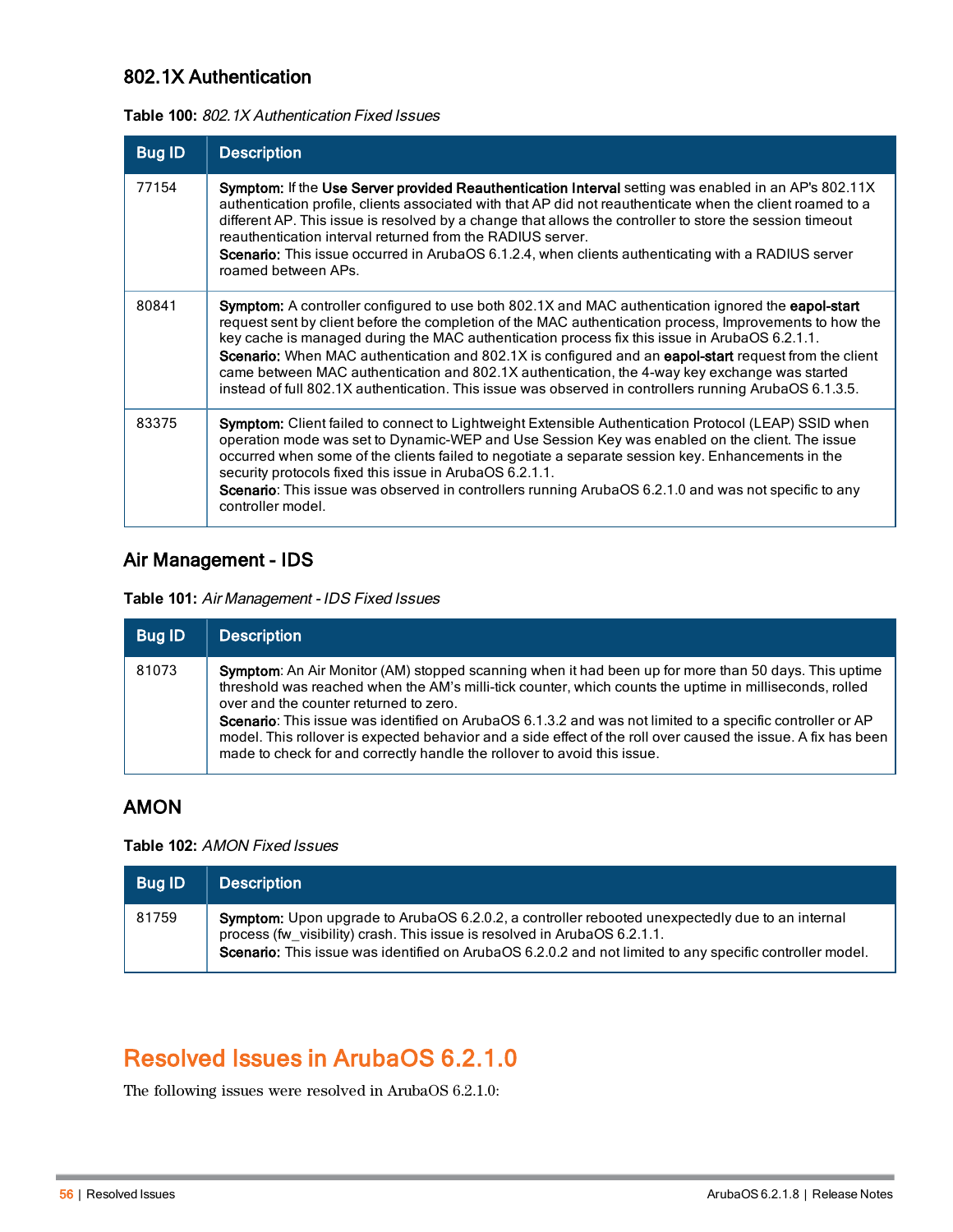## 3G/4G

#### **Table 103:** 3G/4G Fixed Issue

| <b>Bug ID</b> | <b>Description</b>                                                                                                                                                                                                                                                                                                                                                                                                                                                                                                                                            |
|---------------|---------------------------------------------------------------------------------------------------------------------------------------------------------------------------------------------------------------------------------------------------------------------------------------------------------------------------------------------------------------------------------------------------------------------------------------------------------------------------------------------------------------------------------------------------------------|
| 77928         | Symptom: An AP failed to complete a DNS query when it was configured to use a UML290 USB modem<br>uplink. Improvements to multicast IP address checks resolves this issue in ArubaOS 6.2.1.0<br>Scenario: This issue occurred when a UML290 uplink was configured on an Instant AP that was<br>provisioned to use a wired interface and a DNS host name for a VPN. Due to this issue, DNS host names<br>could not be resolved on the IAP or its clients. This issue was identified on RAP-3WN, RAP-108 and RAP-<br>109 access points running ArubaOS 6.2.0.0. |

## 802.1X Authentication

|  | <b>Table 104: 802.1X Authentication Fixed Issues</b> |
|--|------------------------------------------------------|
|--|------------------------------------------------------|

| <b>Bug ID</b>           | <b>Description</b>                                                                                                                                                                                                                                                                                                                                |
|-------------------------|---------------------------------------------------------------------------------------------------------------------------------------------------------------------------------------------------------------------------------------------------------------------------------------------------------------------------------------------------|
| 77705<br>78658<br>78559 | Symptom: Clients using WPA-TKIP encryption were unable to complete 802.1x authentication. Changes<br>in how TX sequence numbers are reset resolves this issue in ArubaOS 6.2.1.0.<br>Scenario: This issue occurred on 7200 Series controllers running ArubaOS 6.2.0.2.                                                                            |
| 79546                   | Symptom: An internal controller module stopped responding, causing the controller to unexpectedly<br>reboot. The log file for the event listed the reason for the reboot as "datapath exception. Memory buffer<br>improvements resolve this issue in ArubaOS 6.2.1.0.<br>Scenario: This issue occurred on M3 controllers running ArubaOS 6.1.3.7. |

# Air Management-IDS

| <b>Bug ID</b> | <b>Description</b>                                                                                                                                                                                                                                                                                                                                                                                                                                                                                                                                                                                 |
|---------------|----------------------------------------------------------------------------------------------------------------------------------------------------------------------------------------------------------------------------------------------------------------------------------------------------------------------------------------------------------------------------------------------------------------------------------------------------------------------------------------------------------------------------------------------------------------------------------------------------|
| 76936         | <b>Symptom:</b> Roque APs operating in Greenfield mode were not contained by Air Monitors (AMs).<br>Improvements to AP containment processes resolve this issue in ArubaOS 6.2.1.0.<br>Scenario: This issue was first identified in ArubaOS 6.1.3.5, and was not limited to any specific controller<br>or AP model.                                                                                                                                                                                                                                                                                |
| 76808         | <b>Symptom:</b> Some internal processes on the controller were unusually busy, while overall CPU utilization<br>remained within expected levels. ArubaOS 6.2.1.0 introduces changes that prevent APs from sending<br>excessive containment event messages to the controller, so these internal processes do not become<br>overloaded.<br>Scenario: This issue was triggered when the wireless containment parameter in the IDS General profile<br>was set to tarpit all-sta or tarpit-non-valid-sta, and one or more IDS Protection features are enabled such<br>that active containment occurred. |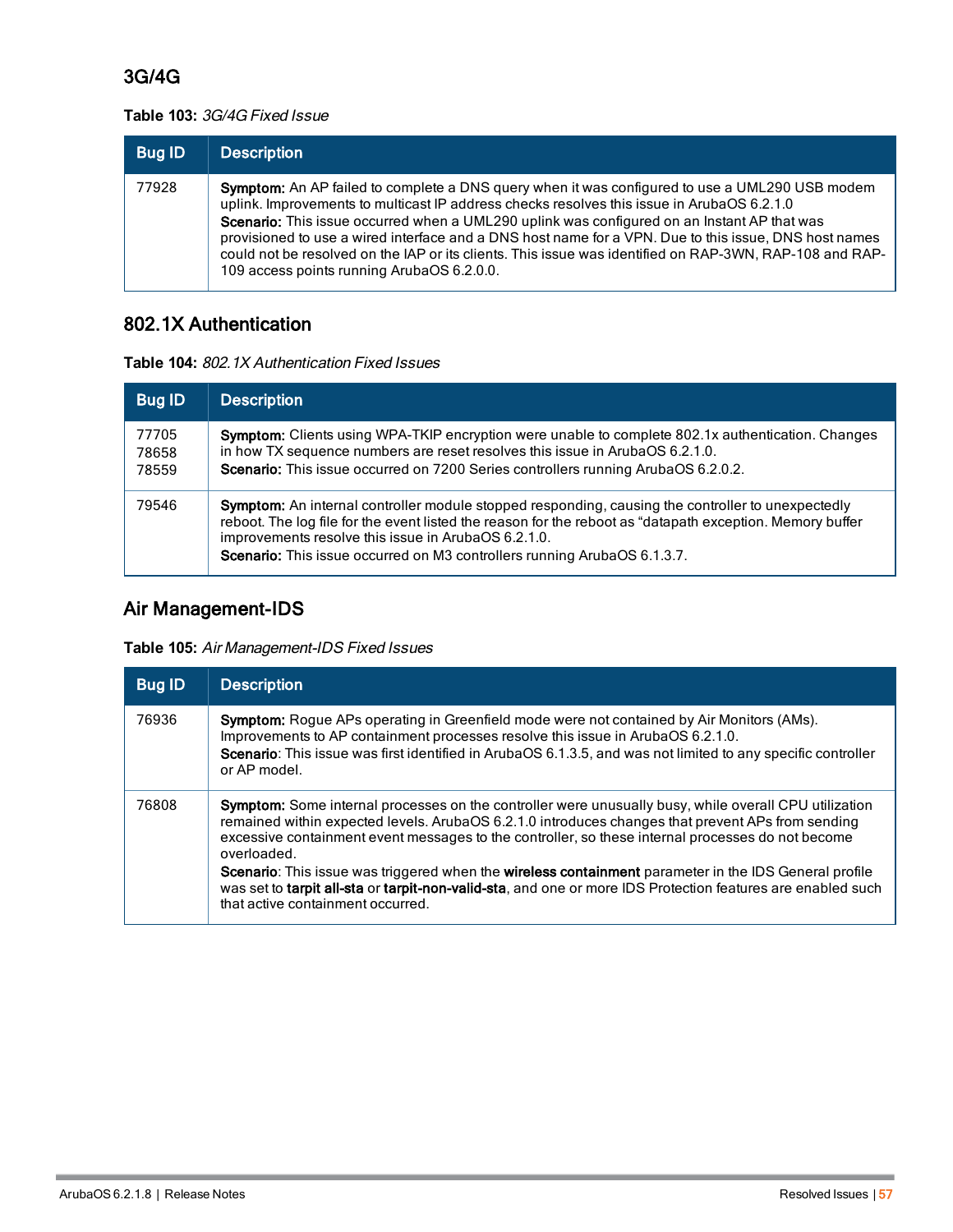## AP-Platform

#### **Table 106:** AP-Platform Fixed Issues

| <b>Bug ID</b> | <b>Description</b>                                                                                                                                                                                                                                                                                                                                                                                                                                                                                                                                                                                                                              |
|---------------|-------------------------------------------------------------------------------------------------------------------------------------------------------------------------------------------------------------------------------------------------------------------------------------------------------------------------------------------------------------------------------------------------------------------------------------------------------------------------------------------------------------------------------------------------------------------------------------------------------------------------------------------------|
| 76021         | Symptom: A core file from an AP with a special character in the AP name included the special character in<br>the core file name, causing TFTP dump servers to reject that file. ArubaOS 6.2.1.0 resolves this issue by<br>removing special characters from the core file name before it sends the file to the dump server.<br>Scenario: This issue occurred when an internal process crashed on an AP, and a core file of<br>troubleshooting data was sent to the dump server defined in the AP's system profile. This issue was seen<br>on APs with one or more special characters in the AP name, and was not limited to a specific AP model. |
| 77183         | Symptom: AnAP-61 associated with a 7200 Series controller running ArubaOS 6.2.0.1 unexpectedly<br>rebooted. The log files on the controller listed the reason for the AP reboot as "watchdog timeout."<br>Changes to channel reuse processing resolves this issue in ArubaOS 6.2.1.0.<br>Scenario: This issue occurred when the RX Sensitivity Tuning Based Channel Reuse setting in the<br>dot11x radio profile was set to <b>dynamic</b> .                                                                                                                                                                                                    |
| 77645         | <b>Symptom:</b> APs associated to a 7200 Series controller rebooted, forcing clients to reassociate. Changes in<br>how the controller manages duplicate MAC addresses resolves this issue in ArubaOS 6.2.1.0.<br>Scenario: This issue occurred on a 7200 Series controller in a master-local topology where the APs failed<br>over between two controllers.                                                                                                                                                                                                                                                                                     |

## AP-Wireless

**Table 107:** AP-Wireless Fixed Issue

| <b>Bug ID</b> | <b>Description</b>                                                                                                                                                                                                                                                                                                                                                                                                                                                                                                                                                      |
|---------------|-------------------------------------------------------------------------------------------------------------------------------------------------------------------------------------------------------------------------------------------------------------------------------------------------------------------------------------------------------------------------------------------------------------------------------------------------------------------------------------------------------------------------------------------------------------------------|
| 77946         | Symptom: ArubaOS did not support mixed encryption modes for static-WEP and WPA-PSK-TKIP, or for<br>dynamic-WEP and WPA-TKIP. This issue is fixed in ArubaOS 6.2.1.0 and these combinations are now in<br>the list of allowed modes.<br>Scenario: When editing the SSID profile in the WebUI, the system displayed the error message "invalid"<br>opmode combination", even though dynamic-WEP WPA-TKIP was available for selection in the WebUI.<br>This issue was observed in ArubaOS 6.1 and later versions, and was not limited to any specific controller<br>model. |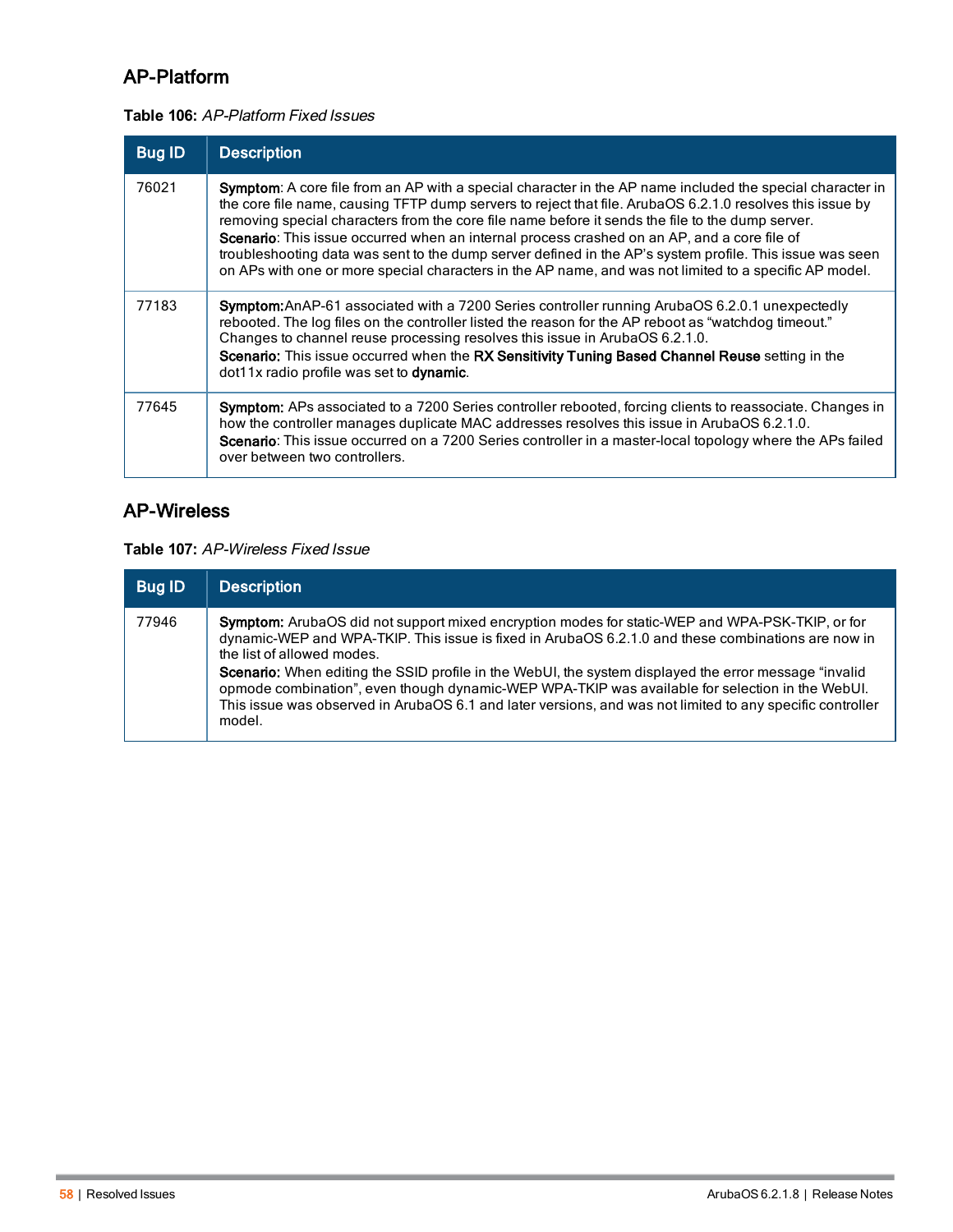## Controller-Datapath

|  | Table 108: Controller-Datapath Fixed Issues |
|--|---------------------------------------------|
|--|---------------------------------------------|

| <b>Bug ID</b>                                               | <b>Description</b>                                                                                                                                                                                                                                                                                                                                                                                                                                                                              |
|-------------------------------------------------------------|-------------------------------------------------------------------------------------------------------------------------------------------------------------------------------------------------------------------------------------------------------------------------------------------------------------------------------------------------------------------------------------------------------------------------------------------------------------------------------------------------|
| 75843<br>72359<br>73246<br>73256<br>74575<br>75700<br>75753 | Symptom: Errors in the internal datapath module on a controller caused it to stop responding. The crash<br>logs for this error listed the reason for the crash as Datapath Timeout. This issue is resolved in ArubaOS<br>6.1.3.7 and ArubaOS 6.2.1.0.<br>Scenario: This issue occurred when an M3 controller experienced heavy traffic between the control plane<br>module and the network.                                                                                                     |
| 77535<br>77537<br>77024                                     | Symptom: Android, iOS, and Mac OS devices were incorrectly blacklisted, and the log files for the event<br>listed the reason as IP spoofing. Improvements to the ARP-spoofing feature resolved this issue in<br>ArubaOS 6.1.3.6.<br>Scenario: The iOS, Mac OS, and Android devices sent ARP packets to receive the MAC address of the<br>gateway to all the networks. When the previously connected networks assigned these devices a leased<br>out IP address, these clients were blacklisted. |
| 76307                                                       | Symptom: A local controller crashed after a user added a VLAN ID in the master controller. Changes to<br>how the controller decodes encrypted packets has resolved this issue in 6.2.1.0.<br>Scenario: When a user added a VLAN ID to the master controller and executed the command write-mem,<br>the local controller crashed due to an internal process failure. This issue was not specific to any controller<br>or software version.                                                       |
| 77484<br>78181<br>78667<br>78873<br>79682                   | Symptom: Under very high load conditions, the controller datapath module can prevent users from<br>associating or prevent associated users from passing traffic. In most cases, the controller will automatically<br>reboot to recover from this scenario. Improvements to this internal controller module resolves this issue in<br>ArubaOS 6.2.1.0.<br>Scenario: This occurred on 7200 Series controllers running ArubaOS 6.2.0.x.                                                            |
| 77814                                                       | Symptom: Errors in the internal control plane module caused a 3000 Series or M3 controller to<br>unexpectedly reboot. The controller log files listed the reason for the reboot as watchdog timeout.<br>Changes to CPU register access has resolved this issue in ArubaOS 6.2.1.0<br>Scenario: This issue occurred on M3 or 3000 Series controllers in a master-local topology running<br>ArubaOS 6.1.x.                                                                                        |
| 78326                                                       | Symptom: A local M3 controller unexpectedly rebooted. The log files on the controller listed the reason for<br>the reboot as Datapath timeout. Changes to unicast forwarding checks prevent this issue from occurring<br>in ArubaOS 6.2.1.0.<br>Scenario: This issue was triggered when a controller that receives GRE-type PPP packets has a user role<br>that enables source NAT.                                                                                                             |
| 78593<br>79897                                              | Symptom: A controller running ArubaOS 6.2.0.1 stopped responding and reset. The controller crash logs<br>lists reason for the reboot as User Reboot. Improvements to how in ArubaOS 6.2.1.0 manages core<br>dumps resolves this issue.<br>Scenario: This issue was observed in a 7200 Series controller in a master-local topology.                                                                                                                                                             |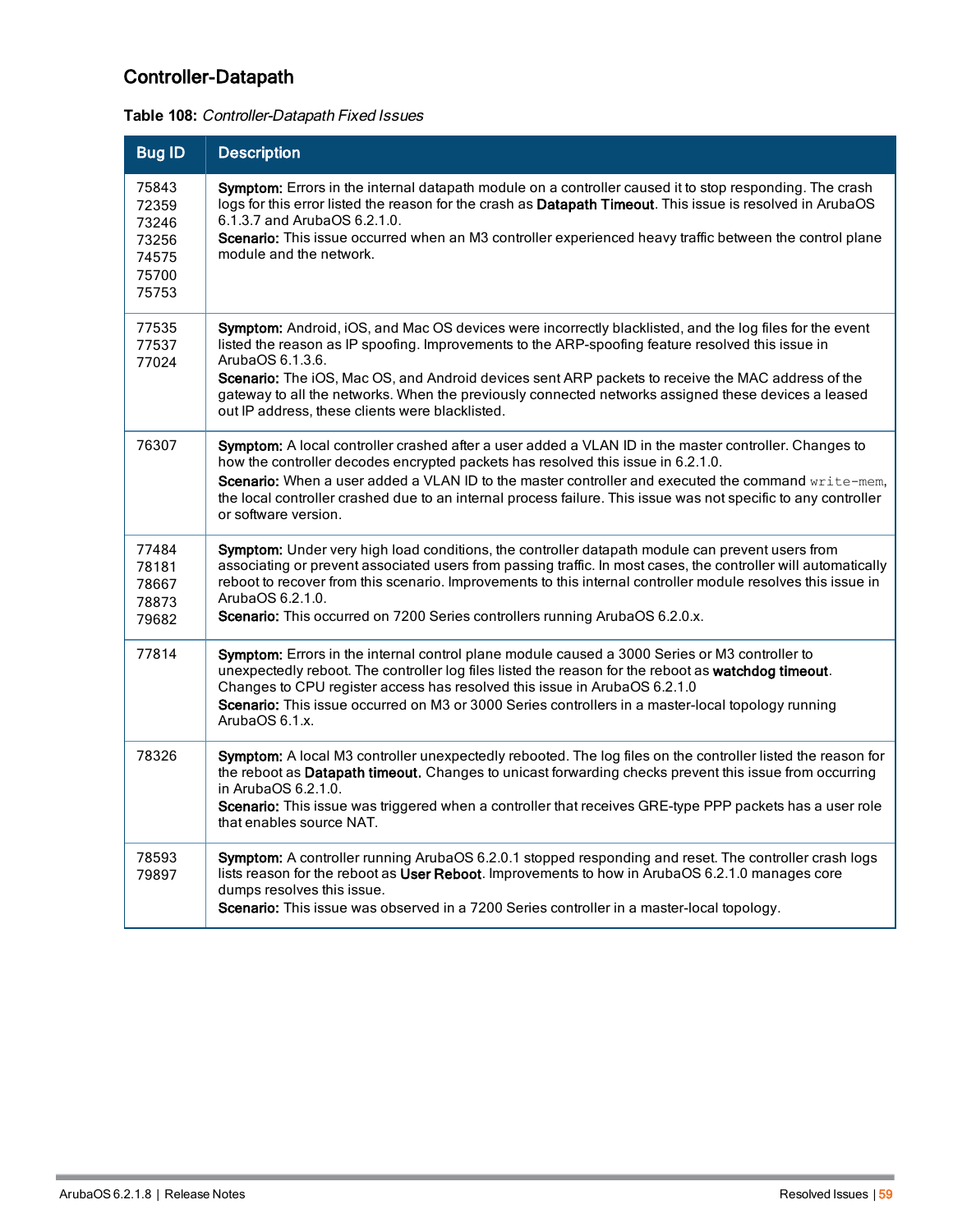## Controller-Platform

| <b>Table 109: Controller-Platform Fixed Issues</b> |  |  |
|----------------------------------------------------|--|--|
|----------------------------------------------------|--|--|

| <b>Bug ID</b> | <b>Description</b>                                                                                                                                                                                                                                                                                                                                                                                                                                                                                |
|---------------|---------------------------------------------------------------------------------------------------------------------------------------------------------------------------------------------------------------------------------------------------------------------------------------------------------------------------------------------------------------------------------------------------------------------------------------------------------------------------------------------------|
| 62096         | Symptom: M3 controllers unexpectedly rebooted, and the log files for the event listed the reason as "User<br>pushed reset". This issue is resolved in ArubaOS 6.2.1.0.<br>Scenario: This issue was observed on an M3 controller when there was high traffic between the control<br>plane and the datapath.                                                                                                                                                                                        |
| 75232         | Symptom: An internal system error occurred in the M3 controller and APs failed to connect to the<br>controller.<br>Scenario: The issue was seen in large deployments, where the size of the config file was more than 360<br>KB and there were large number of references to one profile instance. Due to this there was an internal<br>system error and the APs were unable to connect to the controller. This issue occurred in ArubaOS 5.0.4.6<br>and is not specific to any controller model. |
| 75411         | Symptom: 10GE ports on 7200 Series controllers report sporadic packets being dropped with CRC errors.<br>This issue is resolved in ArubaOS 6.2.1.0.<br>Scenario: This is an infrequent occurrence on these controllers.                                                                                                                                                                                                                                                                           |
| 76852         | Symptom: The phonehome process sent incorrect user credentials to the corporate office. The issue is<br>resolved by removing extra spaces from the user credentials sent via the command-line interface.<br>Scenario: When the phonehome process was configured with SMTP credentials, it did not send the user<br>credentials successfully to the corporate office. The issue occurred on controllers running ArubaOS 6.2.0.0<br>or later, and was not limited to any specific controller model. |
| 79385         | Symptom: A RAP-5WN associated to a 3200XM controller failed to come up. The controller log files listed<br>the reason as "AP-Group is not present in the RADIUS server." Improvements to how remote AP route-<br>cache entries are created resolves this issue in ArubaOS 6.2.1.0.<br>Scenario: The issue by a gateway failover, and was seen on a RAP-5WN associated to a controller<br>running ArubaOS 6.2.0.2 in a redundant (active/standby) gateway topology.                                |

# Base OS Security

**Table 110:** Base OS Fixed Issue

| <b>Bug ID</b>                    | <b>Description</b>                                                                                                                                                                                                                                                                                                                                                                                                                                                                                                                                                                                           |
|----------------------------------|--------------------------------------------------------------------------------------------------------------------------------------------------------------------------------------------------------------------------------------------------------------------------------------------------------------------------------------------------------------------------------------------------------------------------------------------------------------------------------------------------------------------------------------------------------------------------------------------------------------|
| 75754                            | Symptom: The user table showed that some 802.1X authenticated clients managed by an external XML-<br>API server were using Web authentication, even though there was no captive portal authentication<br>configured for those clients. This display issue is resolved in ArubaOS 6.2.1.0.<br>Scenario: This issue occurred on a controller configured with a 802.1X default role with an ACL that sent<br>traffic through the GRE tunnel to a SafeConnect appliance. In this scenario, L3 authentication was<br>managed by the SafeConnect XML API, which updated the user role to an L3-authenticated role. |
| 76401<br>76403<br>82540<br>82060 | Symptom: The internal controller module that manages handles user authentication stopped responding,<br>preventing users from authenticating until the process automatically restarted.<br>Scenario: This issue occurred on a M3 controller module running ArubaOS 6.2.0.2 in a master-local<br>topology.                                                                                                                                                                                                                                                                                                    |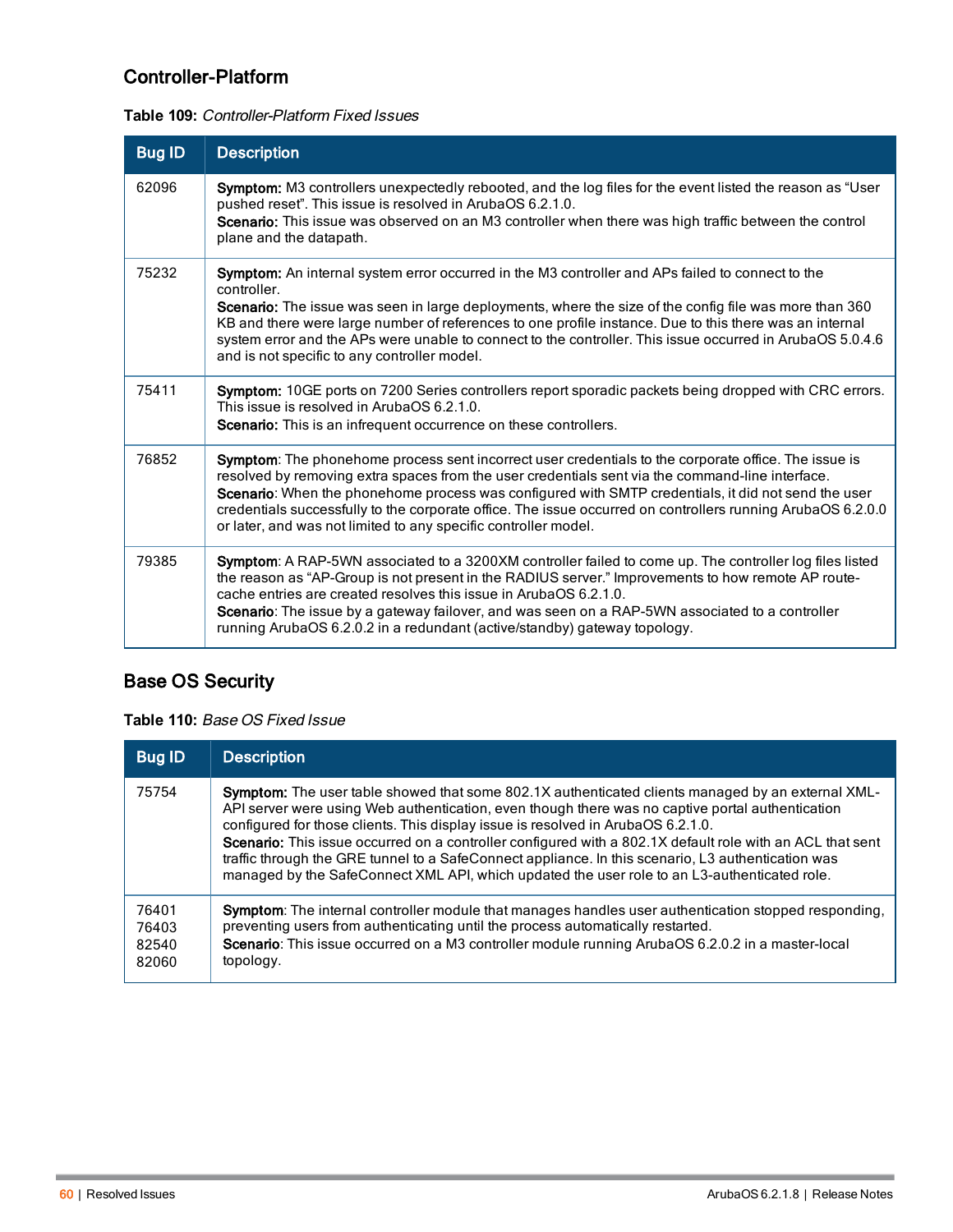#### IPSec

#### **Table 111:** IPsec Fixed Issues

| <b>Bug ID</b> | <b>Description</b>                                                                                                                                                                                                                                                                                                                                                                                                         |
|---------------|----------------------------------------------------------------------------------------------------------------------------------------------------------------------------------------------------------------------------------------------------------------------------------------------------------------------------------------------------------------------------------------------------------------------------|
| 68035         | <b>Symptom:</b> When site-to-site VPN was enabled between two controllers, static routes were not removed<br>from the routing table when site-to-site VPN went down. Improvements to the way controllers add and<br>delete static routes resolves this issue in ArubaOS 6.2.1.0.<br><b>Scenario:</b> This occurred when site-to-site VPN was enabled and a static route was added to a remote<br>subnet with an IPsec map. |
| 76301         | <b>Symptom:</b> An AP continually rebooted. The log files for the event listed the reason for the reboot as <b>Send</b><br>failed in function sapd_keepalive_cb. This issue is resolved in ArubaOS 6.2.1.0<br>Scenario: This issue occurred on both campus APs (CAPs) and remote APs (RAPs) with IPsec tunnel to<br>the controller.                                                                                        |

## Management Authentication

#### **Table 112:** Management Authentication Fixed Issues

| <b>Bug ID</b>  | <b>Description</b>                                                                                                                                                                                                                                                                                                                                                                                                                                                                                        |
|----------------|-----------------------------------------------------------------------------------------------------------------------------------------------------------------------------------------------------------------------------------------------------------------------------------------------------------------------------------------------------------------------------------------------------------------------------------------------------------------------------------------------------------|
| 75665<br>75860 | Symptom: A 3rd generation iPad running iOS 6.0.1 was incorrectly assigned to the default VLAN.<br>Changes to how the controller manages PMKID data resolves this issue in ArubaOS 6.2.1.0.<br><b>Scenario:</b> This issue occurred in ArubaOS 6.1.3.5, when a Virtual AP was configured with both MAC<br>authentication and 802.1x authentication, a VLAN derivation rule was configured on the MAC<br>authentication server, and the derived VLAN was different from the default VLAN of the virtual AP. |

#### Mesh

|  |  | <b>Table 113: Mesh Fixed Issue</b> |  |  |
|--|--|------------------------------------|--|--|
|--|--|------------------------------------|--|--|

| Bug ID | <b>Description</b>                                                                                                                                                                                                                                                                                                                                                                                                        |
|--------|---------------------------------------------------------------------------------------------------------------------------------------------------------------------------------------------------------------------------------------------------------------------------------------------------------------------------------------------------------------------------------------------------------------------------|
| 71371  | Symptom: AnAP-85 configured as a mesh portal unexpectedly rebooted. The log files for the event listed<br>the reason for the reboot as "kernel page fault." This issue was caused by memory corruption, and is<br>resolved in ArubaOS 6.2.1.0 by changes to how internal controller modules restart.<br>Scenario: This issue occurred in anAP-85 mesh portal associated to an M3controller in a master-local<br>topology. |

### RADIUS

#### **Table 114:** RADIUS Fixed Issue

| Bug ID | <b>Description</b>                                                                                                                                                                                                                                                                                                                                                                                |
|--------|---------------------------------------------------------------------------------------------------------------------------------------------------------------------------------------------------------------------------------------------------------------------------------------------------------------------------------------------------------------------------------------------------|
| 71836  | <b>Symptom:</b> A controller sent incorrect class attributes to a RADIUS server, causing that server to show<br>incorrect user statistics. Changes in how the controller sends class attributes in accounting requests has<br>resolved this issue.<br>Scenario: This issue occurred when multiple users with the same MAC address tried to connect to the<br>controller using a wired connection. |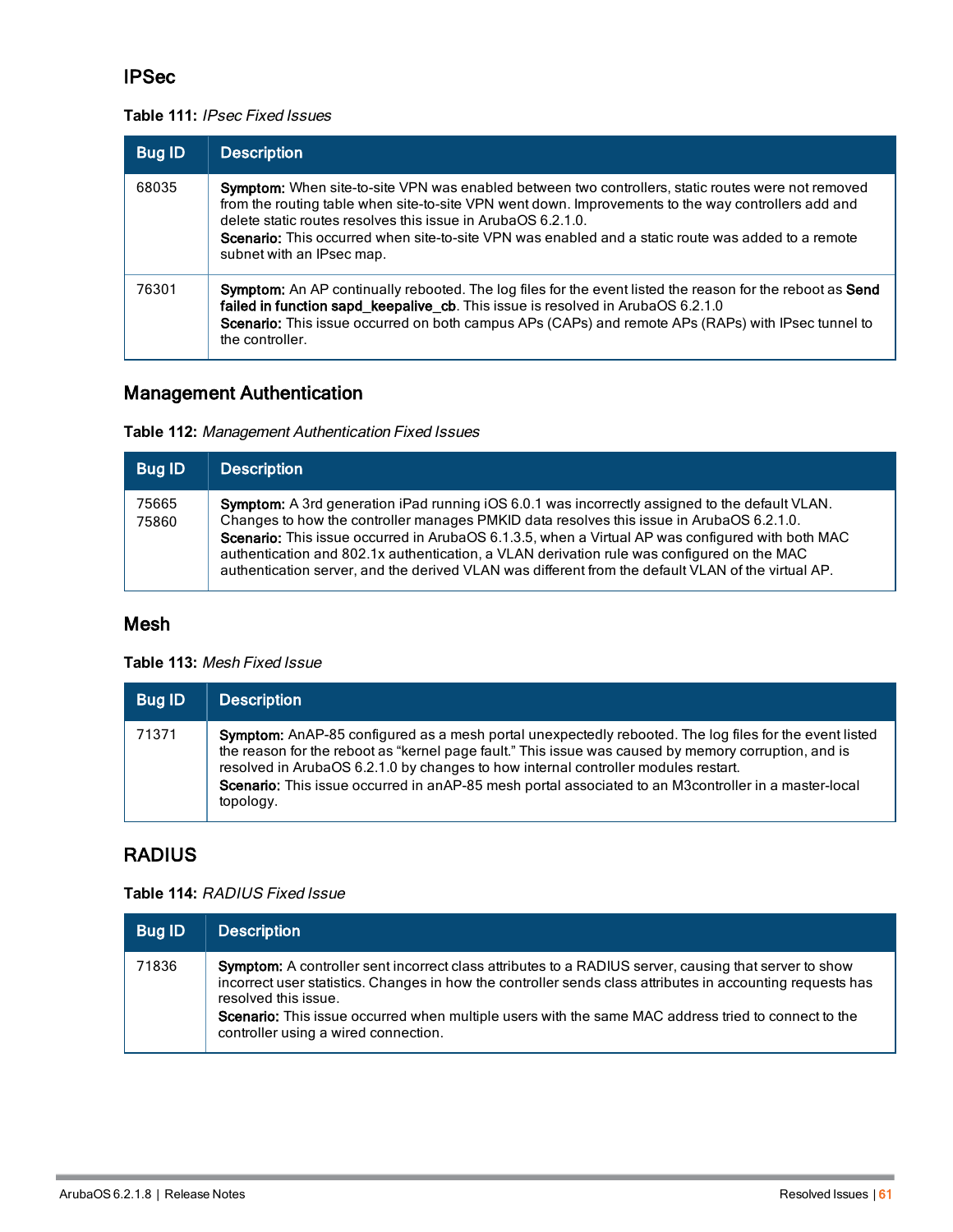## Remote AP

#### **Table 115:** Remote AP Fixed Issue

| <b>Bug ID</b> | <b>Description</b>                                                                                                                                                                                                                                                                                                                                                                                             |
|---------------|----------------------------------------------------------------------------------------------------------------------------------------------------------------------------------------------------------------------------------------------------------------------------------------------------------------------------------------------------------------------------------------------------------------|
| 72454         | Symptom: When a UML290 USB modem was provisioned as a remote AP (RAP) uplink with the cellular<br>nw_preference parameter set to auto, the RSSI value for the 3G/4G uplink was not fetched dynamically.<br>This issue is resolved by changes in ArubaOS 6.2.1.0 that enable an explicit dynamic RSSI check.<br>Scenario: This issue was identified on RAPs with a UML290 modem uplink running ArubaOS 6.1.3.3. |

# Spectrum-Infrastructure

| Table 116: Spectrum-Infrastructure Fixed Issue |
|------------------------------------------------|
|------------------------------------------------|

| <b>Bug ID</b> | <b>Description</b>                                                                                                                                                                                                                                                                                                                                                                                                                                            |
|---------------|---------------------------------------------------------------------------------------------------------------------------------------------------------------------------------------------------------------------------------------------------------------------------------------------------------------------------------------------------------------------------------------------------------------------------------------------------------------|
| 79144         | <b>Symptom:</b> AP-105, AP-92, and AP-93 access points running ArubaOS 6.2.x and later versions<br>unexpectedly stopped responding and rebooted. This issue is resolved in ArubaOS 6.2.1.0.<br>Scenario: This issue occurred when the spectrum monitoring option was enabled in the AP's 802.11a or<br>802.11g radio profile, allowing the AP to operate as a hybrid AP that both serves clients and performs<br>spectrum analysis on a single radio channel. |

# Station Management

|  |  |  | Table 117: Station Management Fixed Issues |
|--|--|--|--------------------------------------------|
|--|--|--|--------------------------------------------|

| Bug ID | <b>Description</b>                                                                                                                                                                                                                                                                                                                                                                                                                                                                                                                                                                                     |
|--------|--------------------------------------------------------------------------------------------------------------------------------------------------------------------------------------------------------------------------------------------------------------------------------------------------------------------------------------------------------------------------------------------------------------------------------------------------------------------------------------------------------------------------------------------------------------------------------------------------------|
| 74455  | <b>Symptom:</b> Incorrect information was present in the CLI help for the local-probe-req-threshold CLI<br>command, suggesting that the local probe response feature had to be enabled before setting the local<br>probe request threshold. This additional help string is removed in ArubaOS 6.2.1.0, as the local probe<br>response feature is now enabled by default and this help message is no longer required.<br>Scenario: This issue was not limited to any controller model, and appeared in the output of the wlan ssid-<br>profile <profile> local-probe-req-threshold ? command.</profile> |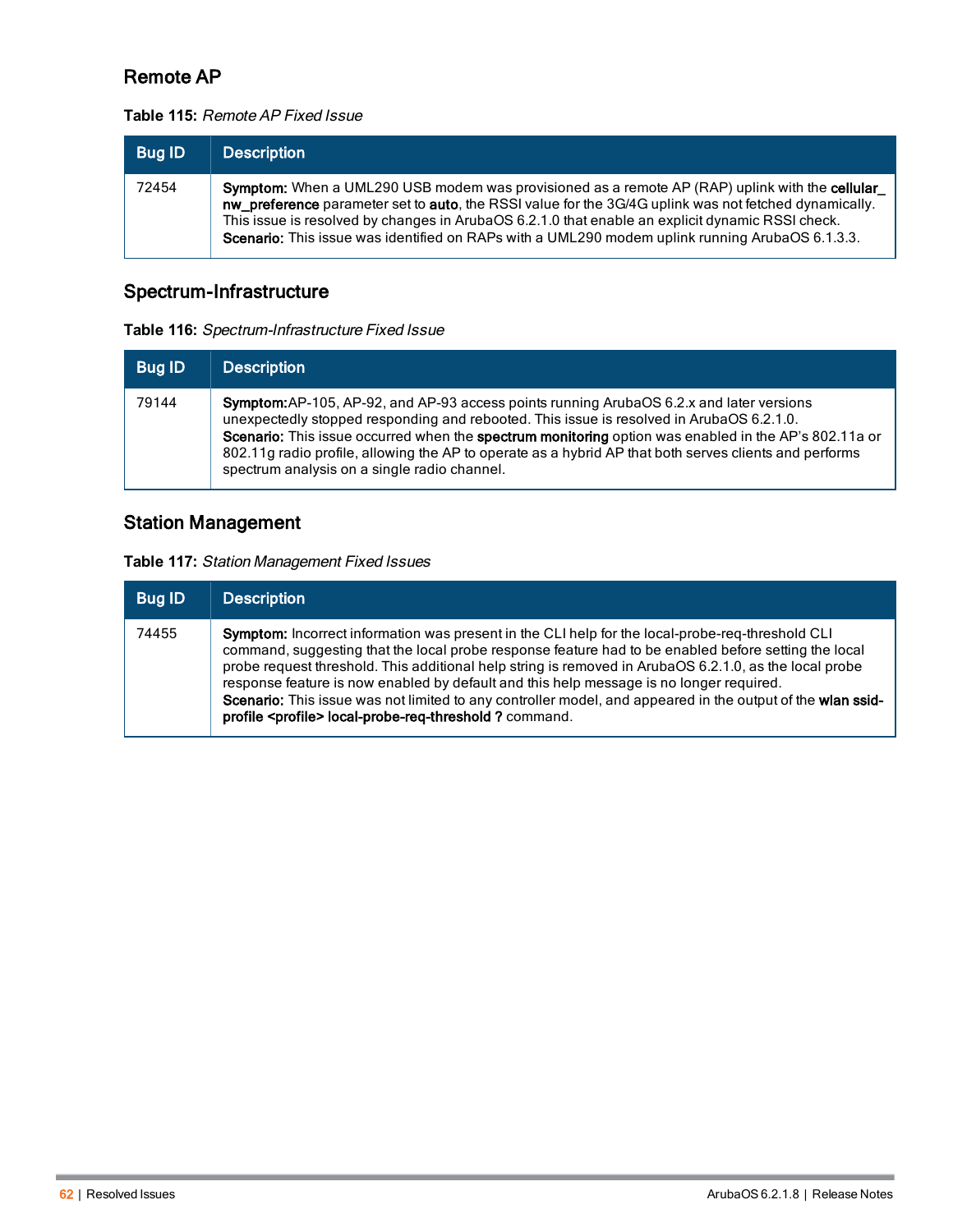### WebUI

#### **Table 118:** WebUI Fixed Issues

| <b>Bug ID</b> | <b>Description</b>                                                                                                                                                                                                                                                                                                                                                                                                                                                                                                                                                                                                                                                                              |
|---------------|-------------------------------------------------------------------------------------------------------------------------------------------------------------------------------------------------------------------------------------------------------------------------------------------------------------------------------------------------------------------------------------------------------------------------------------------------------------------------------------------------------------------------------------------------------------------------------------------------------------------------------------------------------------------------------------------------|
| 74227         | Symptom: The Monitoring tab of the WebUI and the output from the show ap active command did not<br>match. The WebUI showed more APs than were actually up and the output of show ap active displayed<br>the correct number. This issue is resolved in ArubaOS 6.2.1.0.<br><b>Scenario:</b> This occurred on master controllers running ArubaOS 6.1.3.2 or later if the bootstrap<br>threshold in the ap system profile was set to over 40 minutes. In this instance, these APs were powered<br>off when the controller attempted to send a configuration update. The APs failed to receive the update,<br>and the controller marked the APs as down but did not update the AP database as well. |
| 76348         | Symptom: When an AP provisioned with a Fully Qualified Domain Name FQLN parameter using the<br>format <floor>.<br/>building&gt;.<campus> was then reprovisioned, the AP provisioning page in the WebUI<br/>displayed the incorrect building value. This issue is resolved in ArubaOS 6.2.1.0.<br/>Scenario: This issue occurred on APs provisioned with the FQLN parameter, and was not limited to any<br>specific controller or AP model.</br></campus></floor>                                                                                                                                                                                                                                |
| 76335         | Symptom: In the ArubaOS 6.2.0.x Dashboard tab the WebUI, the y-scale of the Noise Floor graph was<br>inverted compared to previous versions of ArubaOS. This has been changed in ArubaOS 6.2.1.0, so -<br>110 dBm is now shown at the bottom of the y-scale instead of the top.<br><b>Scenario:</b> This issue occurred on controllers running ArubaOS 6.2.0.x, and was not limited to a specific<br>controller model.                                                                                                                                                                                                                                                                          |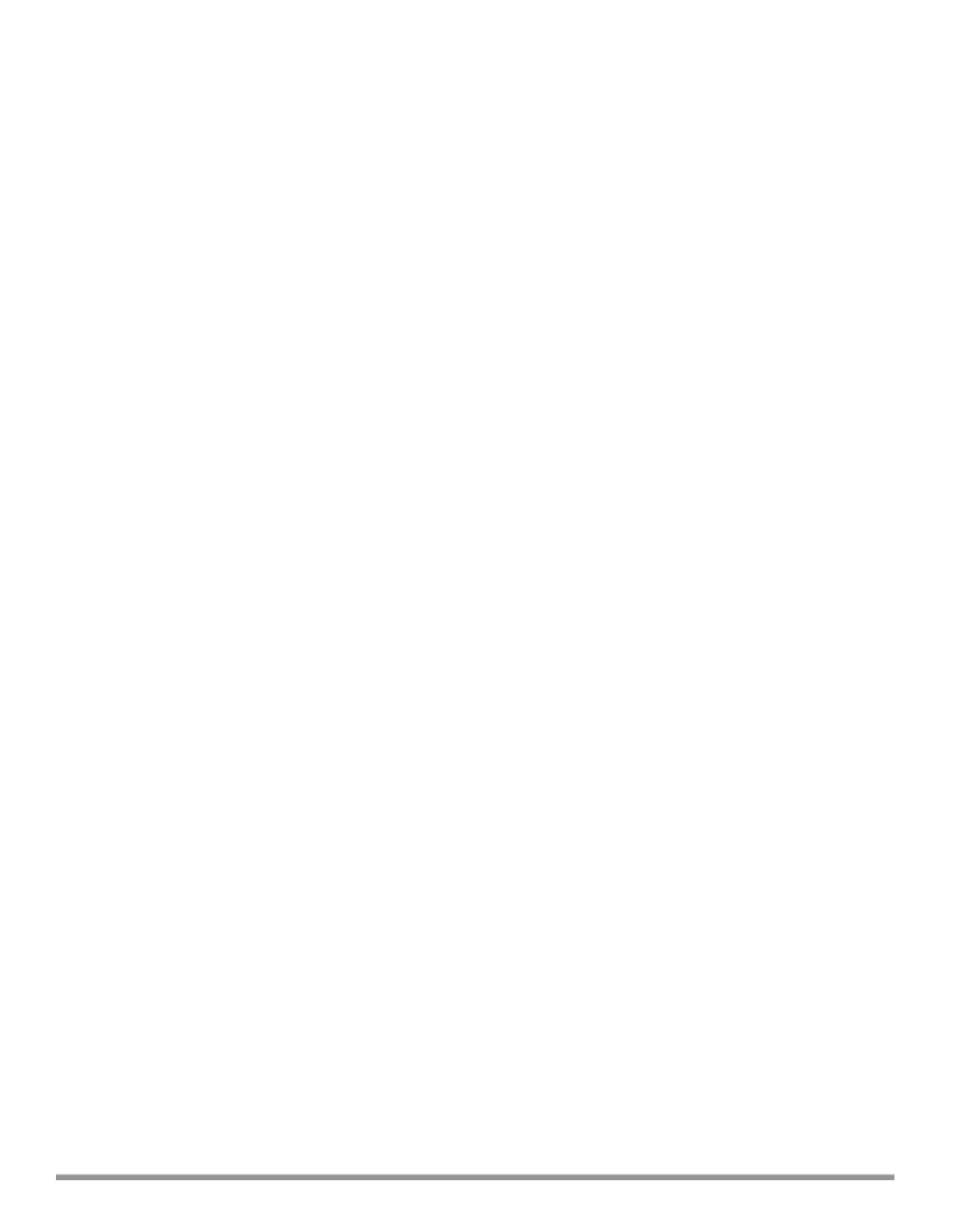The following issues and limitations are observed in ArubaOS 6.2.1.x releases. Applicable workarounds are included.

# Known Issues and Limitations in ArubaOS 6.2.1.8

The following issues and limitations observed in ArubaOS 6.2.1.8. Applicable workarounds are included.

#### AP-Datapath

**Table 119:** AP-Datapath Known Issues

| <b>Bug ID</b> | <b>Description</b>                                                                                                                                                                                                                                                                                                                                                                               |
|---------------|--------------------------------------------------------------------------------------------------------------------------------------------------------------------------------------------------------------------------------------------------------------------------------------------------------------------------------------------------------------------------------------------------|
| 99655         | Symptom: Gratuitous ARP triggers responses which causes station buffer overflow.<br>Scenario: This issue is observed when a Gratuitous ARP is sent from a RAP to update the uplink<br>switch/router MAC table. This causes devices in the same network to send ARP responses which leads to<br>client MAC table overflow. This issue is observed in ArubaOS 6.2.1.5.<br><b>Workaround: None.</b> |

### AP-Platform

**Table 120:** AP-Platform Known Issues

| Bug ID | <b>Description</b>                                                                                                                                                                                                                      |
|--------|-----------------------------------------------------------------------------------------------------------------------------------------------------------------------------------------------------------------------------------------|
| 98915  | Symptom: RAP-2WG fails to boot after upgrading the controller from ArubaOS 6.1.3.4 to 6.2.1.7.<br>Scenario: This issue occurs on a RAP-2WG in a master-local topology and is caused by IPsec setup failure.<br><b>Workaround: None.</b> |

### Base OS Security

**Table 121:** Base OS Security Known Issues

| <b>Bug ID</b> | <b>Description</b>                                                                                                                                                                                                                                                                                                                                                                                             |
|---------------|----------------------------------------------------------------------------------------------------------------------------------------------------------------------------------------------------------------------------------------------------------------------------------------------------------------------------------------------------------------------------------------------------------------|
| 97460         | Symptom: Station table entries do not age out for split-tunnel mode clients.<br>Scenario: Stale station split-tunnel mode entries exist in the station table even after stations have left. This<br>can be verified by issuing the <b>show station-table</b> command on the controller's CLI. Those stale station<br>entries have a long time (more than several days) on the Age column.<br>Workaround: None. |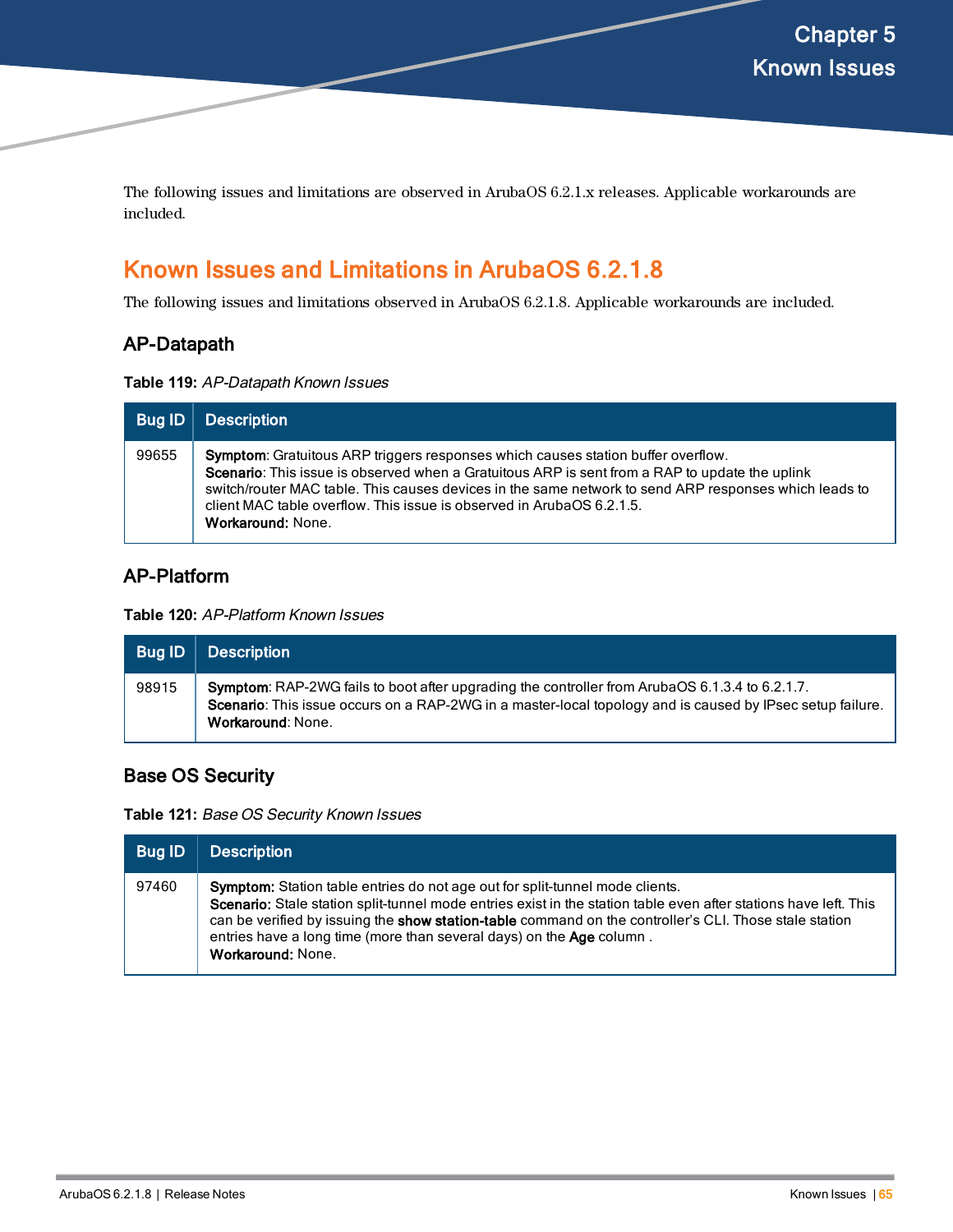## Captive Portal

| <b>Bug ID</b> | <b>Description</b>                                                                                                                                                                                                                                                                                                                                                                                                     |
|---------------|------------------------------------------------------------------------------------------------------------------------------------------------------------------------------------------------------------------------------------------------------------------------------------------------------------------------------------------------------------------------------------------------------------------------|
| 94675         | Symptom: Clients attempting to log out of captive portal authentication incorrectly receive the error<br>message, User not logged in.<br>Scenario: This issue occurs in ArubaOS 6.2.1.3, when a client that has completed captive portal<br>authentication tries to log out of the captive portal. The controller user table shows the client is still<br>authenticated and able to pass traffic.<br>Workaround: None. |

#### **Table 122:** Captive Portal Known Issues

# **Configuration**

| <b>Bug ID</b> | <b>Description</b>                                                                                                                                                                                                                                                                                                                                                                                                                                                                                       |
|---------------|----------------------------------------------------------------------------------------------------------------------------------------------------------------------------------------------------------------------------------------------------------------------------------------------------------------------------------------------------------------------------------------------------------------------------------------------------------------------------------------------------------|
| 94286         | <b>Symptom:</b> When the user tries to upgrade to ArubaOS 6.3.1.1 it fails with the following error <b>Not enough</b><br>flash/memory available (60 MB needed).<br><b>Scenario:</b> This issue occurs when a user tries to upgrade to ArubaOS 6.3.1.1 and is caused by an invalid<br>temporary file in the flash directory. This issue is observed on 600 Seriescontrollers.<br><b>Workaround:</b> This issue is resolved by deleting the invalid temporary file before upgrading to ArubaOS<br>6.3.1.3. |

#### Controller-Datapath

**Table 124:** Controller-Datapath Known Issues

| <b>Bug ID</b> | <b>Description</b>                                                                                                                                                                                                                                                                                                                                                                                                                                                         |
|---------------|----------------------------------------------------------------------------------------------------------------------------------------------------------------------------------------------------------------------------------------------------------------------------------------------------------------------------------------------------------------------------------------------------------------------------------------------------------------------------|
| 95706         | Symptom: A 7200 Series controller unexpectedly stops passing network traffic.<br>Scenario: This issue is triggered by a hardware error on a 7200 Series controller using auto-negotiated<br>Ethernet speeds.<br>Workaround: Manually define ethernet speeds for each port on the 7200 Series controller.                                                                                                                                                                   |
| 100375        | Symptom: The local 7240 controller is unable to pass the packets in the Last in First Out (LIFO) mode and<br>goes offline.<br>Scenario: This issue is observed when the ingress NAE free LIFO buffers are zero and the SOS didn't lease<br>the buffers at the same time. This causes the ingress NAE stall. This issue is observed in 7240 controllers<br>running ArubaOS 6.2.1.4.<br>Workaround: Upgrade to ArubaOS 6.2.1.6 to detect the reload issue on the controller. |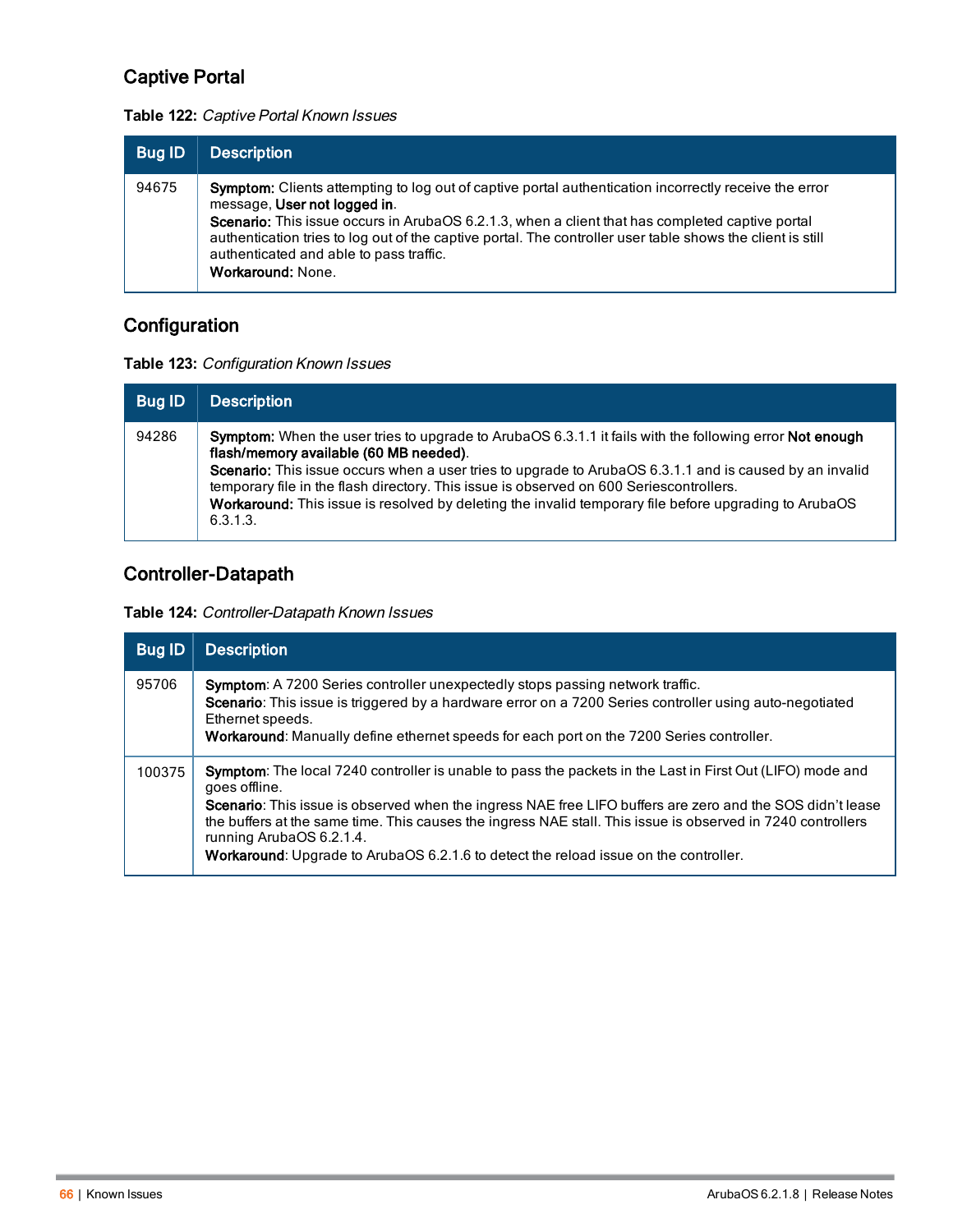## Controller-Platform

|  | Table 125: Controller-Platform Known Issues |  |
|--|---------------------------------------------|--|
|--|---------------------------------------------|--|

| <b>Bug ID</b>                                                                                                                       | <b>Description</b>                                                                                                                                                                                                                                                                                                                                                                                                          |
|-------------------------------------------------------------------------------------------------------------------------------------|-----------------------------------------------------------------------------------------------------------------------------------------------------------------------------------------------------------------------------------------------------------------------------------------------------------------------------------------------------------------------------------------------------------------------------|
| 76059<br>85289<br>92255<br>93467<br>93827<br>95431<br>96293<br>96791<br>96827<br>98196<br>99287<br>99360<br>99362<br>99472<br>99568 | Symptom: A controller reboots unexpectedly. The log files for the event listed the reason as Reboot Cause:<br>kernel panic.<br><b>Scenario:</b> This issue is seen in 7200 Series controller having a high density of IPv4 captive-portal users<br>configured. This results in a high number of httpd processes running on the controller. This issue observed<br>in ArubaOS 6.2.0.0 or later versions.<br>Workaround: None |
| 96115                                                                                                                               | Symptom: A local controller crashes unexpectedly and the log files for the event lists the reason for the<br>reboot as Kernel panic.<br><b>Scenario</b> : This issue is observed in 7220 controllers running ArubaOS 6.2.1.4.<br><b>Workaround: None.</b>                                                                                                                                                                   |

### LLDP

**Table 126:** LLDP Known Issues

| <b>Bug ID</b> | <b>Description</b>                                                                                                                                                                                                                                      |
|---------------|---------------------------------------------------------------------------------------------------------------------------------------------------------------------------------------------------------------------------------------------------------|
| 100439        | Symptom: Clients are unable to disable the 802.3 TLV power in the AP LLDP configuration. This results in<br>PoE allocation issue on the switches.<br>Scenario: This issue is observed in 7210 controllers running ArubaOS 6.2.1.7.<br>Workaround: None. |

## Remote AP

**Table 127:** Remote AP Known Issues

| Bug ID | <b>Description</b>                                                                                                                                                                                                                                                                                    |
|--------|-------------------------------------------------------------------------------------------------------------------------------------------------------------------------------------------------------------------------------------------------------------------------------------------------------|
| 99343  | Symptom: RAP randomly reestablishes a GRE tunnel.<br>Scenario: This issue is observed on a device connected to an untrusted RAP wired port that has the same<br>IP address as another RAP's default gateway.<br>Workaround: Include the RAP default gateway IP in validuser ACL. Enable enforce-dhcp. |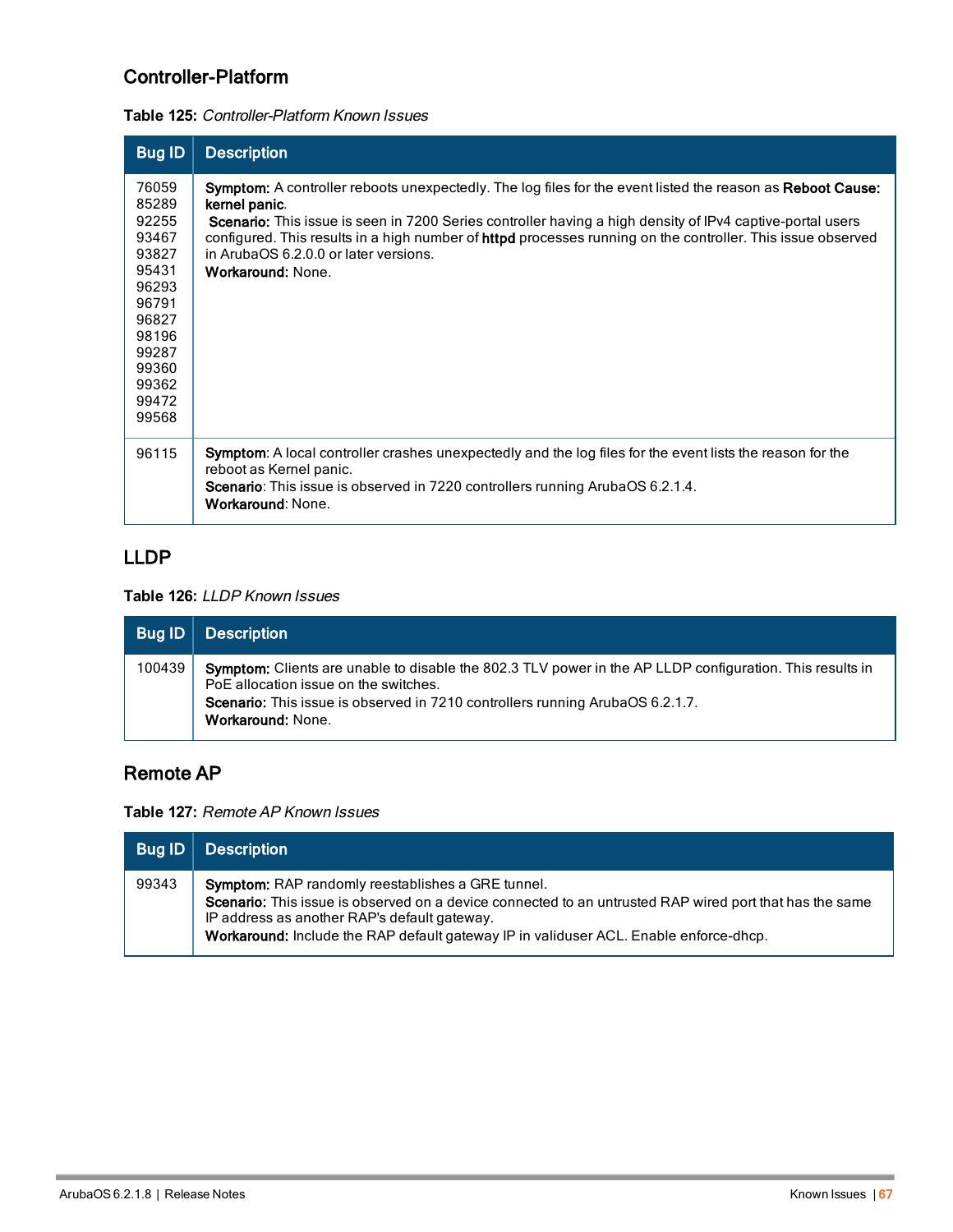#### **WebUI**

#### **Table 128:** WebUI Known Issues

| <b>Bug ID</b> | <b>Description</b>                                                                                                                                                                                                                                                                                                                                                                                                                                                                                      |
|---------------|---------------------------------------------------------------------------------------------------------------------------------------------------------------------------------------------------------------------------------------------------------------------------------------------------------------------------------------------------------------------------------------------------------------------------------------------------------------------------------------------------------|
| 76432         | Symptom: In the Client detail page, the trend is not displayed for Frame Rates To Client or Frame Rates<br>From Client.<br>Scenario: This issue is not limited to a specific controller model or release version.<br>Workaround: None                                                                                                                                                                                                                                                                   |
| 89070         | Symptom: The controller WebUI fails to respond when you navigate to the Monitoring > Clients window, and<br>attempt to view the status of a windows client that has been misclassified as an iPhone client.<br><b>Scenario:</b> This issue is observed in controllers running ArubaOS 6.2.1.3. It occurs only when viewing the<br>status for misclassified clients. This issue does not occur when viewing status information for Windows<br>clients that are correctly classified.<br>Workaround: None |

# Known Issues and Limitations in ArubaOS 6.2.1.7

The following issues have been reported in ArubaOS 6.2.1.7 and are being investigated.

#### Controller-Platform

**Table 129:** Controller-Platform Known Issues

| Bug ID | <b>Description</b>                                                                                                                                                                                                                                                                     |
|--------|----------------------------------------------------------------------------------------------------------------------------------------------------------------------------------------------------------------------------------------------------------------------------------------|
| 94304  | <b>Symptom:</b> A controller running ArubaOS 6.2.1.2 unexpectedly rebooted. Log files for the event listed the<br>reason for the reboot as Control Processor Kernel Panic.<br>Scenario: This issues occurs on controllers running ArubaOS 6.2.1.2 or later.<br><b>Workaround: None</b> |

# Known Issues and Limitations Prior to ArubaOS 6.2.1.7

The following issues and limitations were observed in releases prior to ArubaOS 6.2.1.7. Applicable workarounds are included.

#### 802.1X Authentication

**Table 130:** 802.1X Authentication Known Issues

| <b>Bug ID</b> | <b>Description</b>                                                                                                                                                                                                                                                                                                                                                                                                                                                                                                                     |
|---------------|----------------------------------------------------------------------------------------------------------------------------------------------------------------------------------------------------------------------------------------------------------------------------------------------------------------------------------------------------------------------------------------------------------------------------------------------------------------------------------------------------------------------------------------|
| 74663         | <b>Symptom:</b> Clients are not able to reauthenticate after rebooting or logging off the network.<br>Scenario: This issue is observed on a client running Windows 7 with machine authentication, and<br>connected to a Cisco phone. This issue only occurs when the eapol-logoff feature that handles EAPOL-<br>LOGOFF messages is enabled in the controller's 802.11X authentication profile.<br>Workaround: Disable the Handle EAPOL-Logoff setting in the 802.11X authentication profile (This setting<br>is disabled by default). |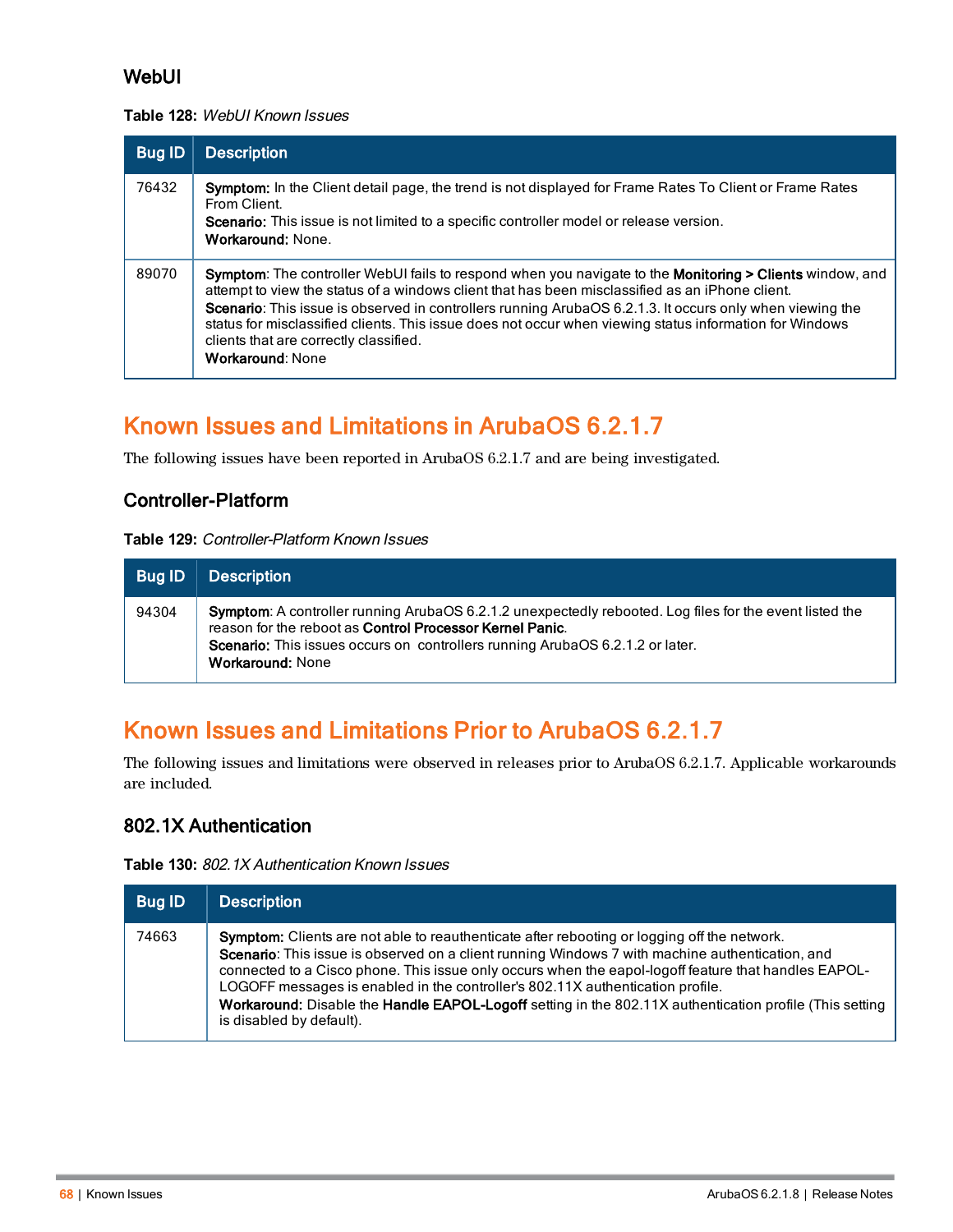## AMON

#### **Table 131:** AMON Known Issues

| <b>Bug ID</b> | <b>Description</b>                                                                                                                                                                                                                                                                                                                                                                                                  |
|---------------|---------------------------------------------------------------------------------------------------------------------------------------------------------------------------------------------------------------------------------------------------------------------------------------------------------------------------------------------------------------------------------------------------------------------|
| 94570         | Symptom: The Dashboard tab of the controller WebUI can display the incorrect user role for clients.<br>Scenario: This issue occurred in ArubaOS 6.2.1.4, when clients connected to a remote AP configured to<br>use split-tunnel forwarding mode.<br>Workaround: View client role information on the Monitoring tab of the controller WebUI, or issue the<br>command show user-table in the command-line interface. |

## AP-Wireless

| <b>Table 132: AP-Wireless Known Issues</b> |
|--------------------------------------------|
|--------------------------------------------|

| <b>Bug ID</b>                                                                                                                       | <b>Description</b>                                                                                                                                                                                                                                                                                                                                                                                                                                                        |
|-------------------------------------------------------------------------------------------------------------------------------------|---------------------------------------------------------------------------------------------------------------------------------------------------------------------------------------------------------------------------------------------------------------------------------------------------------------------------------------------------------------------------------------------------------------------------------------------------------------------------|
| 75564                                                                                                                               | Symptom: An internal process in an AP-135 running ArubaOS 6.1.3.3 restarts, causing that AP to<br>unexpectedly reboot.<br>Scenario: This issue can occur if the Collect Stats parameter is enabled in the WMS General profile, and<br>the Monitored Device Stats Update Interval parameter in the IDS General profile is set to a non-zero<br>value.<br>Workaround: Set the Monitored Device Stats Update Interval in the IDS General profile to 0, its default<br>value. |
| 69424<br>75874<br>78978<br>78981<br>79891<br>80054<br>87250<br>88619<br>88620<br>88989<br>89537<br>91689<br>93455<br>93811<br>94396 | Symptom: When upgraded to ArubaOS 6.2, an AP-125 crashed and rebooted.<br><b>Scenario:</b> This issue was observed when upgrading to ArubaOS 6.2 from ArubaOS 6.1.3.2 and later in<br>any deployment with an AP-125.<br>Workaround: None.                                                                                                                                                                                                                                 |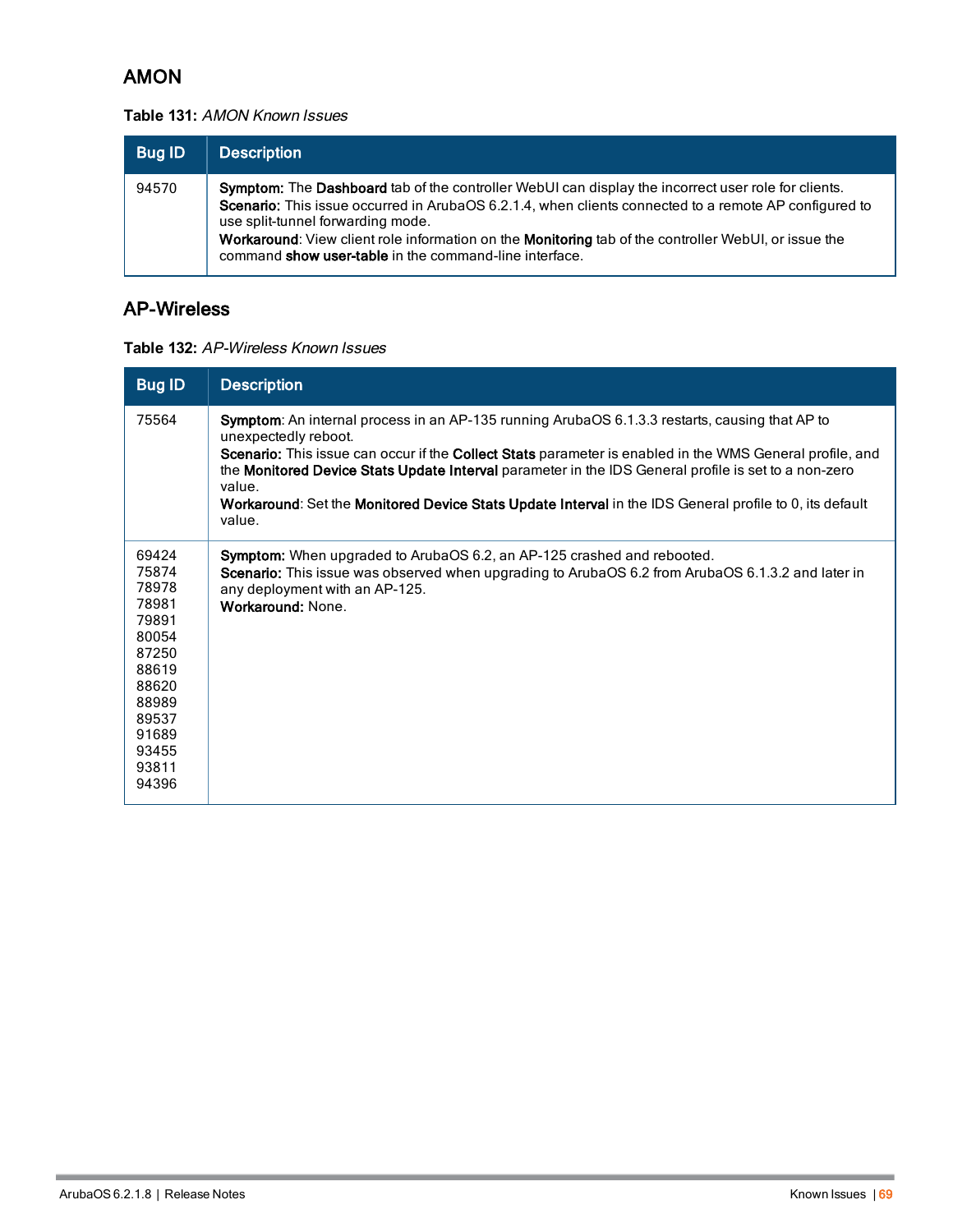## AP-Platform

|  |  | <b>Table 133: AP-Platform Known Issues</b> |  |  |
|--|--|--------------------------------------------|--|--|
|--|--|--------------------------------------------|--|--|

| <b>Bug ID</b>                                                                                                                                                                                                                                                                                      | <b>Description</b>                                                                                                                                                                                                                                                                          |
|----------------------------------------------------------------------------------------------------------------------------------------------------------------------------------------------------------------------------------------------------------------------------------------------------|---------------------------------------------------------------------------------------------------------------------------------------------------------------------------------------------------------------------------------------------------------------------------------------------|
| 58011 60846 60850<br>61100 61196 61537<br>61539 61540 63004<br>64156 64517 64524<br>64526 66118 66128<br>66133 66135 66185<br>66596 66659 67435<br>67670 67671 67673<br>67871 67872 67977<br>67978 67980 68875<br>68889 68934 68937<br>72069 74142 75366<br>75368 75369 75370<br>75539 75703 79854 | Symptom: A 650 controller reboots unexpectedly after enabling the internal AP.<br><b>Scenario:</b> This issue is observed in 650 controllers running ArubaOS 5.0 or later. The<br>internal AP is disabled when a 650 controller upgrades to ArubaOS 6.2.1.x.<br>Workaround: None.           |
| 89741 88763 89538<br>92872 92876 95060                                                                                                                                                                                                                                                             | Symptom: AP-125 access points unexpectedly rebooted.<br>Scenario: This issue was observed in AP-125 access points associated to a 7200 Series,<br>6000, or 3400 controller running ArubaOS 6.2.1.3.<br>Workaround: None                                                                     |
| 89916                                                                                                                                                                                                                                                                                              | Symptom: AP-125 access points unexpectedly rebooted, and log files for the event indicate<br>that the APs reboot because they are out of memory.<br>Scenario: This issue is observed AP-125 access points associated to a local controller<br>running ArubaOS 6.2.1.x.<br>Workaround: None. |
| 93955                                                                                                                                                                                                                                                                                              | Symptom: Windows Surface Pro does not allow traffic with MPDU aggregation disabled.<br><b>Scenario:</b> This issue occurs on AP-105 running ArubaOS 6.2.1.2.<br>Workaround: Enable MPDU aggregation.                                                                                        |

# Air Management -IDS

**Table 134:** Air Management - IDS Known Issues

| Bug ID | <b>Description</b>                                                                                                                                                                                                                                                                                       |
|--------|----------------------------------------------------------------------------------------------------------------------------------------------------------------------------------------------------------------------------------------------------------------------------------------------------------|
| 93516  | <b>Symptom:</b> An AP incorrectly reported a Overflow IE detection warning.<br>Scenario: This issue occurred when an AP associated to a controller running ArubaOS 6.2.1.2 in a<br>master-local topology incorrectly detected its own MAC address as a device sending malformed IE.<br>Workaround: None. |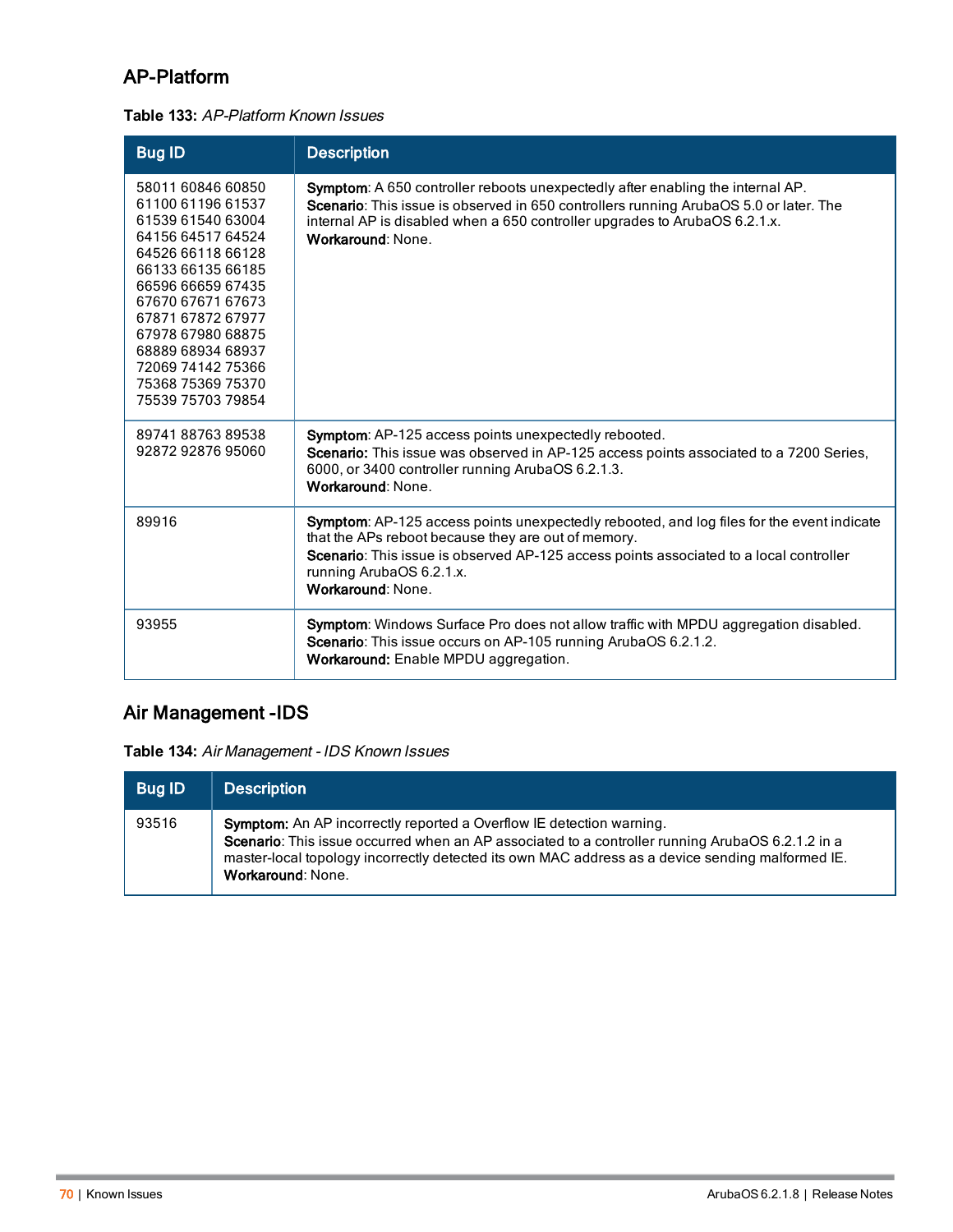#### Authentication

| <b>Bug ID</b> | <b>Description</b>                                                                                                                                                                                                                                                                                                                                                                                                                                                                                                                                                                                                                                                                                                                                                            |
|---------------|-------------------------------------------------------------------------------------------------------------------------------------------------------------------------------------------------------------------------------------------------------------------------------------------------------------------------------------------------------------------------------------------------------------------------------------------------------------------------------------------------------------------------------------------------------------------------------------------------------------------------------------------------------------------------------------------------------------------------------------------------------------------------------|
| 55867         | <b>Symptom:</b> The client is placed in the VLAN provided by 802.1X default role, instead of the VLAN defined<br>by the Vendor Specific Attributes (VSA).<br>Scenario: This issue is found in controllers where the role-based VLAN derivation is configured for a<br>machine role and 802.1X default role, with a RADIUS server sending the VLAN through the VSA. The<br>client is placed in the VLAN provided by the 802.1X default role, because the VLAN provided by the<br>802.1x default role overrides the VLAN sent through the VSA. This issue is found in controllers running<br>ArubaOS 6.0.0.0 and later with 802.1X configured and machine authentication enabled.<br>Workaround: Remove the VLAN from the 802.1X authenticated role and machine authentication. |

#### **Table 135:** Authentication Known Issues

# Base OS Security

**Table 136:** Base OS Security Known Issues

| <b>Bug ID</b> | <b>Description</b>                                                                                                                                                                                                                                                                                                                                                                                                                                                                                                                                                                                                                      |
|---------------|-----------------------------------------------------------------------------------------------------------------------------------------------------------------------------------------------------------------------------------------------------------------------------------------------------------------------------------------------------------------------------------------------------------------------------------------------------------------------------------------------------------------------------------------------------------------------------------------------------------------------------------------|
| 85453         | Symptom: An internal controller process (resolvewrap) stops responding at random intervals when a<br>RADIUS authentication server is configured with a host name.<br>Scenario: This crash does not have any impact on the ArubaOS operation as the resolvewrap process is<br>used only for resolving the host name configured for authentication server periodically. If host-name<br>resolution fails due to a crash then subsequent attempts to resolve the host name are successful.<br>Workaround: If this crash is observed continually, use an IP address is used instead of a host name in the<br>server authentication profile. |
| 76424         | Symptom: Issuing the CLI command aaa user delete all on a 7200 Series controller managing over<br>14,000 users causes internal controller process modules that manage AP management, user association<br>and user authentication to become busy and cause the controller to become unresponsive.<br>Scenario: This issue occurred on a 7200 Series controller running ArubaOS 6.2.x.x.<br>Workaround: Delete fewer users at a time.                                                                                                                                                                                                     |
| 79467         | Symptom: User table entries for users that disconnect from the network are not correctly aging out and<br>getting removed from the controller user table.<br>Scenario: This issue was observed on a 7240 local controller running ArubaOS 6.2.0.2 in a master/local<br>topology.<br>Workaround: None.                                                                                                                                                                                                                                                                                                                                   |
| 81243         | Symptom: When an AP boots up, the controller log files display the message AP-Group is not present in<br>the RADIUS server for username= <mac address="">; AP will take the ap-group as provisioned in the AP.<br/>Scenario: This message appears when an AP boots, and although it does not indicate a problem with the<br/>boot process, the current wording of the message can be confusing. The error message is not limited to<br/>any specific AP model or software version.<br/>Workaround: No workaround is needed since this error message does not indicate a functionality issue.</mac>                                      |
| 86867         | Symptom: When a user role and an ACL configured as the ip access-group on an AP or remote AP (RAP)<br>interface have the same name, the AP/RAP traffic is assigned the user role ACL instead of the ip access-<br>group ACL.<br>Scenario: This issue was observed on a controller running ArubaOS 6.2.1.2.<br>Workaround: Do not create an ACL for the IP access-group that has a name matching that of any user-<br>role in the configuration.                                                                                                                                                                                         |
| 95546         | Symptom: The 7210 controller reboots frequently and the log files for the event display the reason for the<br>reboot as Datapath Timeout.<br>Scenario: The trigger of this issue is not known. This issue is observed in 7210 controllers running<br>ArubaOS 6.3.1.2.<br>Workaround: None.                                                                                                                                                                                                                                                                                                                                              |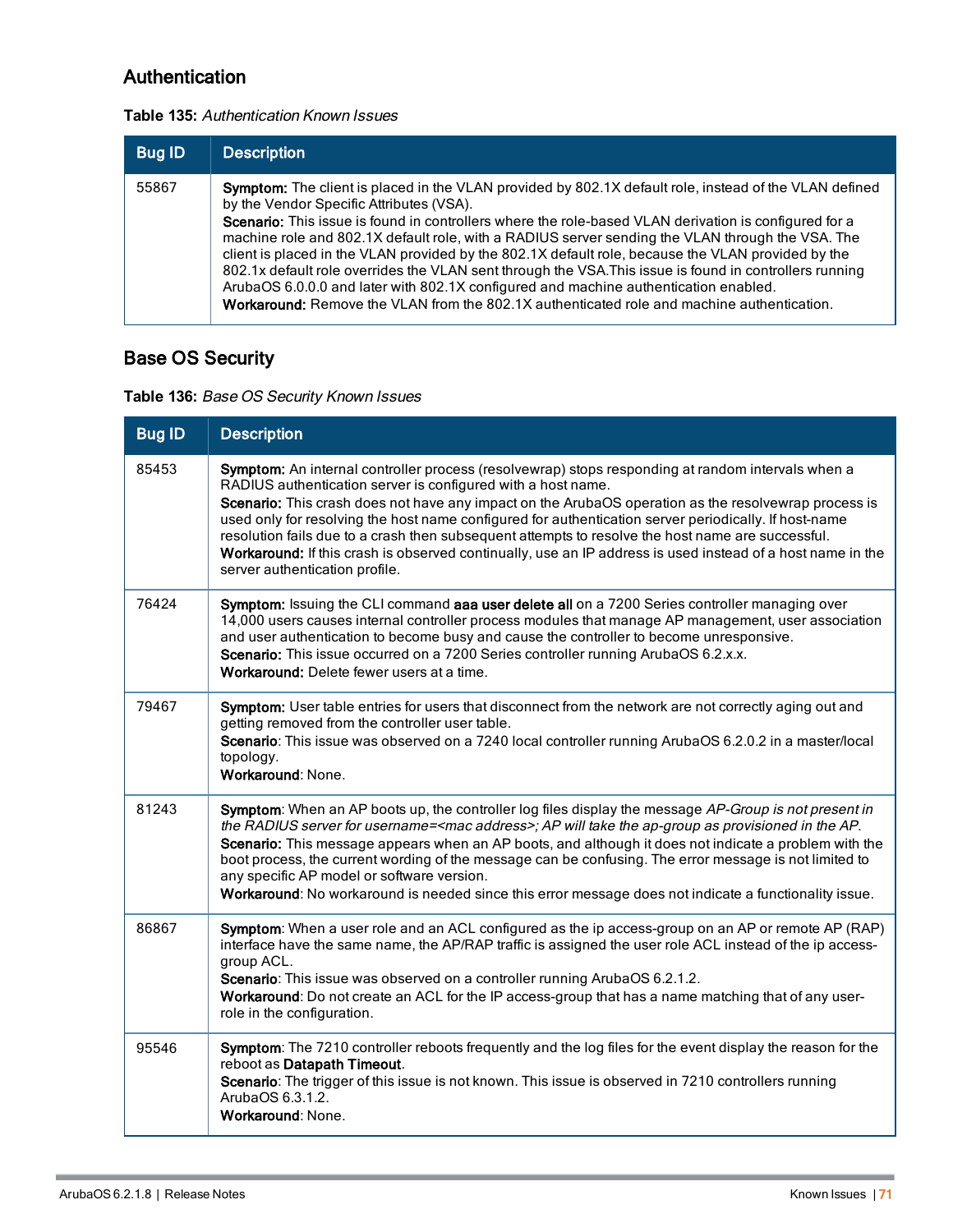## Captive Portal

| <b>Bug ID</b> | <b>Description</b>                                                                                                                                                                                                                                                                                                                                                                                                    |
|---------------|-----------------------------------------------------------------------------------------------------------------------------------------------------------------------------------------------------------------------------------------------------------------------------------------------------------------------------------------------------------------------------------------------------------------------|
| 94675         | Symptom: Clients attempting to log out of captive portal authentication incorrectly receive the error<br>message "User not logged in"<br>Scenario: This issue occurs in ArubaOS 6.2.1.3 when a client that has completed captive portal<br>authentication tries to log out of the captive portal. The controller user table shows the client is still<br>authenticated and able to pass traffic.<br>Workaround: None. |

#### **Table 137:** Captive Portal Known Issues

# Controller-Datapath

|  | Table 138: Controller-Datapath Known Issues |
|--|---------------------------------------------|
|--|---------------------------------------------|

| <b>Bug ID</b>                                                                                                              | <b>Description</b>                                                                                                                                                                                                                                                                                                                                                                                                                                                                                                                                                                                                         |
|----------------------------------------------------------------------------------------------------------------------------|----------------------------------------------------------------------------------------------------------------------------------------------------------------------------------------------------------------------------------------------------------------------------------------------------------------------------------------------------------------------------------------------------------------------------------------------------------------------------------------------------------------------------------------------------------------------------------------------------------------------------|
| 82402<br>84212<br>86636<br>87552<br>89437<br>90466<br>91280<br>93591<br>94721<br>94727<br>95074<br>95624<br>95643<br>95644 | Symptom: A controller unexpectedly rebooted. The controller log files listed the reason for the event as<br>Nanny rebooted machine - httpd_wrap process died.<br><b>Scenario:</b> This issue occurs on a controllers running ArubaOS 6.2.x.x.<br>Workaround: None.                                                                                                                                                                                                                                                                                                                                                         |
| 84585<br>92227<br>92228<br>92883                                                                                           | Symptom: Traffic can fail to pass a network with heavy traffic (such as high levels of packet replication),<br>and AES-CCM or one another encryption/decryption modes is enabled.<br>Scenario: This issue was identified on a 7200 Series controller connected to 2000 APs when Gratuitous<br>ARP messages were replicated and sent to clients.<br>Workaround: None                                                                                                                                                                                                                                                        |
| 90923                                                                                                                      | Symptom: When VLAN 1 on the controller uses source network address translation (NAT) for all traffic<br>routed from VLAN 1, and the controller uses a different uplink VLAN to connect to remote and campus<br>APs, the APs on the controller come up with ID flags, indicating that the APs are inactive and have not<br>downloaded a configuration. The APs are not be operational in this state.<br>Scenario: This issue occurs in ArubaOS 6.2.x.x in deployments using control plane security<br>Workaround: Issue the command interface vlan 1 no ip nat inside to disable NAT for all traffic routed from<br>VLAN 1. |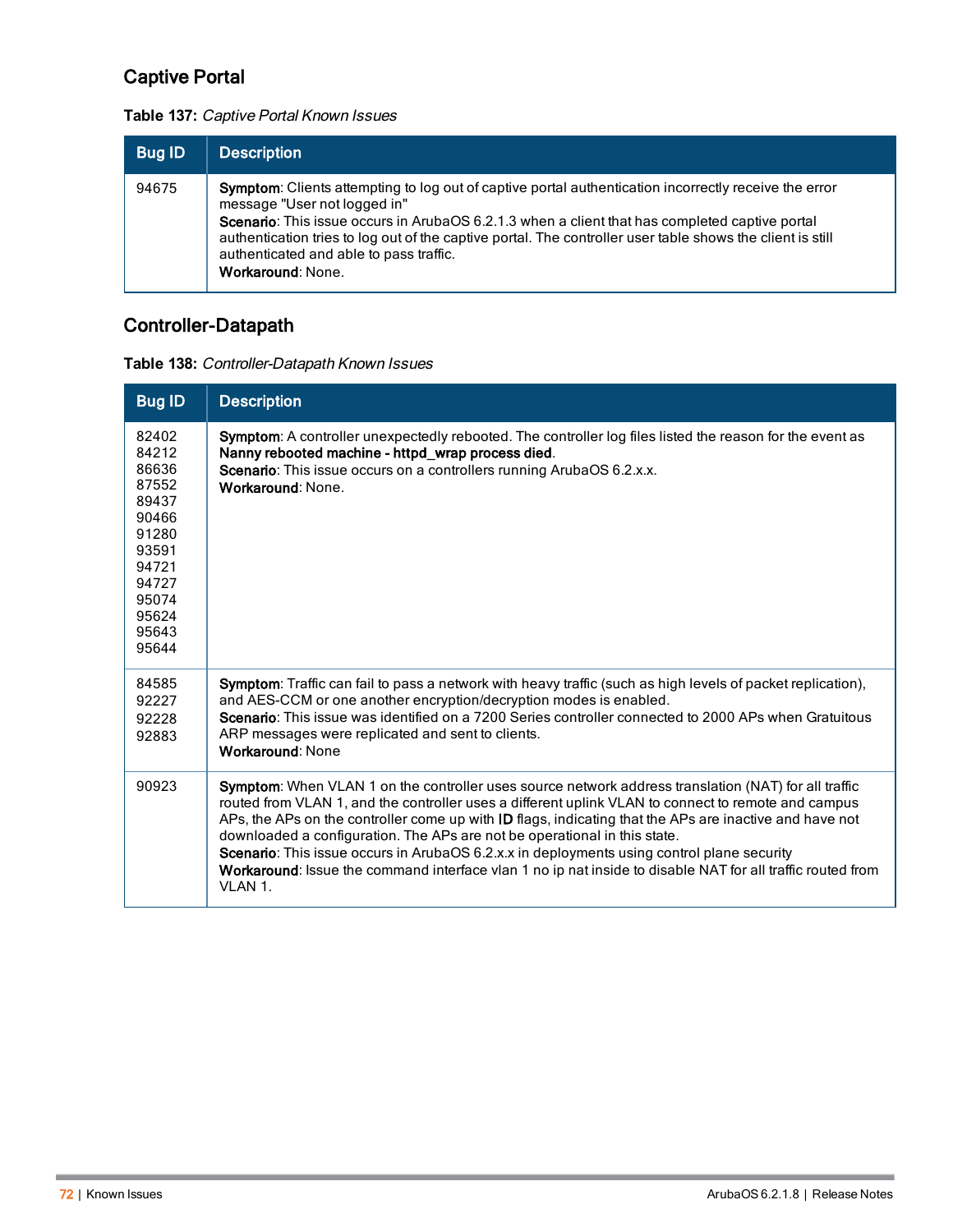## Controller-Platform

### **Table 139:** Controller-Platform Known Issues

| <b>Bug ID</b>  | <b>Description</b>                                                                                                                                                                                                                                                                                                                                                                                                                                                                                                                                                                                                                                                                                                                                                                                                                                                                                                                                                       |
|----------------|--------------------------------------------------------------------------------------------------------------------------------------------------------------------------------------------------------------------------------------------------------------------------------------------------------------------------------------------------------------------------------------------------------------------------------------------------------------------------------------------------------------------------------------------------------------------------------------------------------------------------------------------------------------------------------------------------------------------------------------------------------------------------------------------------------------------------------------------------------------------------------------------------------------------------------------------------------------------------|
| 69277          | Symptom: The Point-to-Point Tunneling Protocol (PPTP) VPN connection is lost when a user tries to<br>connect to the PPTP server using a Windows 7 client as the VPN client, then switches to split-tunnel<br>forwarding mode.<br>Scenario: This issue is seen in ArubaOS 6.1.3.2.<br>Workaround: None                                                                                                                                                                                                                                                                                                                                                                                                                                                                                                                                                                                                                                                                    |
| 74428<br>88758 | Symptom: On the dual-personality RJ45 ports 0/0/0 and 0/0/1, if the port speed is forced from/to 1 Gbps<br>to/from 10/100 Mbps when traffic is flowing, traffic forwarding on the port can stop in an unintended<br>manner.<br>Scenario: This issue has been observed in 7200 Series controller running ArubaOS 6.2.x.x in<br>configurations or topologies where traffic is flowing. The trigger is unknown.<br>Workaround: Change the speed on the port by shutting the port., changing the speed on the port, then<br>opening the port.                                                                                                                                                                                                                                                                                                                                                                                                                                |
| 76220          | Symptom: A controller crashes due to a virtual AP configuration change.<br>Scenario: In a high traffic deployment, when a virtual AP with active client associations is removed from an<br>AP group, a race condition may trigger a controller crash.<br>Workaround: Before removing a virtual AP profile from an AP group, wait for all active associated clients<br>to disassociate or time out. Use the show ap association command to verify the virtual AP client<br>association status.                                                                                                                                                                                                                                                                                                                                                                                                                                                                            |
| 84597<br>83623 | Symptom: Campus APs may not come up properly in a topology where a firewall between the AP and<br>controller only allow communications from certain IP address through the firewall. The issue occurs if the<br>AP communicates to the controller using the VRRP address, and this is communication is allowed through<br>the firewall, but the control plane security feature causes the controller to communicate to the AP using its<br>controller IP as its source IP address, which fails to pass the firewall.<br>Scenario: This issue is not limited to any specific controller model or software version, and can occur in<br>networks. Controller are using VRRP redundancy, there is a firewall between the<br>controllers and the campus AP, and the campus AP terminates at the VRRP IP<br>Workaround: In the event that only the VRRP to AP communications are allowed, allowing the controller-<br>ip address through the firewall may resolve this issue. |
| 86903          | Symptom: An M3 controller module may not consistently respond to ping messages for the first 1-2<br>minutes after that module reboots.<br>Scenario: This issue occurs if the management port on an M3 controller module running ArubaOS 6.2.1.2<br>is connected to a VLAN that sees very low levels of broadcast or multicast traffic (less than 1<br>packet/second). This issue is not seen with M3 controller modules connected to VLANs with higher levels<br>of traffic.<br>Workaround: None.                                                                                                                                                                                                                                                                                                                                                                                                                                                                        |
| 93005          | Symptom: The controller WebUI and CLI stops responding. The log files list the reason for the event as a<br>crash in the internal process that manages the command-line interface.<br>Scenario: This issue was observed in a 7240 controller running ArubaOS 6.2.1 x in a master-local<br>topology.<br>Workaround: None.                                                                                                                                                                                                                                                                                                                                                                                                                                                                                                                                                                                                                                                 |
| 93011          | Symptom: Users may be unexpectedly logged out of the controller WebUI.<br>Scenario: This issue was observed in ArubaOS 6.2.1.4, when users accessed the controller using the<br>WebUI.<br>Workaround: Access the controller through the command-line interface                                                                                                                                                                                                                                                                                                                                                                                                                                                                                                                                                                                                                                                                                                           |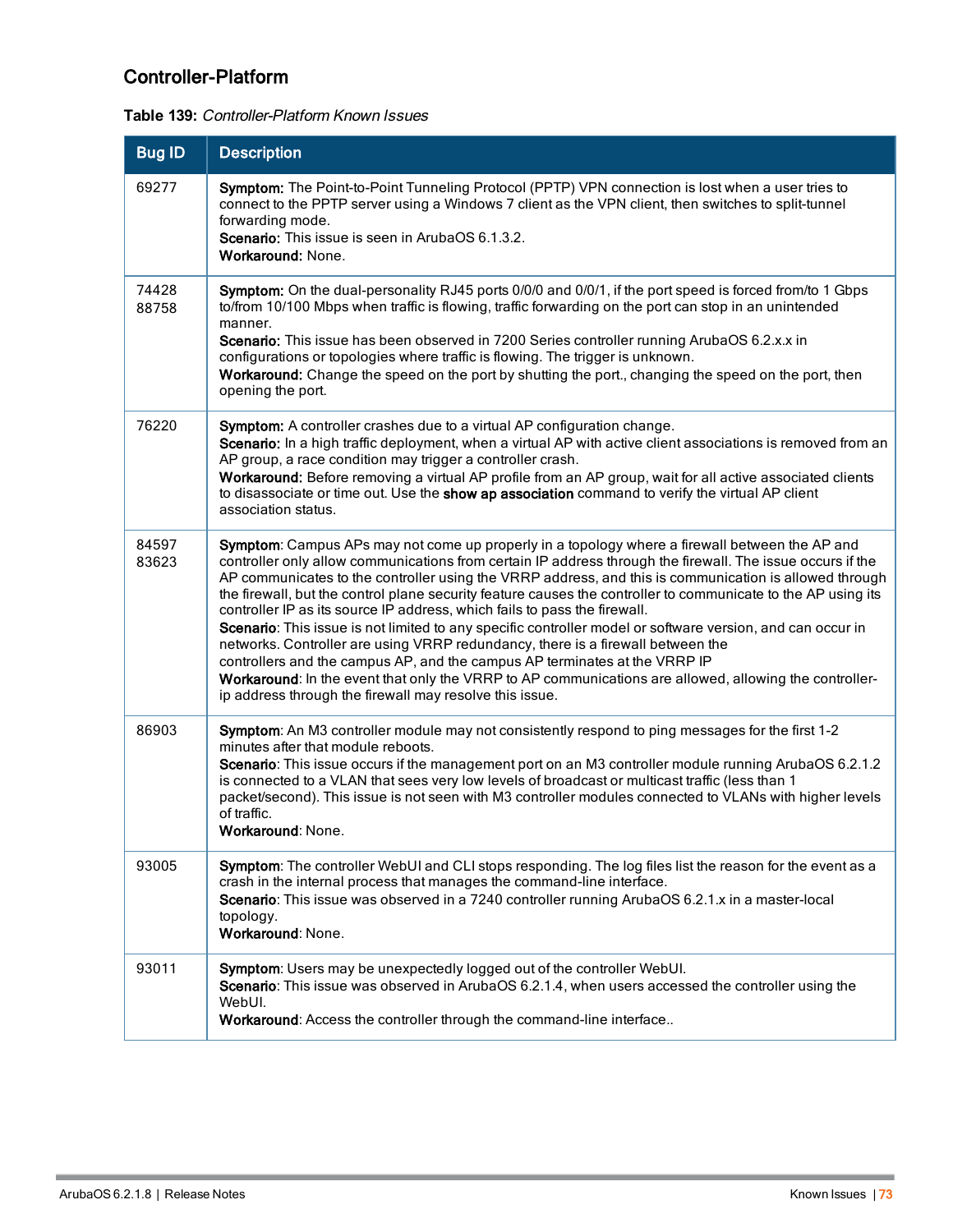## DHCP

## **Table 140:** DHCP Known Issues

| <b>Bug ID</b> | Description                                                                                                                                                                                                                                                                                                                                                                                          |
|---------------|------------------------------------------------------------------------------------------------------------------------------------------------------------------------------------------------------------------------------------------------------------------------------------------------------------------------------------------------------------------------------------------------------|
| 91099         | Symptom: Clients connected to the wired port on a remote AP occasionally fail to get an IP address. This<br>issue is under investigation, and the root cause is not yet identified.<br>Scenario: This issue occurred in 7200 Series controllers running ArubaOS 6.2.1.1, and was triggered<br>when the controller failed to send DHCP offers to the AP via a GRE tunnel.<br><b>Workaround: None.</b> |

## IDS

### **Table 141:** IDS Known Issues

| Bug ID | <b>Description</b>                                                                                                                                                                                                              |
|--------|---------------------------------------------------------------------------------------------------------------------------------------------------------------------------------------------------------------------------------|
| 90630  | Symptom: Log messages incorrectly warn of a blocked ACK DoS attack from a valid client.<br>Scenario: This issue was identified in a 6000 controller running ArubaOS 6.2.0.2 in a master-local<br>topology.<br>Workaround: None. |

## IPsec

### **Table 142:** IPsec Known Issues

| <b>Bug ID</b> | <b>Description</b>                                                                                                                                                                                                                                                                                                                                                                                                                                                                                                                                                                                                                                                                                                                                                              |
|---------------|---------------------------------------------------------------------------------------------------------------------------------------------------------------------------------------------------------------------------------------------------------------------------------------------------------------------------------------------------------------------------------------------------------------------------------------------------------------------------------------------------------------------------------------------------------------------------------------------------------------------------------------------------------------------------------------------------------------------------------------------------------------------------------|
| 75891         | <b>Symptom:</b> When an idle user times out, the controller does not send a ping request before aging out the<br>user. The user is aged out immediately. This applies to VPN and VIA-VPN users as well. When the users<br>age out, the VPN tunnel will also go down.<br>Scenario: This occurs on controllers running ArubaOS 6.2.x.x, when there is no data for the user during<br>the ageout time period. For VPN and VIA-VPN users, if the IPsec tunnel does not have any data for the<br>configured user ageout time, the user will age out and the tunnel will be deleted.<br>Workaround: Increase the value of the user ageout time. The default value is five minutes. This issue can<br>also be avoided if you ensure that there is always some data sent from the user. |

## IPv6

**Table 143:** IPv6 Known Issues

| <b>Bug ID</b> | <b>Description</b>                                                                                                                                                                                                                                                                                                                                                                                                                                                                                                                                                                                                                                                                                                                                                         |
|---------------|----------------------------------------------------------------------------------------------------------------------------------------------------------------------------------------------------------------------------------------------------------------------------------------------------------------------------------------------------------------------------------------------------------------------------------------------------------------------------------------------------------------------------------------------------------------------------------------------------------------------------------------------------------------------------------------------------------------------------------------------------------------------------|
| 74367         | Symptom: Clients using temporary IPv6 addresses are not be able to communicate as traffic is getting<br>dropped.<br>Scenario: A client can support up to four IPv6 addresses. The usage of temporary IPv6 addresses on the<br>clients generates additional IPv6 addresses and sends traffic using all these IPv6 addresses, which<br>exceeds the limitation of four IPv6 entries for the client in the user-table. The issue occurs on the<br>controllers that support IPv6 clients.<br>Workaround: Delete unused IPv6 addresses from the user-table with the command aaa ipv6 user delete<br><ip address="">, increase the time that a client keeps the temporary IPv6 address before changing to a new<br/>address, or Avoid the usage of temporary IPv6 addresses.</ip> |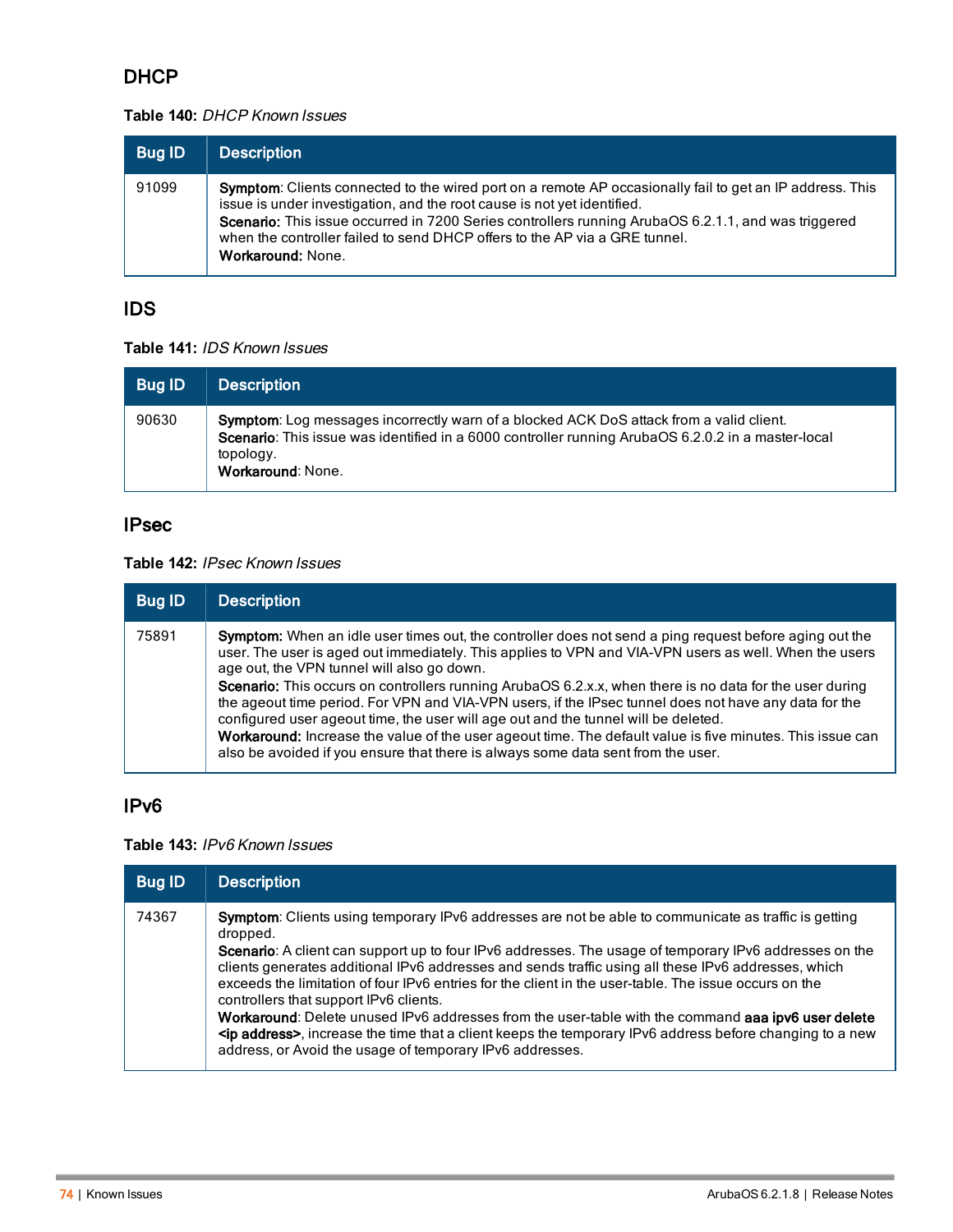## Management Authentication

|  |  |  | Table 144: Management Authentication Known Issues |  |  |
|--|--|--|---------------------------------------------------|--|--|
|--|--|--|---------------------------------------------------|--|--|

| <b>Bug ID</b> | <b>Description</b>                                                                                                                                                                                                                                                                                                                                                                            |
|---------------|-----------------------------------------------------------------------------------------------------------------------------------------------------------------------------------------------------------------------------------------------------------------------------------------------------------------------------------------------------------------------------------------------|
| 81517         | Symptom: The controller log files are being flooded with the error Datapath-UserRem (IPv4/L2) failed:<br>mac= <controller-mac-addr>.<br/>Scenario: This issue occurred in ArubaOS 6.2.0.0 on an M3 controller and an AP-93 remote AP operating<br/>in split-tunnel forwarding mode and configured to support captive portal authentication.<br/><b>Workaround: None</b></controller-mac-addr> |

# Master-Redundancy

**Table 145:** Master-Redundancy Known Issues

| <b>Bug ID</b> | <b>Description</b>                                                                                                                                                                                                                                                                                                                                                                                                  |
|---------------|---------------------------------------------------------------------------------------------------------------------------------------------------------------------------------------------------------------------------------------------------------------------------------------------------------------------------------------------------------------------------------------------------------------------|
| 70343         | Symptom: Custom captive portal pages are not synced between a master and standby controller when set<br>up to do so.<br><b>Scenario</b> : For all software versions, when the standby becomes the master, the custom captive portal page<br>will no longer show up during CP authentication. The database synchronize command only copies<br>database files and RF plan floor plan backgrounds.<br>Workaround: None |
| 75367         | Symptom: Enabling web-server debug logging using the CLI command logging level debugging system<br>subcat webserver does not take effect until you restart the HTTPD process.<br>Scenario: This happens on all controller models running ArubaOS 3.x, 5.x and 6.x software versions when<br>web-server debug logging mode is enabled.<br>Workaround: Restart the HTTPD process in order to enable debug logging.    |

## **Mobility**

|  | Table 146: Mobility Known Issues |  |
|--|----------------------------------|--|
|--|----------------------------------|--|

| <b>Bug ID</b>  | <b>Description</b>                                                                                                                                                                                                                                                                                                                                                                                                                                                                                                                                                                          |
|----------------|---------------------------------------------------------------------------------------------------------------------------------------------------------------------------------------------------------------------------------------------------------------------------------------------------------------------------------------------------------------------------------------------------------------------------------------------------------------------------------------------------------------------------------------------------------------------------------------------|
| 58883<br>60328 | Symptom: In a Layer-3 IP mobility enabled network, when the client moves from a Home Agent network to<br>a Foreign Agent network, the IPv4 address of the client changes. This prevents the client from sending<br>traffic.<br>Scenario: Layer-3 IP mobility does not work when IPv6 packet processing is enabled on the controller.<br>This issue is found in controllers running ArubaOS 6.2.x.x<br>Workaround: Do not issue the router enable command along with the ipv6 enable command in the<br>controller.                                                                           |
| 92453          | Symptom: Users connecting to an AP or controller with IP mobility enabled are unable pass any traffic<br>Scenario: This issue was first identified in ArubaOS 6.2.1.3, and is not specific to any controller model.<br>This issue is triggered when client roams between an ESSID with IP mobility enabled and an ESSID with<br>IP mobility disabled.<br>Workaround: Clear the IP mobile host entry using by issuing the CLI command clear ip mobile host<br><client-mac-address>. After clearing the client IP mobile host entry, the client is able to pass traffic.</client-mac-address> |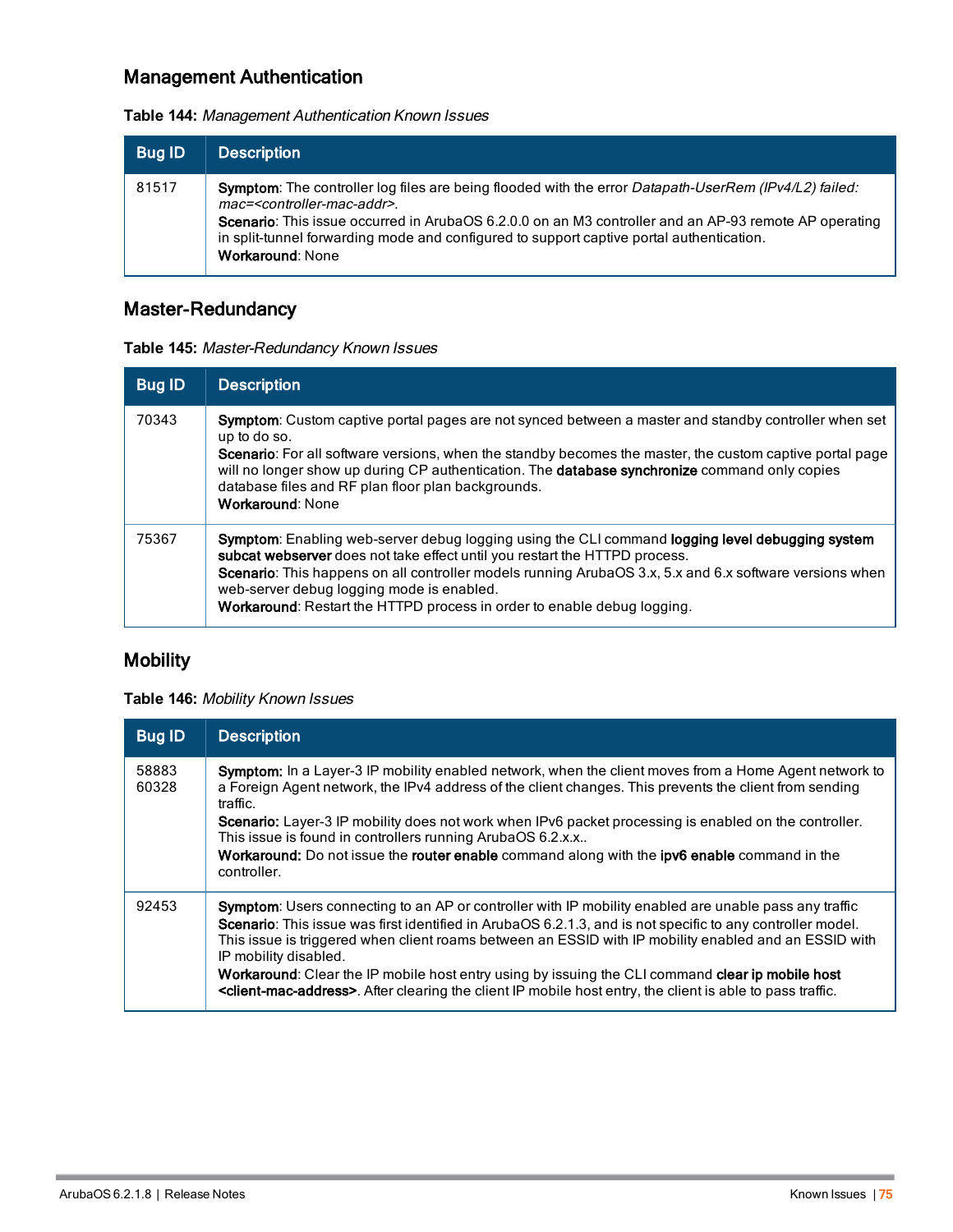# Remote AP

## **Table 147:** Remote AP Known Issues

| <b>Bug ID</b>  | <b>Description</b>                                                                                                                                                                                                                                                                                                                                                                                                                                                       |
|----------------|--------------------------------------------------------------------------------------------------------------------------------------------------------------------------------------------------------------------------------------------------------------------------------------------------------------------------------------------------------------------------------------------------------------------------------------------------------------------------|
| 83002          | <b>Symptom</b> : A wireless client connected to a backup virtual AP configured in bridge forwarding mode is<br>unable to get an IP address from an assigned VLAN.<br><b>Scenario:</b> This issue occurred when the controller upgraded to ArubaOS 6.2.x.x.<br><b>Workaround:</b> Once the AP connects to the controller, remove the virtual AP profile from the ap-group/ap-<br>name configuration, then return the virtual AP profile to the ap-group/ap-name settings. |
| 84004<br>85499 | Symptom: In some instances calls from IP phones connected to a RAP-3WN AP fail because the AP drops<br>packets.<br><b>Scenario:</b> This issue occurs on IP phones connected to an AP in tunnel forwarding mode, and was first<br>identified in ArubaOS 6.2.0.2.<br>Workaround: None                                                                                                                                                                                     |

# Station Management

|  |  | Table 148: Station Management Known Issues |  |  |
|--|--|--------------------------------------------|--|--|
|--|--|--------------------------------------------|--|--|

| <b>Bug ID</b>  | <b>Description</b>                                                                                                                                                                                                                                                                                                                                                                                                                                                                                                                                                                                                                                                                                                                                                                                                        |
|----------------|---------------------------------------------------------------------------------------------------------------------------------------------------------------------------------------------------------------------------------------------------------------------------------------------------------------------------------------------------------------------------------------------------------------------------------------------------------------------------------------------------------------------------------------------------------------------------------------------------------------------------------------------------------------------------------------------------------------------------------------------------------------------------------------------------------------------------|
| 72194          | Symptom: When VLAN pooling is used with the assignment type EVEN, the user VLAN changes when the<br>client roams from AP to AP, but the IP address remains the same until a release/renew is executed on the<br>client device.<br>Scenario: This issue occurs on any controller model with the VLAN mobility and preserve VLAN features<br>enabled. When these features are enabled, the bridge table of the controller keeps user entries for 12<br>hours. This issue occurs when the STM module (an internal process) of the controller does not find the<br>entry in the bridge lookup result.<br>Workaround: Disable VLAN mobility and the preserve VLAN feature.                                                                                                                                                     |
| 86620<br>88646 | Symptom: The output of the following commands incorrectly display entries that should have aged out.<br>show ap debug client-table<br>$\bullet$<br>show ap remote debug association<br>$\bullet$<br>show ap association<br>$\bullet$<br>show user<br>$\qquad \qquad \bullet$<br>Scenario: This issue was observed in networks where controllers are managing a heavy traffic load and<br>many users are roaming between APs.<br>Workaround: This is a display issue only, and does not impact controller or AP functions.<br>To remove for stale entries in the client table, reboot the AP.<br>$\bullet$<br>To remove stale entries in the AP association tables, issue the command process restart stm.<br>$\bullet$<br>To remove stale entries in the user table, issue the command process restart auth.<br>$\bullet$ |
| 90390          | Symptom: IP phones connected to the wired port on a remote AP get disconnected.<br>Scenario: This issue was identified in ArubaOS 6.2.1.x, and is triggered when GRE tunnels from the wired<br>port get dropped.<br>Workaround: Reboot the remote AP to restore connectivity to the IP phones.                                                                                                                                                                                                                                                                                                                                                                                                                                                                                                                            |
| 91224          | Symptom: An AP unexpectedly reboots. The controller log files list the reason for the event as Unexpected<br>stm (Station management) runtime error.<br>Scenario: This issue occurred on M3 controller modules running ArubaOS 6.2.1.4 in a master-local<br>topology.                                                                                                                                                                                                                                                                                                                                                                                                                                                                                                                                                     |
| 100799         | Symptom: Wireless clients fail to associate to an SSID. The controller log files for the event listed the<br>reason as Capability requested by STA unsupported by AP.<br>Scenario: This issue is seen for a Virtual AP profile that does not have a VLAN configured. This issue is<br>observed in controllers running ArubaOS 6.2.1.5.<br>Workaround: Add a VLAN ID to the Virtual AP profile.                                                                                                                                                                                                                                                                                                                                                                                                                            |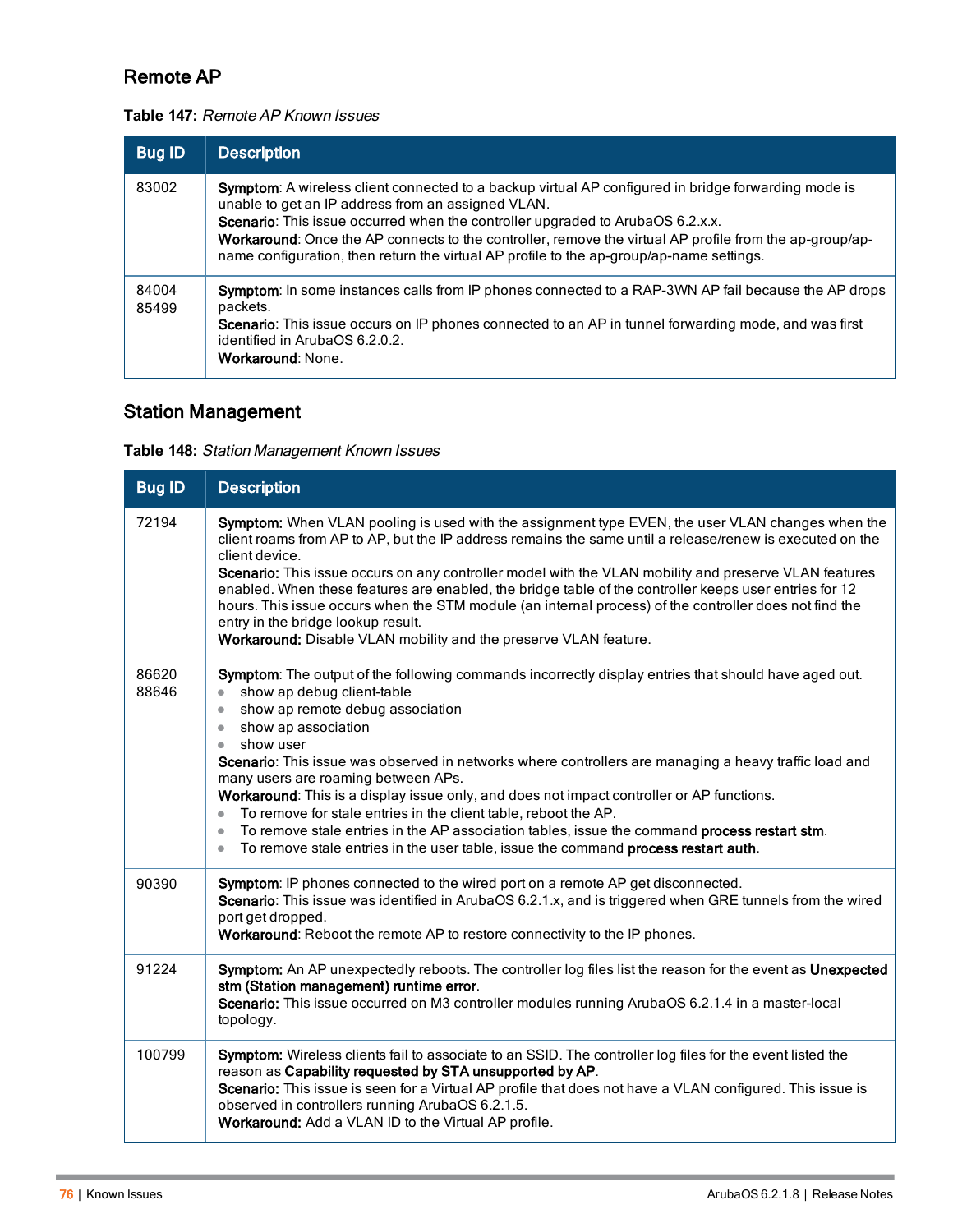## Startup Wizard

## **Table 149:** Startup Wizard Known Issues

| <b>Bug ID</b> | <b>Description</b>                                                                                                                                                                                                                                                                                                                                                                                                                                                                                            |
|---------------|---------------------------------------------------------------------------------------------------------------------------------------------------------------------------------------------------------------------------------------------------------------------------------------------------------------------------------------------------------------------------------------------------------------------------------------------------------------------------------------------------------------|
| 72740         | Symptom: The Controller Wizard, Campus AP Wizard, and Remote AP Wizard display a blank page when<br>the LDAP server attributes contain special characters.<br><b>Scenario:</b> This issue occurs on controllers running ArubaOS 6.2.x.x when the LDAP server attributes<br>contains special characters.<br><b>Workaround:</b> Ensure that the LDAP server attributes do not have special characters.                                                                                                          |
| 77057         | <b>Symptom:</b> In the <b>Remote APWizard</b> , the Split Tunnel role configuration requires an additional ACL to<br>automatically generate roles.<br><b>Scenarios:</b> This issue occurs on controllers running ArubaOS 6.2.x.x if the svc-dhcp permit rule is missing<br>in the access list of \$APGROUPNAME_default_role in the Remote AP Wizard. Due to this, the IP<br>addresses cannot be assigned to the clients.<br>Workaround: Add the any any svc-dhcp permit ACL rule under the ACL in position 1. |
| 81063         | Symptom: The Authentication port configuration cannot be applied to the LDAP server.<br>Scenario: This issue occurs on controllers running ArubaOS 6.2.x.x when an invalid command is sent to<br>the controller from Campus AP or WLAN Wizards.<br><b>Workaround:</b> Manually configure the authentication port for the LDAP server under Configuration ><br>Security > Authentication > Servers > LDAP.                                                                                                     |

## WebUI

### **Table 150:** WebUI Known Issues

| <b>Bug ID</b> | <b>Description</b>                                                                                                                                                                                                                                                                                                                                                                                                                                                                                                                                          |
|---------------|-------------------------------------------------------------------------------------------------------------------------------------------------------------------------------------------------------------------------------------------------------------------------------------------------------------------------------------------------------------------------------------------------------------------------------------------------------------------------------------------------------------------------------------------------------------|
| 55981         | Symptom: When a user views the Spectrum UI with saved preferences from a newer version of ArubaOS,<br>the UI will display charts incorrectly.<br>Scenario: Downgrading from a newer version of ArubaOS, such as from 6.2.x.x to 6.1.x.x with saved<br>Spectrum preferences, will cause the Spectrum UI to display charts incorrectly. This is due to the difference<br>between the Spectrum UI in 6.2.x.x and previous versions.<br>Workaround: Use the command ap spectrum clear-webui-view-settings on the controller to delete the<br>saved preferences. |
| 66521         | Symptom: Two Apply buttons are displayed in the WebUI when adding users to the internal database.<br>Scenario: While creating a new user in the WebUI, two Apply buttons appear in the Configuration ><br>Security > Authentication > Internal DB page due to incorrect labeling of the buttons. This issue is not<br>limited to a specific controller model.<br>Workaround: Use the Apply button at the top to add a new user. Use the Apply button at the bottom to<br>apply any user list changes.                                                       |
| 75836         | Symptom: An incorrect label is displayed on the AP Details page on clicking the AP Name hyperlink on the<br>Client and Performance page of the WebUI Dashboard.<br>Scenario: This issue occurs on controllers running ArubaOS 6.2.x.x. When the users navigate to the AP<br>Details page from the Client and Performance page of the WebUI Dashboard, the client filter is applied<br>instead of the AP filter.<br>Workaround: None.                                                                                                                        |
| 75857         | Symptom: An incorrect label is displayed on the WLAN Details page when the WLAN hyperlink is selected<br>from the <b>Client</b> page.<br><b>Scenario:</b> This issue occurs on controllers running ArubaOS 6.2.x.x, when WLAN detail page is navigated<br>from Client page, Client filter gets applied instead of the WLAN filter.<br>Workaround: None                                                                                                                                                                                                      |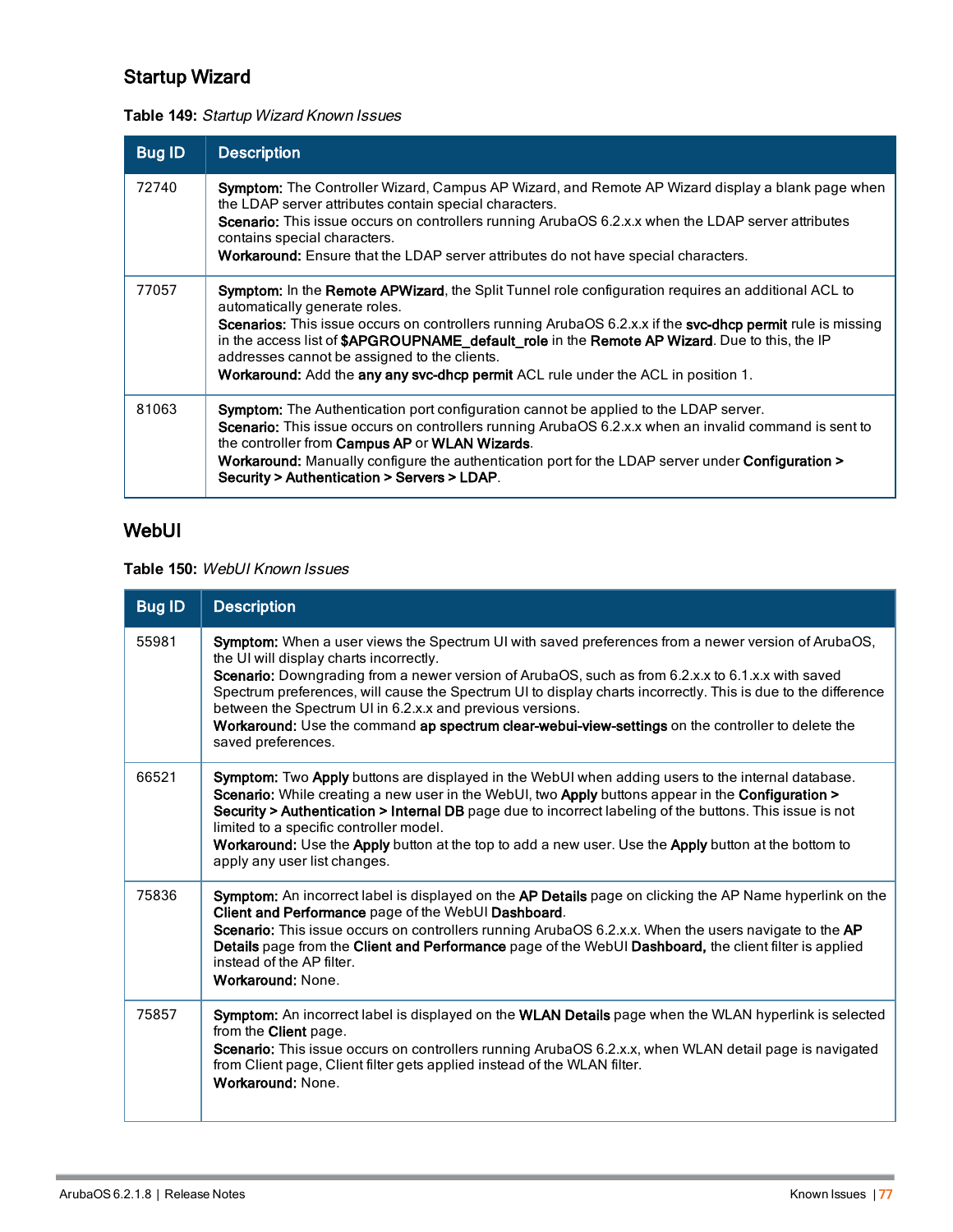### **Table 150:** WebUI Known Issues

| <b>Bug ID</b>  | <b>Description</b>                                                                                                                                                                                                                                                                                                                                                                                                                                                                                                                                                                                                                                   |
|----------------|------------------------------------------------------------------------------------------------------------------------------------------------------------------------------------------------------------------------------------------------------------------------------------------------------------------------------------------------------------------------------------------------------------------------------------------------------------------------------------------------------------------------------------------------------------------------------------------------------------------------------------------------------|
| 76836          | Symptom: A Javascript error occurs when trying to view the trend on the WLAN Summary page.<br>Scenario: This issue occurs on controllers running ArubaOS 6.2.x.x, when the trend is performed on the<br>Client entry hyperlink or distribution charts of Frame rates in Default or Tx/Rx Stats section. A blank screen<br>with JS error is seen in Firebug.<br>Workaround: None.                                                                                                                                                                                                                                                                     |
| 77274          | Symptom: An error occurs when creating an access control list using the WebUI when the invert option is<br>enabled in netdestination.<br>Scenario: This issue occurs on controllers running ArubaOS 6.2.x.x, where an error occurs while creating<br>the ACLs with netdestination created with invert option.<br><b>Workaround: None.</b>                                                                                                                                                                                                                                                                                                            |
| 77542          | Symptom: The 600 Series controller is unable to upgrade from a local file.<br>Scenario: For the local file upgrade to be successful, the controller must have at least 75 MB of free<br>memory. When upgraded to ArubaOS 6.2.x.x, the 600 Series controller has only 77 MB of free memory<br>remaining. And when the browser UI is launched, the free memory is decreased to 75 MB. In this case, the<br>local file upgrade will fail. It is recommended that you do not use the local file upgrade function in the<br>controller has less than 80 MB of free memory.<br>Workaround: None. Use the USB, TFTP, SCP, or CLI option to upgrade instead. |
| 79146          | Symptom: The SSID does not display properly if the SSID name contains special characters.<br>Scenario: This issue occurs on controllers running ArubaOS 6.2.x.x, when the cursor is placed on the<br>WLAN.<br>Workaround: Do not configure an SSID name with special characters.                                                                                                                                                                                                                                                                                                                                                                     |
| 80260          | Symptom: Users cannot add use the WebUI to add a netdestination to a whitelist or blacklist in the Captive<br>Portal profile.<br>Scenario: This issue occurs on controllers running ArubaOS 6.2.x.x, where the whitelist and blacklist<br>details do not contain any data on the Configuration > Security > Authentication > L3 Authentication ><br>Captive Portal Profile page in the WebUI.<br>Workaround: None.                                                                                                                                                                                                                                   |
| 92770<br>94692 | Symptom: The Advanced Services > Stateful Firewall > Global Settings section of the WebUI do not<br>correctly display settings defined in the following fields:<br>Monitor Ping Attack (per sec)<br>$\bullet$<br>Monitor TCP SYN Attack rate (per sec)<br>$\bullet$<br>Monitor IP Session Attack (per sec)<br>$\bullet$<br>Scenario: This issue is triggered when ArubaOS 6.2.1.4 incorrectly overrides the configured values for the<br>Monitor ping attack, Monitor TCP SYN attack, and Monitor IPv6 sessionsattack features.<br><b>Workaround: None.</b>                                                                                          |
| 95269          | Symptom: The controller WebUI does not display all entries in the remote AP whitelist.<br>Scenario: This issue is observed in ArubaOS 6.2.1.4, when the remote AP whitelist contains more than 100<br>entries.<br>Workaround: View the remote ap whitelist by accessing the command-line interface in enable mode, and<br>issuing the command show whitelist-db rap.                                                                                                                                                                                                                                                                                 |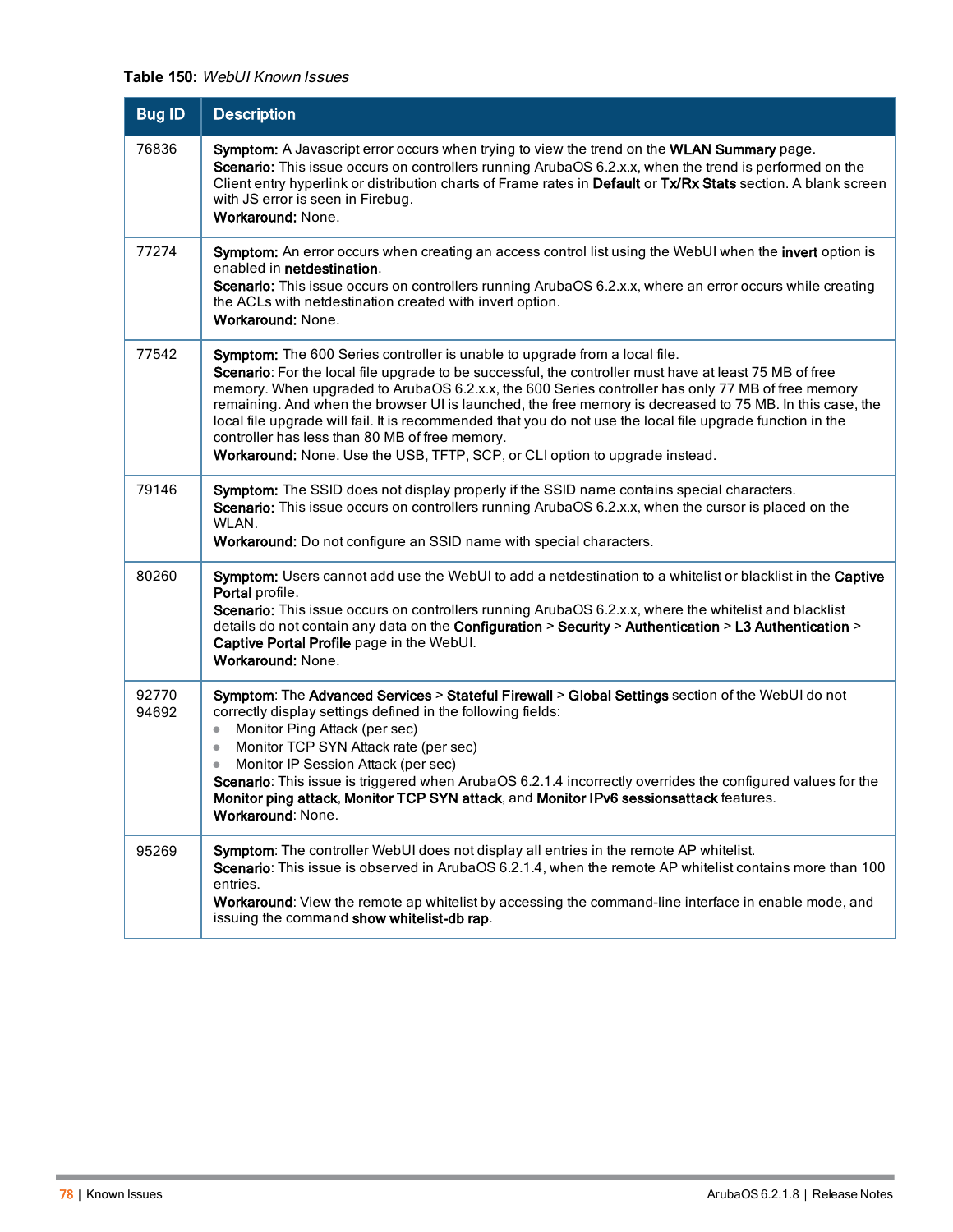## WMM

#### **Table 151:** WMM Known Issues

| <b>Bug ID</b> | <b>Description</b>                                                                                                                                                                                                                                                                                                                                                                                            |
|---------------|---------------------------------------------------------------------------------------------------------------------------------------------------------------------------------------------------------------------------------------------------------------------------------------------------------------------------------------------------------------------------------------------------------------|
| 68503         | Symptom: The controller chooses an incorrect WMM priority (background instead of best-effort) in the<br>downstream traffic. When same DSCP value is mapped to two different access categories, the lower of the<br>two is used for the downstream traffic.<br>Scenario: This issue is observed on controllers running ArubaOS 6.2.x.x or earlier in Tunnel and D-Tunnel<br>modes.<br><b>Workaround: None.</b> |

# Issues Under Investigation

The following issues have been reported in ArubaOS 6.2.1.8 and are being investigated.

## **WebUI**

**Table 152:** WebUI Issues Under Investigation

| Bug ID | <b>Description</b>                                                            |
|--------|-------------------------------------------------------------------------------|
| 93011  | <b>Symptom:</b> Users may be unexpectedly logged out of the controller WebUI. |

# Maximum DHCP Leases Per Platform

Exceeding the following limits may result in excessive CPU utilization, and unpredictable negative impact on controller operations:

| <b>Table 153: Maximum DHCP Lease Per Platform</b> |  |
|---------------------------------------------------|--|
|---------------------------------------------------|--|

| <b>Platform</b> | <b>Maximum</b> |
|-----------------|----------------|
| 7200 Series     | 5000           |
| M <sub>3</sub>  | 512            |
| 3200XM          | 512            |
| 3400            | 512            |
| 3600            | 512            |
| 600 Series      | 512            |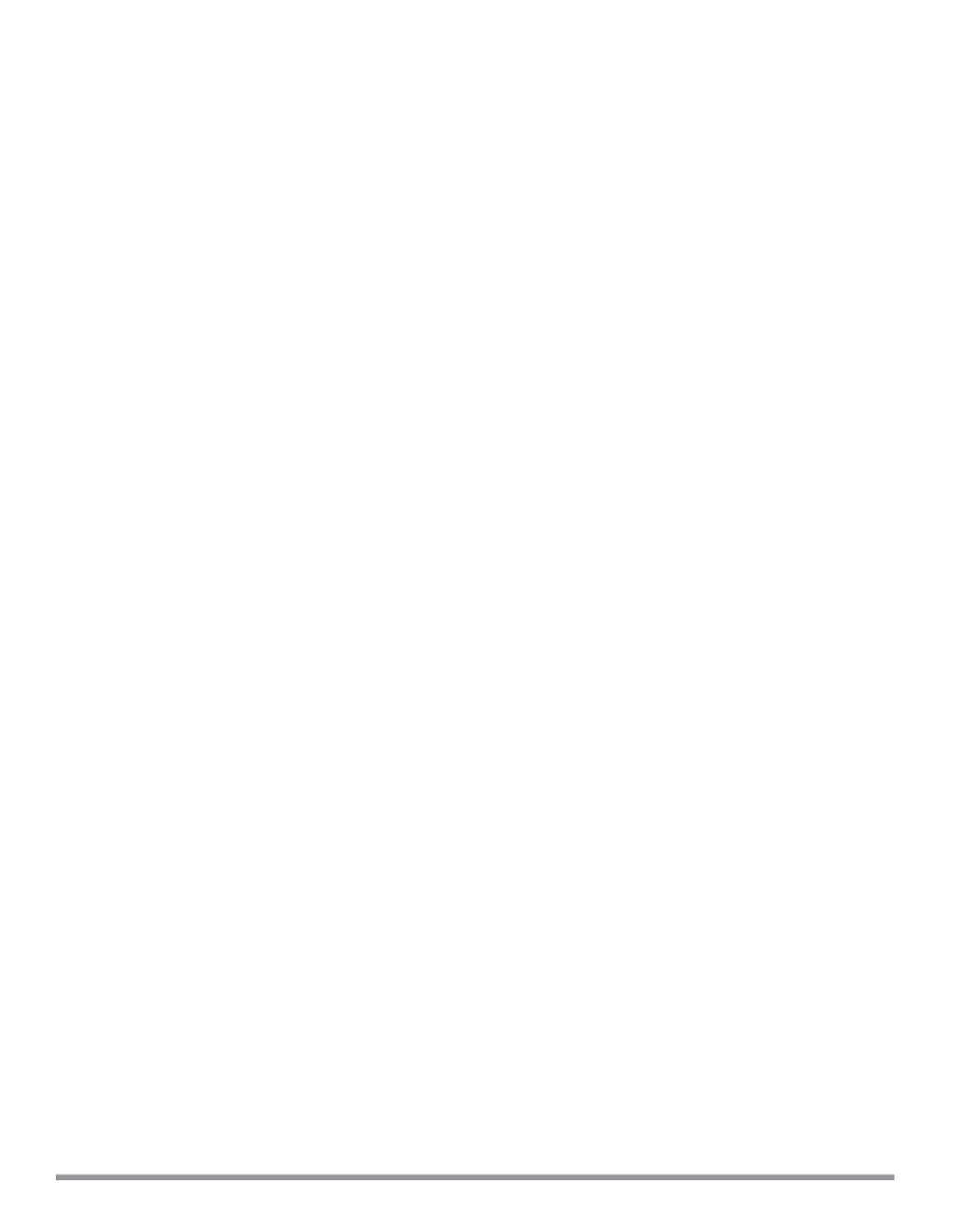<span id="page-80-1"></span>This chapter details software upgrade procedures. It is recommended that you schedule a maintenance window for upgrading your controllers.



Read all the information in this chapter before upgrading your controller.

#### Topics in this chapter include:

- [Upgrade](#page-80-0) Caveats on page 81
- <sup>l</sup> Important Points to [Remember](#page-81-0) and Best Practices on page 82
- $\bullet$  Memory [Requirements](#page-82-0) on page 83
- [Backing](#page-82-1) up Critical Data on page 83
- Upgrading in a [Multi-Controller](#page-83-0) Network on page 84
- [Upgrading](#page-84-0) to  $6.2$ .x.x on page  $85$
- [Downgrading](#page-87-0) on page 88
- <sup>l</sup> Before You Call [Technical](#page-89-0) Support on page 90

# <span id="page-80-0"></span>Upgrade Caveats

Before upgrading to any version of ArubaOS 6.2.x.x, take note of these known upgrade caveats.

- **Beginning with ArubaOS 6.2.0.0, the default <b>NAS-port-type** for management authentication using MSCHAPv2 is **Virtual** instead of **Wireless**. If your configuration uses the NAS-port-type in any derivation or access rules, this value will change for management user requests from the controller. This behavior is in line with IEEE RFC 2865. There is no change in behavior for management authentication using PAP.
- <sup>l</sup> Beginning with ArubaOS 6.2.0.0, you cannot create redundant firewall rules in a single ACL. ArubaOS will consider a rule redundant if the primary keys are the same. The primary key is made up of the following variables:
	- source IP/alias
	- $\blacksquare$  destination IP/alias
	- proto-port/service

If your pre-6.2 configuration contains an ACL with redundant firewall rules, upon upgrading, only the last rule will remain.

For example, in the below ACL, both ACE entries could not be configured in ArubaOS 6.2.x.x. Once the second ACE entry is added, the first would be over written.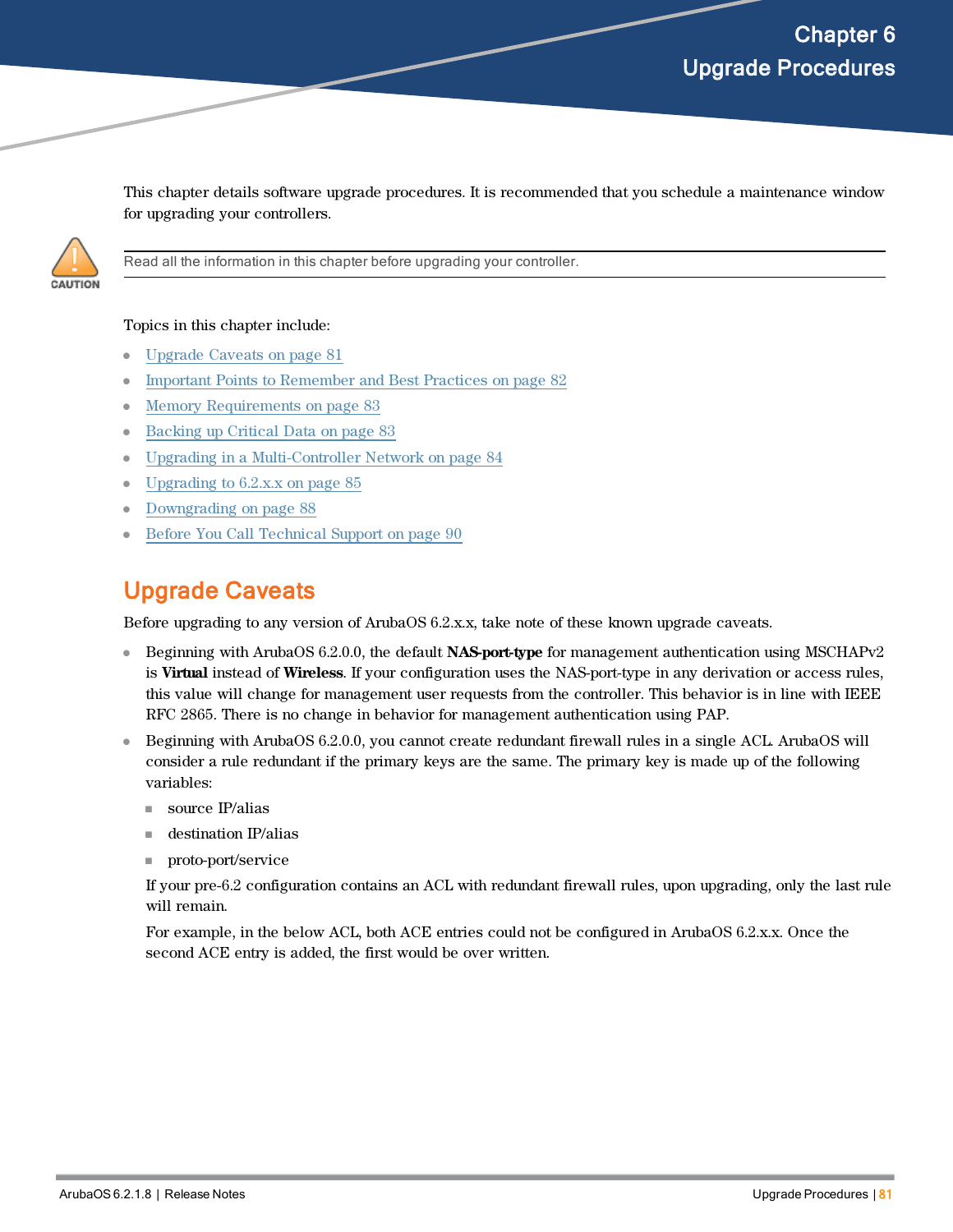```
(host) (config) #ip access-list session allowall-laptop
(host) (config-sess-allowall-laptop)# any any any permit time-range test_range
(host) (config-sess-allowall-laptop)# any any any deny
(host) (config-sess-allowall-laptop)#end
(host) #show ip access-list allowall-laptop
ip access-list session allowall-laptop
allowall-laptop
---------------
Priority Source Destination Service Action TimeRange
\mathbf{1}any
       any
                         any
                                  deny
```
- ArubaOS  $6.2 \text{...}$  is supported only on 7200 Series, M3, 3400, 3600, 600 Series, and 3200XM controllers. When upgrading the software in a multi-controller network (one that uses two or more controllers), special care must be taken to upgrade all the controllers in the network and to upgrade them in the proper sequence (See Upgrading in a [Multi-Controller](#page-83-0) Network on page 84).
- For 600 Series and 7200 Series controllers, the local file upgrade option in the WebUI does not work when upgrading from ArubaOS 6.2 or later. When this option is used, the controller displays the error message **Content Length exceeds limit** and the upgrade fails. All other upgrade options work as expected.
- $\bullet$  Upon upgrading to ArubaOS 6.2.x.x, the internal AP of the 650 controller is disabled. The controller then operates as a 650 controller.
- $\approx$  3200XM controllers with 1GB of memory can be upgraded to ArubaOS 6.2.x.x. The 3200XM controller with 512MB of memory does not support ArubaOS 6.2.x.x.

# <span id="page-81-0"></span>Important Points to Remember and Best Practices

Ensure a successful upgrade and optimize your upgrade procedure by taking the recommended actions listed below. You should save this list for future use.

- Schedule the upgrade during a maintenance window and notify your community of the planned upgrade. This prevents users from being surprised by a brief wireless network outage during the upgrade.
- $\bullet$  Avoid making any other changes to your network during the upgrade, such as configuration changes, hardware upgrades, or changes to the rest of the network. This simplifies troubleshooting.
- Know your network. Verify the state of your network by answering the following questions.
	- <sup>n</sup> How many APs are assigned to each controller? Verify this information by navigating to the **Monitoring > Network All Access Points** section of the WebUI, or by issuing the **show ap active** and **show ap database** CLI commands.
	- <sup>n</sup> How are those APs discovering the controller (DNS, DHCP Option, Broadcast)?
	- What version of ArubaOS is currently on the controller?
	- n Are all controllers in a master-local cluster running the same version of software?
	- <sup>n</sup> Which services are used on the controllers (employee wireless, guest access, remote AP, wireless voice)?
- Resolve any existing issues (consistent or intermittent) before you upgrade.
- If possible, use FTP to load software images to the controller. FTP is faster then TFTP and offers more resilience over slow links. If you must use TFTP, ensure the TFTP server can send over 30 MB of data.
- $\bullet$  Always upgrade the non-boot partition first. If problems occur during the upgrade, you can restore the flash, and switch back to the boot partition. Upgrading the non-boot partition gives you a smoother downgrade path should it be required.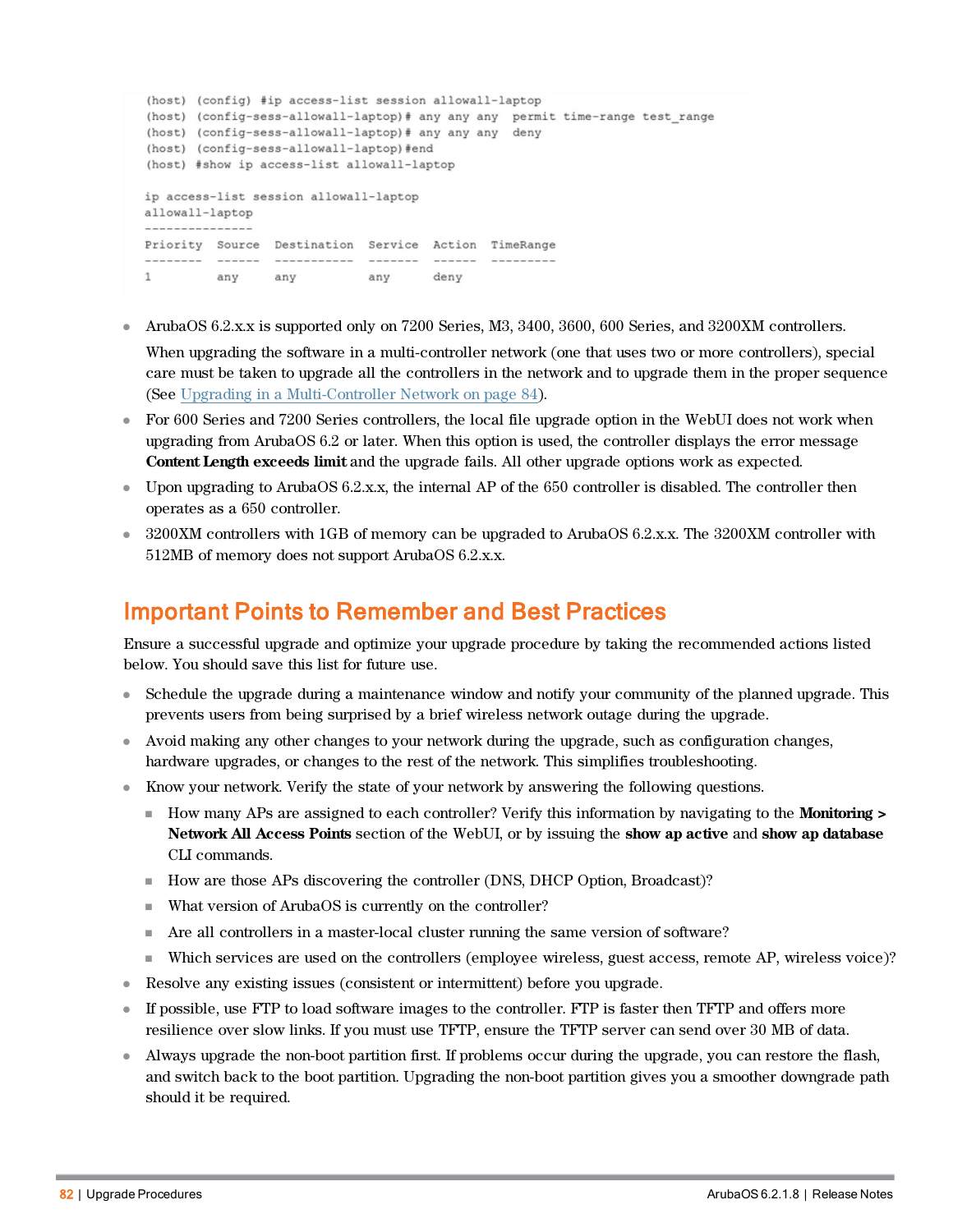$\bullet$  Before you upgrade to the current version of ArubaOS, assess your software license requirements and load any new or expanded licenses you require. For a detailed description of these new license modules, refer to the "Software Licenses" chapter in the user guide.

# <span id="page-82-0"></span>Memory Requirements

All Aruba controllers store critical configuration data on an onboard compact flash memory module. Ensure that there is always free flash space on the controller. Loading multiple large files such as JPEG images for RF Plan can consume flash space quickly. To maintain the reliability of your WLAN network, Aruba recommends the following compact memory best practices:

- **Issue the show memory** command to confirm that there is at least 40 MB of free memory available for an upgrade using the CLI, or at least 60 MB of free memory available for an upgrade using the WebUI. Do not proceed unless this much free memory is available. To recover memory, reboot the controller. After the controller comes up, upgrade immediately.
- **Issue the <b>show storage** command to confirm that there is at least 60 MB of flash available for an upgrade using the CLI, or at least 75 MB of flash available for an upgrade using the WebUI.



In certain situations, a reboot or a shutdown could cause the controller to lose the information stored in its compact flash card. To avoid such issues, it is recommended that you issue the **halt** command before power cycling.

If the output of the **show storage** command indicates that insufficient flash memory space is available, you must free up additional memory. Any controller logs. crash data or and flash backups should be copied to a location off the controller, then deleted from the controller to free up flash space. You can delete the following files from the controller to free memory before upgrading:

- <sup>l</sup> **Crash Data:** Issue the **tar crash** command to compress crash files to a file named **crash.tar**. Use the procedures described in [Backing](#page-82-1) up Critical Data on page 83 to copy the **crash.tar** file to an external server, then issue the command **tar clean crash** to delete the file from the controller.
- **Flash Backups:** Use the procedures described in [Backing](#page-82-1) up Critical Data on page 83 to back up the flash directory to a file named **flash.tar.gz**, then issue the command **tar clean flash** to delete the file from the controller.
- <sup>l</sup> **Log files:** Issue the **tar logs** command to compress log files to a file named **logs.tar**. Use the procedures described in [Backing](#page-82-1) up Critical Data on page 83 to copy the **logs.tar** file to an external server, then issue the command **tar clean logs** to delete the file from the controller.

# <span id="page-82-1"></span>Backing up Critical Data

It is important to frequently back up all critical configuration data and files on the compact flash file system to an external server or mass storage device. At the very least, you should include the following files in these frequent backups:

- $\bullet$  Configuration data
- $\bullet$  WMS database
- <sup>l</sup> Local user database
- $\bullet$  Licensing database
- Floor plan JPEGs
- $\bullet$  Custom captive portal pages
- $\bullet$  x.509 certificates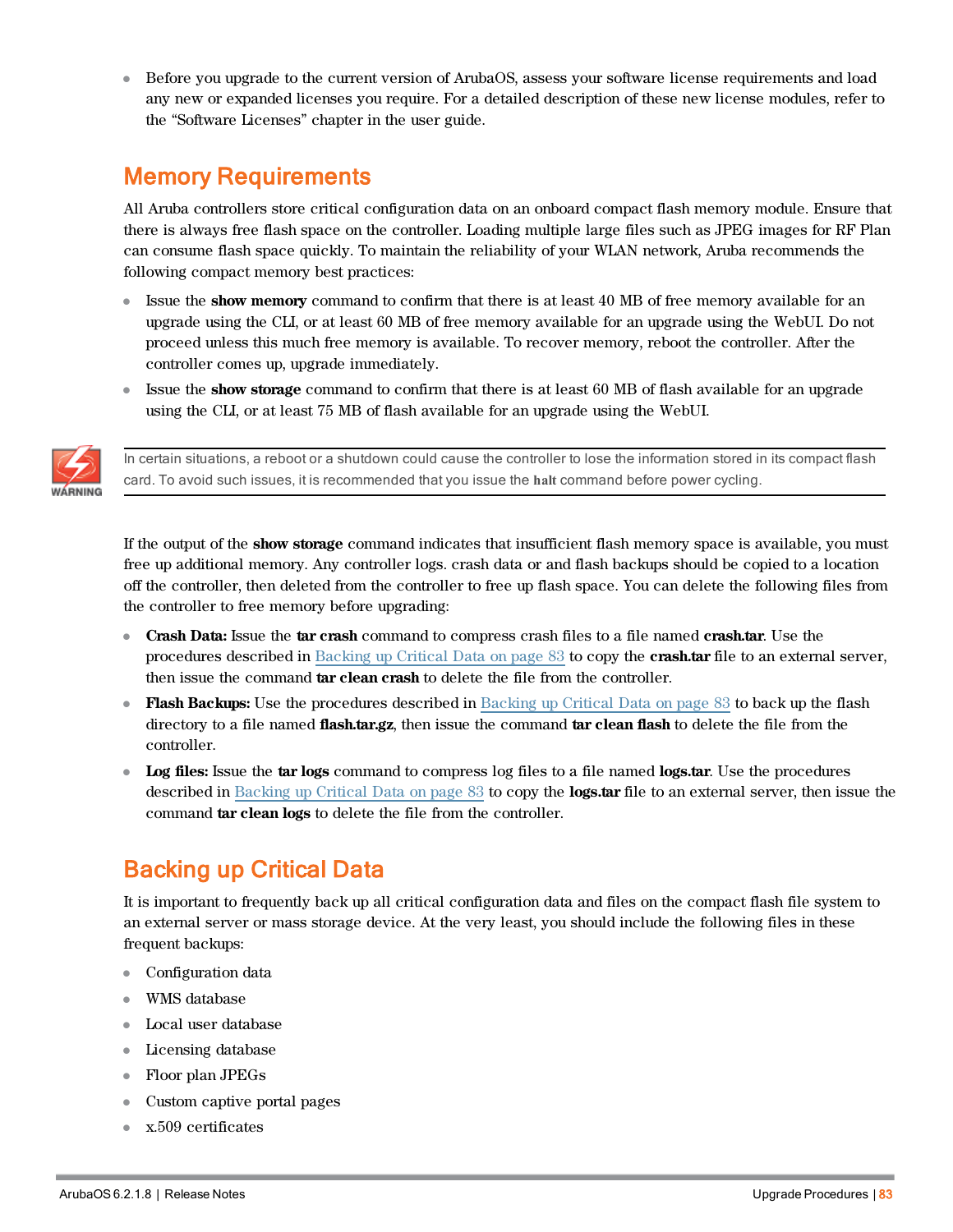• Controller Logs

### Back Up and Restore Compact Flash in the WebUI

The WebUI provides the easiest way to back up and restore the entire compact flash file system. The following steps describe how to back up and restore the compact flash file system using the WebUI on the controller:

- 1. Click on the **Configuration** tab.
- 2. Click the **Save Configuration** button at the top of the page.
- 3. Navigate to the **Maintenance > File > Backup Flash** page.
- 4. Click **Create Backup** to back up the contents of the compact flash file system to the flashbackup.tar.gz file.
- 5. Click **Copy Backup** to copy the file to an external server.

You can later copy the backup file from the external server to the compact flash file system using the file utility in the **Maintenance > File > Copy Files** page.

6. To restore the backup file to the Compact Flash file system, navigate to the **Maintenance > File > Restore Flash** page. Click **Restore**.

### Back Up and Restore Compact Flash in the CLI

The following steps describe the back up and restore procedure for the entire compact flash file system using the controller's command line:

1. Enter enable mode in the CLI on the controller, and enter the following command:

(host) # write memory

2. Use the **backup** command to back up the contents of the Compact Flash file system to the flashbackup.tar.gz file.

```
(host) # backup flash
wait while we tar relevant files from flash...
wait while we compress the tar file...
Checking for free space on flash...
Copying file to flash...
File flashbackup.tar.gz created successfully on flash.
```
3. Use the **copy** command to transfer the backup flash file to an external server or storage device:

(host) copy flash: flashbackup.tar.gz ftp: <ftphost> <ftpusername> <ftpuserpassword> <remote directory>

(host) copy flash: flashbackup.tar.qz usb: partition <partition-number>

You can later transfer the backup flash file from the external server or storage device to the Compact Flash file system with the copy command:

(host) # copy tftp: <tftphost> <filename> flash: flashbackup.tar.gz (host) # copy usb: partition <partition-number> <filename> flash: flashbackup.tar.qz

4. Use the **restore** command to untar and extract the *flashbackup.tar.gz* file to the compact flash file system: (host) # restore flash

# <span id="page-83-0"></span>Upgrading in a Multi-Controller Network

In a multi-controller network (a network with two or more Aruba controllers), special care must be taken to upgrade all controllers based on the controller type (master or local). Be sure to back up all controllers being upgraded, as described in [Backing](#page-82-1) up Critical Data on page 83.



For proper operation, all controllers in the network must be upgraded with the same version of ArubaOS software. For redundant (VRRP) environments, the controllers should be the same model.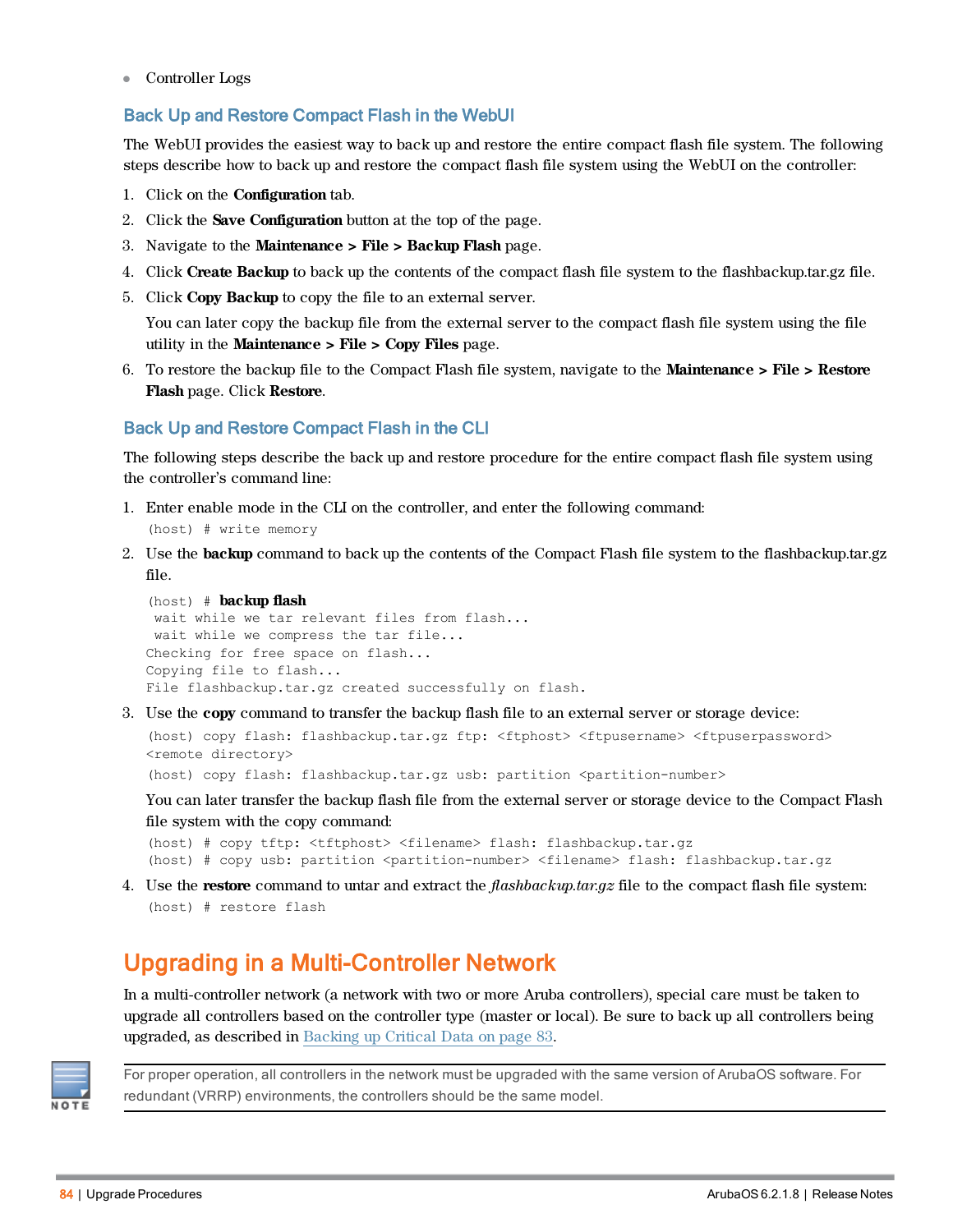To upgrade an existing multi-controller system to the current version of ArubaOS:

- 1. Load the software image onto all controllers (including redundant master controllers).
- 2. If all the controllers cannot be upgraded with the same software image and reloaded simultaneously, use the following guidelines:
	- a. Remove the link between the master and local mobility controllers.
	- b. Upgrade the software image, then reload the master and local controllers one by one.
	- c. Verify that the master and all local controllers are upgraded properly.
	- d. Connect the link between the master and local controllers.

# <span id="page-84-0"></span>Upgrading to 6.2.x.x

## Install Using the WebUI



Confirm that there is at least 60 MB of free memory and at least 75 MB of flash available for an upgrade using the WebUI.



600 Series and 7200 Series controllers running ArubaOS 6.2.x.x cannot use the Local File upgrade option in the WebUI for further upgrades due to insufficient memory. Use other upgrade options in the WebUI.

### Upgrading From an Older Version of ArubaOS

Before you begin, verify the version of ArubaOS currently running on your controller. If you are running one of the following versions of ArubaOS, you must download and upgrade to an interim version of ArubaOS before upgrading to the current version of ArubaOS.

- For ArubaOS 3.x.versions earlier than ArubaOS 3.4.4.1, download the latest version of ArubaOS 3.4.5.x.
- For ArubaOS RN-3.x or ArubaOS  $5.0.x$  versions earlier than ArubaOS  $5.0.3.1$ , download the latest version of ArubaOS 5.0.4.x.
- For ArubaOS  $6.0.0 \text{ x}$ , download the latest version of ArubaOS  $6.0.2 \text{ x}$ .
- 1. Follow step 1-step 11 of the procedure described in [Upgrading](#page-84-1) From a Recent version of ArubaOS on page [85](#page-84-1) to install the interim version of ArubaOS, then
- <span id="page-84-1"></span>2. Repeat step 1-step 11 of the same procedure to download and install the current version of ArubaOS.

#### Upgrading From a Recent version of ArubaOS

The following steps describe the procedure to upgrade from one of the following versions of ArubaOS:

- ArubaOS 6.0.1. $x$  or later 6. $x$
- ArubaOS 5.0.3.1 or later 5.0.x (If you are running ArubaOS 5.0.3.1 or a later 5.0.x release, review [Upgrading](#page-85-0) With RAP-5 and RAP-5WN APs on page 86 before proceeding further.)
- ArubaOS 3.4.4.1 or later 3.4.x releases.

Install the ArubaOS 6.2.1.8 software image from a PC or workstation using the Web User Interface (WebUI) on the controller. You can also install the software image from a TFTP or FTP server using the same WebUI page.

- 1. Download the current version of ArubaOS from the customer support site.
- 2. Upload the new software image(s) to a PC or workstation on your network.
- 3. Log in to the ArubaOS WebUI from the PC or workstation.
- 4. Navigate to the **Maintenance > Controller > Image Management** page. Select the **Upload Local File** option, then click **Browse** to navigate to the saved image file on your PC or workstation.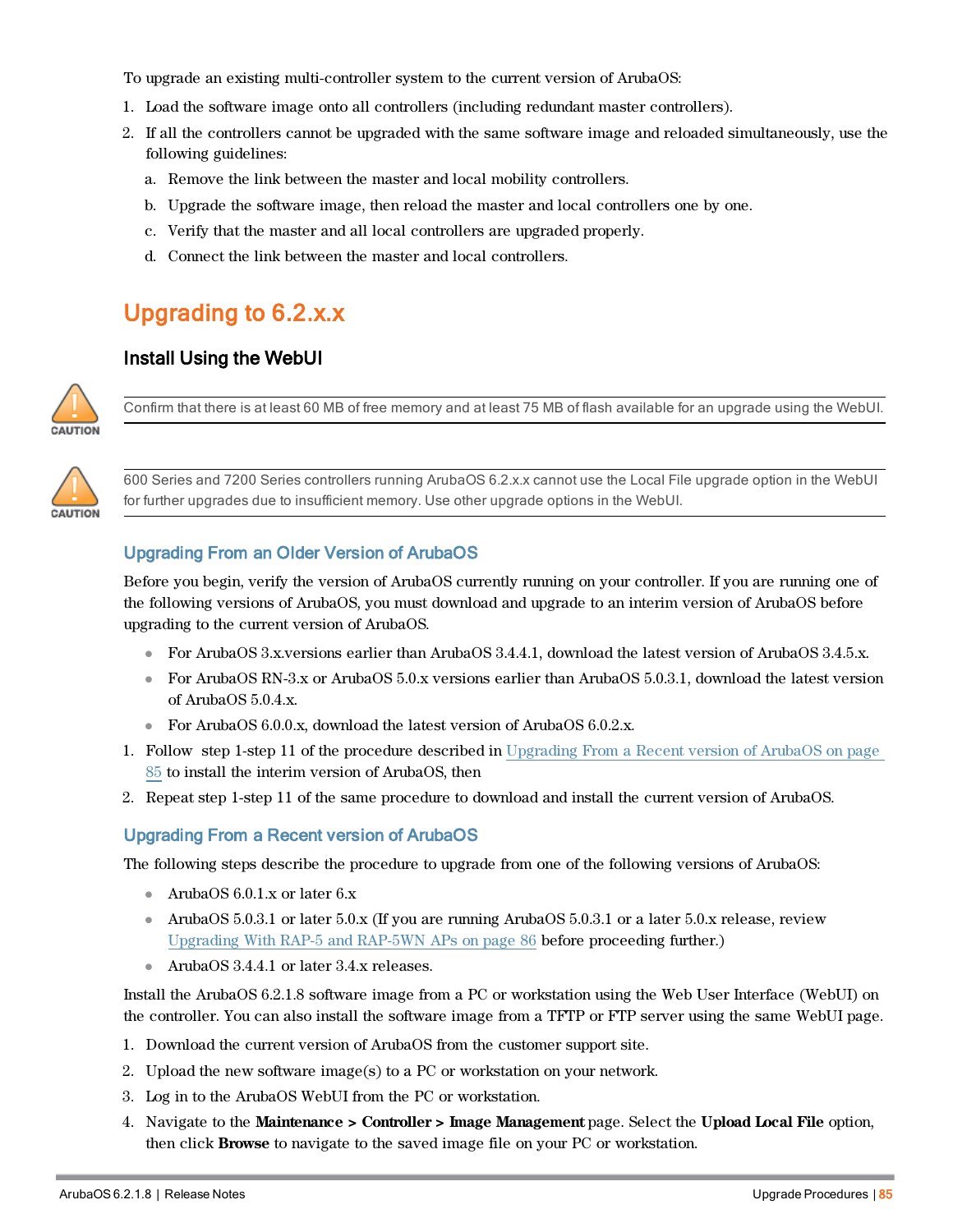- 5. Select the downloaded image file.
- 6. In the **partition to upgrade** field, select the non-boot partition.
- 7. In the **Reboot Controller After Upgrade** option field, best practices is to select **Yes** to automatically reboot after upgrading. If you do not want the controller to reboot immediately, select **No**. Note however, that the upgrade will not take effect until you reboot the controller.
- 8. In **Save Current Configuration Before Reboot** field, select **Yes**.
- 9. Click **Upgrade**.
- 10. When the software image is uploaded to the controller, a popup window displays the message **Changes were written to flash successfully**. Click **OK**. If you chose to automatically reboot the controller in step 7, the reboot process starts automatically within a few seconds (unless you cancel it).
- 11. When the reboot process is complete, log in to the WebUI and navigate to the **Monitoring > Controller > Controller Summary** page to verify the upgrade.

Once your upgrade is complete, perform the following steps to verify that the controller is behaving as expected.

- 1. Log in into the WebUI to verify all your controllers are up after the reboot.
- <span id="page-85-1"></span>2. Navigate to **Monitoring > Network Summary** to determine if your APs are up and ready to accept clients.
- 3. Verify that the number of access points and clients are what you would expected.
- 4. Test a different type of client for each access method that you use and in different locations when possible.
- 5. Complete a back up of all critical configuration data and files on the compact flash file system to an external server or mass storage facility. See [Backing](#page-82-1) up Critical Data on page 83 for information on creating a backup.

### <span id="page-85-0"></span>Upgrading With RAP-5 and RAP-5WN APs

If you have completed the first upgrade hop to the latest version of ArubaOS 5.0.4.x and your WLAN includes RAP-5/RAP-5WN APs, do not proceed until you complete the following process. Once complete, proceed to [step](#page-85-1) 5 on [page](#page-85-1) 86. Note that this procedure can only be completed using the controller's command line interface.

- 1. Check the provisioning image version on your RAP-5/RAP-5WN Access Points by executing the **show ap image version** command.
- 2. If the flash (Provisioning/Backup) image version string shows the letters *rn*, for example, 3.3.2.11-rn-3.0, note those AP names and IP addresses.
- 3. For each of the RAP-5/RAP-5WN APs noted in the step 2, upgrade the provisioning image on the backup flash partition by executing the following command:

apflash ap-name <Name\_of\_RAP> backup-partition

The RAP-5/RAP-5WN reboots to complete the provisioning image upgrade.

4. When all the RAP-5/RAP-5WN APs with a 3.3.2.x-based RN provisioning image have successfully upgraded, verify the provisioning image by executing the following command: show ap image version

The flash (Provisioning/Backup) image version string should now show a version that does not contain the letters "m", for example,  $5.0.4.8$ .

If you omit the above process or fail to complete the flash (Provisioning/Backup) image upgrade to 5.0.4.x and the RAP-5/RAP-5WN was reset to factory defaults, the RAP will not be able to connect to a controller running the current version of ArubaOS and upgrade its production software image.

## Install Using the CLI



Confirm that there is at least 40 MB of free memory and at least 60 MB of flash available for an upgrade using the CLI.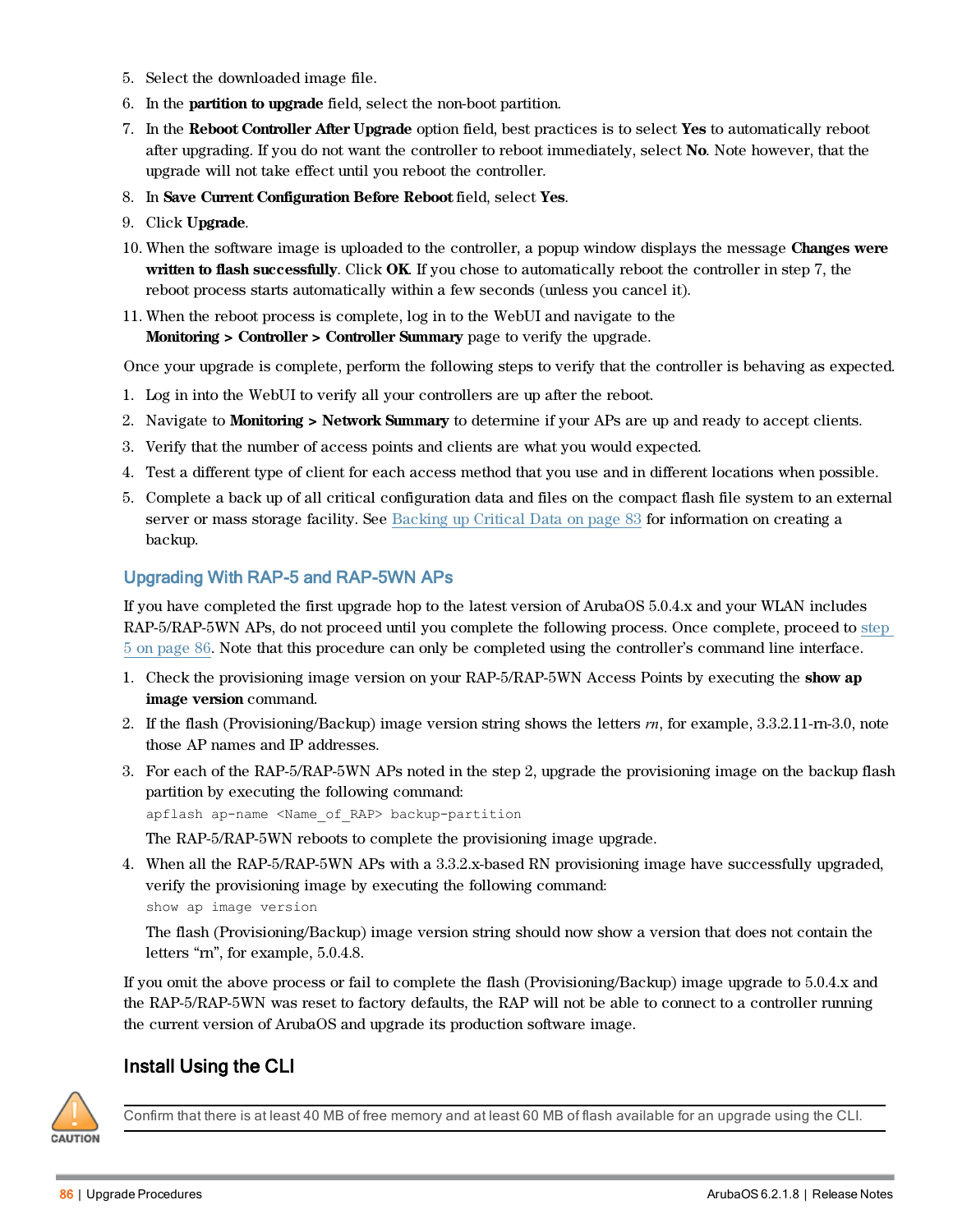## Upgrading From an Older version of ArubaOS

Before you begin, verify the version of ArubaOS currently running on your controller. If you are running one of the following versions of ArubaOS, you must download and upgrade to an interim version of ArubaOS.

- For ArubaOS 3.x.versions earlier than ArubaOS 3.4.4.1, download the latest version of ArubaOS 3.4.5.x.
- For ArubaOS RN-3.x or ArubaOS  $5.0.x$  versions earlier than ArubaOS  $5.0.3.1$ , download the latest version of Aruba $OS 5.0.4 x$ .
- For ArubaOS  $6.0.0 \text{ x}$ , download the latest version of ArubaOS  $6.0.2 \text{ x}$ .
- 1. Download the interim version of ArubaOS, then follow step 2-step 7 of the procedure described in [Upgrading](#page-86-0) From a Recent version of [ArubaOS](#page-86-0) on page 87 to install that interim version.

#### <span id="page-86-0"></span>Upgrading From a Recent version of ArubaOS

The following steps describe the procedure to upgrade from one of the following versions of ArubaOS:

- ArubaOS 6.0.1. $x$  or later 6. $x$
- ArubaOS 5.0.3.1 or later 5.0.x.x (If you are running ArubaOS 5.0.3.1 or a later 5.0.x release, review [Upgrading](#page-85-0) With RAP-5 and RAP-5WN APs on page 86 before proceeding further.)
- ArubaOS 3.4.4.1 or later 3.4.x releases.

To install the ArubaOS software image from a PC or workstation using the Command-Line Interface (CLI) on the controller:

- 1. Download the latest version of ArubaOS from the customer support site.
- 2. Open a Secure Shell session (SSH) on your master (and local) controllers.
- 3. Execute the **ping** command to verify the network connection from the target controller to the SCP/FTP/TFTP server:

```
(hostname)# ping <ftphost>
or
(hostname)# ping <tftphost>
or
(hostname)# ping <scphost>
```
4. Use the **show image version** command to check the ArubaOS images loaded on the controller's flash partitions. The partition number appears in the **Partition** row; **0:0** is partition 0, and **0:1** is partition 1. The active boot partition is marked as **Default boot**.

```
(hostname) #show image version
 ----------------------------------
Partition : 0:0 (/dev/ha1)
Software Version : ArubaOS 6.1.1.0 (Digitally Signed - Production Build)
Build number : 28288
Label : 28288
Built on : Thu Apr 21 12:09:15 PDT 2012
----------------------------------
Partition : 0:1 (/dev/ha1)**Default boot**
Software Version : ArubaOS 6.1.3.2 (Digitally Signed - Production Build)
Build number : 33796
Label : 33796
Built on : Fri May 25 10:04:28 PDT 2012
```
#### 5. Use the **copy** command to load the new image onto the non-boot partition:

```
(hostname)# copy ftp: <ftphost> <ftpusername> <image filename> system: partition <0|1>
or
(hostname)# copy tftp: <tftphost> <image filename> system: partition <0|1>
or
```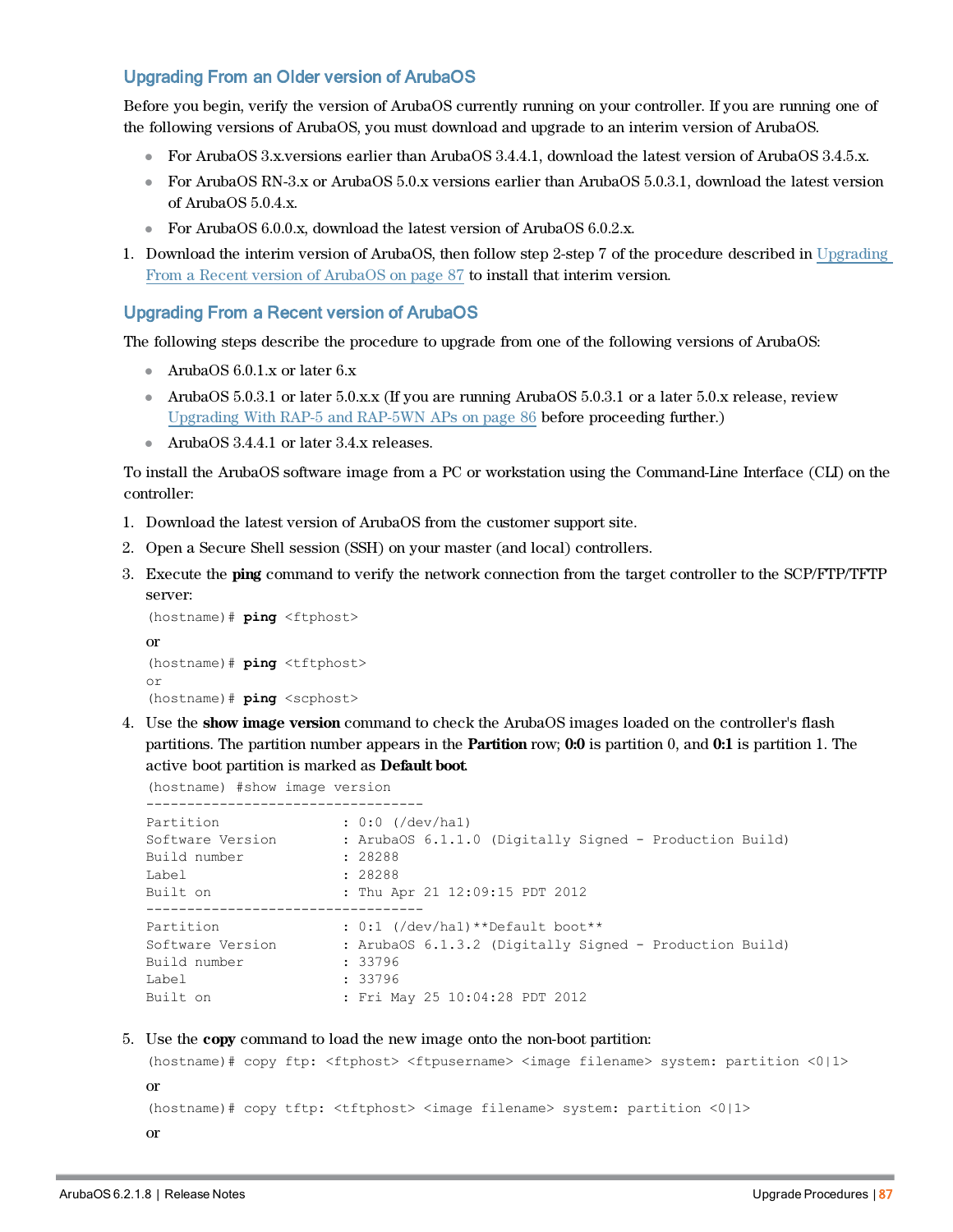```
(hostname)# copy scp: <scphost> <scpusername> <image filename> system: partition <0|1>
or
```
(hostname)# copy usb: partition <partition-number> <image filename> system: partition <0|1>

- 6. Execute the **show image version** command to verify the new image is loaded: (hostname)# show image version
- 7. Reboot the controller:

(hostname)# **reload**

8. Execute the **show version** command to verify the upgrade is complete. (hostname)# show version

Once your upgrade is complete, perform the following steps to verify that the controller is behaving as expected.

- 1. Log in into the command-line interface to verify all your controllers are up after the reboot.
- 2. Issue the command **show ap active** to determine if your APs are up and ready to accept clients.
- 3. Issue the command **show ap database** to verify that the number of access points and clients are what you would expected.
- 4. Test a different type of client for each access method that you use and in different locations when possible.
- 5. Complete a backup of all critical configuration data and files on the compact flash file system to an external server or mass storage facility. See [Backing](#page-82-1) up Critical Data on page 83 for information on creating a backup.

# <span id="page-87-0"></span>**Downgrading**

If necessary, you can return to your previous version of ArubaOS.



If you upgraded from 3.3.x to 5.0, the upgrade script encrypts the internal database. New entries created in the current release are lost after the downgrade (this warning does not apply to upgrades from 3.4.x to 6.1).

If you do not downgrade to a previously-saved pre-6.1 configuration, some parts of your deployment may not work as they previously did. For example, when downgrading from the current version of ArubaOS to 5.0.3.2, changes made to WIPS in 6.x prevents the new predefined IDS profile assigned to an AP group from being recognized by the older version of ArubaOS. This unrecognized profile can prevent associated APs from coming up, and can trigger a profile error.



These new IDS profiles begin with ids-transitional, while older IDS profiles do not include transitional. If you think you have encountered this issue, use the show profile-errors and show ap-group commands to view the IDS profile associated with AP Group.



When reverting the controller software, whenever possible, use the previous version of software known to be used on the system. Loading a release not previously confirmed to operate in your environment could result in an improper configuration.

## Before you Begin

Before you reboot the controller with the pre-upgrade software version, you must perform the following steps:

- 1. Back up your controller. For details, see [Backing](#page-82-1) up Critical Data on page 83.
- 2. Verify that control plane security is disabled.
- 3. Set the controller to boot with the previously-saved pre-6.2 configuration file.
- 4. Set the controller to boot from the system partition that contains the previously running ArubaOS image.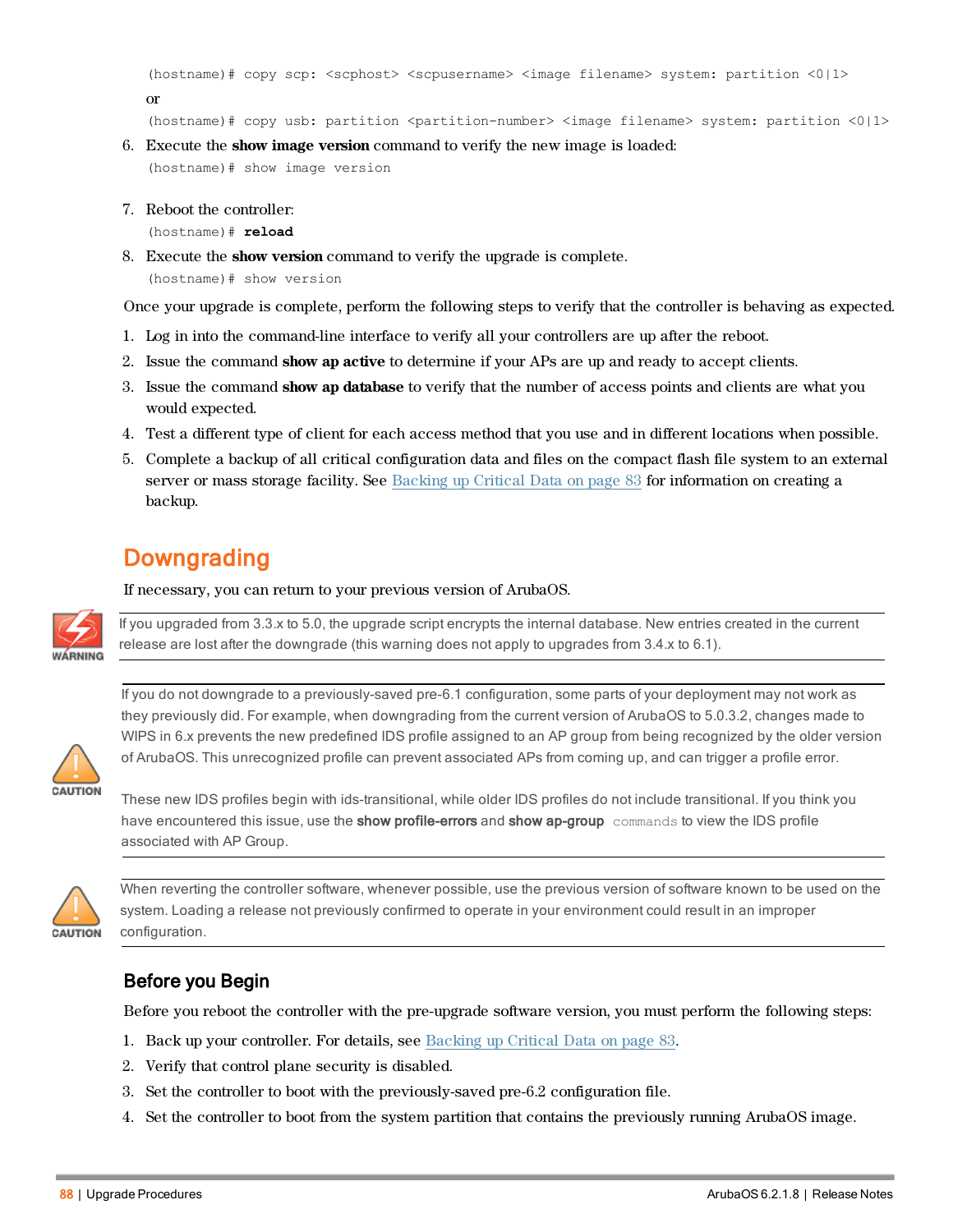When you specify a boot partition (or copy an image file to a system partition), the software checks to ensure that the image is compatible with the configuration file used on the next controller reload. An error message displays if system boot parameters are set for incompatible image and configuration files.

- 5. After downgrading the software on the controller:
	- lackup from the file stored on the controller. Do not restore the current version of the flash backup file.
	- You do not need to re-import the WMS database or RF Plan data. However, if you have added changes to RF Plan in the current version of ArubaOS, the changes do not appear in RF Plan in the downgraded ArubaOS version.
	- If you installed any certificates while running the current version of ArubaOS, you need to reinstall the certificates in the downgraded ArubaOS version.

### Downgrading Using the WebUI

The following sections describe how to use the WebUI to downgrade the software on the controller.

- 1. If the saved pre-upgrade configuration file is on an external FTP/TFTP server, copy the file to the controller by navigating to the **Maintenance > File > Copy Files** page.
	- a. For **Source Selection**, select FTP/TFTP server, and enter the IP address of the FTP/TFTP server and the name of the pre-upgrade configuration file.
	- b. For **Destination Selection**, enter a filename (other than default.cfg) for Flash File System.
- 2. Set the controller to boot with your pre-upgrade configuration file by navigating to the **Maintenance > Controller > Boot Parameters** page.
	- a. Select the saved pre-upgrade configuration file from the Configuration File menu.
	- b. Click **Apply**.
- 3. Determine the partition on which your previous software image is stored by navigating to the **Maintenance > Controller > Image Management** page. If there is no previous software image stored on your system partition, load it into the backup system partition (you cannot load a new image into the active system partition):
	- a. Enter the FTP/TFTP server address and image file name.
	- b. Select the backup system partition.
	- c. Click **Upgrade**.
- 4. Navigate to the **Maintenance > Controller > Boot Parameters** page.
	- a. Select the system partition that contains the pre-upgrade image file as the boot partition.
	- b. Click **Apply**.
- 5. Navigate to the **Maintenance > Controller > Reboot Controller** page. Click **Continue**. The controller reboots after the countdown period.
- 6. When the boot process is complete, verify that the controller is using the correct software by navigating to the **Maintenance > Controller > Image Management** page.

### Downgrading using the CLI

The following sections describe how to use the CLI to downgrade the software on the controller.

1. If the saved pre-upgrade configuration file is on an external FTP/TFTP server, use the following command to copy it to the controller:

```
(host) # copy ftp: <ftphost> <ftpusername> <image filename> system: partition 1
or
(host) # copy tftp: <tftphost> <image filename> system: partition 1
```
2. Set the controller to boot with your pre-upgrade configuration file.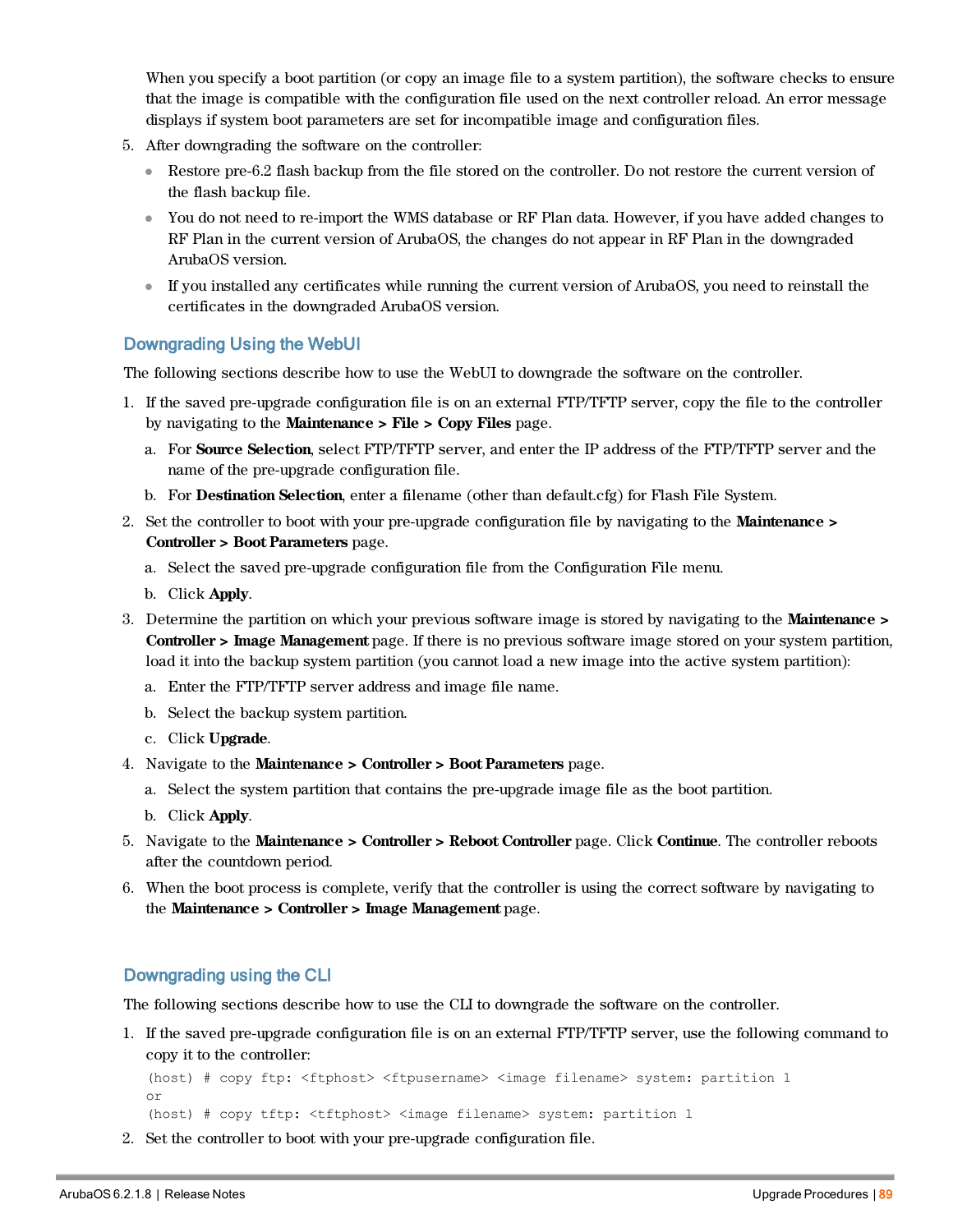# **boot config-file** <br/>backup configuration filename>

- 3. Execute the **show image version** command to view the partition on which your previous software image is stored. You cannot load a new image into the active system partition (the default boot).
- 4. Set the backup system partition as the new boot partition:

```
# boot system partition 0
```
- 5. Reboot the controller:
	- # reload
- 6. When the boot process is complete, verify that the controller is using the correct software:
	- # show image version

# <span id="page-89-0"></span>Before You Call Technical Support

Before you place a call to Technical Support, follow these steps:

- 1. Provide a detailed network topology (including all the devices in the network between the user and the Aruba controller with IP addresses and Interface numbers if possible).
- 2. Provide the wireless device's make and model number, OS version (including any service packs or patches), wireless NIC make and model number, wireless NIC's driver date and version, and the wireless NIC's configuration.
- 3. Provide the controller logs and output of the **show tech-support** command via the WebUI Maintenance tab or via the CLI (**tar logs tech-support**).
- 4. Provide the syslog file of the controller at the time of the problem. Aruba strongly recommends that you consider adding a syslog server if you do not already have one to capture logs from the controller.
- 5. Let the support person know if this is a new or existing installation. This helps the support team to determine the troubleshooting approach, depending on whether you have an outage in a network that worked in the past, a network configuration that has never worked, or a brand new installation.
- 6. Let the support person know if there are any recent changes in your network (external to the Aruba controller) or any recent changes to your controller and/or AP configuration. If there was a configuration change, list the exact configuration steps and commands used.
- 7. Provide the date and time (if possible) when the problem first occurred. If the problem is reproducible, list the exact steps taken to recreate the problem.
- 8. Provide any wired or wireless sniffer traces taken during the time of the problem.
- 9. Provide the controller site access information, if possible.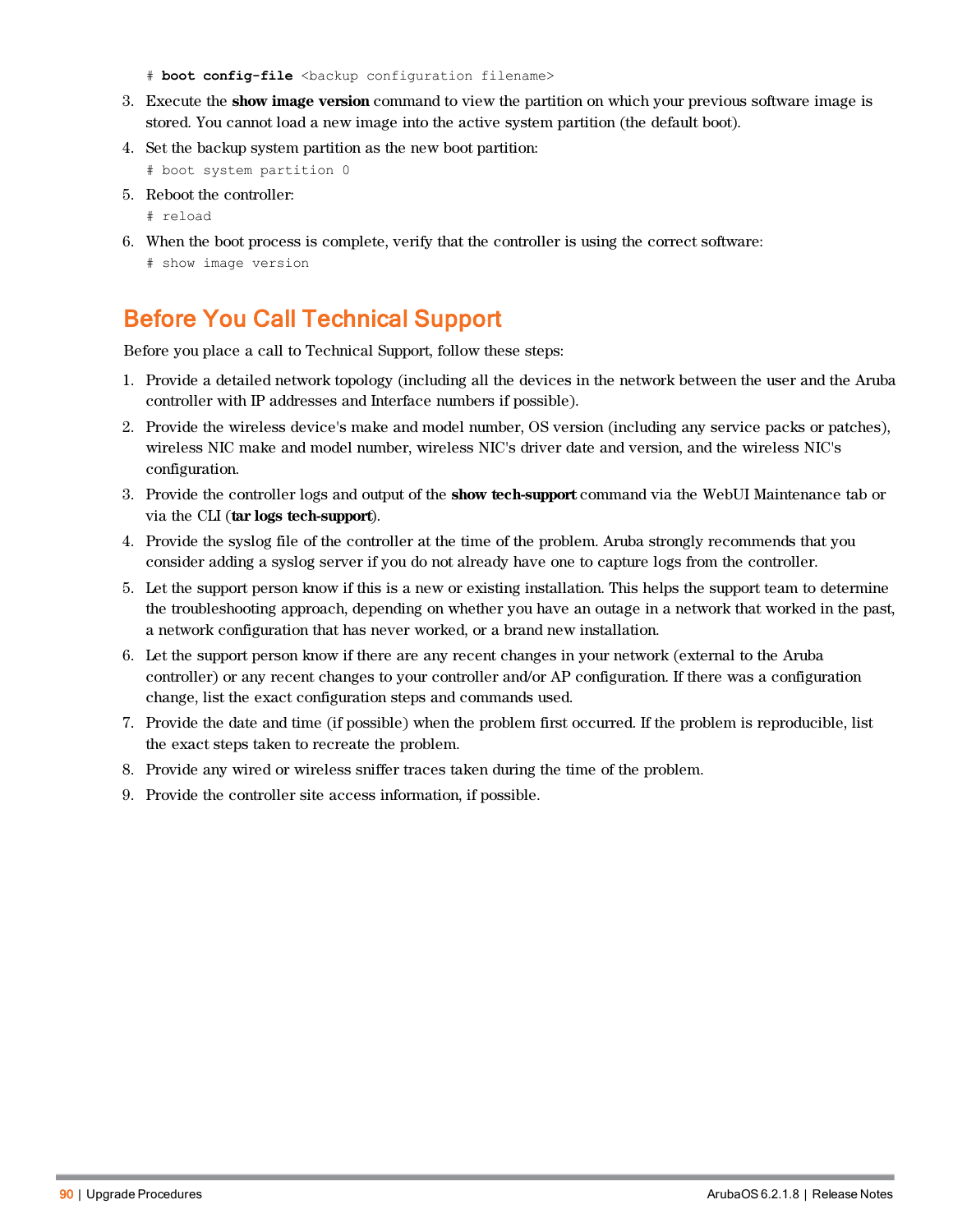This chapter discusses the steps required to migrate your existing controllers to 7200 Series controllers.

For information about migrating to the 7200 Series Controller, visit [www.support.arubanetworks.com](http://www.support.arubanetworks.com/).

# Migrating to the 7200 Series Controller

You must complete the following tasks to complete the migration process:

- <sup>l</sup> Back up the controller data from your existing controller.
- Ipgrade your network to ArubaOS 6.2.x.x. This ensures that the image on your new controllers matches the image of the rest of the controllers in your network.
- Back up the controller data from your upgraded, existing controller.
- <sup>l</sup> Transfer existing licenses to your new controller.
- $\bullet$  Install your new controller.
- $\bullet$  Install the backed up data on your new controller.
- Apply transferred and new licenses.
- Reload your controller.
- <sup>l</sup> Update port-related configuration.
- Confirm that your new controller operates as expected.

### Important Points to Remember

- <sup>l</sup> The 7200 Series controllers use a different port number scheme than other controllers. Ports on the 7200 Series 7200 Series are numbered **slot/module/port**. Other controller ports are numbered **slot/port**.
- $\bullet$  Not all Aruba controller models support ArubaOS 6.2. The following controllers support ArubaOS 6.2:
	- $\blacksquare$  7200 Series
	- $\blacksquare$  M3
	- $\blacksquare$  3200XM, 3400, and 3600
	- $\Box$  600 Series



Beginning in ArubaOS 6.2, the 650 controller's internal AP is disabled. Additionally, upon upgrade, the 650 will appear as a 650-1 and the 650-8 will appear as a 650-9 in ArubaOS.

- <sup>l</sup> You can complete this migration process on a controller-by-controller basis if your replaced controllers support ArubaOS 6.2. The entire deployment does not need to be completed at the same time.
- <sup>l</sup> When replacing a master controller, replace the backup master first.
- <span id="page-90-0"></span>If you are migrating to a 7200 Series controller from a controller not listed above, contact Aruba support.

## Backing Up Your Data Before Upgrading to 6.2

Back up your controller data before upgrading to ArubaOS 6.2. To back up your controller data, complete the steps in the following sections: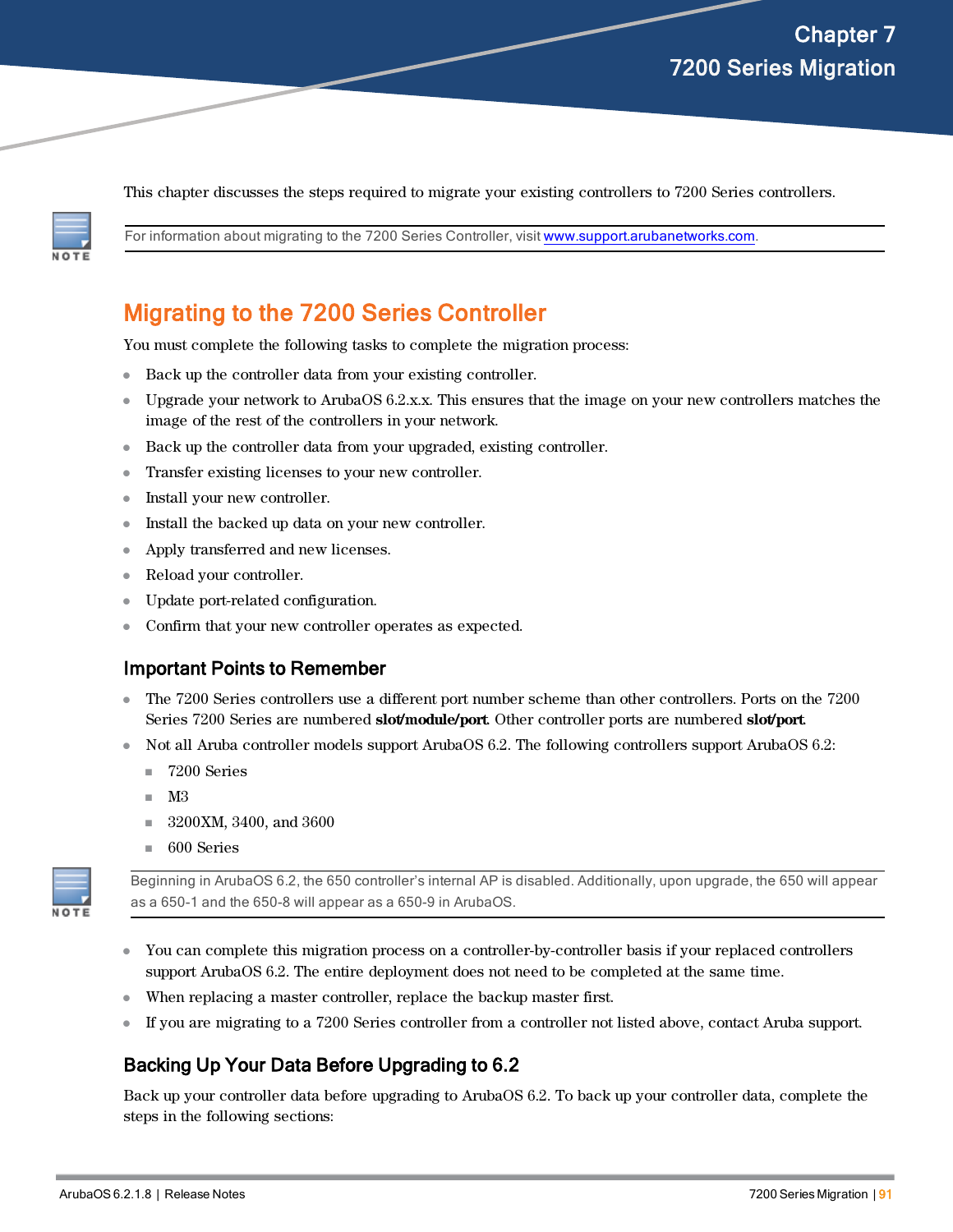## Back Up the Flash File System in the WebUI

- 1. Click on the **Configuration** tab.
- 2. Click the **Save Configuration** button at the top of the page.
- 3. Navigate to the **Maintenance > File > Backup Flash** page.
- 4. Click **Create Backup** to back up the contents of the compact flash file system to the flashbackup.tar.gz file.
- 5. Click **Copy Backup** to copy the file to an external server.
- 6. Copy the backup file from the external server to the compact flash file system using the file utility in the **Maintenance > File > Copy Files** page.

### Back Up the Flash File System in the CLI

1. Enter **enable** mode in the CLI on the controller, and enter the following command:

(host) # write memory

2. Use the **backup** command to back up the contents of the Compact Flash file system to the flashbackup.tar.gz file.

(host) # **backup flash** wait while we tar relevant files from flash... wait while we compress the tar file... Checking for free space on flash... Copying file to flash... File flashbackup.tar.gz created successfully on flash.

3. Use the **copy** command to transfer the backup flash file to an external server:

```
(host) copy flash: flashbackup.tar.gz ftp: <ftphost> <ftpusername> <ftpuserpassword>
<remote directory>
```
## Upgrading Your Network

Before attempting upgrade any of your controllers, read the Upgrade [Procedures](#page-80-1) on page 81. If you are migrating from controllers that do not support ArubaOS 6.2, best practices are to upgrade to the latest supported build of your current version of ArubaOS before beginning the migration process.

<span id="page-91-0"></span>[Table](#page-91-0) 154 provides a brief overview of the steps required to upgrade to ArubaOS 6.2.1.8.

| <b>Version</b>                                                                                                  | Step 1                        | Step 2         |
|-----------------------------------------------------------------------------------------------------------------|-------------------------------|----------------|
| 3.x. earlier than 3.4.4.1                                                                                       | Upgrade to the latest 3.4.5x  | Upgrade to 6.2 |
| $RN-3.x$                                                                                                        | Upgrade to the latest 5.0.4.x | Upgrade to 6.2 |
| 5.x, earlier than 5.0.3.1                                                                                       | Upgrade to the latest 5.0.4.x | Upgrade to 6.2 |
| 6.0.0.x                                                                                                         | Upgrade to the latest 6.0.2.x | Upgrade to 6.2 |
| 6.2.0.x, 6.1.x.x, 6.0.1.x, 6.0.2.x,<br>5.0.3.1 (or later 5.0.3.x), 5.0.4.x<br>3.4.4.1 (or later 3.4.x), 3.4.5.x | Upgrade to 6.2                |                |

## Backing Up Your Data After Upgrading to 6.2

After completing the upgrade to ArubaOS 6.2, back up your controller data and configuration once more before continuing. It is recommended that you rename your backup file and transfer to an external storage device.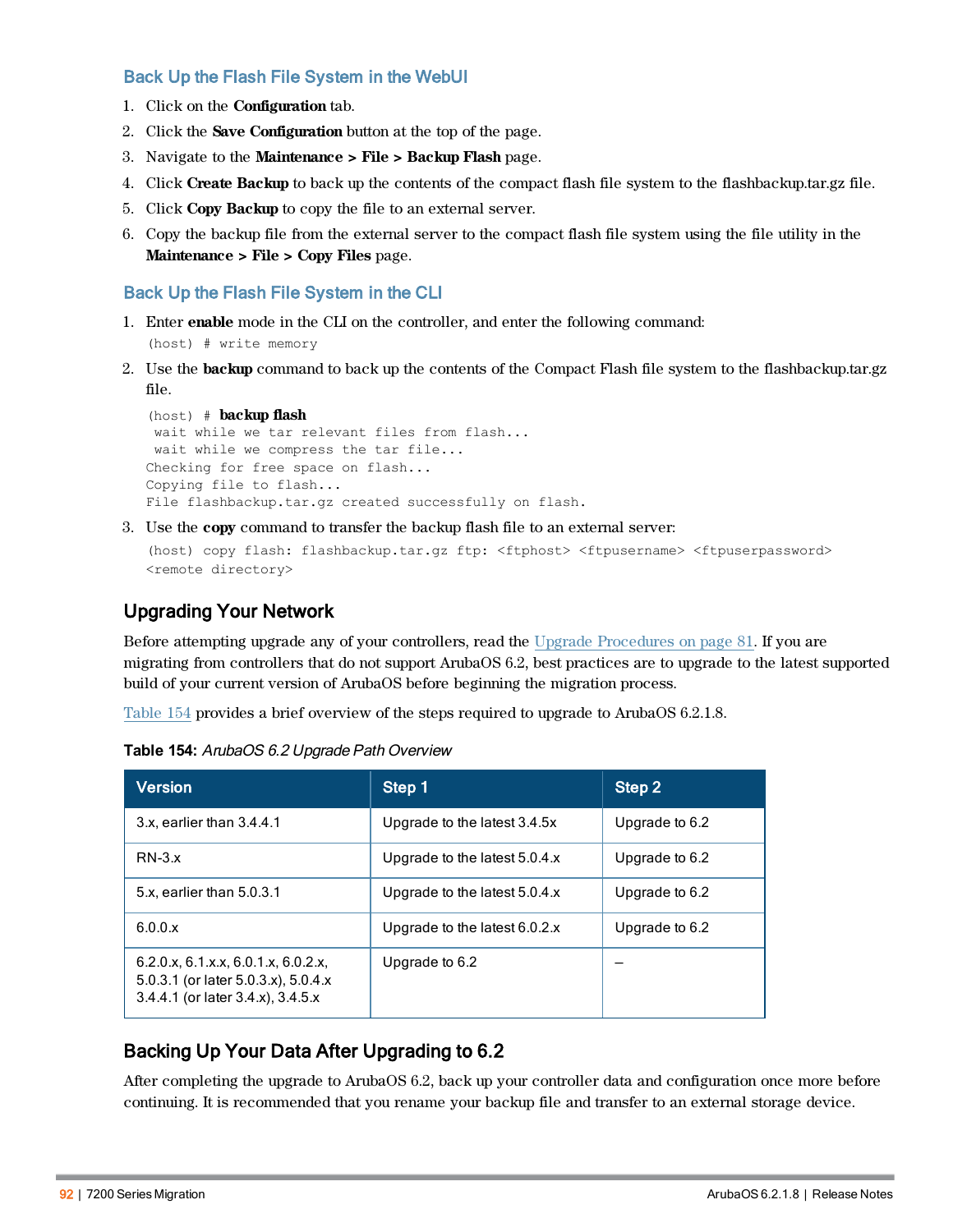## Transferring Licenses

To transfer existing licenses from one controller to another:

- 1. Open a browser, navigate to https://licensing.arubanetworks.com/, and log in.
- 2. Navigate to **Certificate Management > Transfer certificate** and select the licenses you want to transfer.
- 3. All the certificates active on the controller of the license certificate you have selected will be displayed. Select all the certificates you would like to transfer.
- 4. Enter the serial number of the new controller and click **Transfer**. When the transfer has been completed successfully, you will receive a new set of activation keys.

The selected certificates must be compatible with your new controller. If not, you will not be able to complete the transfer. You will receive the following error message: **This certificate is not compatible with your system!**

If the destinon controller does not exist, you will receive the following error message: **This system does not exist**. If you receive this error, ensure that you entered the serial number correctly. Once you have verified that the serial number you entered was correct, contact Aruba Technical Support.

## Installing Your New Controller

For instructions and additional information about installing your 7200 Series controller, refer to the *Aruba 7200 Series Controller Installation Guide* and *ArubaOS 6.2 Quick Start Guide* included with your device. For the latest version of these document, visit support.arubanetworks.com and click the **Documentation** tab.

After installing your 7200 Series, verify that it is running the latest version of ArubaOS 6.2. If not, it is recommended that you upgrade your controller.

## Installing Backed Up Controller Data

Follow the instructions below to install backed up controller data. Do not modify your configuration before reloading the controller.



7200 Series controllers use a different port numbering scheme than other controllers. Ports on the 7200 Series are numbered slot/port/module. Other controller ports are numbered slot/port. Once you've loaded your old configuration onto a 7200 Series controller, you will no longer be able to connect to the controller over the network. Additionally, all ports will become untrusted. You must connect to your new controller using a serial connection to reconfigure port settings.

To install your existing configuration and controller data onto your new controller, complete the following steps.

### Restore the Flash File System in the WebUI

- 1. Navigate to the **Maintenance > File > Copy Files** page.
	- a. For **Source Selection**, specify the server to which the flashbackup.tar.gz file was previously copied.
	- b. For **Destination Selection**, select **Flash File System**.
	- c. Click **Apply**.
- 2. Navigate to the **Maintenance > File > Restore Flash** page.
- 3. Click **Restore** to restore the flashbackup.tar.gz file to the flash file system.
- 4. Install licenses before you reboot your controller. Do not modify your configuration until after the controller reloads.

### Restore the Flash File System in the CLI

1. Enter **enable** mode in the CLI on the controller.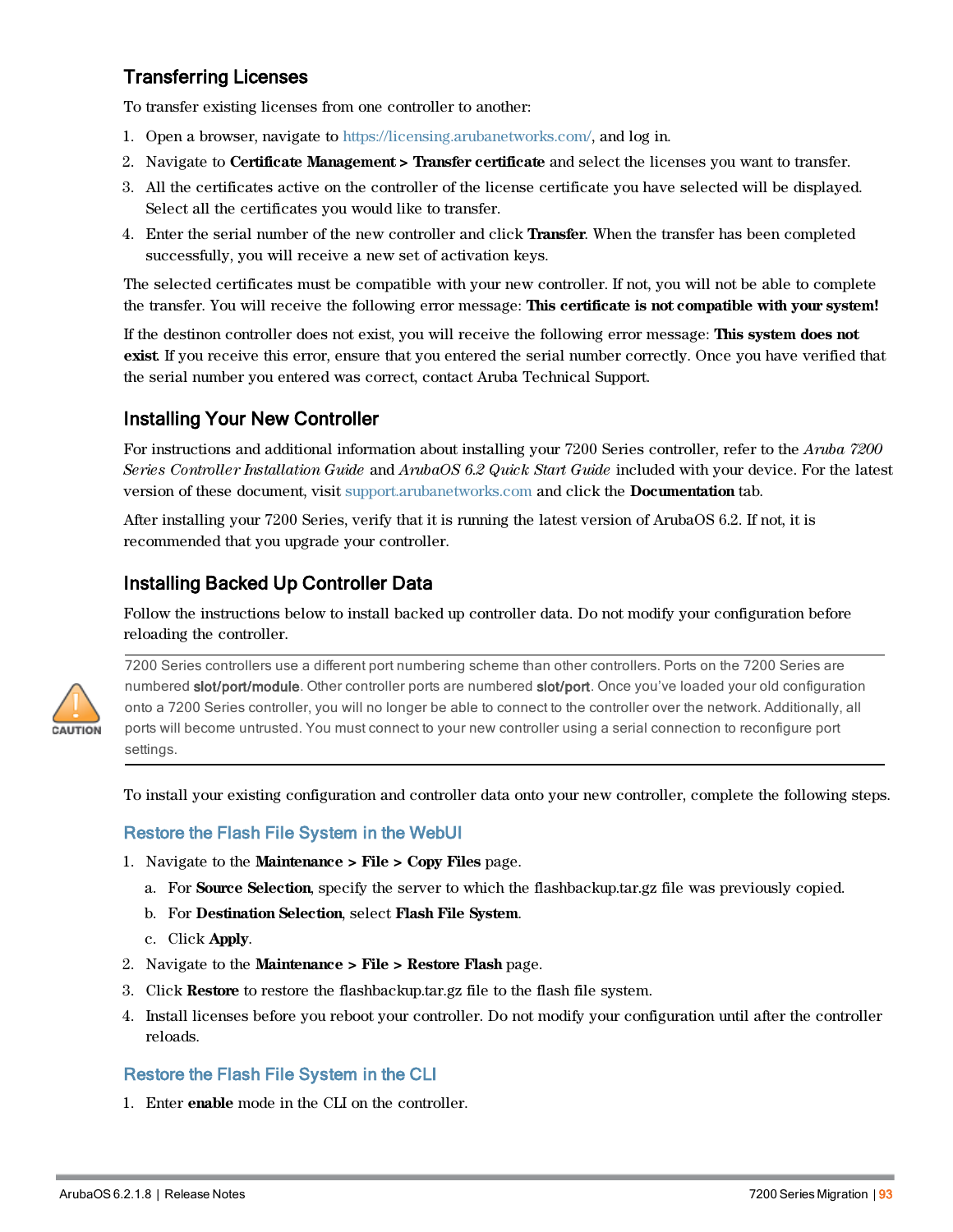2. Transfer the flashbackup.tar.gz file from its external location to the controller's flash using the commands that follow according to your preferred method.

```
copy ftp: <ftphost> <srcfilename> flash: flashbackup.tar.qz
copy tftp: <tftphost> <srcfilename> flash: flashbackup.tar.gz
copy scp: <scphost> <username> <srcfilename> flash: flashbackup.tar.gz
copy usb: partition <partition-number> <srcfilename> flash: flashbackup.tar.qz
```
restore flash

3. Install licenses before you reboot your controller. Do not modify your configuration until after the controller reloads.

## Applying Licenses

After you have installed your new controller and brought it up, you can apply and back up any new or transferred licenses.

#### Applying the Software License Key in the WebUI

- 1. Log in to your controller's WebUI.
- 2. Navigate to the **Configuration > Network > Controller** select the **License** tab.
- 3. Copy the software license key, from your email, and paste it into the **Add New License Key** field. Click **Add**.
- 4. Reboot your controller to enable the new license feature.

#### Applying the Software License Key in the License Wizard

- 1. Log in to your controller's WebUI.
- 2. Launch the License Wizard from the **Configuration** tab and click the **New** button.
- 3. The License Wizard will step you through the activation process. Click on the Help tab within the License Wizard for additional assistance.
- 4. Reboot your controller to enable the new license feature.

#### Backing Up Licenses in the WebUI

- 1. Log in to your controller's WebUI.
- 2. Navigate to the **Configuration > Network > Controller** and select the **License** tab.
- 3. Scroll to the bottom of the page and click **Export Database**.
- 4. Enter the file name of the file to export and click **OK**.
- 5. Copy the backup file from the external server or USB storage device to the compact flash file system using the file utility in the **Maintenance > File > Copy Files** page.

#### Backing Up Licenses in the CLI

1. Use the license export <filename> command to create a license backup.

```
(host) #license export licensebackup.db
Successfully exported 1 licenses from the License Database to licensebackup.db
```
2. Use the **copy** command to transfer the backup flash file to an external server or USB drive:

```
(host) copy flash: licensebackup.db ftp: <ftphost> <ftpusername> <ftpuserpassword> <remote
directory>
```

```
(host) #copy flash: licensebackup.db usb: partition <partition-number> licensebackup.db
```
### Reload Your Controller

After restoring flash and transferring licenses, you must reboot your controller before continuing.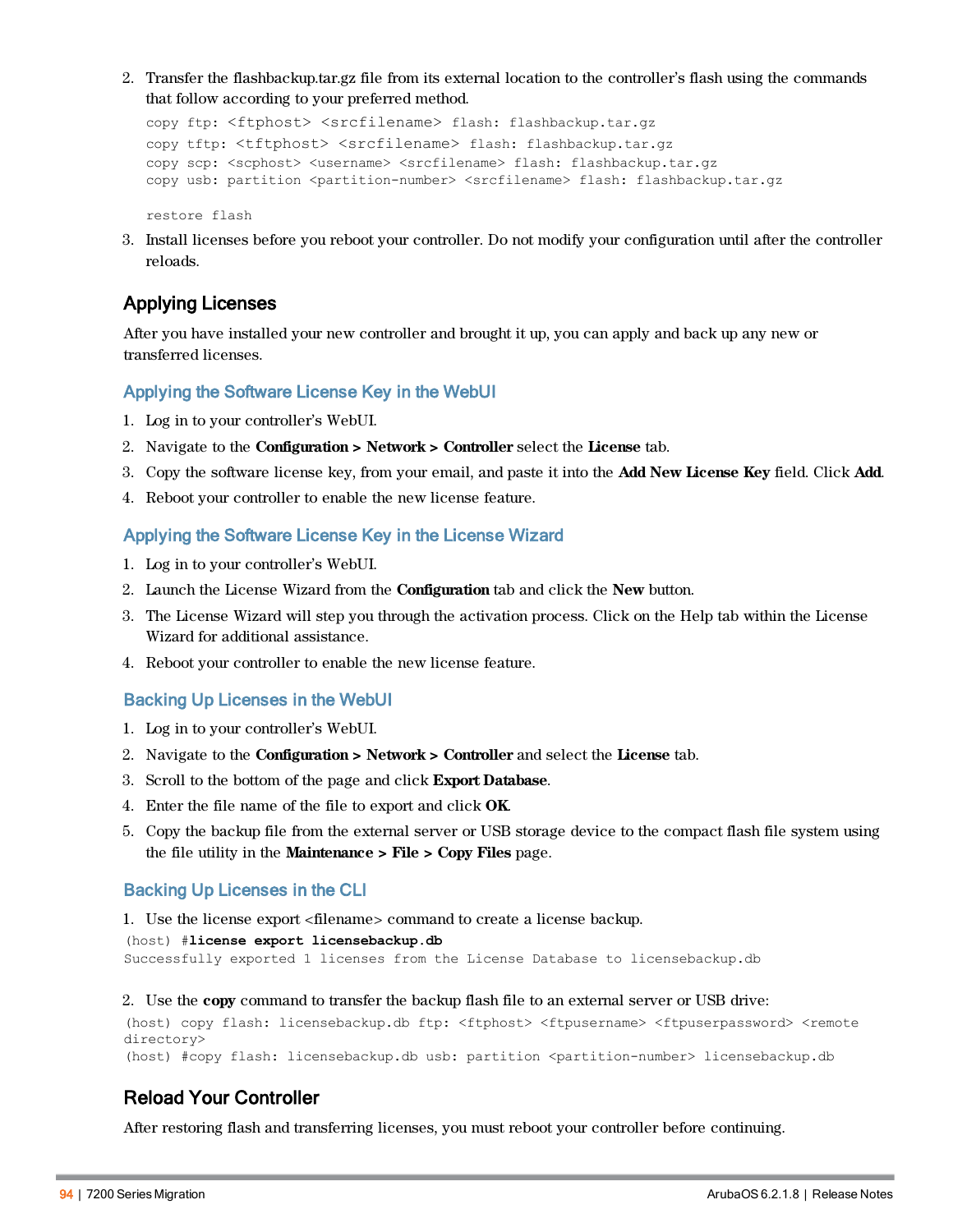## Establishing Network Connectivity

Due to the difference in port numbering schemes between the 7200 Series and older controller platforms, your 7200 Series controller will not have network connectivity and all ports will become untrusted after installing your previous controller's configuration in data. All previous controller models used a **slot/port** number scheme; the 7200 Series uses **slot/module/port**. To establish network connectivity, you must manually reconfigure your controller interfaces.



Slot and module will always be 0 and 0 on the 7200 Series controller. The first two ports on the 7200 Series, 0/0/0 and 0/0/1 are combination ports and can be used for management, HA, and data traffic. Ports 0/0/2 through 0/0/5 can only be used for data traffic. Keep this in mind when reconfiguring your ports.

## Connecting to the Controller

Since your 7200 Series controller does not have network connectivity, you must directly connect to it using a serial port connection. Once connected, you will receive a login prompt. Login using your configured credentials.

After you restore the flash and rebooting, all inherited port configurations are be lost. This can include, but is not limited to, trusted settings, port channel, and port monitoring settings. The following commands are affected by this new port numbering scheme and must be considered when reconfiguring your ports:

```
interface gigabitethernet <slot/port/module>
  trusted
interface range gigabitethernet <slot/port/module>
interface port-channel gigabitethernet
  add <slot/port/module>
  delete <slot/port/module>
interface gigabitethernet port monitor <slot/port/module>
interface vlan <vlan-id>
  ip igmp proxy gigabitethernet <slot/port/module>
```
## Verifying Controller Operation

Once you have completed the tasks described above, verify that your controller and the expected APs come up and are active.

### Verifying Migration in the WebUI

- 1. Log in into the WebUI to verify all your controllers are up after the reboot.
- 2. Navigate to **Monitoring > Network Summary** to determine if your APs are up and ready to accept clients.
- 3. Verify that the number of access points and clients are what you would expect.
- 4. Test a different type of client for each access method that you use, and in different locations when possible.
- 5. Complete a backup of all critical configuration data and files on the compact flash file system to an external server or mass storage facility.

## Verifying Migration in the CLI

- 1. Log in into the CLI to verify all your controllers are up after the reboot.
- 2. Use the command **show ap active** to determine if your APs are up and ready to accept clients.
- 3. Issue the command **show ap database** to verify that the number of access points and clients are what you would expected.
- 4. Test a different type of client for each access method that you use, and in different locations when possible.